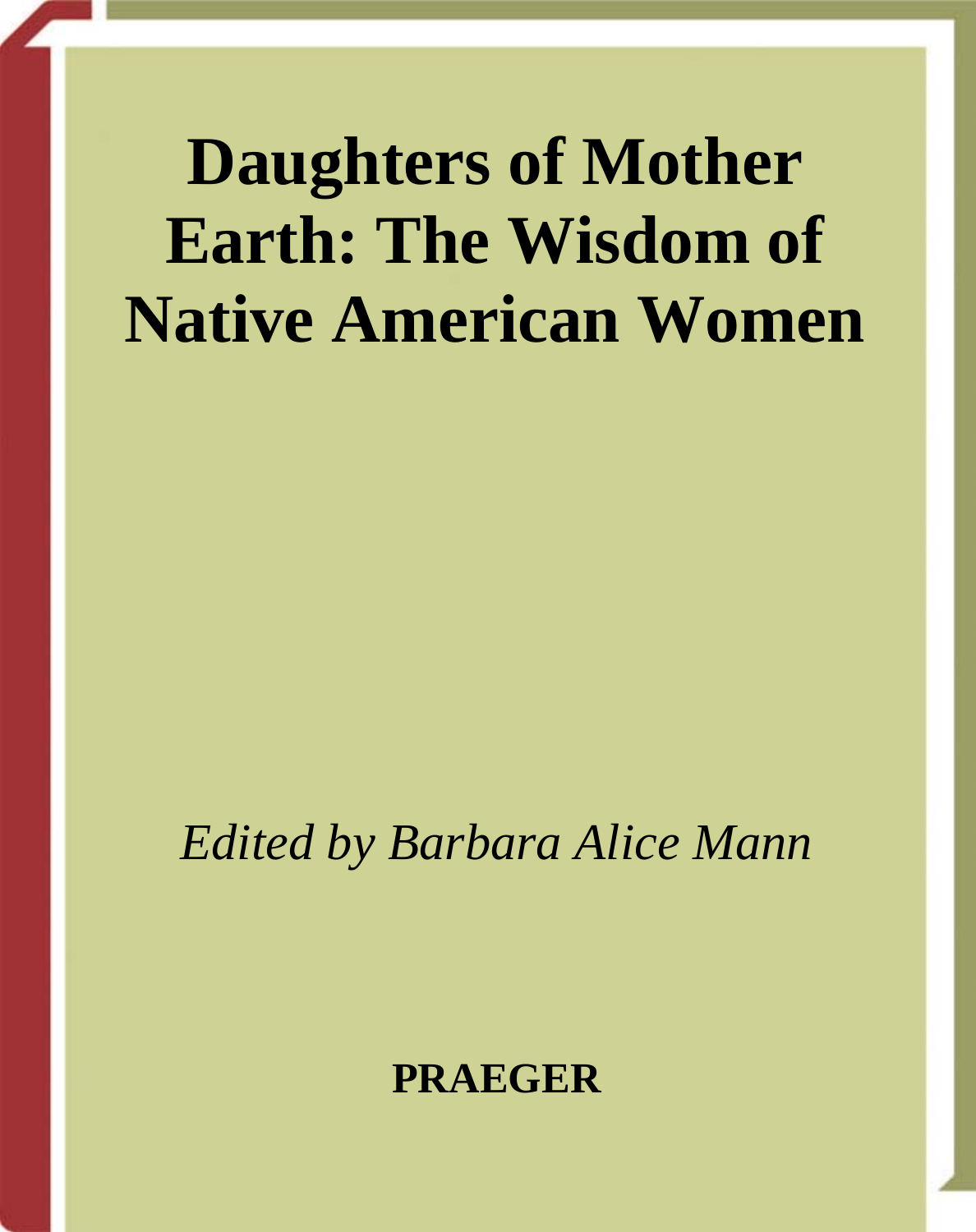Daughters of Mother Earth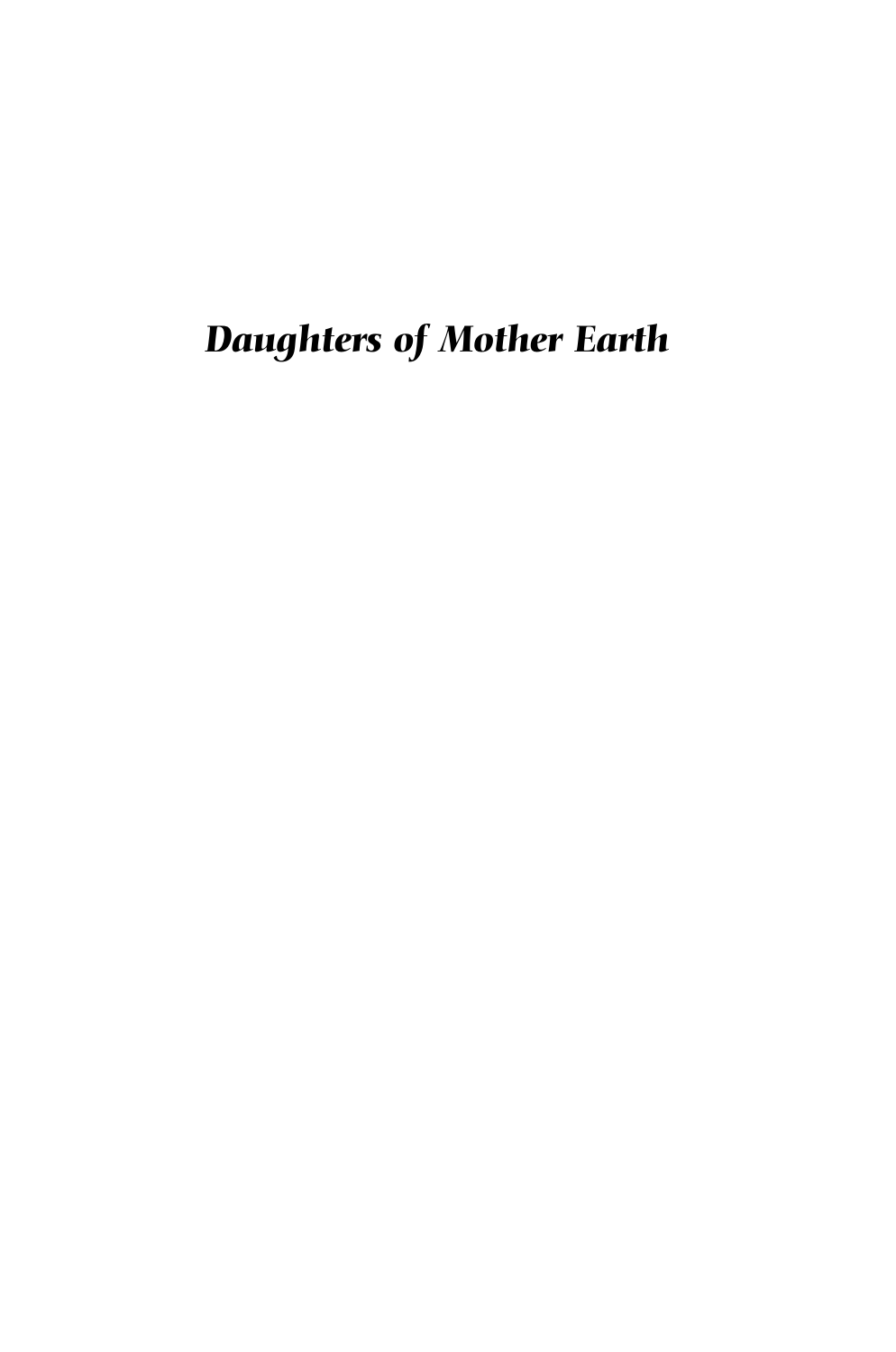Recent titles in Native America: Yesterday and Today Bruce E. Johansen, Series Editor

George Washington's War On Native America Barbara Alice Mann

The Native Peoples of North America: A History Two Volumes Bruce E. Johansen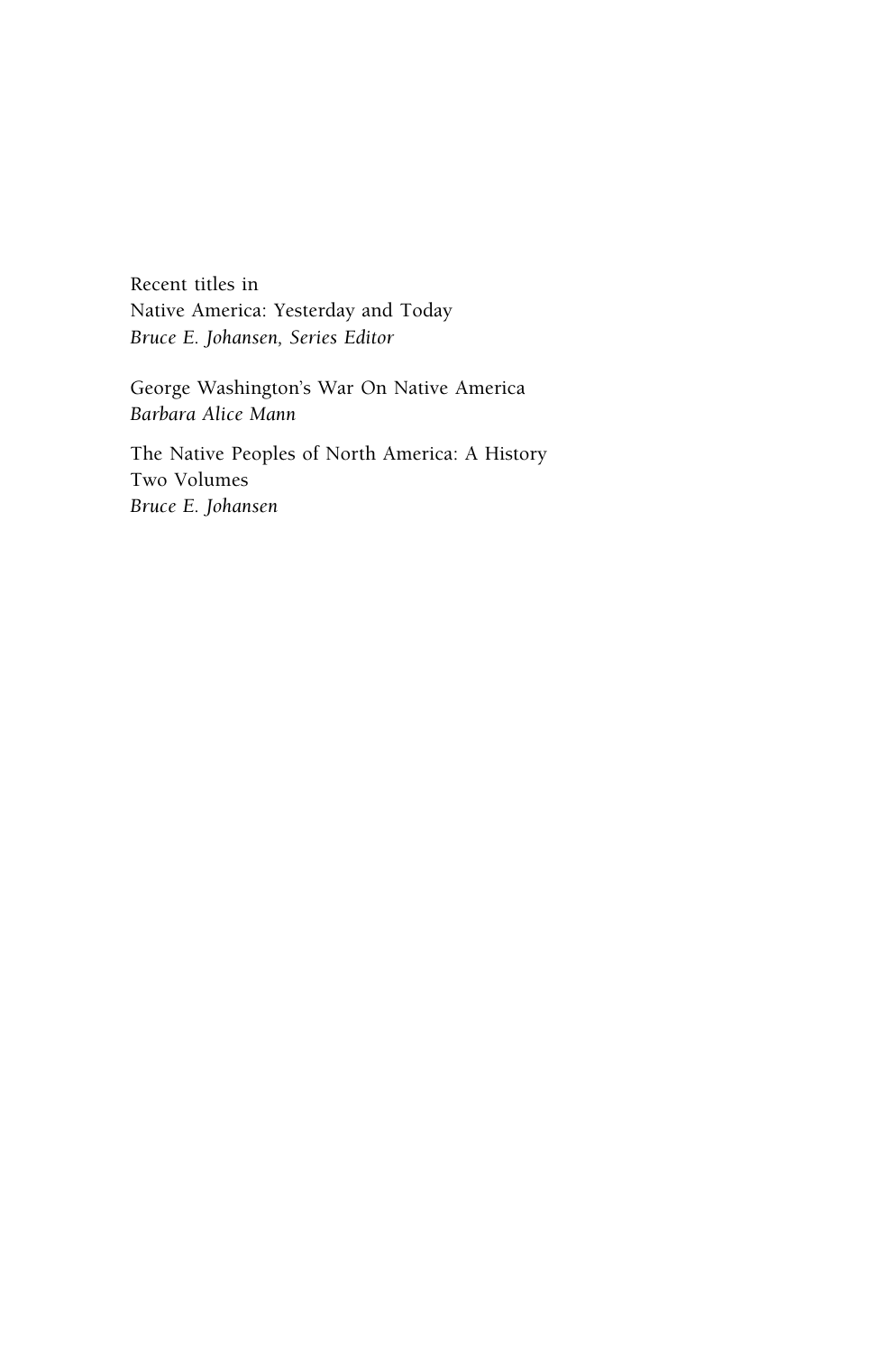# Daughters of Mother Earth: The Wisdom of Native American Women



# Edited by Barbara Alice Mann Foreword by Winona LaDuke



Native America: Yesterday and Today Series Bruce E. Johansen, Series Editor



**Westport, Connecticut** London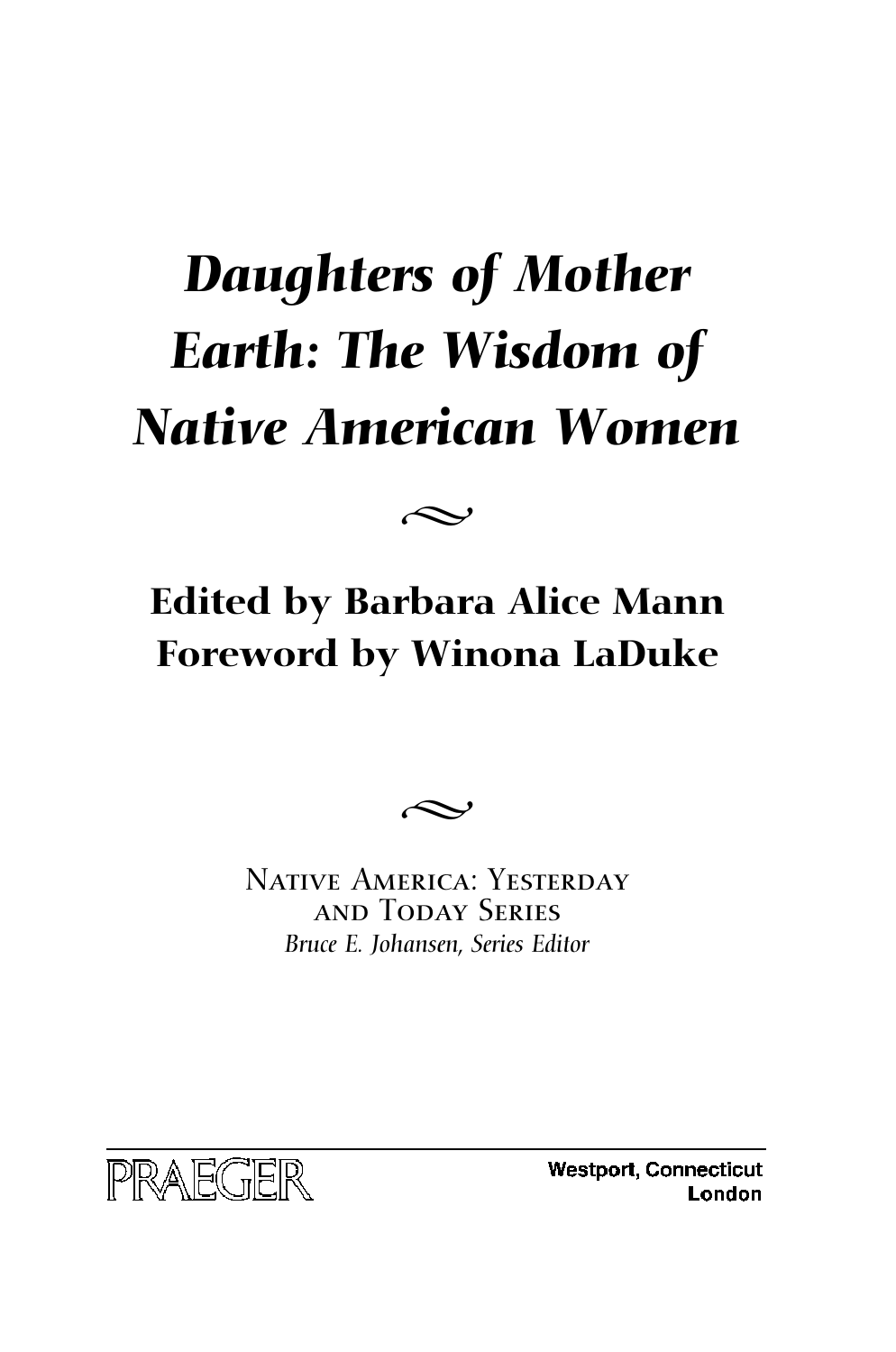#### Library of Congress Cataloging-in-Publication Data

Daughters of mother earth : the wisdom of Native American women / edited by Barbara Alice Mann ; foreword by Winona LaDuke.

p. cm. — (Native America: Yesterday and Today, ISSN 1552-8022) Includes bibliographical references and index.

ISBN 0-275-98562-8 (alk. paper)

1. Indian women—United States. 2. Matriarchy—United States. 3. Indians of North America—Social life and customs. 4. Indians of North America— Public opinion. 5. Public opinion—United States. 6. United States—Social life and customs. I. Mann, Barbara Alice, 1947– II. Series: Native America (Praeger Publishers)

E98.W8D38 2006 305.48'897—dc22 2006015392

British Library Cataloguing in Publication Data is available.

Copyright  $\odot$  2006 by Barbara Alice Mann

All rights reserved. No portion of this book may be reproduced, by any process or technique, without the express written consent of the publisher.

Library of Congress Catalog Card Number: 2006015392

ISBN: 0-275-98562-8 ISSN 1552-8022

First published in 2006

Praeger Publishers, 88 Post Road West, Westport, CT 06881 An imprint of Greenwood Publishing Group, Inc. www.praeger.com

Printed in the United States of America

(యె

The paper used in this book complies with the Permanent Paper Standard issued by the National Information Standards Organization (Z39.48-1984).

10 9 8 7 6 5 4 3 2 1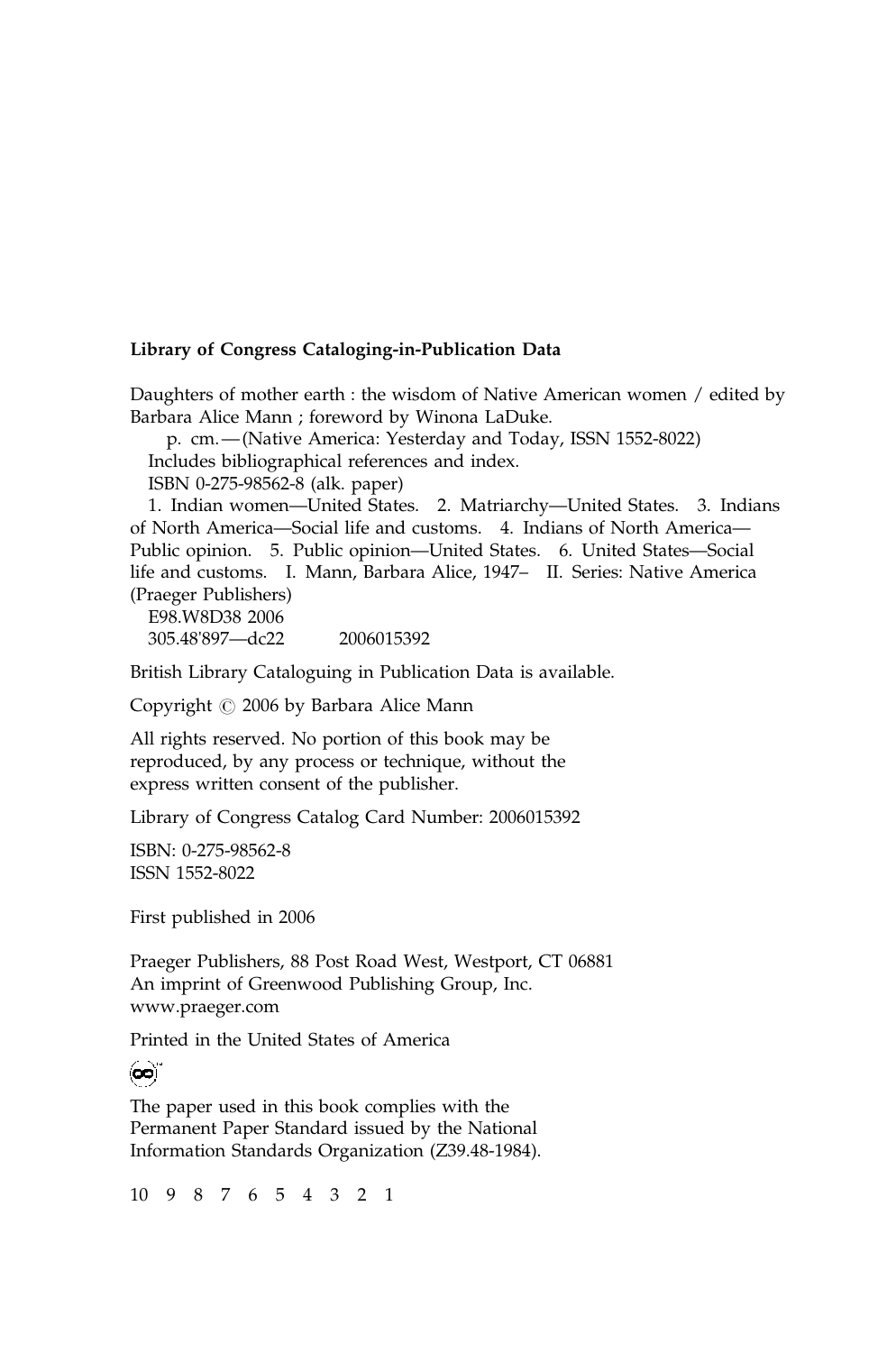To the Seventh Generation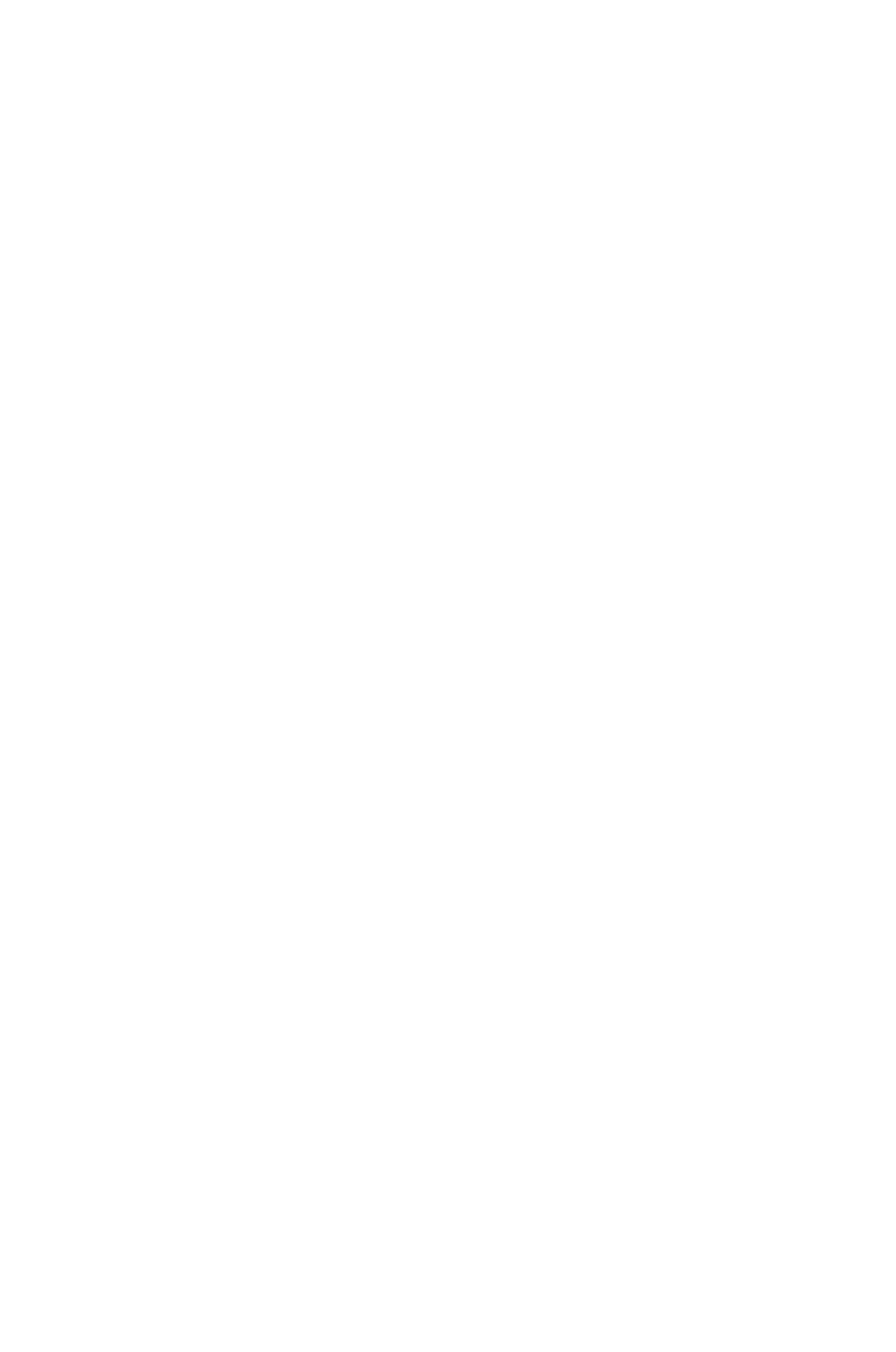# **Contents**

 $\sim$ 

| Series Foreword<br>Foreword<br>Preface |                                                       | ix   |
|----------------------------------------|-------------------------------------------------------|------|
|                                        |                                                       | XV   |
|                                        |                                                       | xvii |
| 1.                                     | Does Euro-Think Become Us?<br>Paula Gunn Allen        | 1    |
| 2.                                     | Decolonizing Native Women<br>Lee Maracle              | 29   |
| 3.                                     | Weeping for the Lost Matriarchy<br>Kay Givens McGowan | 53   |
| 4.                                     | Slow Runners<br>Barbara Alice Mann                    | 69   |
| Bibliography                           |                                                       | 111  |
| Contributors' Biographies              |                                                       | 121  |
| <i>Index</i>                           |                                                       | 125  |
|                                        |                                                       |      |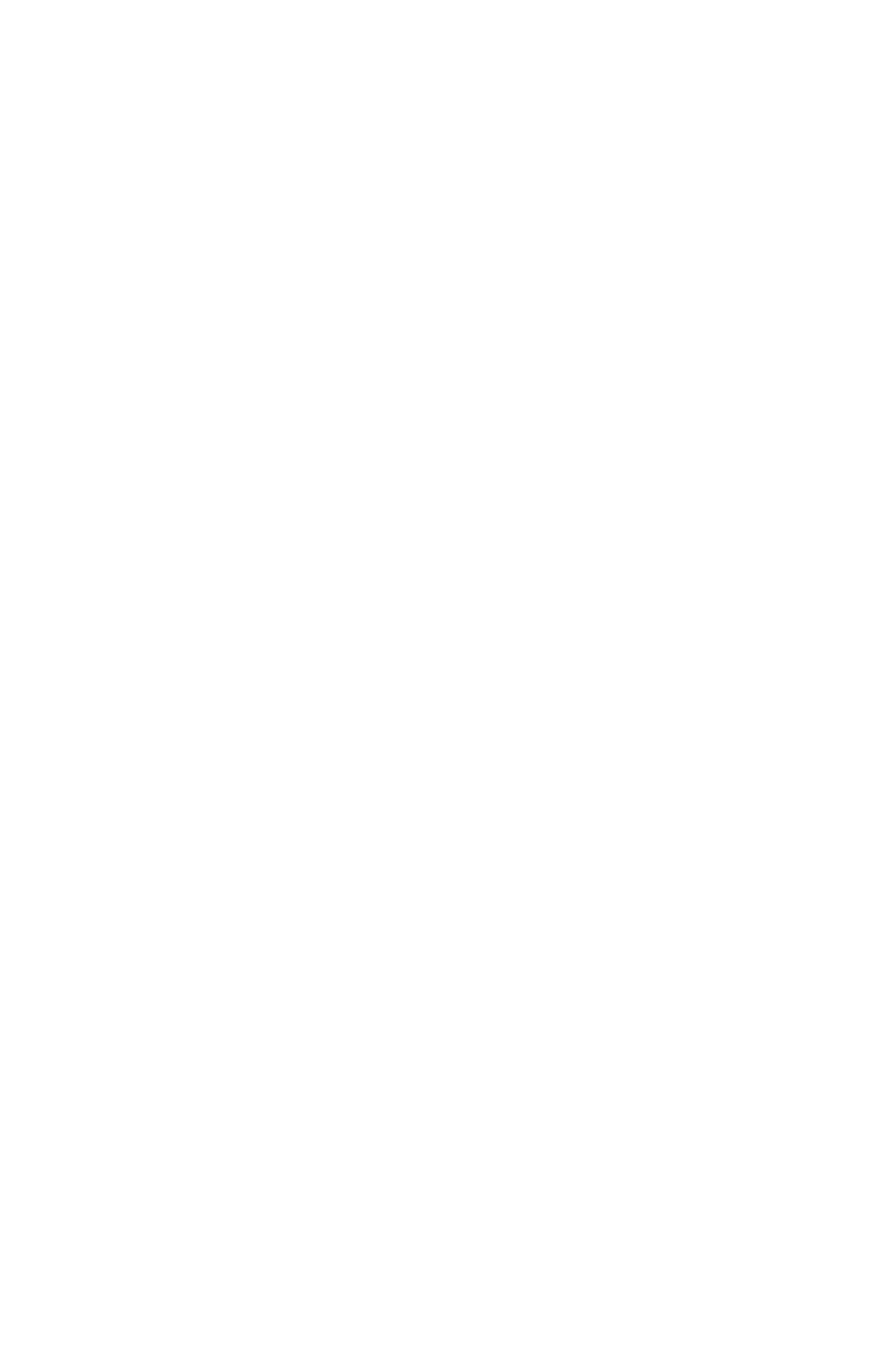### Series Editor's Foreword

 $\sim$ 

How many people in today's world, even reasonably educated people, know in detail the roles played by Native American women in much of North America—in the Haudenosaunee (Iroquois) Confederacy, for example? How many people realize the role that Haudenosaunee women played in shaping our early feminist movement, which developed (and matured) after the Seneca Falls conference of 1848? Today, Sally Roesch Wagner and others have provided detailed history describing how Matilda Joslyn Gage, Susan B. Anthony, and Elizabeth Cady Stanton, among others, drew inspiration from the matrilineal societies of the Haudenosauneee.

Gage, in particular, was shaped because she was adopted by the Mohawks. The Haudenosaunee social geography contrasted vividly with the Anglo-American society in which they lived, whose institutions Euro-Americans sought to change. Early feminists, emerging from a socioeconomic culture in which most women owned nothing and were defined as legal appendages of their husbands, were awed by Haudenosaunee culture, in which women owned the home and much of the means of production and a man moved in with his new wife's relatives if he was judged fit to do so by the Clan Mothers.

How many of us have considered the implications of living in a truly matrilineal society, where women mind the hearth and care for children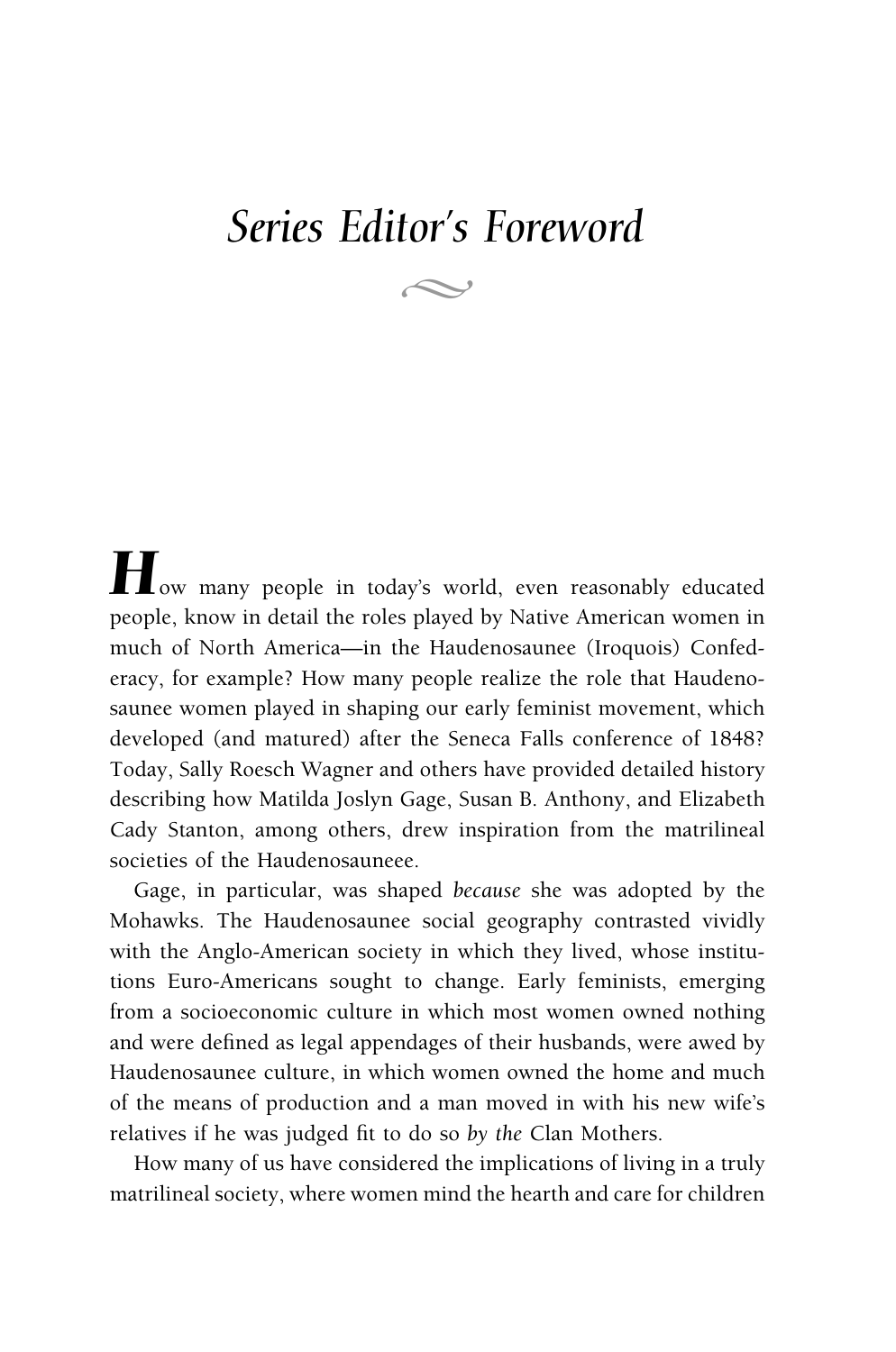but also wield considerable political influence? Women head the clans and, using consensus, nominate the leaders. Much has been said of how the Iroquois played a role in shaping our institutions of government, but the matrilineal aspect of their culture was not adopted. Imagine a society in which George W. Bush would have had to clear his decision to go to war in Iraq with a council of matrons. The Haudenosaunee way of life is not an imaginary utopia but a functioning political, economic, and cultural system that has maintained itself since roughly 1100 CE. It is a system that surprised not only American feminism's founders but some men as well. One of these men, Frederick Engels, remarked at the ''mother-right gens,'' a society of gendered checks and balances that was as egalitarian as he expected communism (as an imagined utopia) might be. Europeans, however, have never mastered egalitarianism or gender balance.

One must be careful when describing the Haudenosaunee system to phrase such descriptions in the present tense because women's influential role in traditional Iroquois society has changed little in the centuries since Europeans first encountered it. John Kahionhes Fadden, a Mohawk teacher and artist, related the following story, which he said occurred during the mid-1960s in the Akwesasne Mohawk Longhouse. (''De-horn'' in the following account means to impeach and remove from office. The horns are the antlers on an Iroquois leader's traditional gustowah, or headdress. The Clan Mothers are responsible for calling male leaders to account for errant behavior and de-horning if necessary.)

There was a fellow who had been ''de-horned.'' He was an eloquent speaker and in a charismatic manner was able to hold people spellbound. During one summer, there was a conference of traditional people that traveled from reserve to reserve, meeting with like-minded people. They finally came to Akwesasne and the event went on for the good part of a week. ... There were Creeks and Cherokees from Oklahoma, Utes from Utah, Malecites from New Brunswick, Manawaki Algonquians from north of Ottawa, plus a good representation of the nations of the Haudenosaunee and others, like Hopis, and a lot of them wore cowboy hats. ...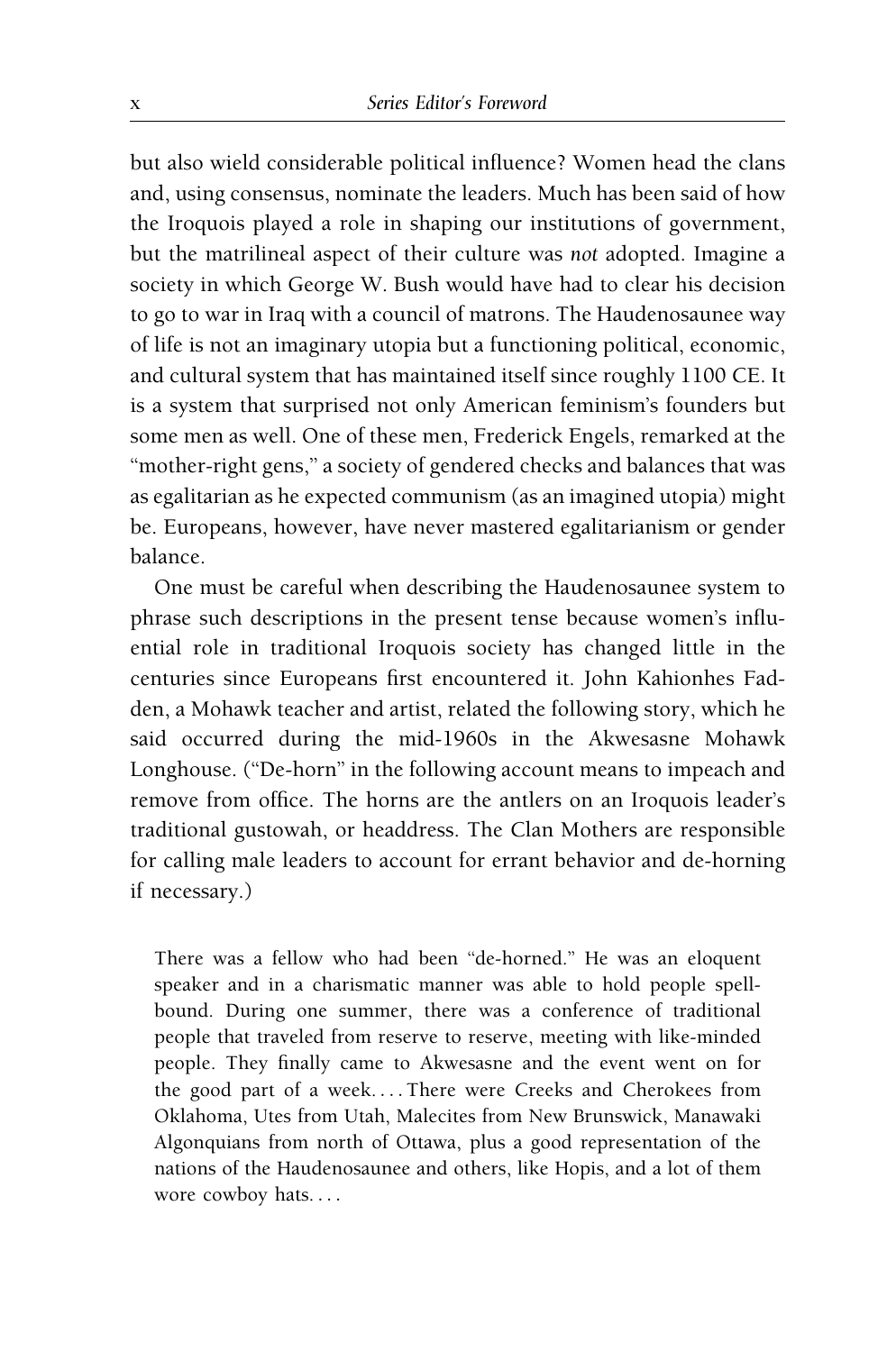Anyway, at one point when all of these people were gathered in the Longhouse, many benches deep with a lot of people standing in the doorways, and some outside craning their necks and cocking their ears to listen to what was going on, the ''de-horned'' former chief couldn't resist the temptation of that audience. He stood to talk to the gathered people, and, as you know, a ''de-horned'' chief isn't supposed to talk, and for sure no one is supposed to hear his words. He was able to get out about two or three brief sentences before he was abruptly interrupted by a slicing voice from the women's end of the Longhouse. She was a Clan Mother, and standing less than five feet tall, she made it quickly and abundantly clear that this man could not speak anymore. He had lost that right by abusing his former position. The six-foot, twohundred-plus pound ''chief'' snapped his mouth shut, sat down, waited about a minute or so, then quietly, with his head kind of low, left the Longhouse. Now, as I see it, that's feminism. $<sup>1</sup>$ </sup>

We write because we have stories to tell and lessons to learn and share. The lives and experiences of Native American women still inform us of lives where politics and economics revolve around a center of political gravity in hearth and home and people are not defined (as in most of our everyday relations) as units of economic production and consumption. These are lives, however, that most of us still observe from the outside—another country. Daughters of Mother Earth reclaim their ancient responsibility to speak in council, to tell the truth, to guide the rising generations through spirit-spoken wisdom.'' This world informs ours, where home and hearth often have been disintegrating under pressure from the world of work that claims everyone's lives and women's liberty is too often defined solely as limited access to a world defined by men.

Recovery of women's traditions is an important theme here. As Lee Maracle writes in chapter 2, ''We [have] been, generation to generation, striving to hang on to the threads of our past through repeated struggles and losses for some 150 years on the west coast of British Columbia, from which I herald, and for some 400 years on the eastern areas of the continent.''

Point of view matters in decolonization. One important point of view is our relationship with the Earth, our home, and with the Sky, whose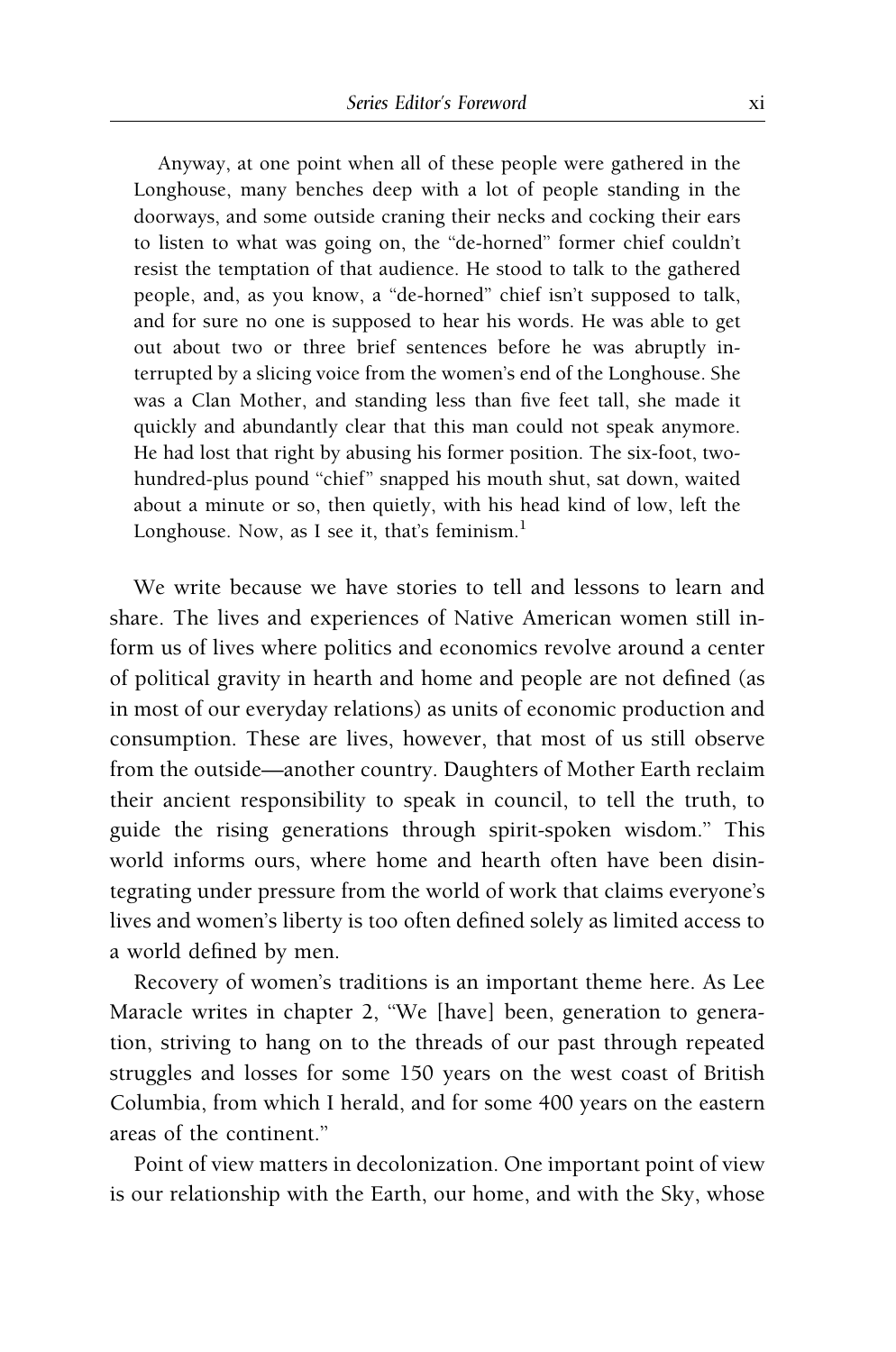sun is our sustenance. Maracle writes, ''The earth is not seen as a stupid, insensitive lump floating numbly throughout space to be conquered, pillaged, and plundered at will, but rather as an intelligent being, with its own journey, its own way of resolving illness within itself.''

In chapter 1, Paula Gunn Allen contrasts media constructs of imaginary Native people with their more complex reality. "Across Turtle Island,'' she writes, ''Natives are bludgeoned with alien images of how we 'should' look.'' Reality is awesomely more complex, especially when few agree regarding what was said about whom, with what affect.'' Gunn Allen's rhetorical history of the word squaw will surprise many readers. What did the word mean when it was first used? As a slur, has the word been socially constructed? This is but one small task ahead for the brave souls who set about to recover a usable Native American past.

In the real world, where the moccasin meets the road, the mental and physical taxes of decolonization on women have been immense. ''Whereas once we had, literally, eliminated poverty, American Indian communities are now among the most destitute groups in the wealthiest nation the world has ever seen," says Gunn Allen. "Among a population that is already reeling from unequal and inadequate health care,'' writes Kay Givens McGowan in chapter 3, ''Native women find themselves at high risk for health-related problems, from diabetes, heart disease, and diabetic eye disease, to HIV/AIDS and cancer. ... Forty percent of living Native women have been sterilized without their consent.'' None of these maladies were known to anyone in the Americas before the advent of the Europeans and patriarchy. Viewed through this lens, civilization acquires a new meaning as something to surmount and redress. The essays in this book illuminate the way toward an appreciation of true gender equity across cultures.

Daughters of Mother Earth is part of the ongoing series Native America: Yesterday and Today, which endeavors to share with general readers new perspectives on the history of the Americas' first human inhabitants. We are happy to welcome Barbara A. Mann's second volume in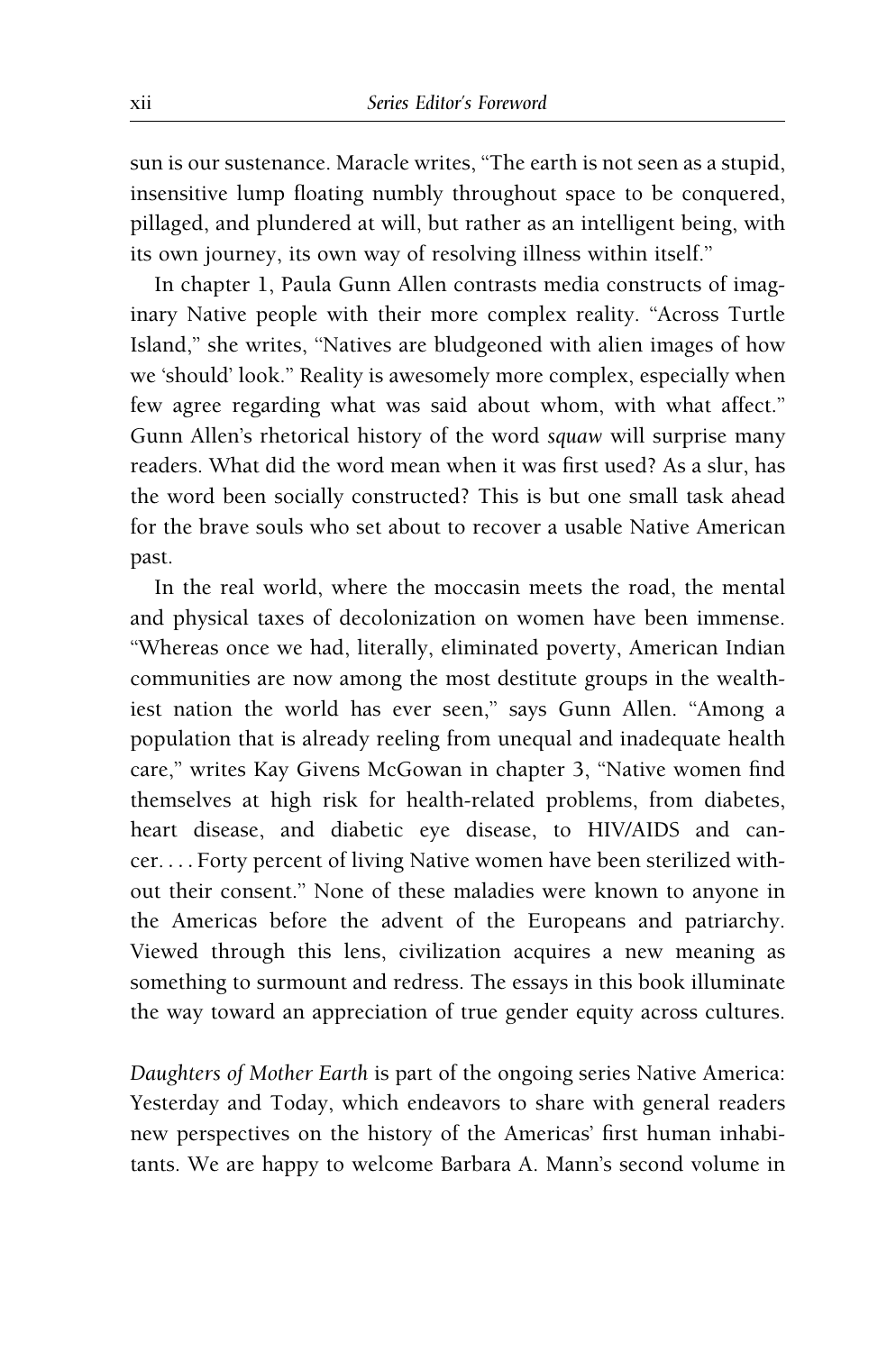the series. Her first, George Washington's War on Native America, inaugurated the series in April 2005.

> Bruce E. Johansen Series Editor

#### NOTES

1. Donald A. Grinde Jr. and Bruce E. Johansen, Exemplar of Liberty: Native America and the Evolution of Democracy (Los Angeles: American Indian Studies Center, 1991), pp. 224–25.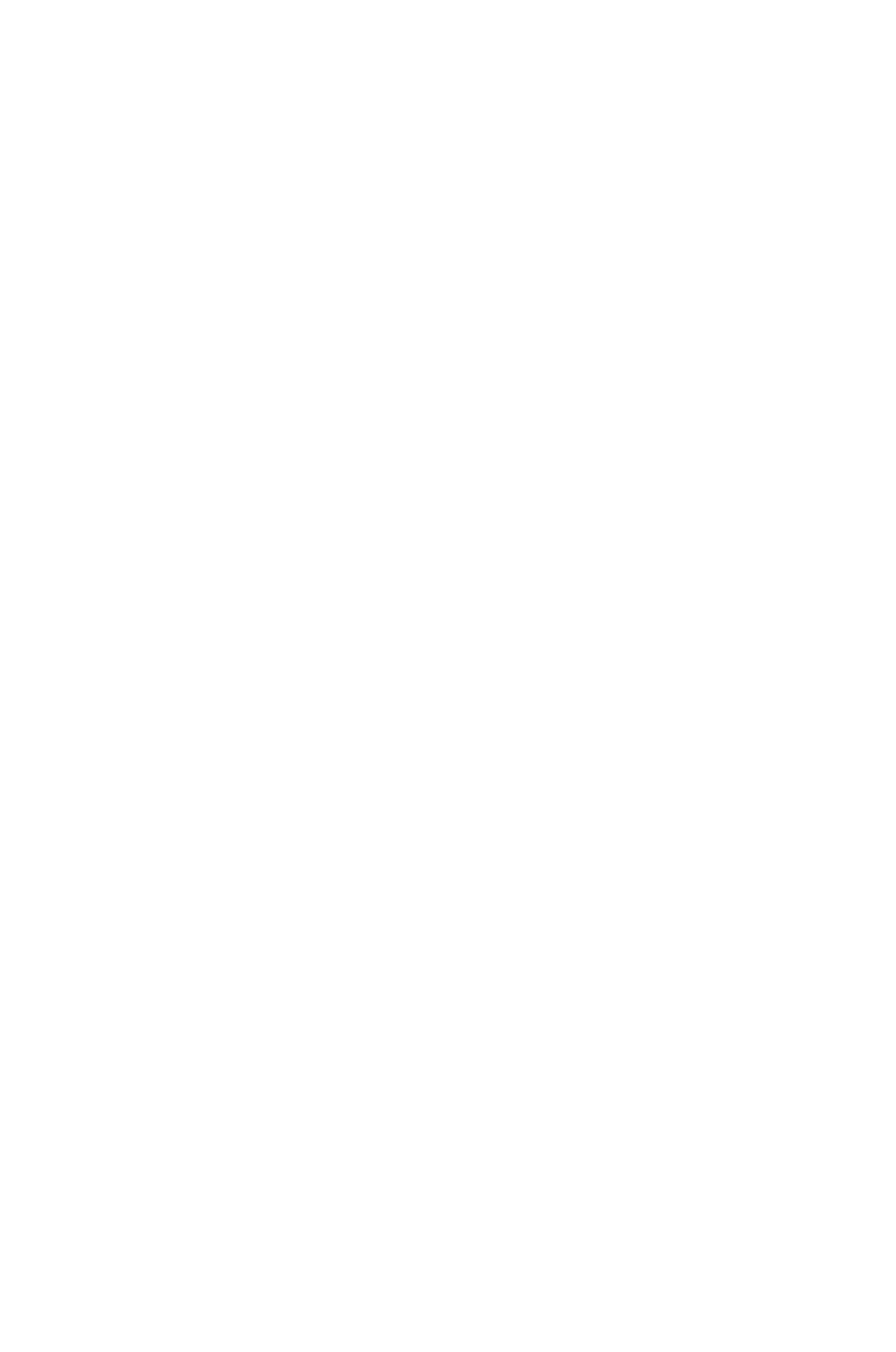### Foreword

 $\sim$ 

It is an interesting, terrifying, and promising time we find ourselves in. It is a new millennium, and Indigenous peoples, Indigenous women have survived five hundred years of destruction. We remain, changed by the process, transformed to survive, and on an Earth that is also transformed. It is the millennium in which we have experienced fifty years of a petroleum age, which although it arrived late in Indian country, has created a structural transition in our lives. With the advent of oil age and oil power, the power of labor, the power of growing food, the power of hands on the earth, has been largely replaced by the power of burning dinosaurs.

Thus, as Indigenous women today, we are also transformed, in that our thoughts are different; we think less about our food, our ways of surviving, and more about our place in a larger world than ever before. Although we always had and exercised the power of reflection, we have joined a dialogue, from which we were excluded for many centuries. Today, our voices, our experiences, remembered through our ancestors and through our lives today in the jackhammer of America, Canada, or elsewhere, are heard and seen.

The women and the stories here reflect that history, and the wonder of our times. As I read the chapters, I felt this life force of power entering my presence. Every Indigenous person has rankled and sickened at the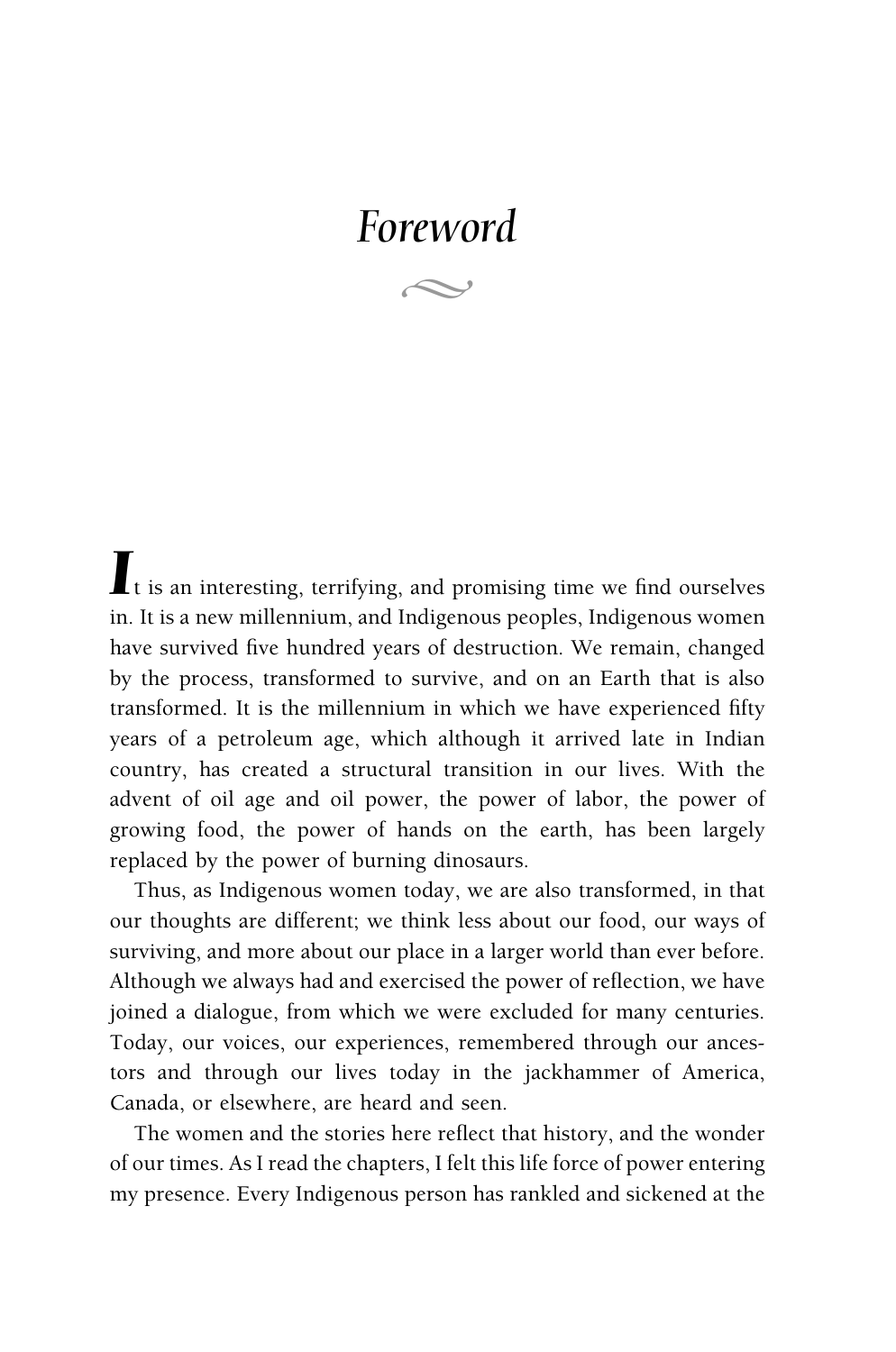omissions, stereotypes, and deception in a history written by a colonizer. The dehumanizing process is carried out through the words written, repeated, and branded upon a people, diminishing our stature as traditional people, as women, as a part of world history.

In challenging that dehumanizing process of writing colonial history, chains are removed and scar tissue can begin to heal. Moving through the experiences, the generations, and the traumas, putting voice and word to the history, and honoring our survival soothes a spirit which can be weary from the jackhammer. Redefining who we are today or beginning a dialogue from many varied perspectives elucidates the diversity that has been the vitality of life on earth. Biological diversity is essential for ecological sustainability, as is cultural diversity—we neither want an agricultural monocrop, nor a cultural monocrop—and, as Indigenous women, we are able to articulate the diversity of cultures, histories, and knowledges in Indigenous communities, reaffirming our own individual powers in the context of communities. That is how these voices and words reaffirm our potential in my eyes and thoughts.

In the reading of this work, I am drawn to all the voices, and find that my own voice and words hum in the larger women's song. In this millennium, where our peoples face the choices of alliance once again—an alliance with what our prophets would call the ''scorched path'' or what they would term ''the green path''—I find that the discussions of remembering, deconstructing, recovering, and redefining in this book are essential to our choices and the recovery of our voices.

In the end, I am interested in deconstructing colonization, internal and external, and in the recovery of my own humanity. In that process, I see that the power is found to be who the Creator intended each of us to be as we walk on this earth, and that is how we will survive and make a beautiful way—mino bimaatisiiwin—for those who are yet to come and sing in this women's song.

> Winona LaDuke April, 2006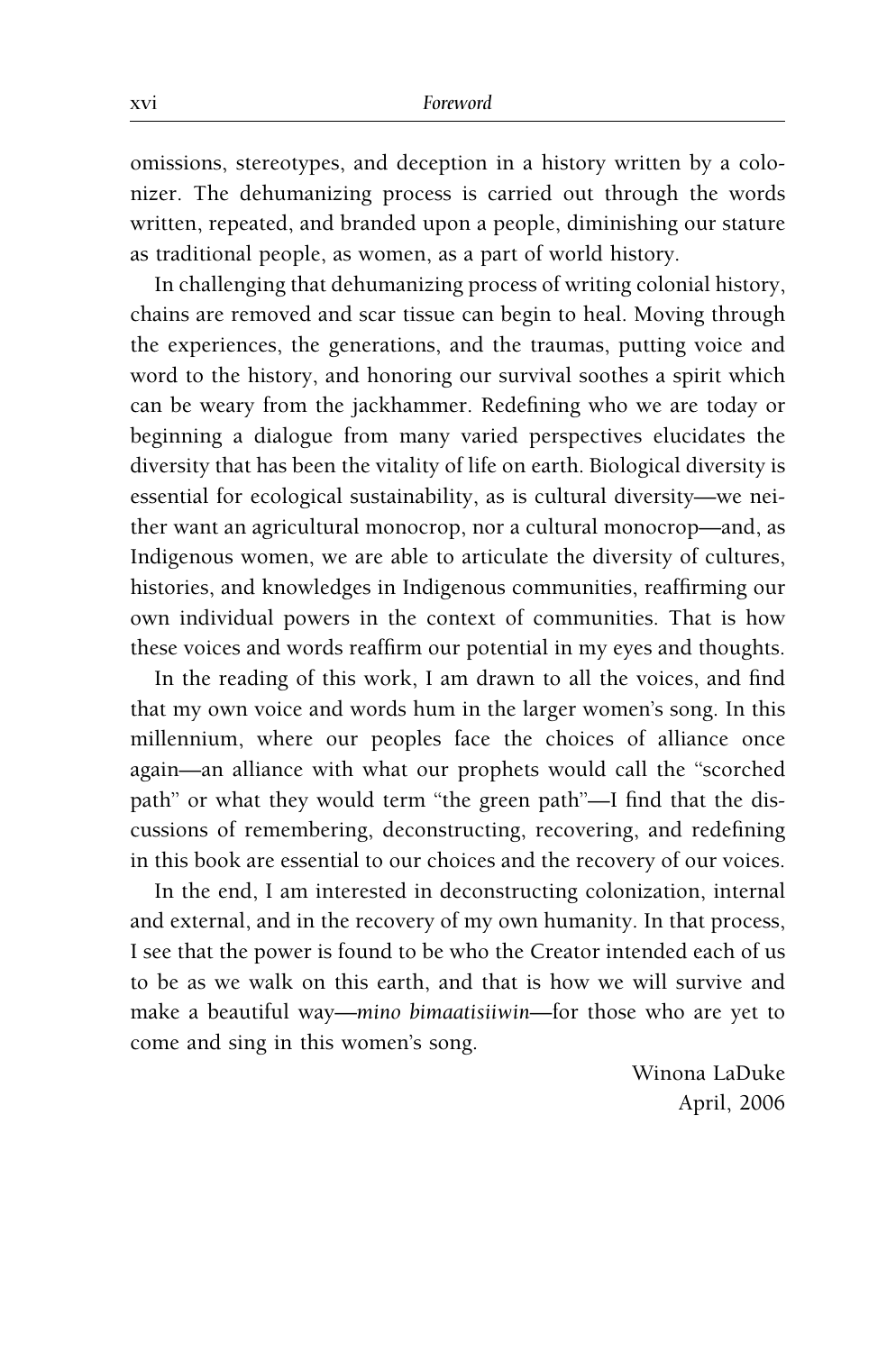# Preface

 $\sim$ 

In that time before land on this water planet, so the Iroquoian elders say, the spirits of Earth noticed the Sky People passing by and thought to make them a little land proposition. Accordingly, all the elder spirits of Earth hurried up to a council in Sky World to suggest an infusion of Sky wisdom into Earth, thus to complete the Twinned Cosmos here by making dry land to complement the wet water.

Now, consensus does not require enthusiasm for a plan; it does not really even require investment in the idea. All it requires is a lack of dedicated opposition.

Generally, the elder spirits of Sky did not care much one way or the other whether land life began on Earth. They neither opposed nor championed the proposal, which the Earth spirits took as a consensual go-ahead. As they sprinted back home (before the spirits of Sky could reconsider), that White Panther, the Fire Dragon of Discord, the Meteor Man, zipped down with them, unnoticed.

The Fire Dragon of Discord has long made mischief on Turtle Island (North America), but he cannot stir up long-term trouble without human help. That is where the Europeans, those Salt Beings, came in handy, creeping in among the people, stripping away their rights, and grinding their children's faces into the dirt. One might think that these losses constituted the mischief, but one would be wrong.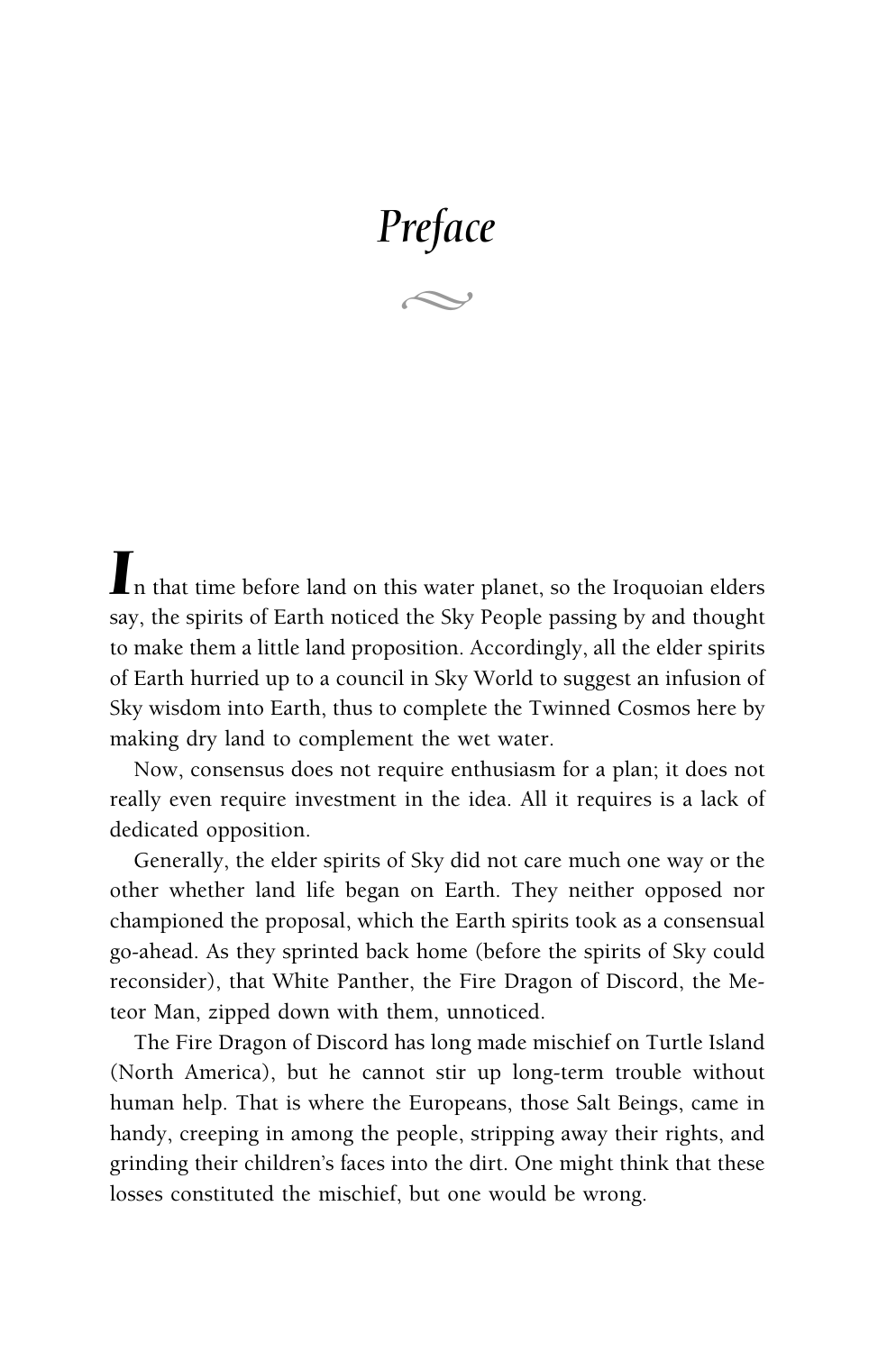The mischief surfaced later, in the twentieth century, as the children of Turtle Island began to stand up again, shake the dust from their clothing, and look about themselves. Squinting into the sun, they found that they did not recognize each other anymore. In fact, they did not even recognize themselves. Not only did they have a hard time just remembering what their elders had passed on to them, but worse, what they did recall seemed utterly commingled with what the Salt Beings brought.

Luckily, the elder spirits of Earth and Sky, Water and Air began speaking to the children again, telling them of the Old Things: that cooperation, not adversarialism, is the norm; that people are born perfect and must be fed poisons before they go sour; that the Grandmothers, not any government of men—and salty men at that—determine identity; that the Grandmothers properly direct society. They hear that clothing styles and fun make more powerful medicine than grim-faced prayer; that nurtured balance is the rule between men and women; that spirits of place must be respected; and that truth, however painful or shameful, is the best antidote to oppression.

For the duration of this book, the stirring sticks have been removed from the hands of the Fire Dragon of Discord as the Daughters of Mother Earth reclaim their ancient responsibility to speak in council, to tell the truth, to guide the rising generations through spirit-spoken wisdom. Paula Gunn Allen looks at Indian lifeways through the many stitches of their clothes and the many steps of their powwow fancydances. Lee Maracle calls for reconstitution of traditional social structures, based on Native American ways of knowing. Kay McGowan identifies the exact sites where woman-power was weakened historically through the heavy impositions of European culture, the better to repair them. Finally, I, Barbara Mann, examine how communication between Natives east and west of the Mississippi River became so deranged as to become dysfunctional and how to reestablish good east– west relations for the benefit of all our relations.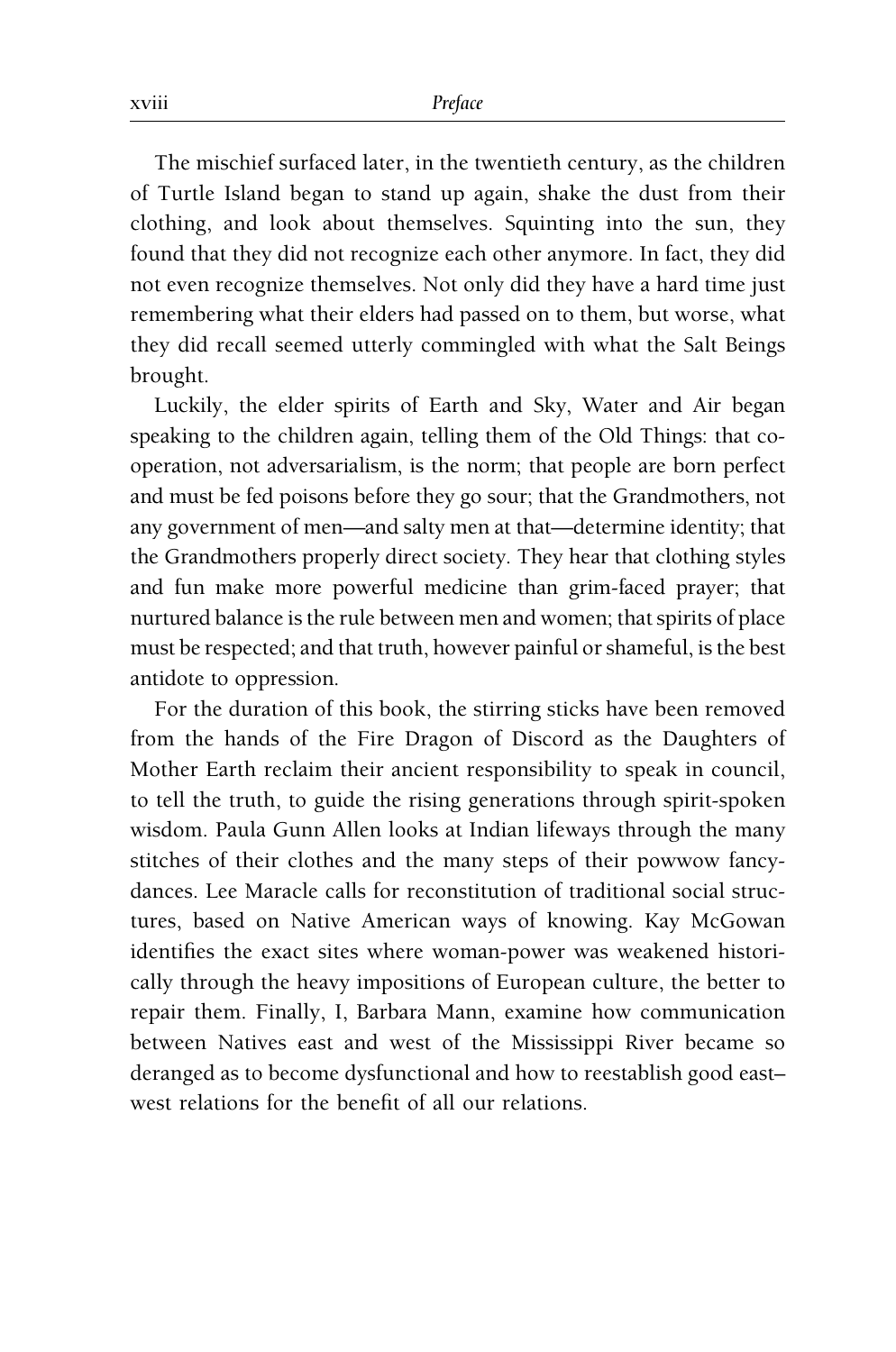# CHAPTER 1 Does Euro-Think Become Us?

 $\curvearrowright$ 

Paula Gunn Allen

 $\sum_{n=1}^{\infty}$  he Western world has had far more influence on how Native people think of ourselves than can be elucidated in a library large enough to fill one CD Rom with plenty left over. Under the category of stereotypes, at least 10,000 volumes could be shelved, and another 100,000 would be found under the general heading revisionism. In this chapter, I would like to add a small contribution to that longed-for, someday archive. My subject takes something from both the aforementioned headings, for stereotypes and revisionist views abound and not all come from non-Natives. Many of the areas of American culture that promote both stereotypes and revisionism have been addressed before, although the most frequently assaulted is the entertainment industry—whether in print or film, whether developed for children or adults. The next most often addressed are journalism and educational texts. Seldom is clothing ever mentioned, however.

Most of us are familiar with the common misconception of Indians as warring, buckskin-clad, poor-but-proud defenders of nature and her endless resources. Many of us remember the advertisement about litter, in which a Native actor duded up in ''traditional'' men's attire, long braids and all, gazed from the black-and-white spirit world to which all real Indians are, alas, consigned. A huge tear courses down his seamed cheek as he witnesses a meadow covered with trash: beer bottles, baby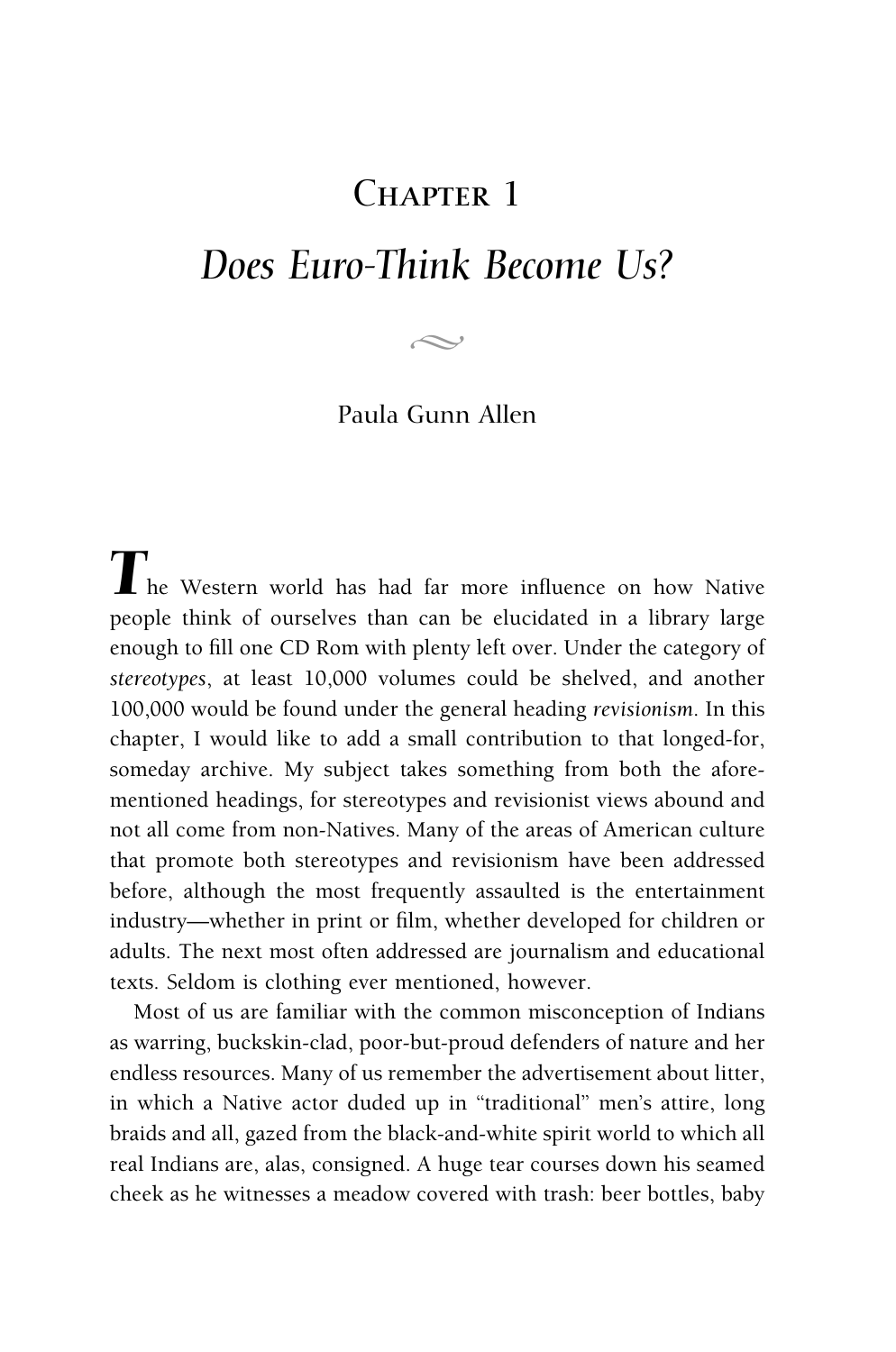diapers, tin cans, and empty packages that held things like chips and cookies. A few paper plates are thrown in for dramatic effect. The scene then shifts to full color, with Euro-American children (not one Native kid among them), clean-faced and clear-eyed, dutifully picking up trash to deposit it in the appropriate receptacle.

Ah, see what our Native forefathers taught us? Don't be a litterbug.

I have yet to meet an Indian woman or man who is not offended by that commercial, even years after it stopped being aired. Not one of us can think of a time when any American institution was developed because of Native advice or weeping. Not one of us can think of one, danged thing that America has learned from what historian William Brandon has called "The Last Americans."<sup>1</sup>

Because of the image of the buckskin-wearing brave—or the even more elaborately buckskin-clothed chief crowned with the sine qua non of primal leadership (the eagle headdress replete with large, perfectly shaped feathers that trail down both sides nearly to the ground)—Americans and movie-goers of the world think that all Native people dress like that today, the few of us who are left, that is. ''How quaint they are, how unique!''

For my part, I do not have to imagine strangers' ideas of us. They come right up to me and share them, inquiring innocently where they can go to see the once-proud denizens of a vanished landscape. Sometimes I burst out laughing while trying to respond respectfully, I am embarrassed to say. I laugh because I can see side-by-sides, as though on a split screen. What they are picturing, on the first screen, is Enviro-Indian, He of the Buckskin-Eagle Clan. Next to that is the second screen, the Pissed-Off Indian, beloved of cultural revisionists and leftist activists worldwide. The third, the one I am concerned with in this chapter as in my own life, is the Real-World Indian, who is largely invisible to those who live outside the framework of stereotypes. Outsiders cannot make out the image there because the clothing is all modern. I suppose it is better that I laugh over this rather than yell and throw insults. My ancestors would never recover from the shame if I did such a disreputable thing.

Still, so powerful are the images beamed at us via the great American network of all media—including the meme network of the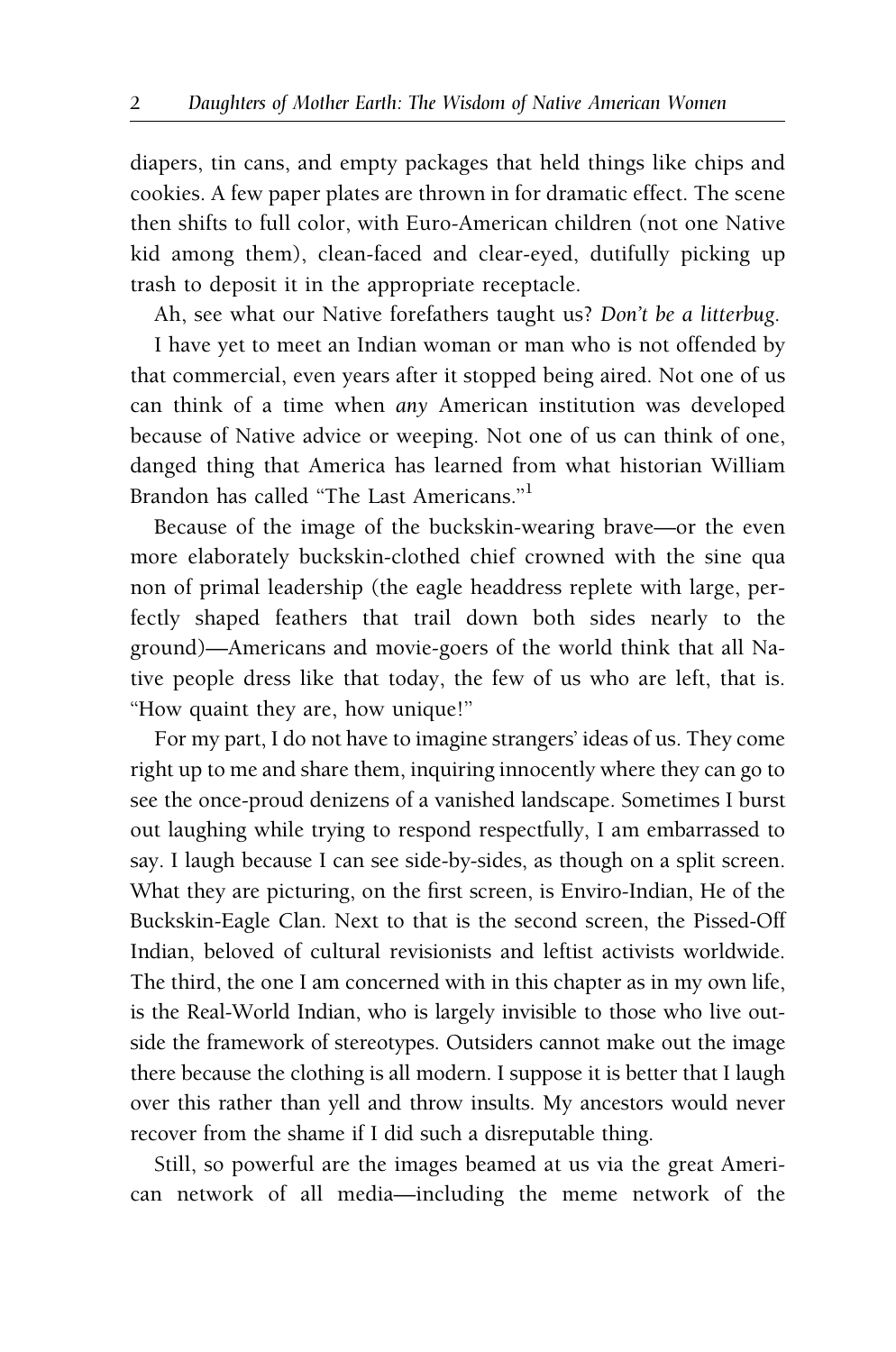sociopsychological—that most nonindigenous Americans think that all Indians were as the movies have us. Some older Americans, or Americans more addicted to reading novels from different eras, might add those buckskin-clad folks from farther east than the Plains—from Virginia, say, or maybe Connecticut. If we read our ''dime novels'' (a dime being about what popular novels cost in the early nineteenth century when ''Indian'' stories were an East Coast phenomenon), we would know that the braves had shaven heads with only a topknot from which hung a single feather, or at most two. Some male leaders wore an attenuated war bonnet that sat on the head much as a European monarch's metal crown sat and was about the same size in circumference. They might even know that female leaders wore turbans with very long tails made from a cloth about the size of a bed sheet, usually red and not infrequently flannel. Those handy tails could double as impromptu baskets.

In the Southwest, the Pueblos grew cotton, made it into yarn, and then wove it into clothing long before the Spaniards and hundreds of years before the English came. I have yet to see any mention of Southwestern Natives dressed in cotton in any other than specialized ethnographic studies, although the typical ''Navajo'' weavings that are used as rugs, horse blankets, and tapestries abound in contemporary American ideas of Southwestern style. By the same token, whereas the geometric patterns that characteristically pass as Indian or Native American designs are readily found on linens, outerwear, dresses, women's blouses, and skirts, the beautiful flower designs found all over Indian Country, from Wisconsin to the Atlantic seaboard, are as yet undiscovered by boutiques and merchandisers of ethnica.

Turbans or flowered cotton blouses like Mantas and utyinats are not for sale in ''Indian'' stores because the Plains-based stereotype dominates the market (for which, no doubt, Pueblos are grateful). However, Native nations' preferences are not an issue for marketers. For them, the sale is the thing, and because everyone knows what "real" Indians wearbuckskin and feathers, or some horrifying artificial version of them they are usually what is for sale! Since racism has gained a bad name, the marketing images of what are commonly called ''ethnic groups'' fixate on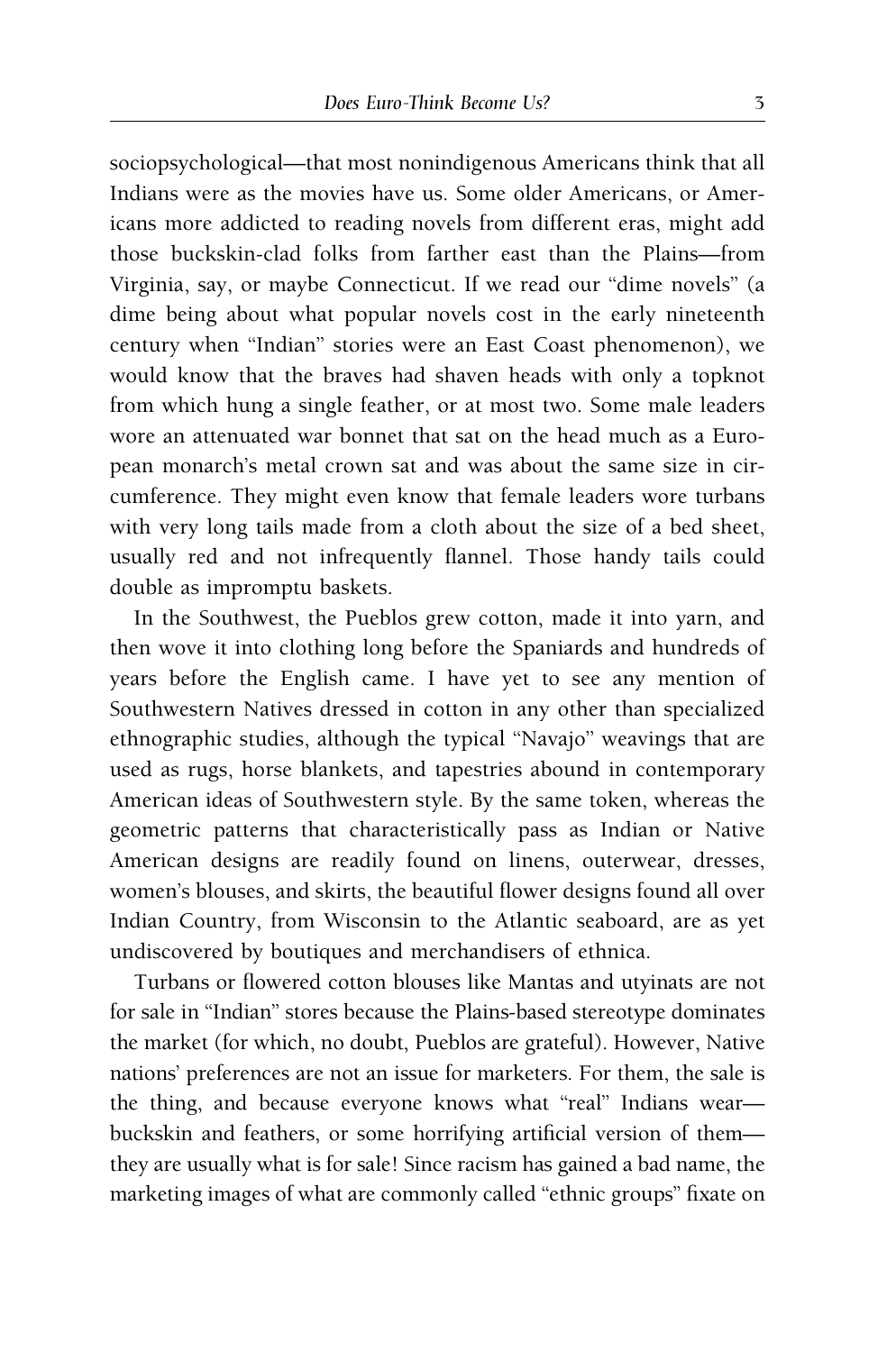the food or the dress of the target group. While ''Middle Eastern,'' Chinese, Japanese, Thai, Italian, Ethiopian, East Indian, African American, and ''Mexican'' meals are readily available just about everywhere, American Indian foodstuffs—corn, beans, squash, tomatoes, potatoes—are never sold as Native American cuisine. Consequently, modern Indians get stuck with dressing the part. Across Turtle Island, Natives are bludgeoned with alien images of how we ''should'' look.

Sometimes we refuse to cooperate. It is not unusual for us to be asked to attend events in our ''traditional'' garb. Sometimes our responses are educational in nature. To kick off one such event, a multicultural celebration at a Midwestern university in the late 1990s, foreign students were invited to march into the assembly hall, all gussied up in their national attire and carrying their country's flag. Shawn Koons, a law student (then head of the Native American Student Association of the university), was asked not just to march in the ''colorful'' procession (of foreigners) but also to lead off the march. He marched all right in a red beret, an old T-shirt, tattered blue jeans, and worn-out sneakers. Flapping before him, he carried a white flag on a stick. Although Koons's antic was not much appreciated by the university administration, his point was on target.

For the most part, Native American men, women, and children dress much as everyone in their area dresses. In rural New Mexico, where I was raised, that usually means Levis, T-shirts, sweatshirts, Western shirts, and baseball caps, straw hats, or felt Stetsons. Although any who are mending fences (literally), herding cows or sheep, or traveling where only SUVs of the Hummer class can roam still ride horseback, Indian people typically drive automotive vehicles. These might be pickups, two-ton trucks, or SUVs for rural people who engage in ranching or similar occupations, or they might be a variety of cars, many of Japanese extraction. The cars are driven by urban and suburban Indians, as well as by many who live in rural areas but are employed in the health, education, law, accounting, writing, painting, filmmaking, journalism, politicking, and such fields. The parking lots at any good powwow will offer the observer quite a range of vehicles to view, and the brilliance of the regalia worn by the dancers, male and female, child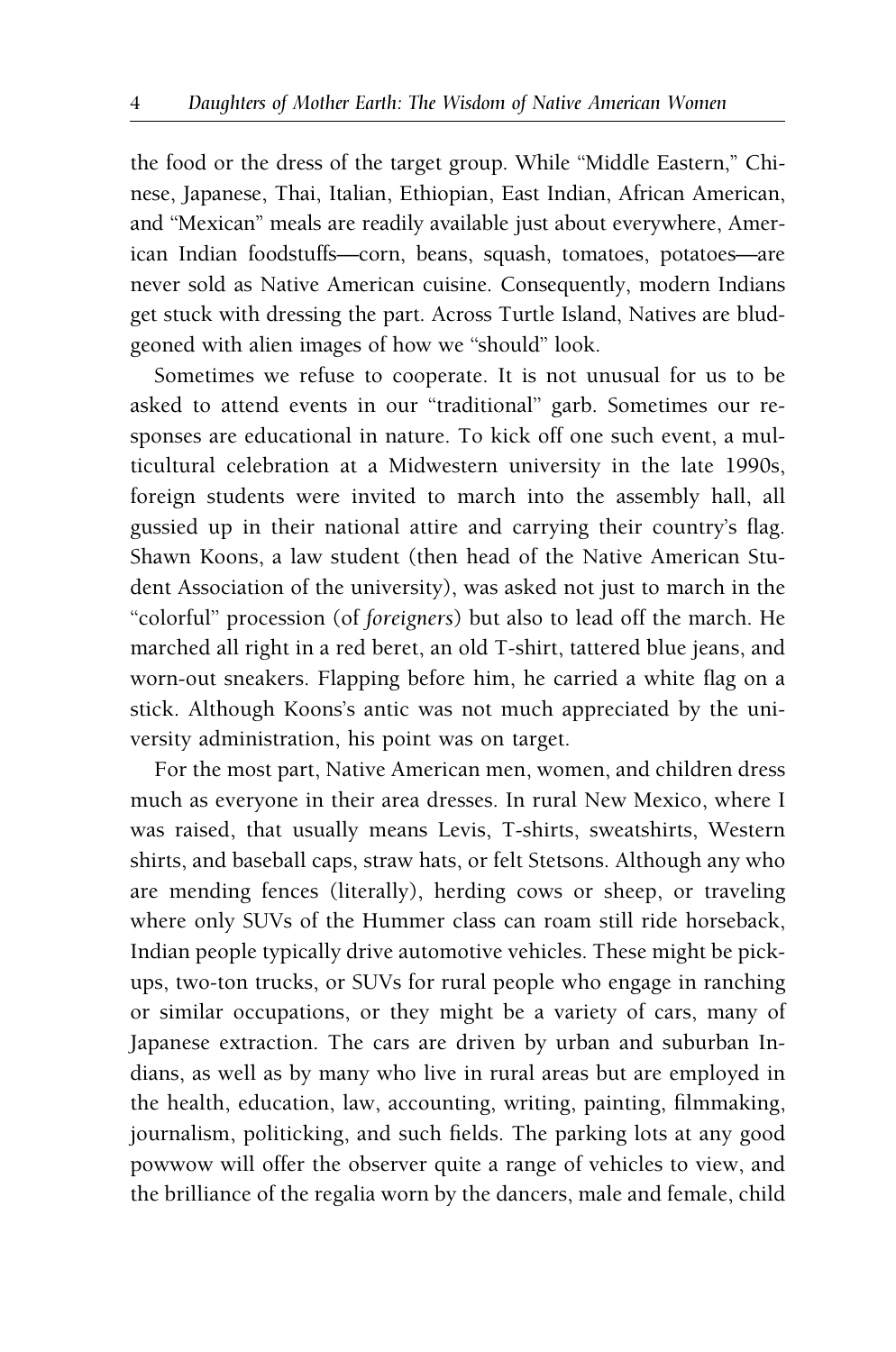and adult, will lead any attendee front-loaded by images of media Indians to be hard put to recognize the engineers, hackers, pilots, and business people out there on the floor.

Come to think of it, powwows are a good platform from which to view the more colorful side of contemporary Native America, as well as being a great source of fry bread and Navajo tacos. Every powwow begins with an opening prayer, and it is always Christian. The first dances, before the Grand Entry, are more "traditional" (although after four to five hundred years of Christianization, I suppose Christianity is as traditional an Indian identity as more preconquest parameters are). My favorite is the Gourd Dance, a Kiowa tradition that originated with the Kiowa Gourd Clan, a warrior society.

When the Kiowa gathered for the K'aw-tow (literally "gathering"), they came together to build the K'aw-tow lodge, where the dancing would take place. These structures were built of large cottonwood trees and then covered with brush. The Brush Dance commemorated this act of building. Today, Brush Dances are often performed before Gourd Dances at annual celebrations. The very same songs are often sung in the Gourd Dance throughout the rest of the year. Many Brush Dance songs that have words reference the flirting and courting that occurred during the building of the K'aw-tow lodge. This ''song with words'' translates thus:

> Like somebody said, That's the way it is, I sure like to fall in love. $<sup>2</sup>$ </sup>

Intertribal Gourd Dance societies host Gourd Dances prior to most powwows. Most of the dancers are ex-servicemen and veterans of the last three wars. A gourd dancer's distinctive dance clothes consist of a red and blue blanket draped over the shoulders so that both ends hang in front, a woven sash at the waist, and bandoliers of mesquite beans or large cut glass beads worn over street clothes. In their right hands, dancers shake rattles made of gourds or German silver canisters. In their left, they hold loose feathers or eagle fans. Beadwork is usually of the fine-cut bead variety associated with peyote ceremonies. Singers stand and hold the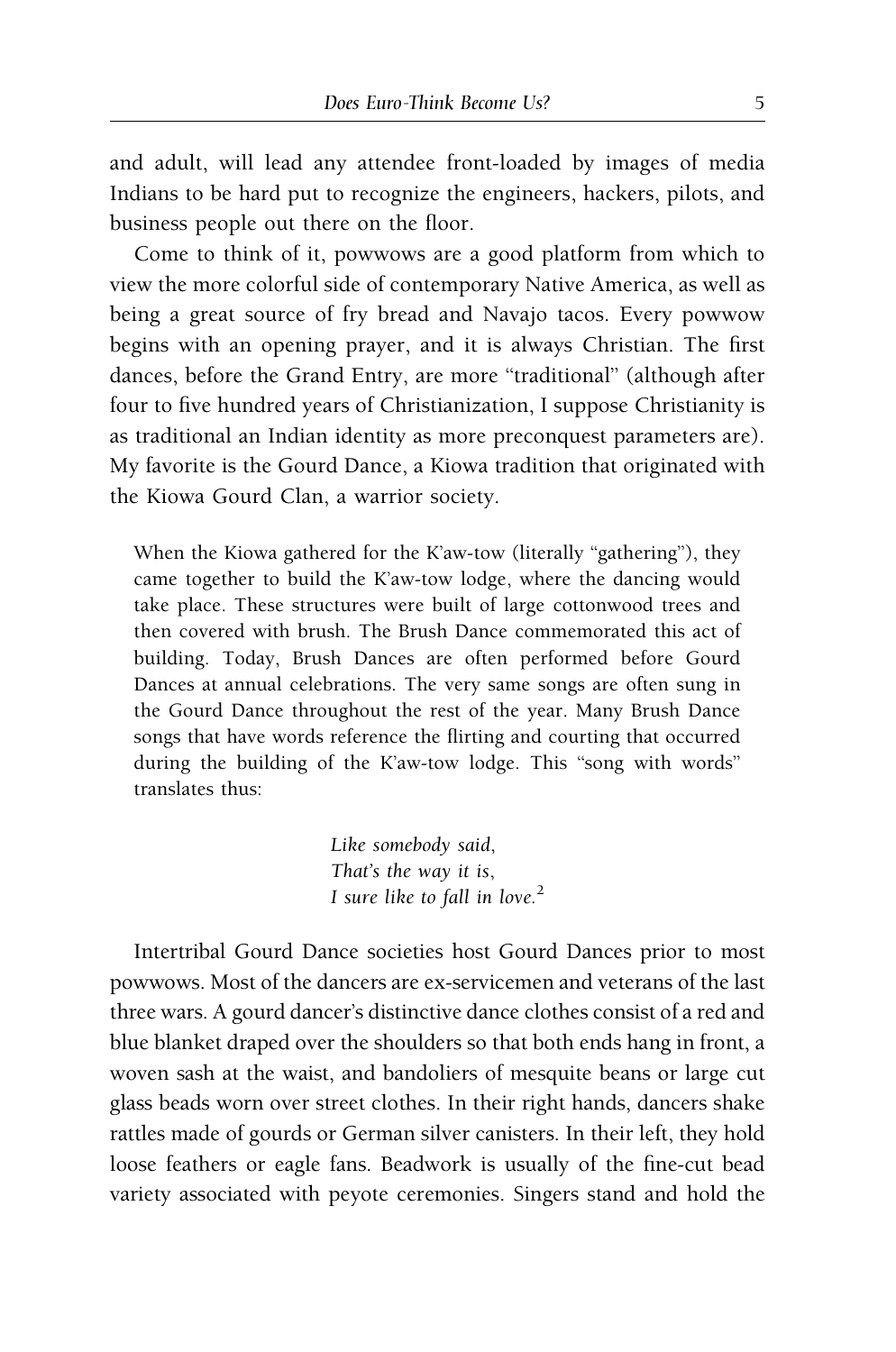drum above the ground or use hand drums. For the Gourd Dance, which is held before the Grand Entry and the powwow proper, women wear shawls and dance at the outer edge of the circle, whereas men dance in a stationary position, lifting their heels off the ground in beat to the drum. They dance slowly, keeping time with their rattles.<sup>3</sup>

The powwow officially begins with the Grand Entry, headed by the Head Man and the Head Woman, mature or elderly people of stature in the community. They are closely followed by flag-bearers, who carry both the Stars and Stripes and the state flag of whatever state the dance is being held in.They might also carry the tribal banner of the host Native tribe or nation. All of those who will participate in the dancing enter during this time. At some of the larger powwows, there can be several hundred dancers, entering the dance ground in pairs.

The dances that follow are almost all of the Plains variety, and the drums—there may be as many as seven or eight—are identified as either Northern or Southern Plains. Each drum is a very large one, as much as five feet in diameter. Around each drum, seven or so men sit on folding chairs, one drumstick in each man's hand. These are about a foot long, the business end made of stuffed buckskin lashed onto the drumstick with a rawhide strip. The singers' styles, as well as their repertoire, are distinct; the Northern singers sing at the high end of the register, whereas the Southern singers stay within a more moderate range.

For the most part, the men are dressed in Plains-style regalia: roach on head, bustle made of a hoop of large feathers, loincloth usually worn over jeans (sometimes shorts), beaded moccasins, and a cuff on each ankle of large tin bells, making a sound like Christmas. They hold a fan made of wing feathers (and perhaps another item in the other hand) and wear beaded bands on their biceps. The younger men, and many older ones as well, do something called ''the Men's Fancy Dance,'' a routine that is about quick movements of feet, raised knees, bent backs, and bobbing heads. The best look as much like great birds as human men, and when they are at their best, there is little as breathtakingly beautiful in the human world.

Meanwhile, the women—along with children and many older men—move at a more leisurely pace around the circle. Beyond the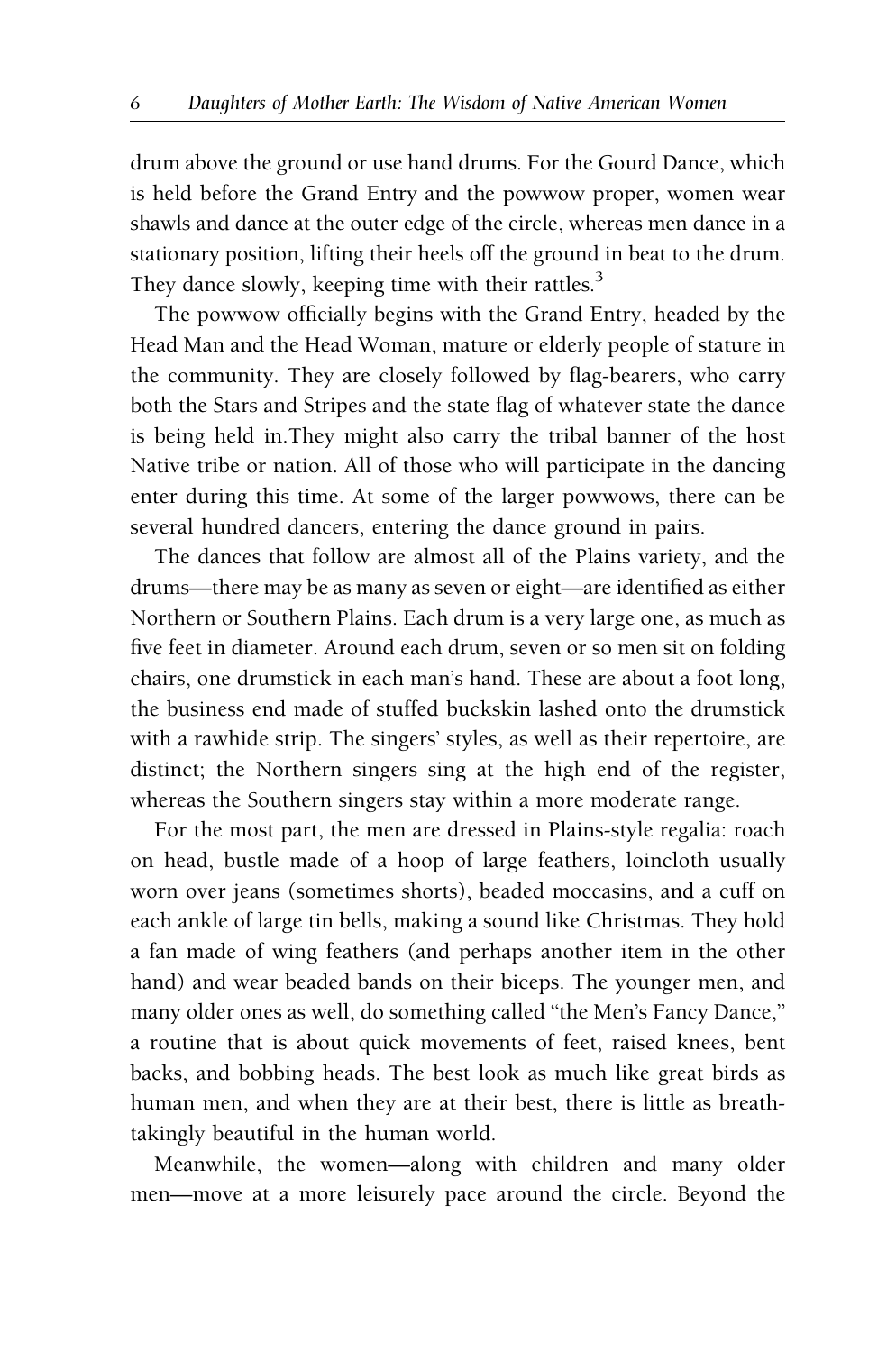inner circle, most of the men, as well as young women who engage in fancy dancing, dance outside the women's circle so they can move freely without crashing into our more sedate, dignified selves. Attired variously, depending on region of the country and tribal affiliation, the women all wear beautiful shawls. The work on them and the beadwork on their armbands, leggings, and moccasins is ever more stunning. Many women dress in their own traditional dress, for the most part variations on the ''Mother Hubbard'' dress foisted on Native women from sea to shining sea by missionaries who thought that clothes make the person human. (Euro-Americans were always more interested in appearance than character it seems, perhaps because in such a diverse society as America was by the mid-nineteenth century, there were few other ways to signal belonging and thus improve one's chances of survival.) It is horrifyingly true that differences in dress alone could lead to early and bloody extirpation for men women and children.

This was doubly true of dress-offenders who were Native peoples. Anyone who thinks that the slaughter of innocents—at what is known as ''The Great Swamp Fight'' (1675) in what is now Rhode Island, Goschochking (1782) in what is now Ohio, Sand Creek (1864) in what is now Colorado, or Wounded Knee (1892) in modern-day South Dakota—was horrifying should study the conquest of California during and just after the Gold Rush for tales of true terrorism, worse even than the Long Walk of the Diné or the Cherokee Trail of Tears. Probably most telling was that the California murders were proudly published in local papers. The Sacramento Bee of the mid-nineteenth century is a major source of back-slapping tales of slaughter. The coastal Indians, by the way, did not have (and still do not, except in English or Spanish) a word for argument, never mind for warfare. It seems they are as conflict-phobic as the Pueblos of the American Southwest. So much for the brave warrior tradition. It wasn't the brave warrior, after all, who lost the country. To quote the late U.S. Senator S. I. Haiakawa of California, in a slightly more limited reference, ''[The United States] stole it fair and square.'' The scariest part of these long-denied tales of terrorism is that what goes around, comes around.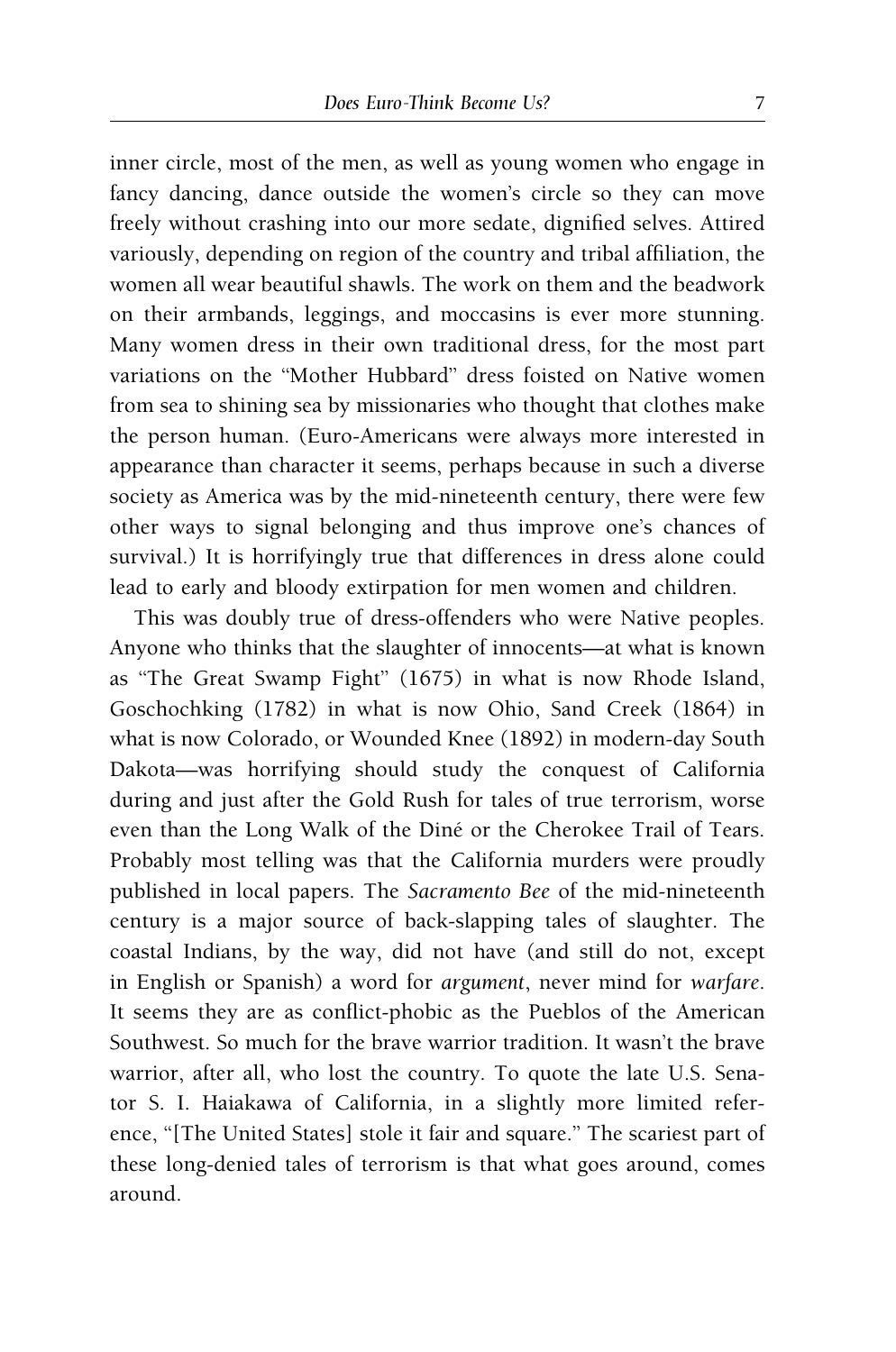That being said, one of the positive developments to come out of this dreadful past is the clothing, which, like Indian humor, is based in tradition but fits with the new circumstances in which we find ourselves. The history of what is now considered ''traditional'' dress is instructive. Each clan and nation's women adapted the original plain, poor white woman's dress (usually made of gingham) in ways similar to the way, a thousand years earlier, the Japanese adapted Chineseimposed cultural ''norms'' to a Japanese style—even including the religion, Buddhism. Losing nothing of significance in the process, the now-traditional dress of the Cherokees or the Salish, the Apaches or the Pueblos are unique to each group's aesthetic and historic sensibilities. One might comment that necessity is not only the mother of invention but also of creativity itself.

Our present-day traditional women's dress features a boxy version of the original dress. It is one piece and features three-quarter-length sleeves that end in a three- or four-inch, slightly gathered ruffle. The bottom of the dress is similarly finished. At the place where the ruffles join the body of the garment, rickrack of matching colors is sewn. The underdress, usually print, is thus accented. Over this basic underdress is the traditional manta, a straight piece of fabric that is fashioned so that one edge fits over the shoulder while the other goes under the other arm. Which side is up is significant. Once, I put mine on backward and my grandmother chided me. "Put it on the right shoulder," she said. ''Wearing it on the left shoulder means you're dead!''

The Northwest adaptation is one of my favorites. The Mother Hubbard became the ''jingle dress,'' so known because the dresses—which feature mid-length wide sleeves that drape over the arm to just below the elbow—are studded throughout their free-hanging length with tiny cowrie shells or small cone-shaped bells that make a jingle sound. Like the men, women dancers also carry fans fashioned from bird wings. They are mounted on a handle of polished wood and are quite handsome. Women also wear powwow bags, purses about five by seven inches that hang from a length of twisted silk twine. Often made of very soft buckskin, like the moccasins, they display beadwork of great finesse and beauty. My favorite design for both is a large pink,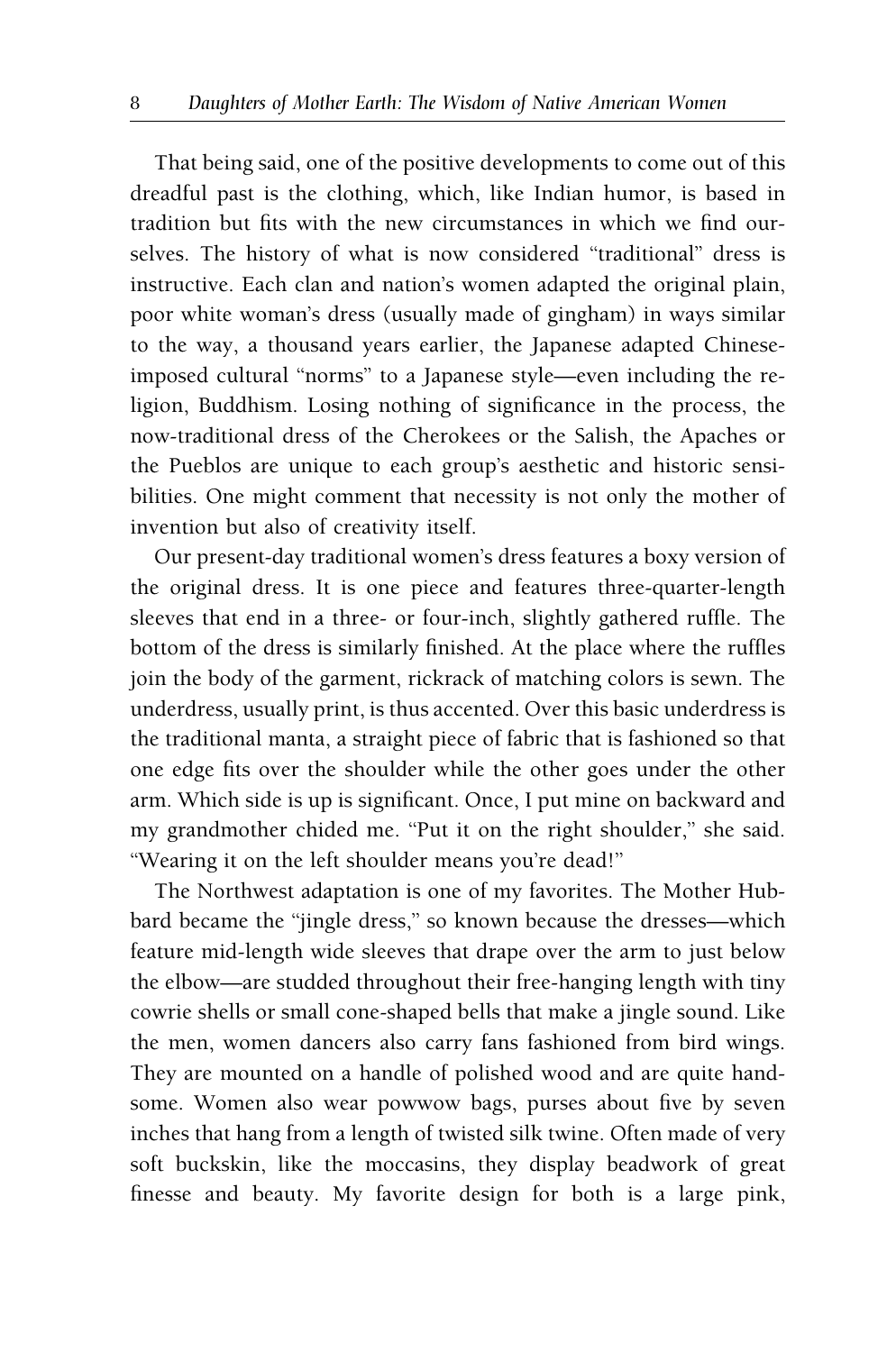green-leafed rose in opalescent glass beads. Those who define such items as "crafts" do not know the meaning of "art."

Around the powwow dance proper, the drums are arranged. Beyond them, dancers and their families set up lawn chairs where they can spread out their blankets and other gear: baby strollers, babies, and the like. Somewhere in this area, the MC stand will be erected; from there, the dances will be announced and opening and closing prayers offered. Most of the powwows are opened with some appeal to God, in the Christian sense, often by a local Indian minister or the Master of Ceremonies.

Although I have heard several accounts of the origins of powwows, I can say that the word was profoundly connected to the identity of those Algonquin tribes participating in the Powhatan Alliance in the area first claimed by the English at James Fort (later known and valorized as Jamestown). The Powhatan, a loosely allied group of Southern Algonquin-speaking communities or tribes, took the name from a concept central to their way of life and consciousness.

We modern people are matter-based and pride ourselves on our ability as individuals and nations to reason. Algonquins in general and Powhatans in particular were spirit-centered and prided themselves as a group on their ability stay connected while awake, going about their daily tasks in touch with the nonmaterial world, the one called dream in English. Powhatan means ''People of the Dream'' and powwow means "let us dream together." The term got carried West by Americans during the nineteenth century's great westward movement. It was taken to signify ''meeting'' or ''gathering'' and is in use today particularly in politics or when leaders in business or other enterprises convene to set policy and strategize.

Modern powwows themselves are evidently Plains in origin; a tradition for perhaps a century, since Haskell Indian School was opened in Kansas. Indian graduates from all over the territory—from the Dakotas to New Mexico, as well as from Ohio, perhaps even farther east and west—would meet every few years for a reunion. I remember that my mother's uncles (John, Wallace, and I suppose, Bruce—who lived in Idaho, so I am not certain about him), graduates all, would head for Haskell. According to accounts I read by Indian scholars interested in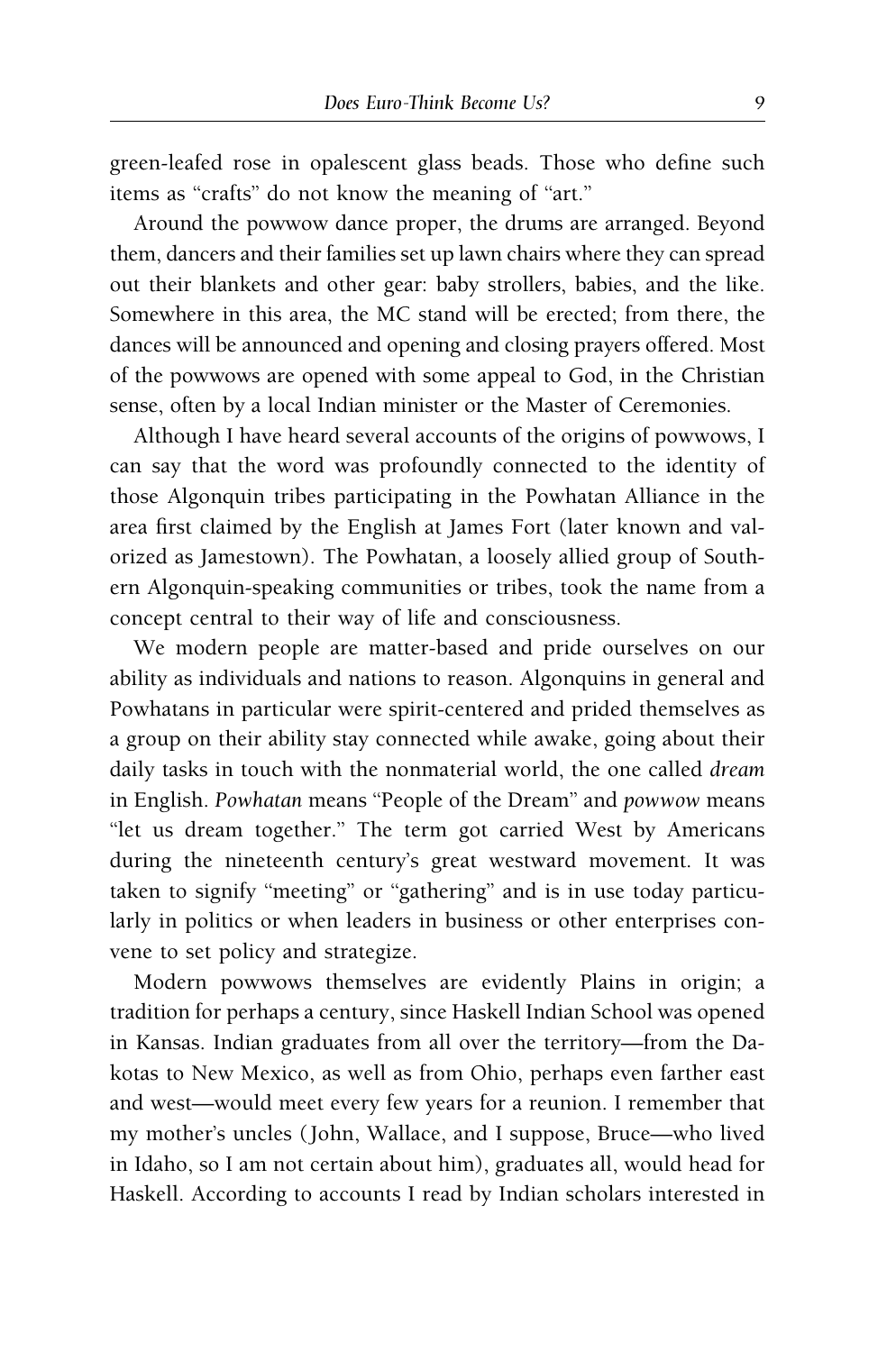powwow history, those gathered for the reunion would enjoy ''traditional'' dances, meaning those traditional to northern and (I guess) southern Plains nations.

My uncles, of course, were Laguna Pueblo; however the Indian boarding school phenomenon began a move toward a kind of pan-Indian identity that has served us in all kinds of venues during the twentieth century and, so far, in the twenty-first as well. It is certain that, by their intertribal nature, Haskell and other Indian schools that took in children from various nations fostered a fair amount of intertribal marriage. The descendents of such matches were often twice-blessed: They got two sets of languages, customs, traditions, and styles of cooking, dressing, and singing. Of course, they also got two sets of responsibilities and fewer rights. (In traditional generalities, Indians do not have "rights"; we have responsibilities and proper ways in which we fit into and contribute to the community. This is not to say that Native people should therefore eschew the constitutionally granted "rights" enjoyed by all American citizens, only that we have a strong tendency to think of responsibilities long before we think of rights, even those who are raised far from the traditions and their homelands.<sup>4</sup>)

All the Indian boarding schools were dedicated to the express purpose of ''taking the Indian out of the child'' (cultural genocide), which American liberals such as Thomas Jefferson preferred to the other option (physical genocide). The government schools had another, probably unintended consequence, however. The earliest (after the one at Henrico, a few miles upriver from James Fort) was Carlisle. My great-grandmother was one of the earliest attendees there. Like Pocahontas, she married a white man, albeit a Scots American from Ohio named Kenneth Colin Campbell Gunn, who had come with his brothers to Laguna while surveying for the railroad. Although I doubt that eradicating culture included marrying out in the power brokers' plans, my colleague and the editor of this volume informs me that ''marrying out was specifically promoted as cultural genocide by an 1888 U.S. law, 25 Stat. L, 392, connected with the Dawes Act. Women marrying out specifically lost their Native identity, and so did all children of the marriage.'' However, that was not true for the Lagunas,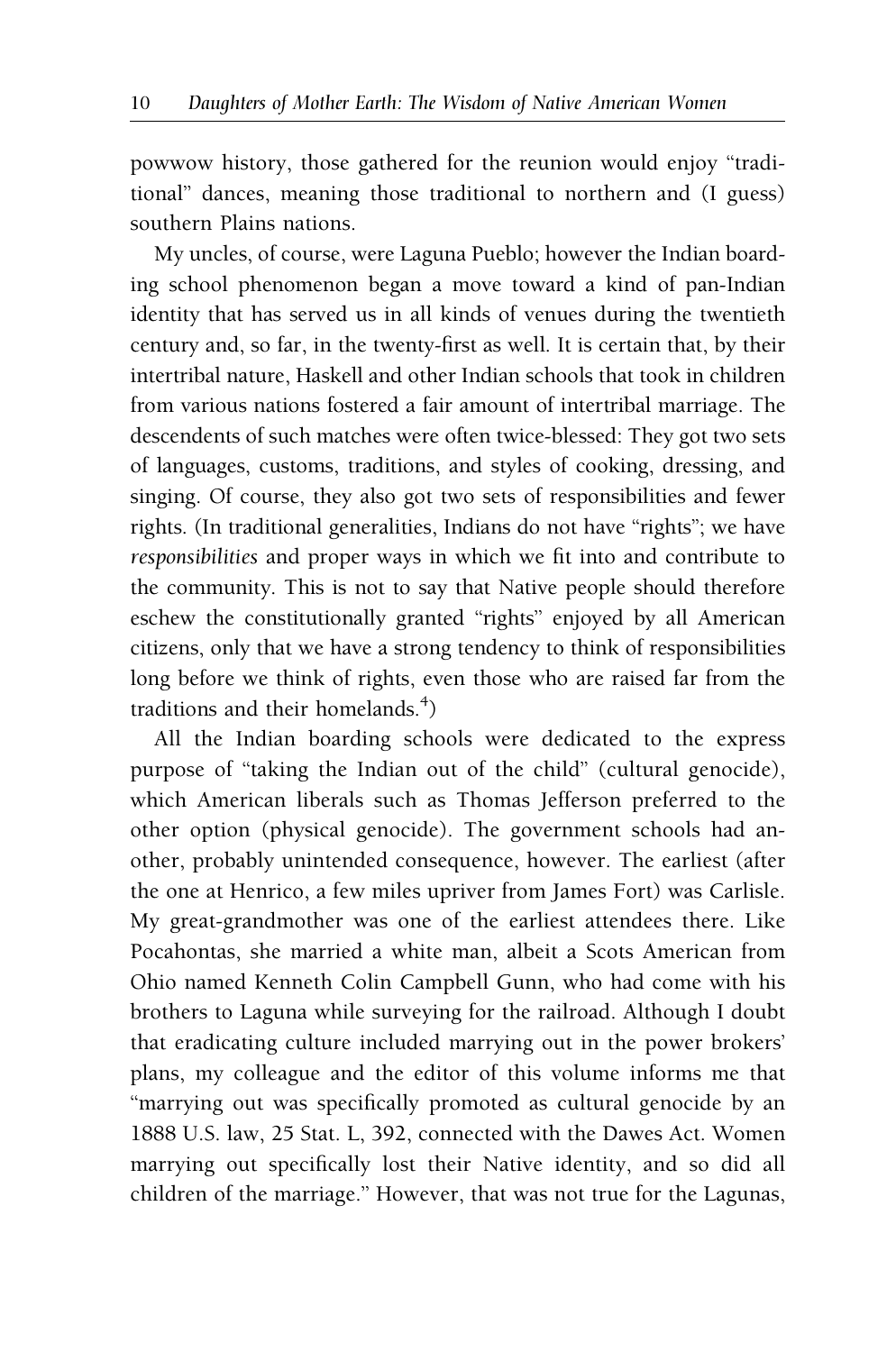nor for other Pueblos. Although my great-grandmother married out, neither she, her children, nor her grandchildren were considered nonmembers of the Laguna tribe. This just goes to show how out of touch with the United States New Mexico has long been.

In the 1960s or 1970s, when Santa Clara Pueblo denied artist Helen Harding Pueblo status because her mother married out, Harding sued. The U.S. Senate and later the House passed an Indian Civil Rights Act of sorts that acted effectively as a guarantee of tribal rights to children and grandchildren of tribal members. Santa Clara was and is a tribe that tracks tribal and clan membership via the father's line; the Keres Pueblos, including the Laguna, are mother-right systems that track clan and tribal membership via the mother's line. Nowadays, for purposes related to U.S. rules and regulations, Pueblos officially track heritage via either parent.

Back to powwows, the significant point is that they, like the movie and teleland Indians, are THE PLAINS TYPE. The dominant, media-fed Indian stereotype is Sioux, mainly Lakota. Even the agricultural Sioux, who live where they did for centuries before the great move across the Missouri onto the Great Plains in the late nineteenth century, are ignored. Exactly why the buffalo-and-Sun Dance Sioux are the iconic Indians remains unclear. The origin of this stereotype might lie in one of the earliest Westerns made in Hollywood, Custer's Last Stand (1936). The film might have found its way into the same, naive national consciousness that the mostly bogus tales of the Old West helped create. As a historical aside, Ronald Reagan's first major movie role was as Custer in one of the earliest Last-Stand movies, The Santa Fe Trail (1940). Moreover, the first film ever made for the big screen was Custer's Last Stand (1909).

In any case, from Custer's defeat at the Little Bighorn to a fictional Civil War officer observed by wolves dancing alone on the empty plains in Dances with Wolves (1990), it seems that the buffalo head nickel does not depict the only Indian Americans ever loved. The brave warrior who melts off into the haze of romance, American style, holds at least second place. That these icons of days gone by say more about the American psyche than about American Indians is obvious. They speak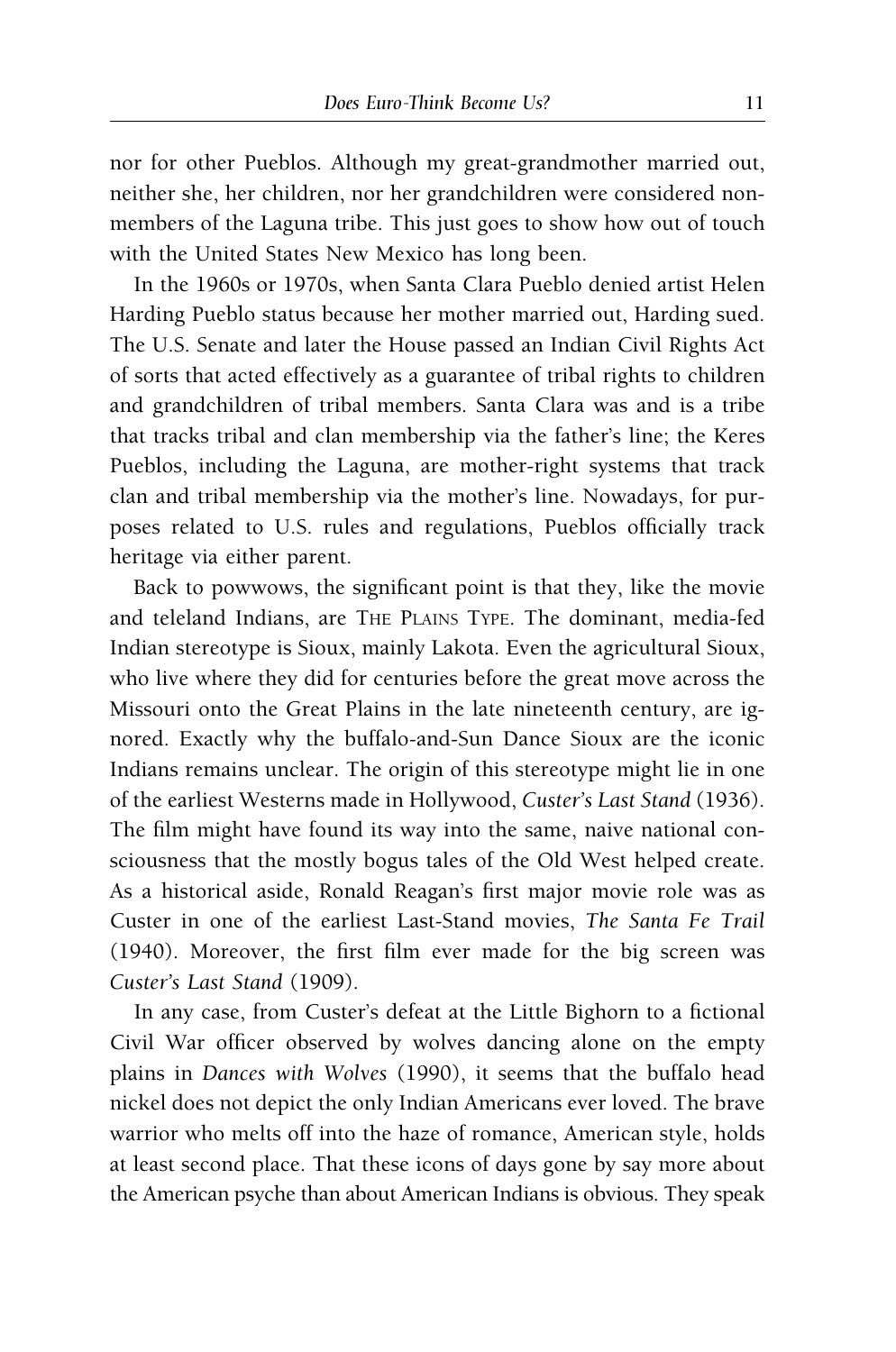both to the American dream, which is all about freedom based on financial independence, and war, which is all about protecting that freedom. That neither had anything to do with the settlement of Europeans and others all over the continent—nay, the whole hemisphere is a carefully nurtured falsehood.

Furthermore, exactly why the dominant Indian image in Indian Country is, from coast to coast, the Plains-style dance gathering known as the powwow is even more obscure. Aside from the Haskell connection and the fact that Indians are after all also Americans, I can think of only one reason that Indians themselves hold this same stereotype: their investment in the U.S. military, an investment long supported and reinforced by compulsory attendance at the Indian Boarding Schools, run by the U.S. Department of War. Only later, when the Department of War became the Department of Defense, was the operation of these schools transferred to the Bureau of Indian Services under the Department of the Interior.

Even today when the curriculum at Indian Schools has changed dramatically and attendance at them is no longer compulsory, Native men and women enlist in the U.S. armed forces at a greater percentage per capita than any other group. Although this is at least partially attributable to boarding school education, where boys were trained in a military style, it also seems to be an equally strong tradition among those very Indians of the western Midwest famed for their prowess in wartime. Never mind that the traditional kind of war in which those same people engaged did not include the death of the adversary. Although the engagements did take great courage, ''counting coup'' was more a matter of putting the adversary to shame before his peers than of slaughtering one another. It seems that, for true warriors, being bested was so hard to endure that death might have been preferable. However, it would not have provided the victor with the spiritual power that his success would garner.

Although the intent and expression of Native warfare differs from the modern American thrust in both style and scope, D'Arcy McNickle, Native historian and Pulitzer Prize winner, tells us that fully 70 percent of all Native nations were essentially pacifist. However, under the new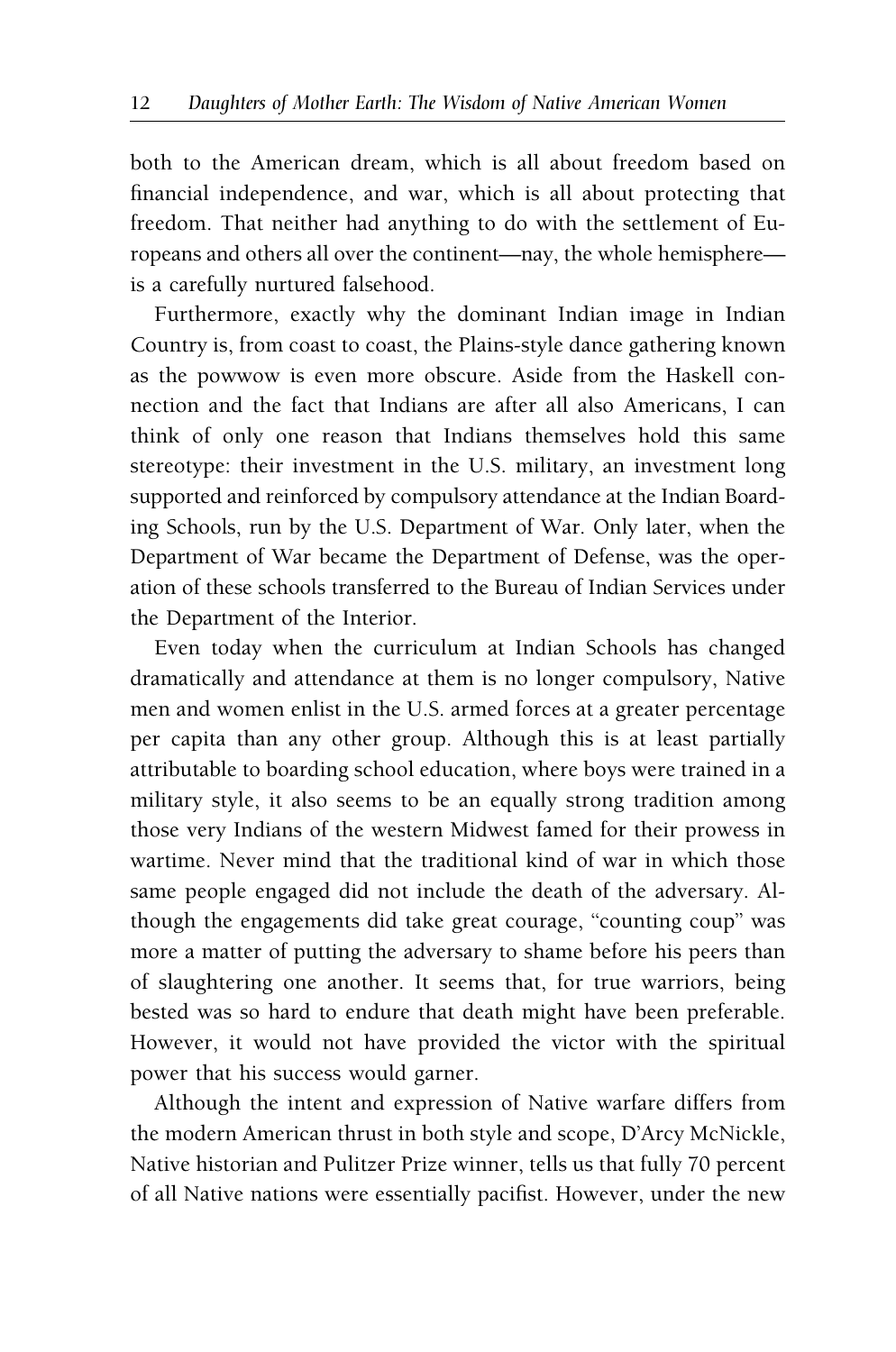exigencies required by the imposition of U.S. governmental ''norms'' on peoples for whom war was far from the norm, enlistment in the U.S. armed forces perhaps functions as a sort of meeting ground for modern Indians of all nations. After their military stints, one way to continue meeting is through the powwow, just about the only social milieu for Native people in existence throughout the greater part of the twentieth century. Over the years since they became widespread, attendance has increased exponentially. There are some dancers who earn their livelihood traveling powwow to powwow, winning cash prizes that can be substantial, depending on the size of the gathering.

I was in my mid-thirties, living in San Francisco and teaching at San Francisco State University in the American Indian Studies program, when I attended my first powwow. My mother's youngest brother, Sidney, whom we knew as "Ook" or "Uncle Ookie," had moved there around the time I did, both of us joining my eldest sister, who had been living there for some time. Ook mentioned that there was a powwow in San Jose. When I asked him about it, he invited me to accompany him. Now that I think about it, since my great-uncles (Ook's uncles) had attended Haskell, including most of its reunions, one would think I would have heard about powwows before moving to urban coastal California! However, I had not.

Ook told me to take a shawl. I had one because my father's general merchandise store, the Cubero Trading Company in Cubero, New Mexico, where I was raised, sold them. I had gotten one the last time I was home, so on a bright July morning, we headed south on the Nimitz Freeway, my uncle all decked out in "ice cream" pants (white jeans), Navajo moccasins, and a blue velveteen Navajo-style shirt, a Pueblo woven belt around his middle. He had his hair done in a traditional Pueblo men's way, minus the bangs and side hair cut short to hang straight down from center part to the earlobe on each side. This meant that his long hair was twisted and then shaped into a figure-eight coil that rested at the nape of his neck. Wrapped around his head was a red scarf folded in the traditional manner. On the back seat, he placed his neatly folded Hudson's Bay blanket; he would wear it folded in thirds over his right arm when he danced.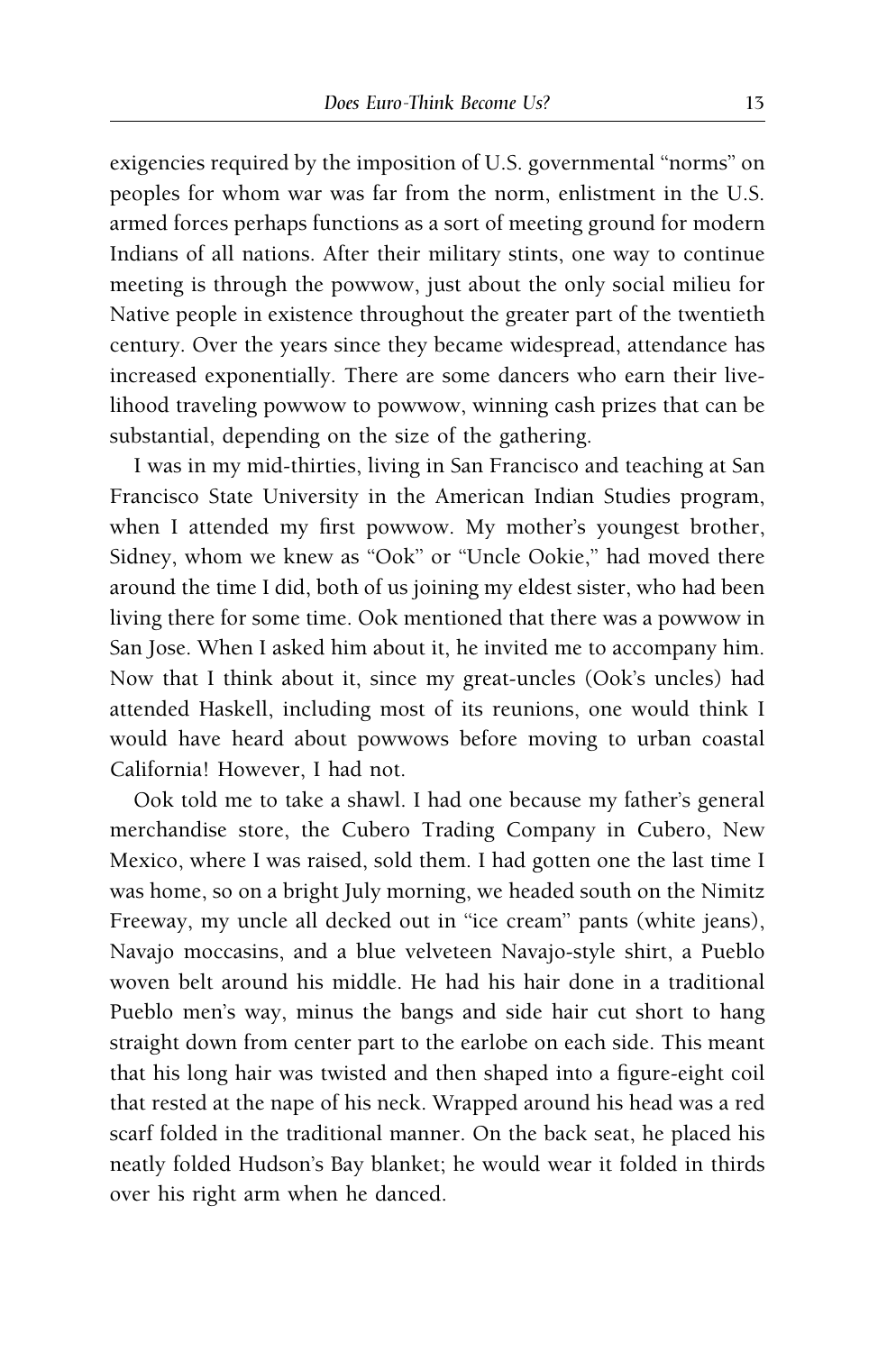This first powwow experience was pure culture shock. A commonly held misconception about sacred rituals in Indian Country is that they are always circular. This is usually mentioned as an example of how spiritual the Indians are as compared to the benighted Anglo-Europeans, who worship in rectangles and squares. Alas, we benighted Lagunas do not dance around in a circle but in lines that go back and forth across a rectangular center place. Not only are Pueblo dances linear and rectangular, but Navajo and Pueblo designs on weaving or pottery are also angular, geometric.

When something circular shows up for us, it is either a cloudhead, the head, or the face of a supernatural or a human. Where the circular style is prominent is on the Plains; the winds there sweep across thousands of miles of flatland. Their pattern is mostly circular, a powa (nonphysical power) that is at its greatest during ''tornadoes.'' (Think of them as nonhuman people—Persons, as some old timers refer to them, or Holy People as the Navajo word Yei translates.) On the Great Plains, circularity is to be revered; the tornadoes are proof of that. In the eastern Rockies, circular patterns are eclipsed by linear or multifaceted geometric ones.

As major Persons have rectangular shapes around them, our home dance ground—which is blessed—is a place of non-physical power, or powa. It is bounded on each side by a multifamily, multistory building, each the home place of certain clans. Two of these structures are "summer people's" centers and two are "winter people's." The entries are not at the cardinal directions but at the lateral directions: northeast, northwest, southwest, southeast.

Consequently, the San Jose powwow was the first dance done in a circle that I had ever seen. Neither had I ever seen fancy dances, women's dances, a huge drum played by several men, or any of the Plains-style garb they wore (other than shawls, which Pueblo ladies wear in common with our Native sisters across Indian Country). That powwow, one of the early ones, did not feature many drums or hundreds of astonishingly beautifully garbed participants. Most of us were in jeans or dresses, and even the men who had bustles and headpieces wore them over their jeans and shirts. Many wore tennis shoes in lieu of moccasins. There was frybread,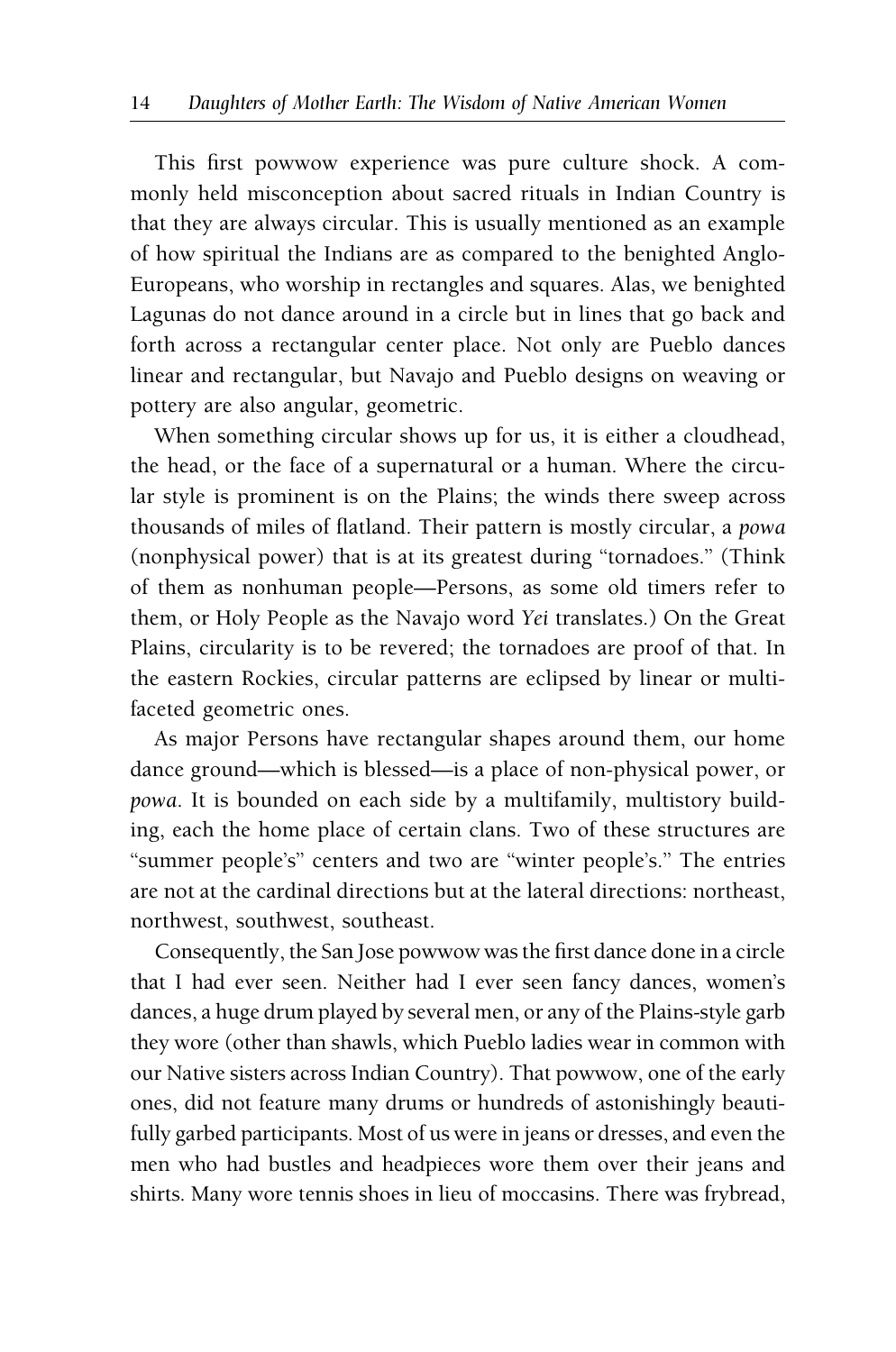however, maybe the first I had tasted that went by that name. (My grandmother made frybread, but called it sopapaillas. Ook, of course, called it ''sofapillows.'') We got some fresh corn on the cob, the best I had tasted since I was a youngster. It was really fresh, homegrown I suppose, and this at a time when growing one's own food was not fashionable.

As the years passed and the powwow became big business in Indian Country, coast to coast and border to border, the attendance skyrocketed, the booth population grew, and the regalia became ever more beautiful. So caught up in the romance and splendor of it all was I, that I noticed only recently that powwows, like the American Indian Movement and Hollywood Indians, were all Plains and heavily Lakota Siouxinfluenced. It was not that the omnipresence of Lakota imagery had been lost on us Indians of other persuasions. At powwows and conferences, people from Indian nations all around the United States can usually be heard muttering, "We're not like that"; "We never ate buffalo"; or "Sheesh, those Lakota. They think they're the only true Indians!''

The degree to which the American media's image of Indians as warlike people who had been defeated in a just war and alas died out (being primitive and all) has impacted Indian self-awareness at very deep levels. It dominates Indian as well as non-Indian conceptions of Indianismo, despite the great differences between what we see in films and on television and what we see at home. The powwow is glamorous, after all; it is a great social setting for young people to find dates and for older ones to form new connections or sustain old ones.

The popular powwow serves many functions; among them is the four- or five-centuries-old, powerful subtext of the noble savage. In liberal and activist circles, this image is contextualized in such a way that said noble savage, though romantic and tragic, is hostile still, but righteously so. For many Americans (and Europeans for that matter), the Indian is the keeper of ecosanity and true spirituality. The idea is that ''The Indian'' is the wronged victim of out-of-control capitalism, imperialism, or general ''whitism,'' to coin a phrase. That idea forms most public discussions of contemporary Indian life. So powerful is this image, however unreal, that only those Native people or ideas that conform to this view are touted in media of various kinds.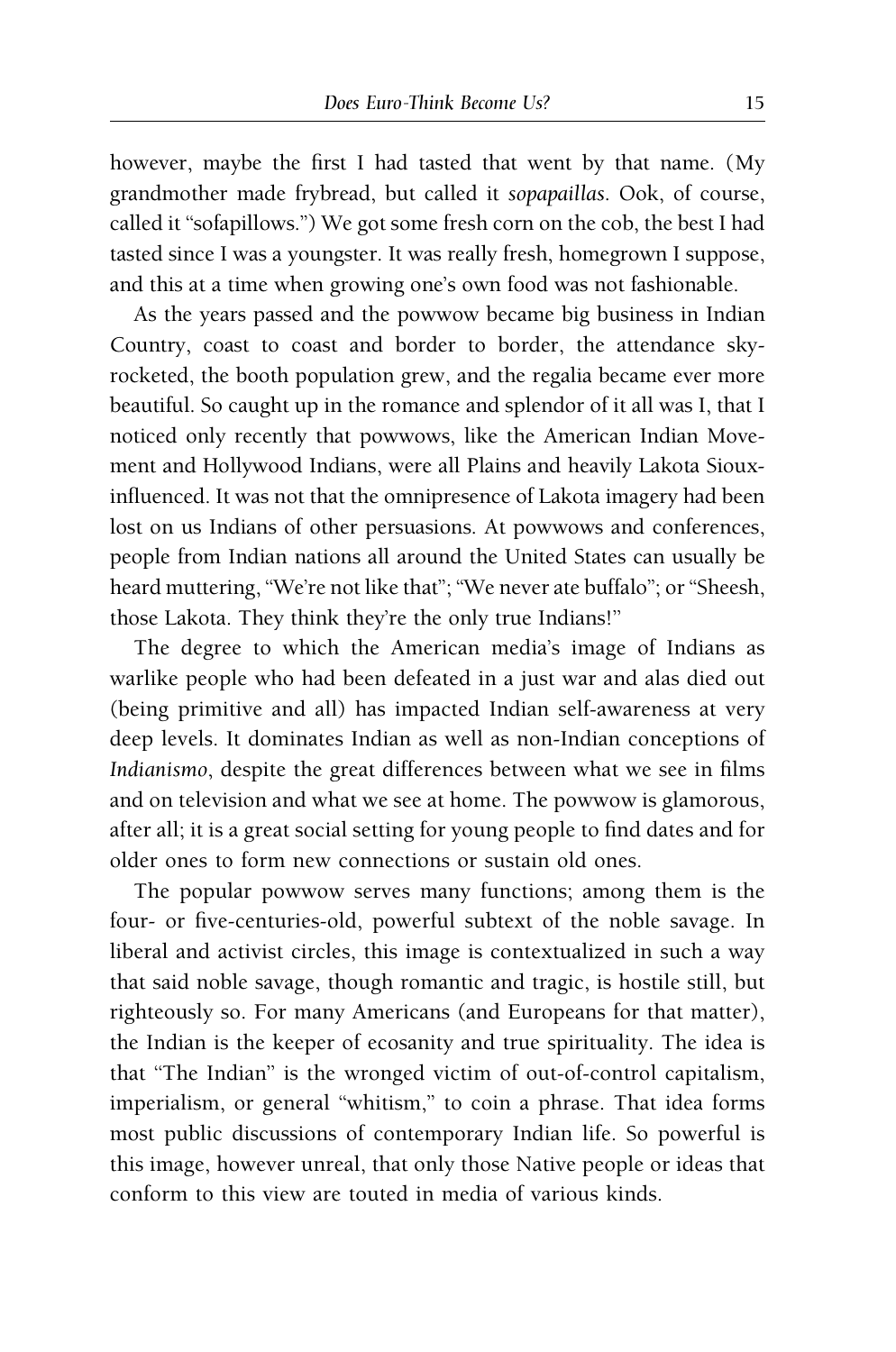The most recent case in point is the National Museum of the American Indian located on Capitol Mall in Washington, DC. When it opened at the autumnal equinox, September 21, 2002, the early reviews in major newspapers reflected outrage. It seems that the Native people—who sent articles and advice on how to mount the exhibits and who served on the committees that finalized the opening exhibits—did not take into account either the notions of ethnographers or archeologists, nor did they pay much attention to the theme dear to the hearts of left-wingers and liberals alike: genocide.

The Wall Street Journal's op-ed piece framed the argument that viewers needed cards telling them what they were looking at. It was not only the name of the object that was wanted, but also how it was defined and what it was used for. It seems that ordinary Americans and visitors from around the globe are unable to identify pottery, bows and arrows, or various implements of food preparation, such as flint knives, cooking pots, and storage containers. Neither are they able to identify the richly varied display of clothing and personal ornaments without expert commentary to guide them. The editorial opinion seemed to me to speak more to the failures of media and educational institutions than to those of the Native exhibitors. The other complaint—voiced in the progressive media including one broadcast by National Public Radio and Democracy Now!, on which I appeared—was about the absence of exhibits detailing the conquest, all 500 years of it. In this view, what mattered was how rotten the Europeans, and later the United States, had been and are.

Evidently, what does not matter here is what the Native people want or how the numerous communities all over the Western Hemisphere perceive our own history and contemporary life. Indeed, self-definition, like self-determination and sovereignty, are required to follow clearly delineated lines set forth in the dictates of Euro-think. The Wall Street Journal's ethnographic frame reflects a worldview that is only comfortable with the ''facts,'' as defined by academically established experts and disciplines. The NPR frame reflects a worldview that, for its part, is comfortable only with pointing fingers at the Alpha Dogs of Europe and the United States. That Natives regard the European intrusion as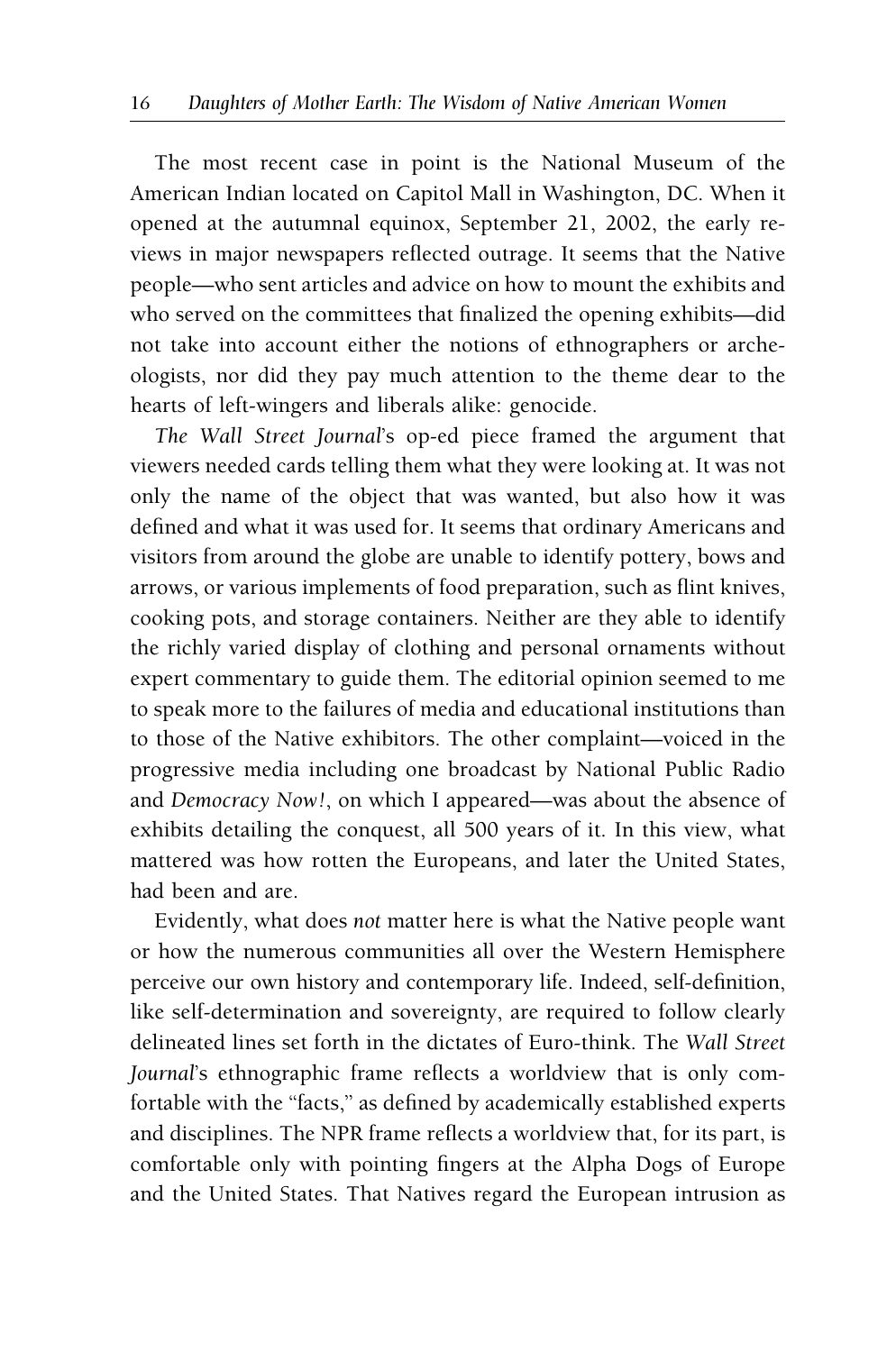but a fraction of our ancient experience, which we extend back to creation, got lost in the ruckus.

I do not mean to suggest that readers must disapprove of either approach; my point here is to highlight the extent to which varieties of the Euro-American worldview affect thinking about who we Indians are and of what our past consists. The ethnographic idea tells how much Indians are defined by academic disciplines that have much more to do with European than with indigenous thought. The left-wing political argument tells how we are defined by the left as victims of a rapacious capitalist establishment, with the foremost proponent of this deplored establishment being the United States.

There are frailties in both views. To begin with, academic disciplines are just that. They are not meant to define but to explore, in an ordered way, varieties of phenomena that arise in human consciousness and our world. The political stance, however, is the most troubling because it has direct and devastating consequences for everyone who lives in Indian Country, for Native people are, if anything, about as apolitical as anyone can get, at least in the Western sense. That is, we do not engage in polarizing arguments about which political stream is right and which is wrong. People vote, and, for the most part, that is the end of it. Many vote Republican, and many vote Democrat. A sizable number do not vote. As far as I know, only the Diné, the Navajo nation, urges its citizens to vote as a bloc, and this is done to pursue specifically Navajo concerns with state and federal policies that can determine, in large part, the quality of life for Navajo people both off and on the reservation.

The apolitical stance common to most tribal Americans reflects the same view of ourselves as the museum in Washington. We define ourselves; we identify with our communities and our traditions. They are both, for the most part, at least a thousand years old. One does not discard them as readily as one might a used pair of shoes. As it happens, Indians are the land, and that land is far older than the United States or the Eastern Hemispheric civilization from which it sprang.

Our communities may reflect their modern existence; communities do that—adjust themselves to the situation. Were they to fail in that adjustment, no one would be left to tell the tale. Assuredly, there are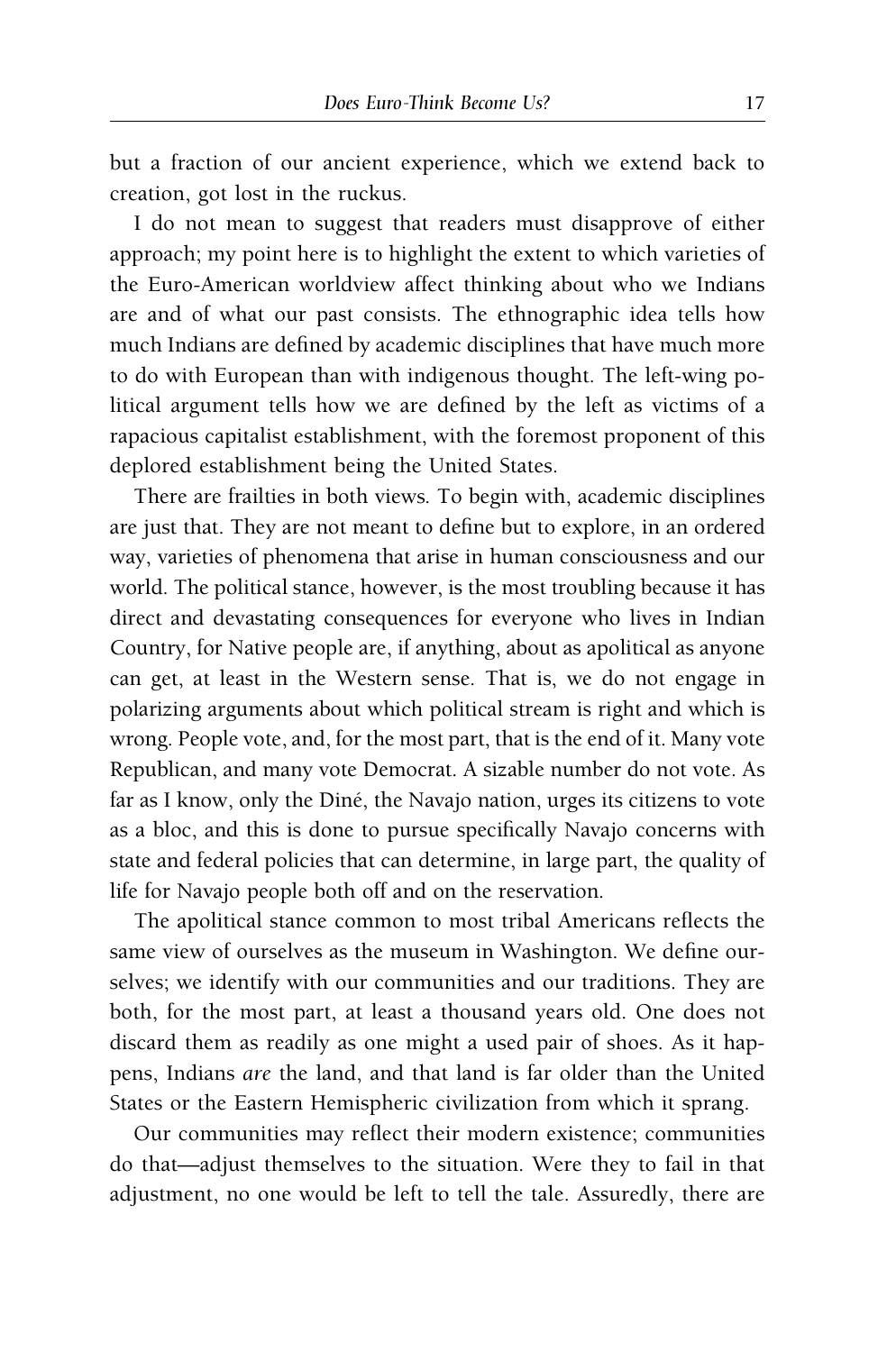millions of us, ready and able to live in accordance with ancient tenets of respect for all living things, harmony, integrity, and wholeness. Certainly, doing so is not easy in this particular time and place; then again, perhaps "easy" is not the point. Maybe it is just because it is not easy that it is right and proper to do so. The Old Ones tell us, via the traditions and their example, that a life devoid of challenge is a life wasted. The human spirit grows toward maturity in the face of obstacles, not in the face of comfortable circumstances. Personally, I hate the facts of the matter; I like living in relative comfort, having at hand running water, electricity, instant heat, indoor cooking, bathing, and facilities for the release of bodily waste.

However, our outward circumstances have obviously changed. Whereas once we had literally eliminated poverty, American Indian communities are now among the most destitute groups in the wealthiest nation the world has ever seen. That more Indian people live below the poverty line than above it is a dreadful fact and one that cries out for redress. Still, raging and causing deep divisions among the very people who already do more than their share of suffering in the material sense is hardly a solution. Indeed, it is counterindicated in the context of indigenous consciousness, which has those same millennia behind it now guiding its most recent expression in the protocols, as established by the Indigenous People's Conference in 2002. The protocols were what I said: harmony, integrity, respect for all living things, and wholeness. The protocols sum up *hozho*, a Navajo word that means more or less what the protocols call for.

Those who believe that the word squaw (the Algonquin word for woman among many Algonquin peoples) must be deleted from any lexicon touched off quite a discussion about whose language it is anyway. At a Women's Studies Conference at Connecticut State University in October 2001, the plenary session addressed the issue directly. Abenaki (Algonquin) scholar and writer Marge Bruchac made the point that the word has long been a quite respectable word among various Algonquin dialects and simply meant ''woman.'' In her essay ''Reclaiming the Word 'Squaw' in the Name of the Ancestors,'' Bruchac instructs us first that ''Squaw is not an English word.'' In the first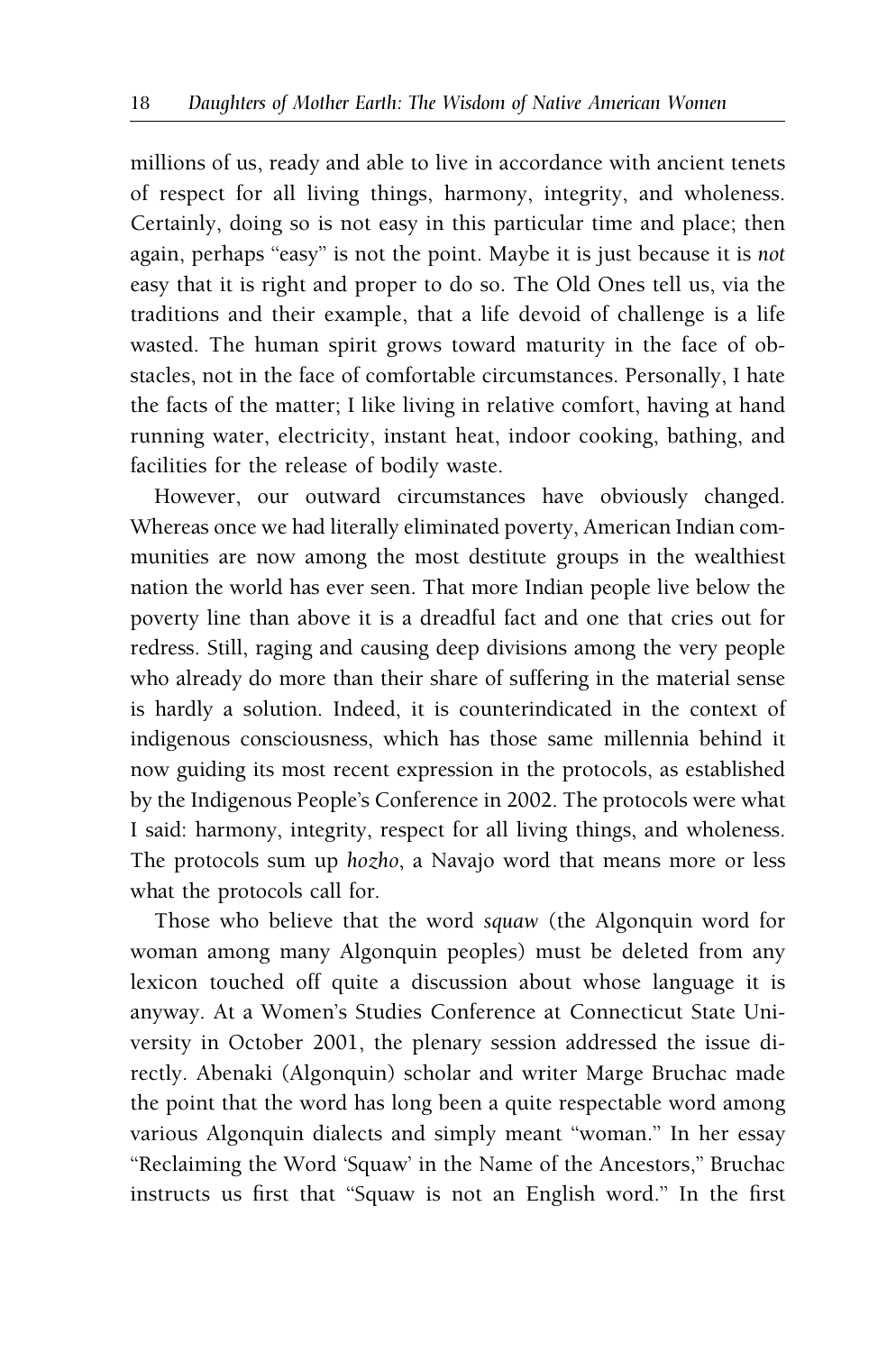subheading, she assures us that ''Squaw means the totality of being female.'' Providing linguistic contextualizaton, she continues,

It is a phoenetic rendering of an Algonkian word, or morpheme, that does not translate to mean any particular part of a woman's anatomy. Within the entire Algonkian family of languages, the root or morpheme, variously spelled "squa," "skwa," "esqua," "kwe," "squeh," "kw" etc. is used to indicate "female," not "female reproductive parts." Variants of the word are still in widespread use among northeastern peoples. Native speakers of Wabanaki languages use ''nidobaskwa,'' to indicate a female friend, or "awassoskwa," to refer to a female bear; Nipmuc and Narragansett elders use the English form ''squaw'' in telling traditional stories about women's activities or medicinal plants; when Abenaki people sing the ''Birth Song,'' they address ''nuncksquassis,'' the ''little woman baby.'' The Wampanoag people, who are in the midst of an extensive language reclamation project, affirm that there is no insult, and no implication of a definition referring to female anatomy, in any of the original Algonkian forms of the word.<sup>5</sup>

Alas, for some, scholarship such as Bruchac's is a red flag. Defying the protocols, the old ways, and much else besides rage, many indulge themselves in pelting Indians who provide objective information with hate mail, which, of course, is my point. Although the battle between the good and the evil, the right and the wrong, the light and the dark is profoundly captivating, said battle is also profoundly Eastern Hemisphere, Indo-Germanic, and, I might add, masculine. After all, the concept of conflict as the central organizing principal of human concourse derives directly from the ancient world's heroic epic tradition, which were within the province of men's storytelling. (Women's storytelling traditions were quite different; those I've seen bear a startling resemblance to stories from North American traditions that I have heard or read.)

In ''The Lasting of the Mohegans: The Story of the Wolf People,'' Mohegan tribal historian Melissa Fawcett (who retook her family name, Tantaquidgeon, in 2002) puts the subject in a Mohegan (Algonquin) linguistic setting:

Red is the color of women and life. ... The Mohegan word for woman is "shquaaw" and red is "squayoh" Blood is referred to as "(um)sque" which also has a related ''squ'' root. [As does] the name of Granny Squannit,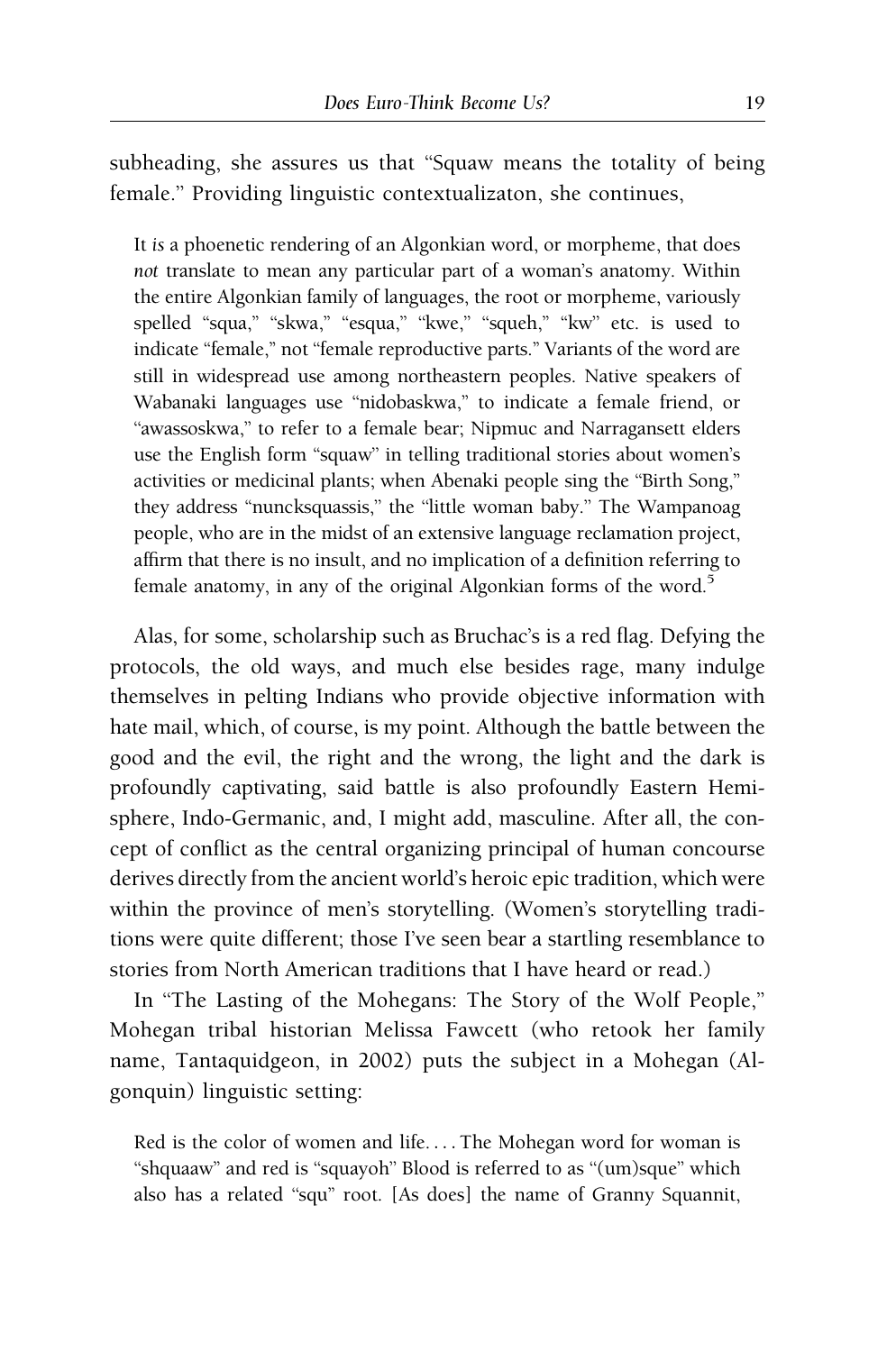leader of the Makiawisug (Little People of the Woodlands). The root of her name describes her very clearly. ''Squa'' means woman, blood, red, or of the earth. The root "anit" comes from "manit" or "Manitou", often spelled as ''Mundu'' in Mohegan-Pequot, which means Spirit. Therefore Granny Squannit's name means ''SpiritWoman'' and implies a connection to the earth and blood.... Quite literally, women are "the bleeders" through whose blood the tribe renews its life. Red is the color of the earth, hence the notion of ''Mother Earth.'' ... A woman Chief is known as a Sunq-Shquaaw, that is to day, she is the ''Rock Woman'' of the Tribe; since, the word "Sun[q] means rock in Mohegan Pequot."<sup>6</sup>

Besides the wonder of the contemporary powwow scene, the image of the noble savage—hostile still but righteously so—has impacted a number of Indians' idea of what it means to be Indian. Neither is it only leftist Americans who are enthralled by the idea of Indians-as-victims as proof that capitalist imperialism sucks. Although it is true that Native peoples have been victimized over the centuries, we are not victims, and because we did not cause the situation we find ourselves caught in, we cannot cure it, either. Resistance is futile, say the Borg on Star Trek: The Next Generation, and it may well be. It not only leads, as history has shown, to dead Indians, but it also divorces them from the very principles that vivify our ways to give them, and us, meaning.

The most recent case in point is the demand by some Indians that the exhibits at the newly opened National Museum of the American Indian be about the dreadful history of genocide (which has been fairly unsuccessful, I am happy to point out). This position requires that indigenous people from both North and South America take adversariness as their public position. Don't be Indians, it suggests, don't use the most foundational parts of tradition as your path through life. Give it up: Be ''Indian'' as Anglo-Europeans define Indians: put on your buckskins, paint your face, don your feathers, and go to wars. How can we be ''braves'' and ''chiefs,'' otherwise?

Nevertheless, Indians were not particularly fond of conflict, as both traditional histories and ancient traditions show, nor are we defined by whether we look and act like Hollywood Indians (which hardly anyone does, or for that matter, ever did). To my mind, what defines Native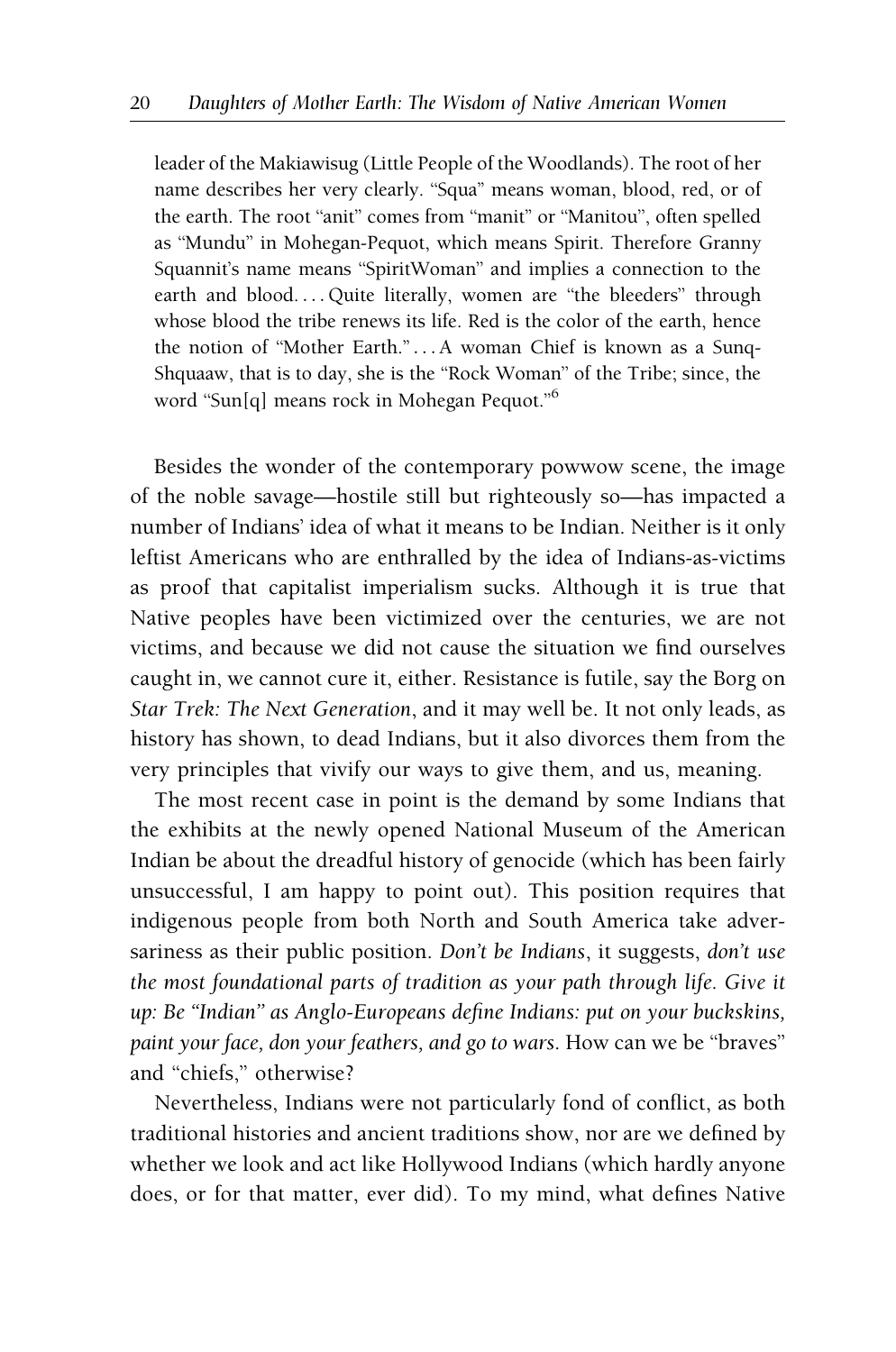thought is the advanced intelligence of it. Although there are hundreds of examples of this quality that range from instances of Native astronomy dating back to well before Europeans—or even the Vikings—came here to the way the various communities have adjusted Protestant American or Spanish Catholic norms to fit their original communal sense of identity, my favorite is Indian humor. One of the best-known Indian humorists, Vine Deloria Jr., passed away recently. The legacy he left will enlighten people for generations to come, I have no doubt. His work extended far beyond humor; he was, as one eulogist remarked, the foremost metaphysician and theologian in the United States in the twentieth century. The touchstone of his profound insights and discussions was his congenital ability to see the humor in the most terrible of circumstances.

In his hilarious and incisive Custer Died for Your Sins: An Indian Manifesto (1969), Deloria recounts a story about a missionary who is driving between Gallup and Albuquerque, ''in the old days.'' Thinking he can perhaps make a conversion, the missionary pulls over and invites an Indian who is walking along the side of the highway to get in his car. After they have been driving east for a time, the missionary embarks on his program:

''Do you realize you are going to a place where sinners abound?''

The Indian nodded his assent.

"And," says the missionary, "the wicked dwell in the depths of their iniquities?''

Again, a nod.

''And sinful women who have lived a bad life go?''

A smile and then another nod.

"And no one who lives a good life goes there?" A possible conversion thought the missionary. And so he pulled out his punch line. ''And do you know what we call that place?''

The Indian turns, looks the missionary in the eye and says, ''Albuquerque." $\prime$ 

I learned how to use and to decode Indian humor from an early age. The entire Indian side of the family indulged in it, sometimes to my dismay, but mostly, particularly as I got old enough to follow at least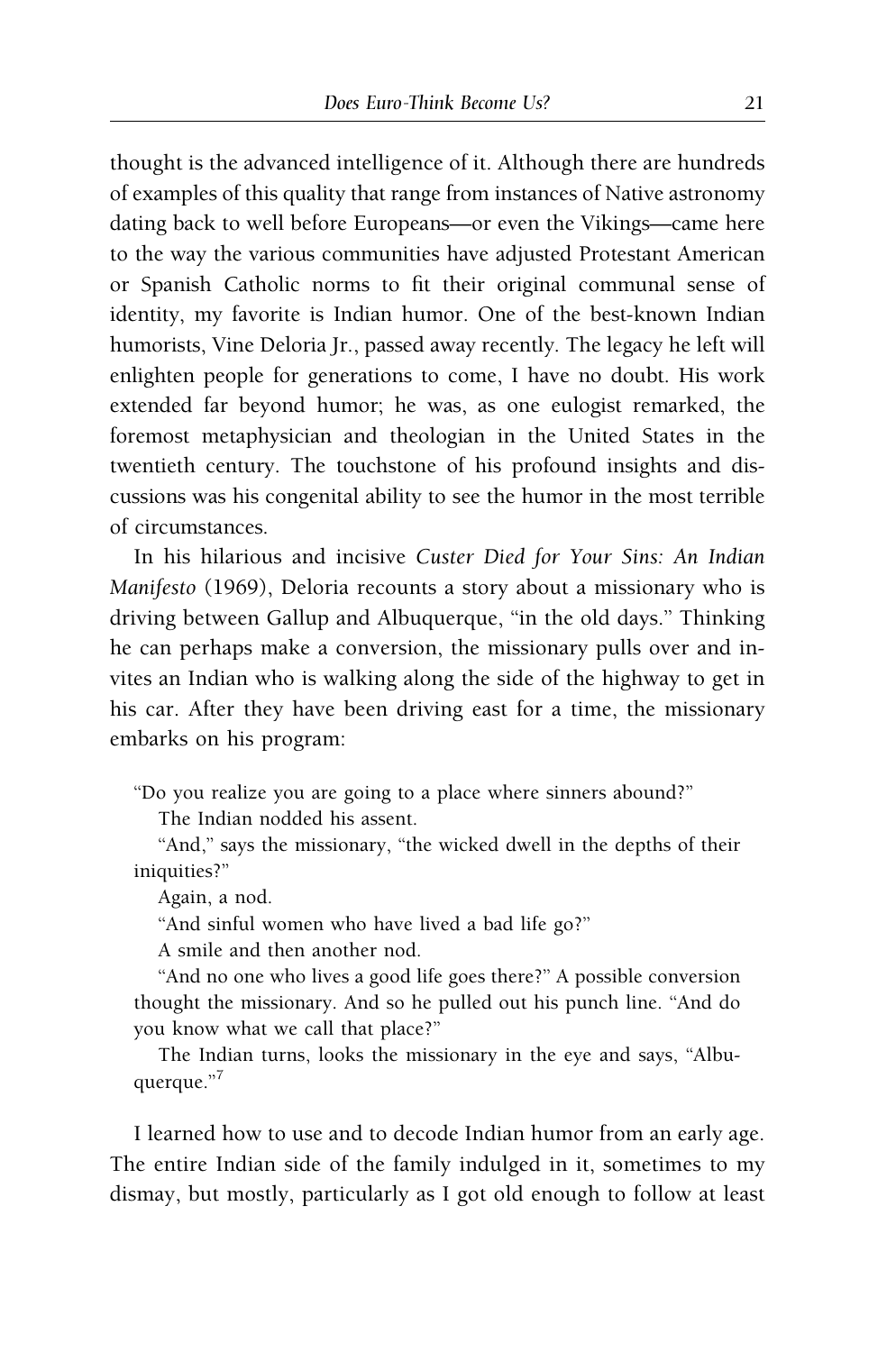some of the layers of irony in these anecdotes, to my delight. One of the major marks of high IQ and CQ (creativity quotient) is the ability to employ irony and ambiguity at several levels simultaneously. The more the levels, the greater the intelligence displayed. The only people I have met who equal Indians for this peerless ability are the English, and not only the comics but just about everyone, regardless of class.

Ook was probably the most intelligent of the family. My mother's youngest brother, he excelled at wordplay, an ability that many American Indians seem to have in spades. Although my whole family on the Laguna side was good at puns and intercultural jokes, Ook could top them all. When I was a teenager, we were talking about Darwin's theory of evolution and Ook said that Darwin proved that we were descended from spiders. At the time, I took in the information earnestly, thinking how that made sense because insects came before mammals, and so forth. It was not until years later that I realized the joke: According to Laguna epistemology, Grandmother Spider created everything, including the Lagunas, of course.

The kind of ''cultural'' and word play Ook enjoyed has been strongly echoed in my wanderings across Indian Country in both the United States and Canada. Indeed, I am taken aback when I meet a Native who does not laugh and joke around, so widespread is this highly developed wit. One measure of the great distance between Indian America and the rest of the nation is exactly that: an ability to find humor wherever one finds oneself, to make hilarity of the most invidious situations. A more life-affirming code of resistance and survival, I can scarcely imagine.

The Native American whom America knows and exports via the media is hardly the soul of wit. The Indian America loves is an earthbound creature who is basically pious and close-mouthed or angry and vengeful, thus the lamenting Indian chief of the ''don't be a litterbug'' campaign or the righteously angry Indian student who demands the United States get out of North America (although perhaps the slogan is tongue-in-cheek). The only other stereotype of Native America seen as fit to honor is that of the Indian dead and gone but romantically tragic because of that fact.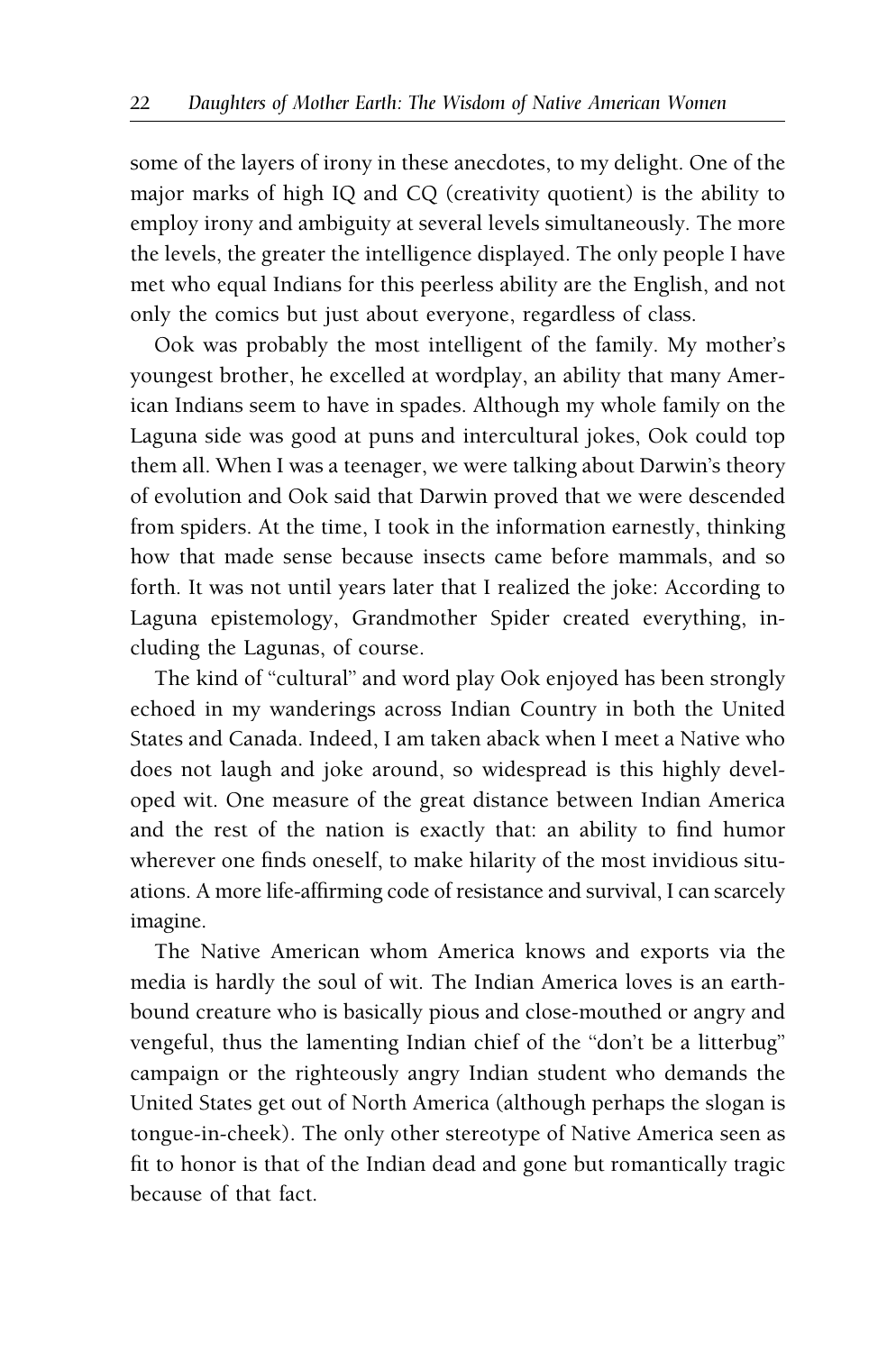It may come as a surprise to discover that the majority of Native people are practicing Christians; many are of various Protestant denominations, many are Roman Catholic. Once said, many Americans readily assume that Indian people are largely Christian because they were forced to accept Jesus as their savior by the conquering invaders. I imagined that to be the case for years but learned over time that conversion was quite a bit more traditionally Indian than modern European in its thrust. That is, the people—or I should say, the tribes and nations—converted because they saw benefit in taking on Christianity, but the benefit they saw was not ''spiritual'', as that rarefied process is understood among modern-day practitioners (although it was totally "spiritual" in the old, traditional sense).

They saw, quite rightly, that the Christians had access to a greater powa than what they could access at the time. Again, quite rightly, they wanted whatever powa they could use, so it seemed to them that mastering Christian methodologies would enable them to access this greater powa. In his 1936 novel The Surrounded, Chippewa-Cree Metis sociologist, anthropologist, and writer D'Arcy McNickle writes of how the Flathead, with whom he spent much of his life, became Christianized. Aware that tribes further east had been very lucky with their catch from the buffalo hunts, and that the Blackrobes (as the Jesuits were known) had been among them for some time, the Flathead Council determined that it, too, would invite the Blackrobes out to the mountains of western Montana, its homelands. The council sent two expeditions out to St. Louis, but the men did not return. A third expedition was successful, and the request was soon granted, or soon enough considering the speed of travel in the mid- to late-nineteenth century. The Flathead people took on Christianity, giving it their own stamp, as tribes did across North America.

John Smith writes of the Powhatan fascination with Western gadgets. Some men got hold of his compass and were very excited by it. ''Manitt, Manitou,'' he said they kept repeating in great wonder. He attributed their response to ''superstition''and recounted an anecdote in which he and his men dissuaded some other Indian men from a belief that was to the English another superstition of the same sort. However, seen from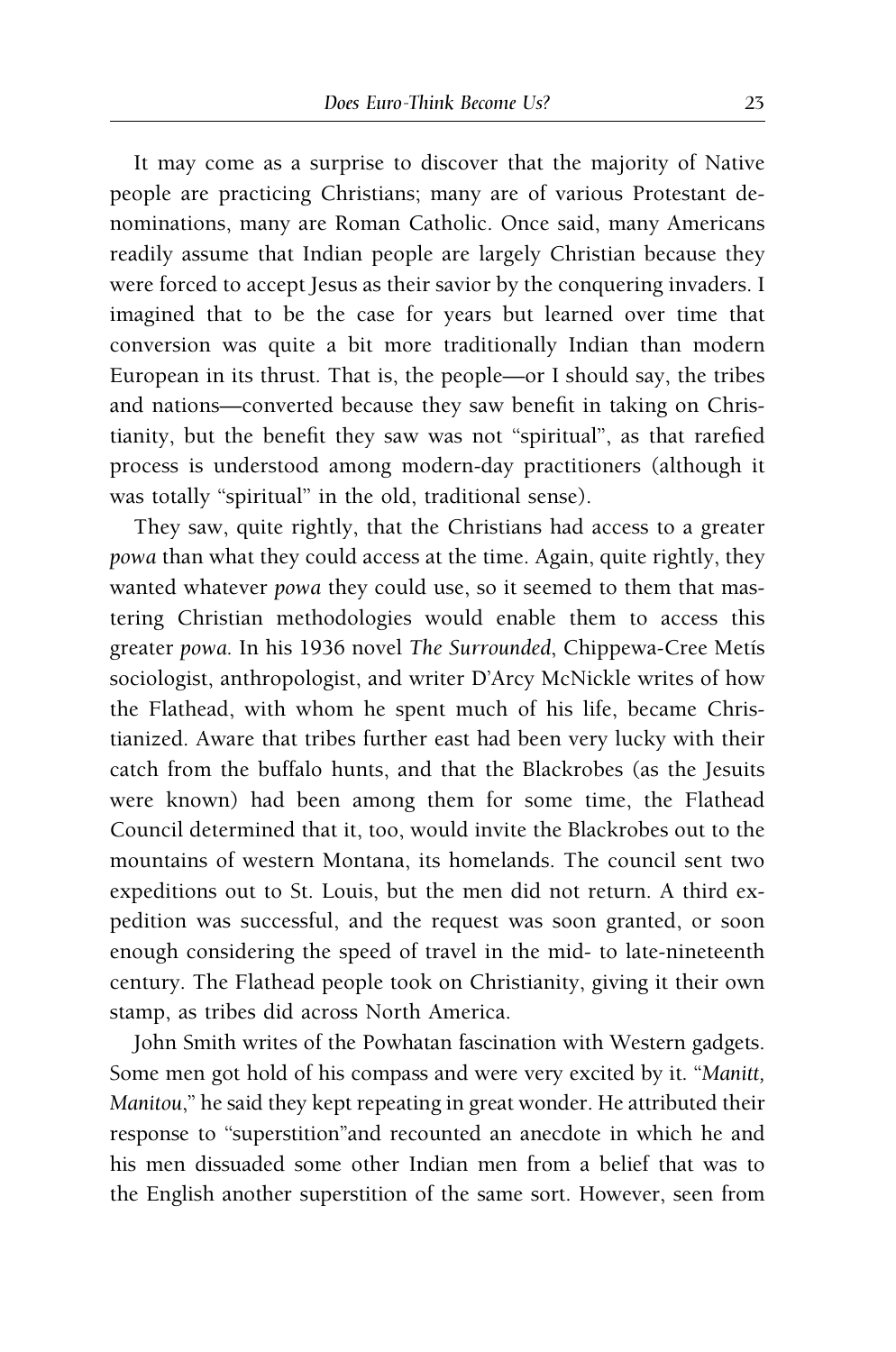a traditional point of view, and given both the basic assumptions of those people at that time and the meaning of the word(s), they were saying "Divine," "Spirit" (or "Mystery"), the closest I can get here is "God, Godlike.'' Translating the sense of what they were saying as ''magic!'' or "sorcery!" might be closer, depending on the reader's point of view.

It seems to me that as long as we are accepting Euro-American practices in our lives, we might as well stick to the ones we are familiar with, those in which we have learned to keep alive the old ways while creating bridges to the new. One item absent from much political theory and practice is humor; another is the recognition of the profoundly nonmaterial character of life on planet Earth. In both regards, it bears a powerful kinship with Protestantism. Both concentrate on social organization, opposition to the status quo, and material acquisition. The two, ''democratic capitalism'' and Protestantism, are founded on the principle of exclusivity; that is, there is a pyramid of being, whether they are the owners or the saved, and from this peak all good things flow.

Although Native peoples were and are acquisitive, they characterized "stuff" as either unimportant or connected to the nonmaterial nature of the Earth around, below, and above. Even today, sharing via a variety of gifting methods, tribally practiced, is as widespread as ever. ''Give-aways'' as they are often called—we called them ''Grab Days'' at home—can be found even at powwows. Indeed, for Native people, gifting is a requirement, not as a matter of charity but as a manner of distributing wealth. It is not about peaks and trickles but about reciprocity, a sharing, equals to equals, of whatever affluence the community has acquired.

I see little point in privileging one Western point of view over another. Because both Marxism, the theoretical underpinning of leftist activism, and Protestant-cum-democratic capitalism, the underpinning of North American Euro-American society, are both European in origin, neither has much to do with tribal consciousness, traditional primary assumptions about the nature of reality, or the resulting social organization. As for resistance via conflict as methodology of restoring harmony and balance to the world, it does not compute. Lagunas (or those Lagunas who raised me) fervently believe that in no way can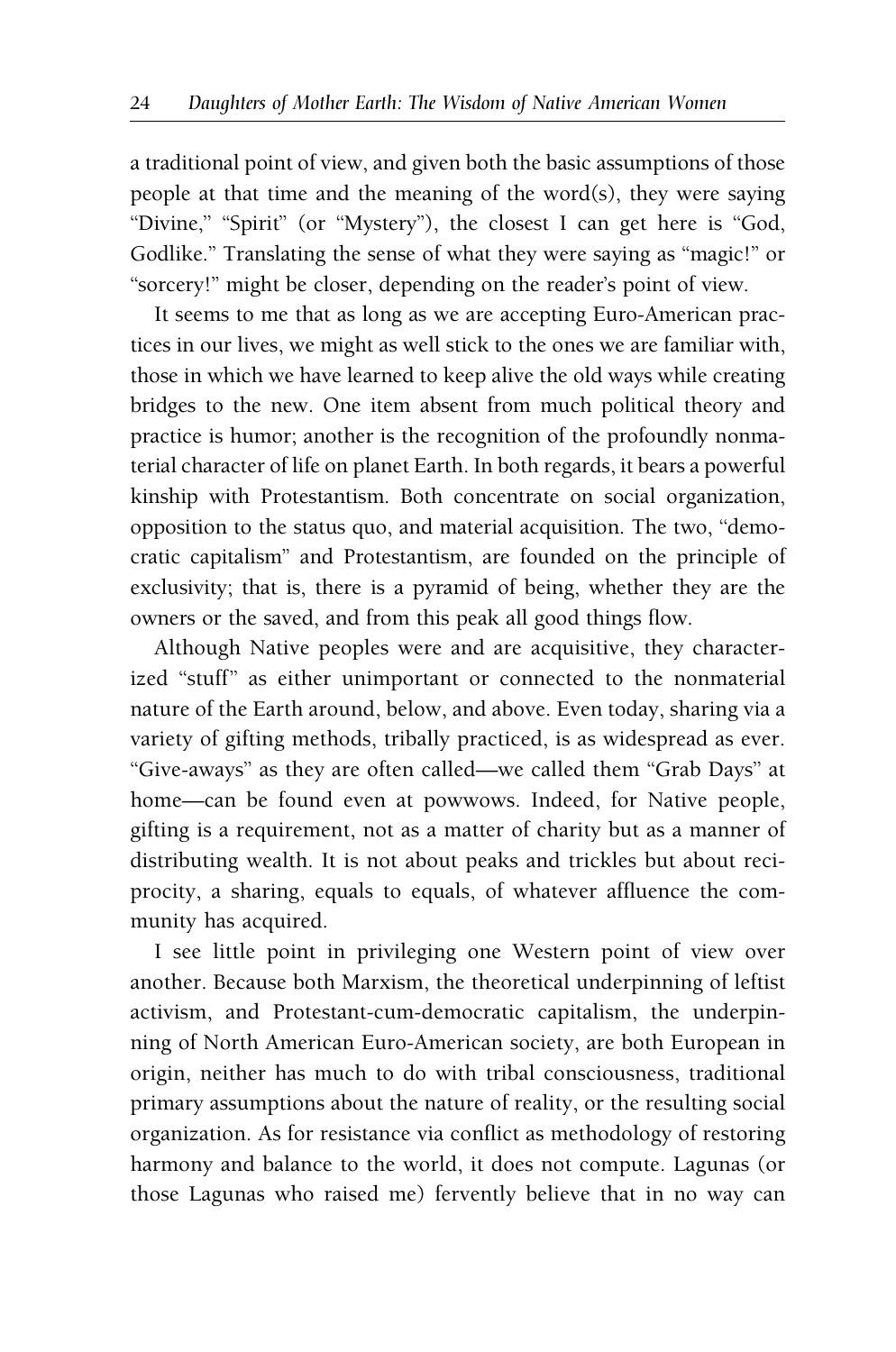we garner harmony from conflict, although we can resolve conflict and enable any situation to return to its natural state (i.e., balance) via humor. As I spent most of my adult years learning about and visiting other kinds of Indians, I discovered that substituting humor for fisticuffs or ''discipline'' is a widespread method of maintaining social balance, which was and is essential to traditional ways of life.

As I see it, either we laugh a lot and keep on being NDN (Indian), or we become white men in feathers and ribbon shirts who prefer a big conflagration over the ancient ways of peace, harmony, balance, kinship, and integrity. Granted, the latter is by far the more difficult. However, it is also the way of the Elders since time immemorial.

I often dream that bunches of us, Indian and all other interested parties, converge on Washington and take our place before the Capitol building and the White House to mount a 24/7 laugh-in. At the very least, our health would improve; more, what makes Native America a unique community within the nation as a whole is our ability to see the ironic nature of the human condition and laugh. We could intersperse the hilarity with drumming, round-dance dancing, and a good "49" session. That's because 49s, which may also have come from Haskell experiences, are for laughing, courting, and generally having a good time.

The songs called 49s tell us that. ''You said that you loved me sweetheart, but every time I call on you, you've always got another one; you know damn well that I love you, sweetheart. Way-ya hey hey ya. Way-ya he, he, ya,'' goes one. There are others. One I like has a line about going somewhere in ''my one-eyed Ford.'' Native writers have taken their lead from the tradition of humor in social interactions, many writing poems, essays, and entire books in that vein. The oneeyed Ford is the subject of an early poem of Ojibwa-Chemahuevi poet Diane Burns. One of the funniest protests against either type of genocide, physical or cultural, that I have ever read is the short story ''Zuma Chowt's Cave'' by Chocktaw writer Opel Lee Popkes. ''My relatives are smart; they married rich Indians. I married an illiterate Irishman who gave my oil rights away,'' jokes Popkes's mom when her daughter asked her why their branch of the family did not have any oil rights.<sup>8</sup>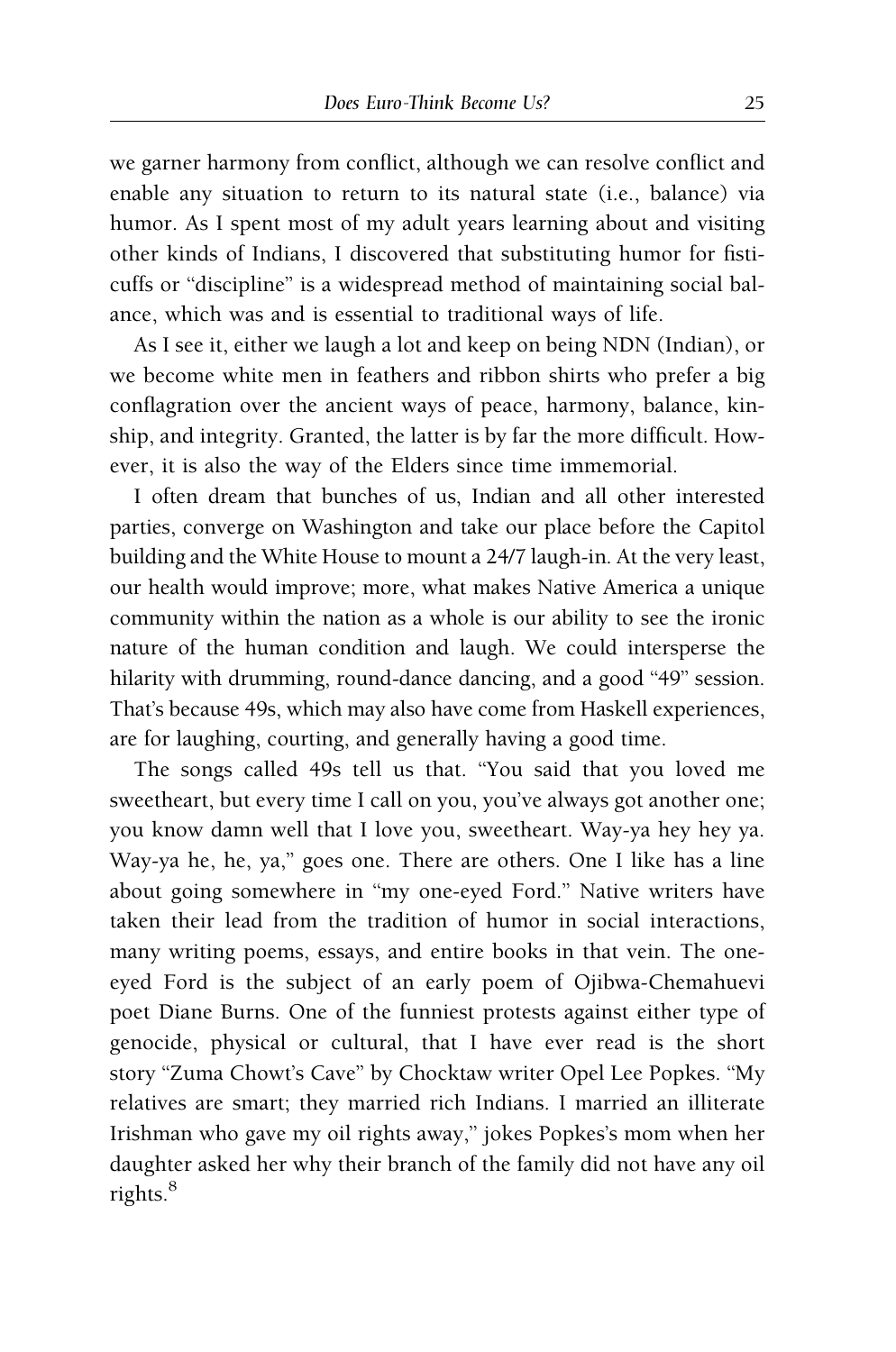Shoshone-Chippewa poet nila northSun's scathing ironies-cumpoems provide yet another model for how we have kept on keeping on over the centuries. Of course, the famed humorists Will Rogers and Vine Deloria Jr. exemplify the work of male Indian writers who retained their Indian identity while writing and speaking with tongue firmly in cheek. Readers may remember: Cherokee humorist and counselor to presidents Will Rogers is frequently quoted for joking: ''I belong to no organized political party. I'm a Democrat!''

While I was working on this piece, I received an email from a former colleague from American Indian Studies at UCLA. The subject line read: ''Taking Back the Country One Joke at a Time.'' That is what I mean: Synchronicity, or if you will, Tricksterism, a fundamental tribal basic principle. Even physics recognizes that there is always "the X factor," which must be taken into account in one's calculations.

Although the kind of humor I am talking about goes far beyond funny anecdotes, in the interests of encouraging a more tribal approach to life in Indian Country, I offer the following stories:

When White Man came, he said he wanted a piece of land about the size of a hide. Then he proceeded to slice the hide into thin, thin strips, making a long, long string. He made that the boundary between what he took as his land and what he said was ours (told me by a Cherokee friend).

''Why do you not put your red children on wheels, the better to move them around,'' pointedly asked one tribal leader of the president of the United States.

An Indian man and his dog were sitting on the sidewalk near downtown Pierre, South Dakota, when a white man with a straw hat came by. "Say, Chief," he said. "Is that a turd hound you've got there?"

''Why?'' responded the Indian man. ''Did he snap at you?''

My all-time favorite, though, uses a standard joke format, but with a twist:

Question: ''How long is a Pueblo Grand Entry?''

Answer: ''Three feet high and a mile long.''

Finally, some bumper stickers I have known and loved: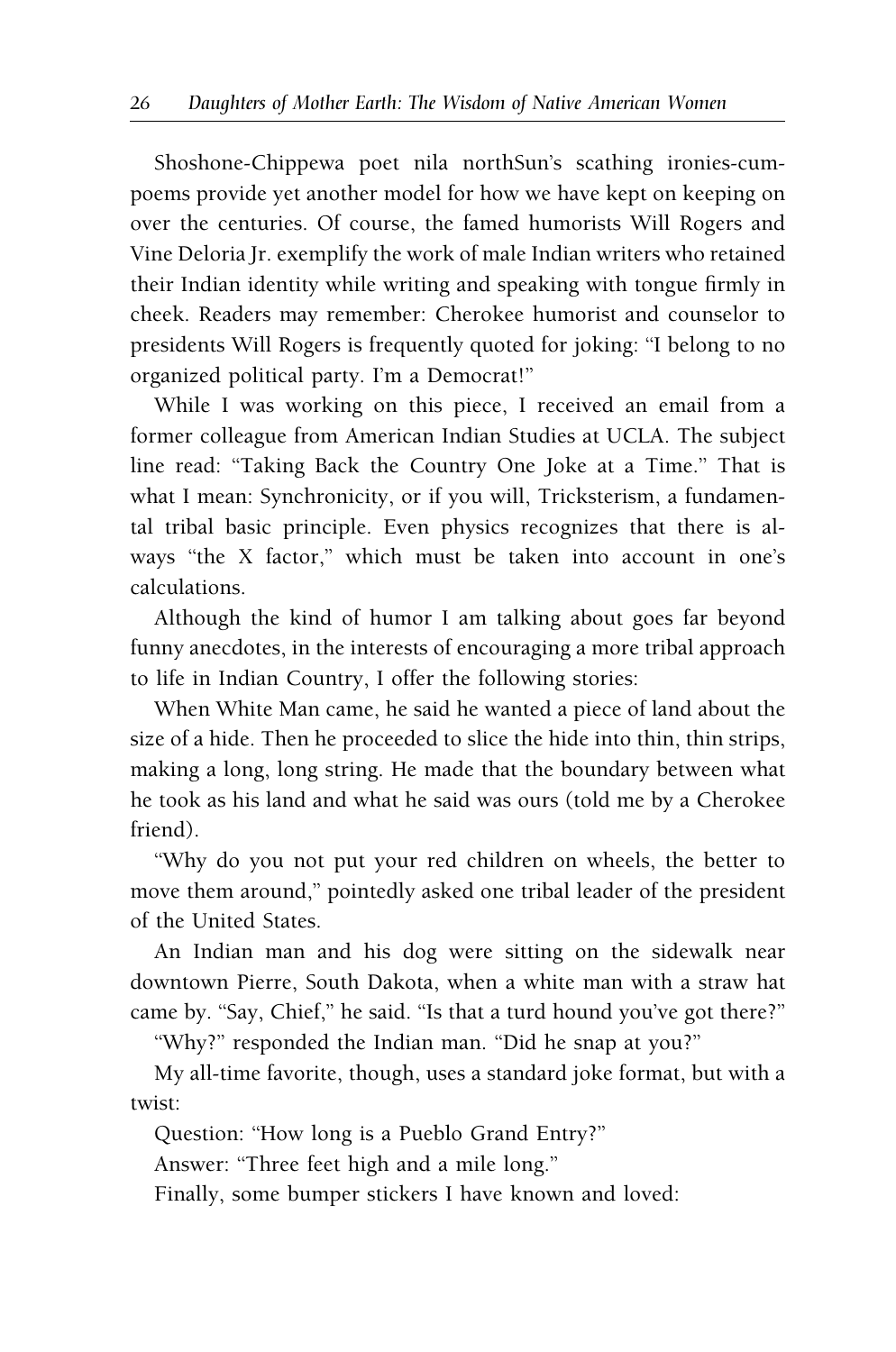- If You're Indian, You're In.
- Indian Affairs Are the Best.
- Custer Wore Arrow Shirts.
- Give Them an Inch and They'll Take 2,576,000 Square Miles.

And, remember:

Of Course You Can Trust the Government. Ask Any Indian!

As they said at the Pueblo back in the old times when I was young, that long is my aunt's backbone.

#### NOTES

1. William Brandon, The Last Americans: The Indian in American Culture (New York: McGraw-Hill, 1973).

2. Luke E. Lassiter, The Power of Kiowa Song: A Collaborative Ethnography, October 4, 1998, on University of Arizona Press homepage, accessed November 17, 2005, at www.uapress.arizona.edu/extras/kiowa/ kiowasng.htm.

3. ''The Gourd Dance,'' Wyandotte Nation of Oklahoma Web site, posted November 1, 2005, accessed November 30, 2005 at www. wyandotte-nation.org /community/the\_dances.html.

4. Rupert A. Ross, Dancing with a Ghost: Exploring Indian Reality (Toronto: Reed Books, 1992), pp. 8–40.

5. Marge Bruchac, ''Reclaiming the Word 'Squaw' in the Name of the Ancestors,'' posted November 1999. Accessed on December 22, 2005, at www.nativeweb.org/pages/legal/squaw.html.

6. Melissa Jayne Fawcett [Tantaquidgeon], The Lasting of the Mohegans, Part I: The Story of the Wolf People (Uncasville, CT: Mohegan Tribe, 1995), p. 35.

7. Vine Deloria Jr., Custer Died for Your Sins (New York: Macmillan, 1969), p. 155.

8. Kenneth Rosen (ed.), The Man to Send Rain Clouds: Contemporary Stories by American Indians (New York: Vintage Books, 1975), p. 175.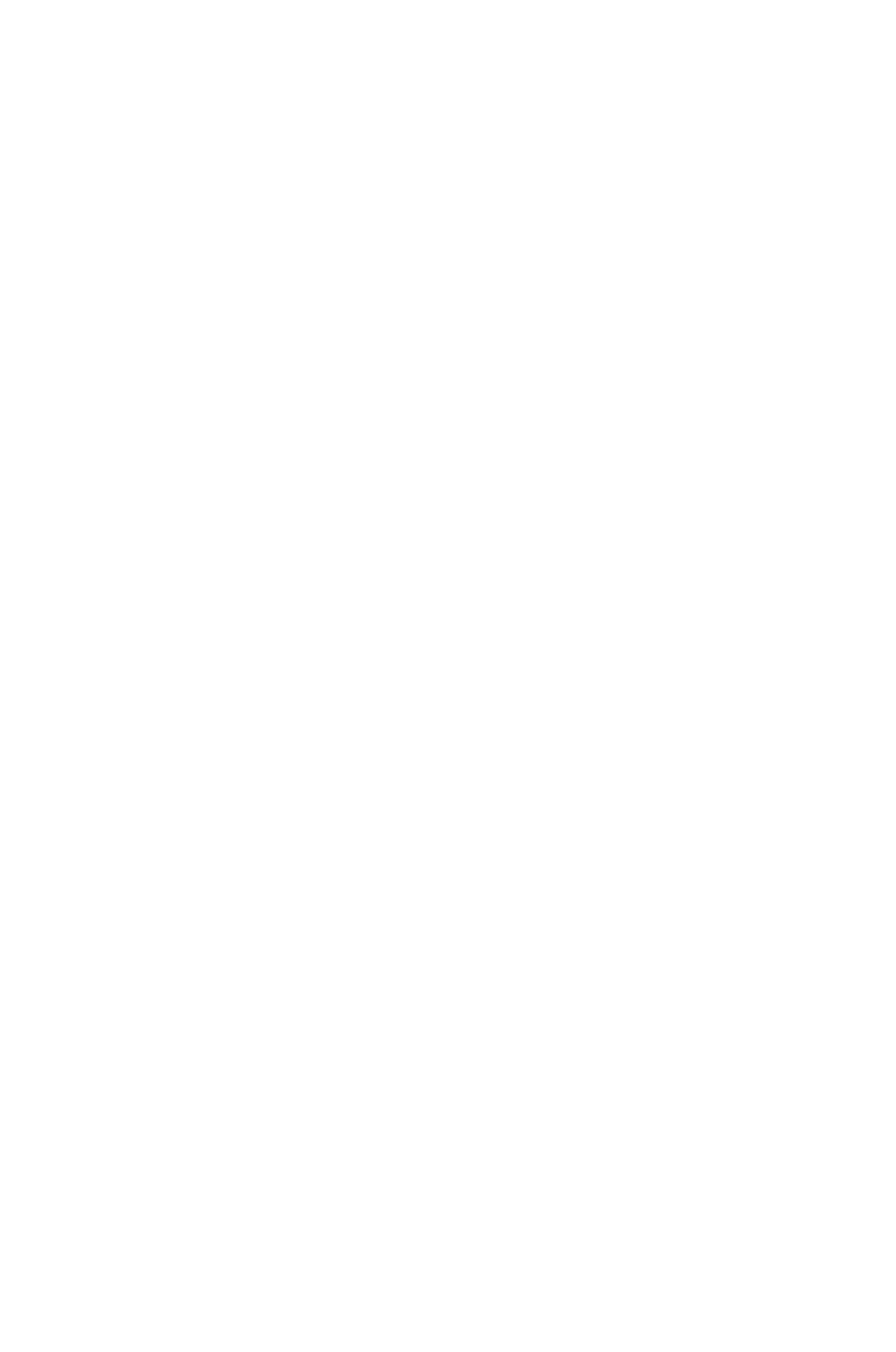# $CHAPTFR$  2

# Decolonizing Native Women

 $\leftarrow$ 

#### Lee Maracle

 $\sum$ ational self-determination was advanced on the west coast of British Columbia as an alternative to the historic oppression that all Indigenous people have suffered in Canada by a group of young Native people before the close of the 1960s.

This was not the first movement to "decolonize." We were, however, unaware of the history of our struggle to decolonize. Our access to our own history had been aborted, not through choice, not accidentally, but deliberately, systematically, and cruelly. We had been, generation to generation, striving to hang on to the threads of our past through repeated struggles and losses for some 150 years on the west coast of BC, from which I herald, and for some 400 years on the eastern areas of the continent.

Some of us survived this struggle. We have survived not just the deliberate and systematic attempt to decimate our population, disperse us, and cut the threads of trade and commerce that existed prior to colonization, but we have also survived without access to knowledge, both Western and Indigenous.

I am ultimately concerned about the politics and governance of national self-determination. I am ultimately concerned about the political direction that the struggle of all our peoples to decolonize takes. Before I can begin to take up the banners that many Native men uphold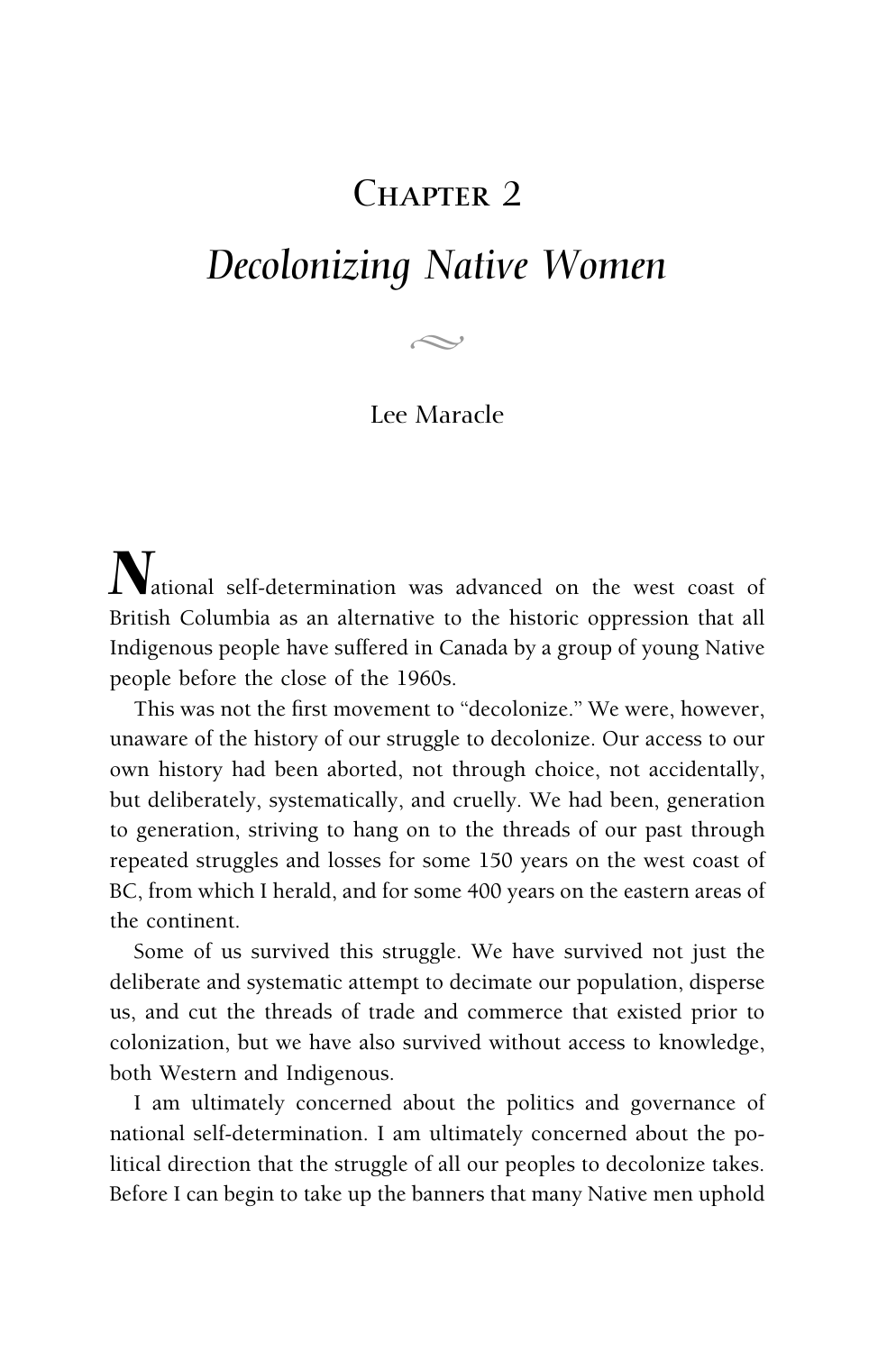as the ultimate goal—self-governance, an end to home rule by Canada and the United States—I need to retrace my own steps, the steps of my mother, my grandmother, my great-grandmother, right back to our original selves. I need to re-view their journey and reclaim the cultural base upon which we organized ourselves and our communities. I need to know how it came to pass that Native women are no longer valued, treasured, and protected inside our villages. I need to know how it came to pass that ''women's issues'' exist separately from men's. I need to know how our men came to decide what the standard of normal for women ought to be. I need to know how it came to be that our women are the most violated human beings, the least educated, the most overworked and underloved and unprotected human beings in the history of Turtle Island.

We all need to know who we were before and who we will be in the future. I have some very uncomfortable questions for the Native men who claim to lead our people. I want to know how many of them were selected based on their clear understanding of the past and their clear sense of direction into the future by people who understood their past when they chose them to chart the journey into the future. I need to know how many of the ''voters'' of elected band councils knew that their elders, long since dead, had objected to the electoral process being imposed upon us against the voices of the women who once held the power to stand chiefs up. I need to know how many of the voters selected the chiefs and councils that exist today based on open discussion about the integrity, the spiritual cleanliness, the capacity to hear and respond appropriately to the women in the village, their capacity to protect the village, to ensure no harm came to the women and the children of the village. I need to know how many of our chiefs were selected based on their understanding of our original laws and not the laws of the outside world. How many were selected based on their commitment to rebuild the governing institutions of the past?

Native women have been asked to back-burner their issues as though the rematriation of our governing structures were somehow separate and secondary to nation building. We have, by and large, acquiesced. We have stood on the barricades alongside men who violated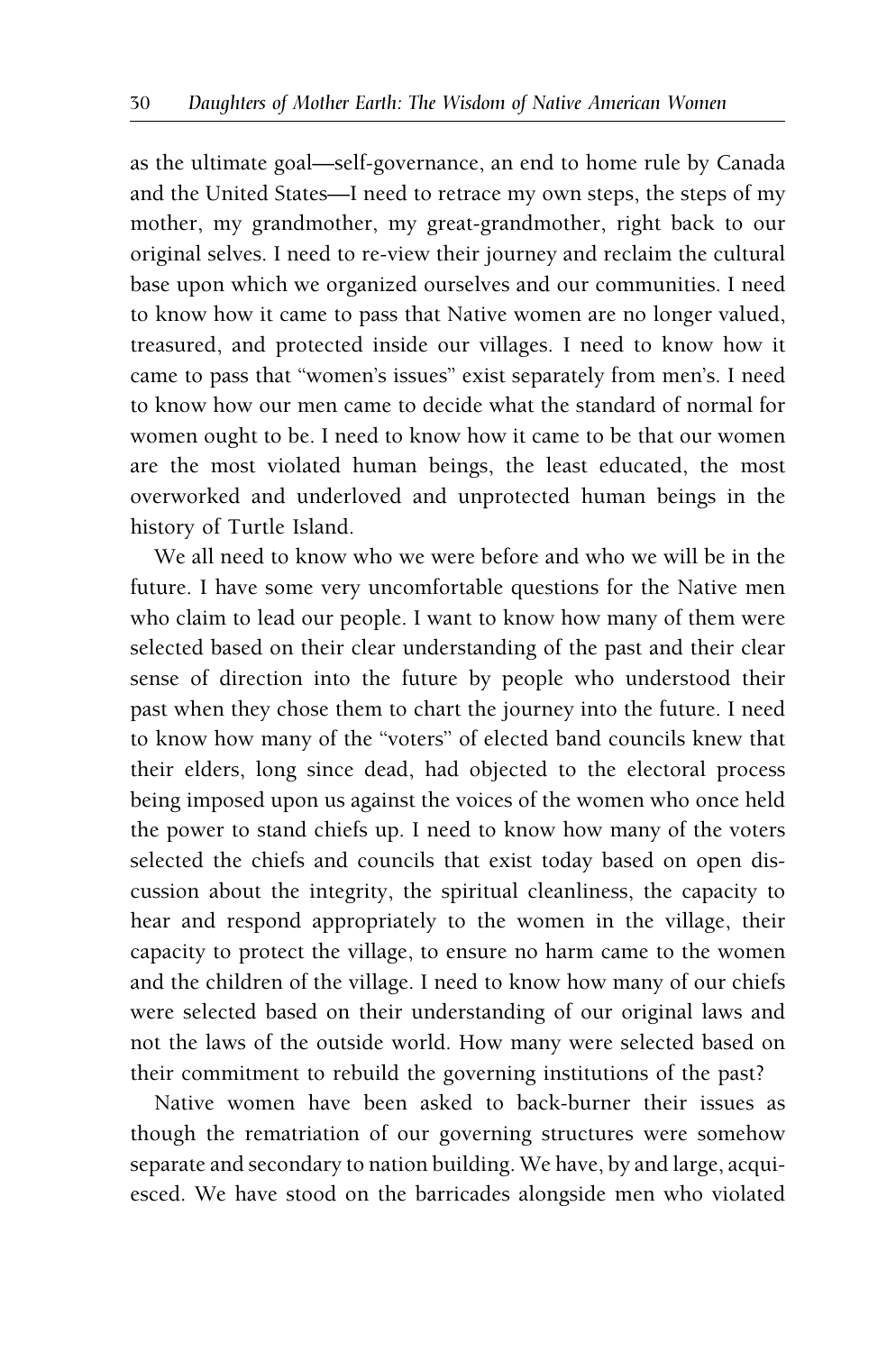our cousins, our sisters, and often ourselves and stood silent. We did so in the interest of national unity, in the interest of ''the struggle,'' the ''movement'' for self-determination, as though we were not citizens, as though we were not really part of our own national governing systems.

We did so in the hope that some day, some day, someone would see us, recognize our greatness, our loyalty, and include us in the process. We did so without knowing that, to claim cultural integrity, national separateness, national identity, we would have to reclaim our knowledge of the past and take charge of the institutions that were originally our realm of governance.

Some of us were apprehensive about standing next to men who could back-burner violence against women and children, as though we were secondary issues and not central to the vision of future. Some of us became diehard feminists, Western style, to be ridiculed and ostracized by Native men. I respect those women. I believe they have been lied to, not just by Western colonialism but by their own leaders. I believe it is convenient for the current elected chiefs, and the colonial system that holds them up, to remain culturally blind to their real origins.

I understand from listening to men that they were lied to, that it is not ''their fault,'' that they did not sit down and plot our violation. No one sitting in the living rooms of the villages arose and said, ''Hey, I have an idea. Let's all be poor, get drunk, and beat and rape our women and children.'' No one did that. However, from the very moment that we all decided to rebuild our nations, from that very moment in 1968 on west coast of British Columbia, the restoration of all the power institutions within our nations should have been on the agenda, but they were not. From the very moment that political self-determination and economic development was on the agenda, the original governing structures of our past and the place of women should have been brought forward, but they were not.

I understand that men were lied to. I have been involved in the politics of self-determination and decolonization for almost thirty years. I know our men have been lied to. I have watched them uncover lie after lie, treachery after treachery, from a very male perspective.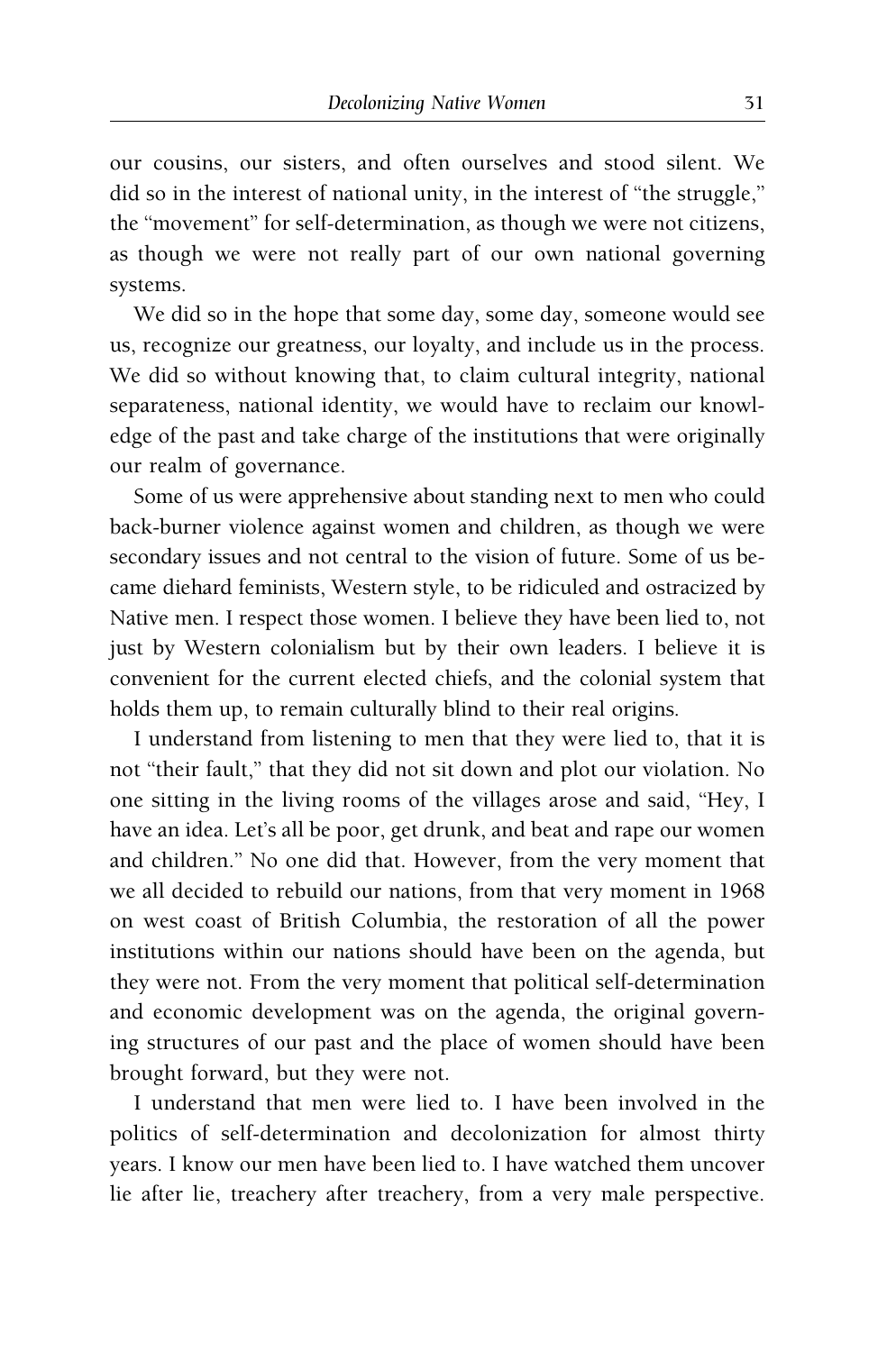I have watched them decipher the lies and the treachery in a way that bolsters male power and demeans our original governing systems.

I listened to an elder unravel the history of economic paralysis contrived by Canada to keep us poor. He named the ''tricks'' used by the Canadian legal system to ensure that each time we recovered from the deliberate impoverishment of Native people, we were sling shotted back into a state of poverty more desperate than before. At no time did this elder ever mention that the original economy was managed by women, the great sociological governesses of the past who held jurisdiction over the land, the wealth of families, or that it was the uprooting of this matriarchal system that opened the door to inequity, shame, and violence in our world.

I have listened to countless men speak of the matriarchy from which they come, who control the family wealth, control its internal distribution, and who, when they divorce their wives, retain the home, the business, and the wealth accumulated. I have heard men who come from a matriarchy say that this or that man ''gave his home to his wife'' when they were divorced. In a matriarchy, the home and the aggregate wealth of the family are not his to give.

I have listened to countless men oppose Western ''human rights legislation for women'' coming into our communities because it is a ''political invasion'' from the outside. I have not heard these same men stand up and tell our leadership, ''Shame on you, for taking a post, dawning a chieftainship, that women have not sanctioned.'' I have not heard these men stand up and pose rematriation as the alternative to Western legal invasion.

In the vacuum of protection afforded by the restoration of matriarchy, I appreciate and respect the efforts of women to end the violence by insisting on the least we can achieve in the twenty-first century: women's rights and human rights protection. Make no mistake, however: I do not agree with the women who advocate ''equal rights'' for Native women under Western laws. Human rights legislation is the least we can expect. The present masks the consolidation and entrenchment of the subnormal for our women, just as they present the consolidation and entrenchment of the subnormal for Canadian women.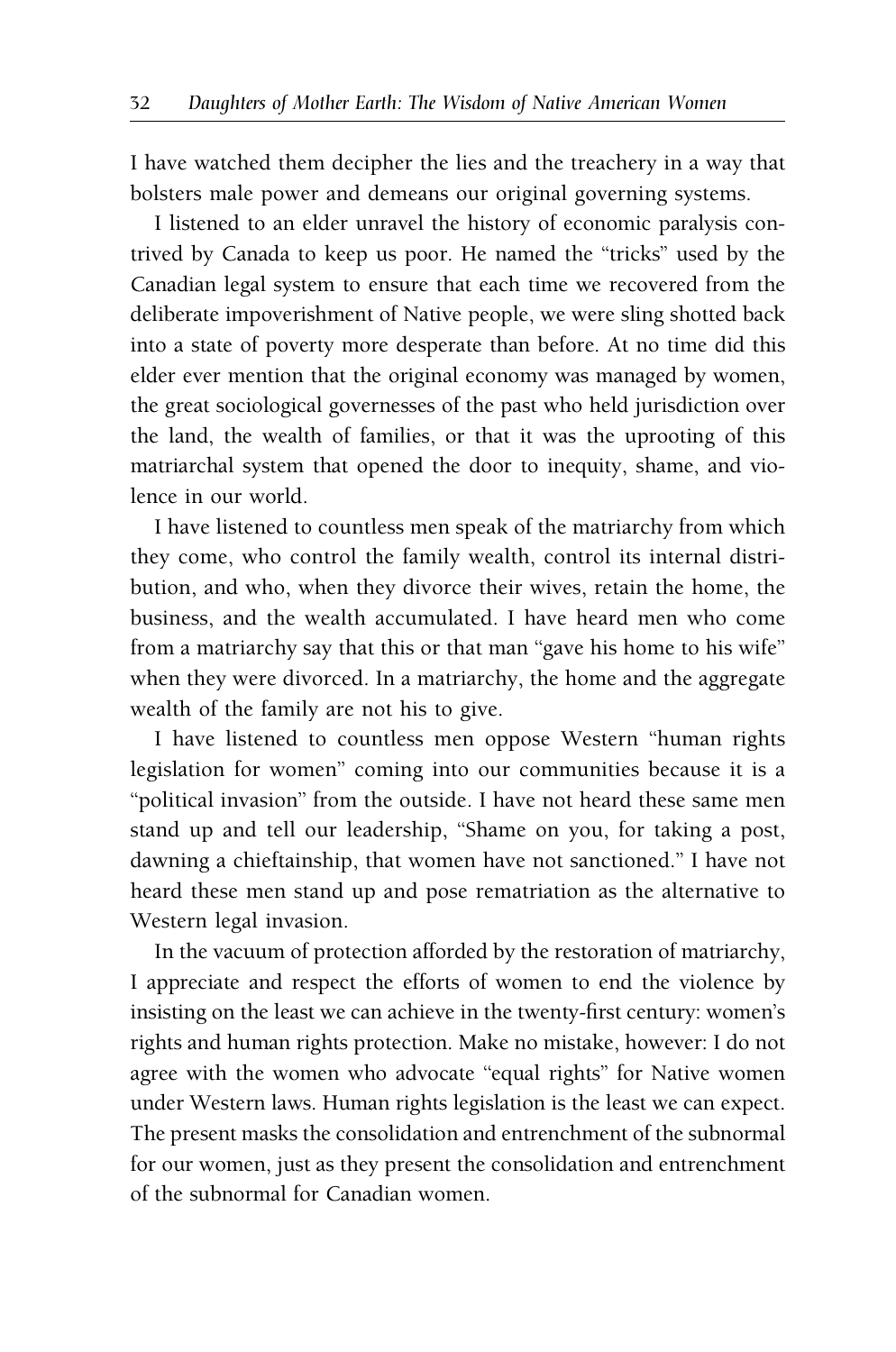We must be protected. That is the bottom line. One way or another, Native women must end the violent condition accorded us. This acceptance at the least, however, ought not to define the goal or our normality. I am not in favor of throwing in the towel for the least we can expect.

I grew up under colonial conditions. I have a mature sensibility. Life has become simple for me. I want the most, the best, the fullest that life can present. Our cultures of the past created human beings who were self-reliant, self-disciplined, loving, and sharing, powerful beings. In our collectivity, we produced extraordinary individuals. In our spiritual maturity, we created humans who relied on their own spiritual discipline and vision, not an external supreme being or divine providence to guide us. We relied on public accountability and our personal social conscience to police ourselves, not an armed body of goons to occupy our villages and force us to behave.

Our systems of organization were cognizant of the smallness of humanity in the general web of life, as well as our own personal spiritual significance in the governance and realization of life. Women had dominion over the social relations of the nation and the education of our children, not as executors who merely followed some curriculum estranged from the life and environment in which we arose but as those who developed the process of education of the children, the curriculum presented to them, and who determined who should execute the actual teaching of the children. We had command of the economy of our nations, the pedagogy of our young, and the governance of the relationships among the citizens of our nations.

Western society is an alienated society. Its individuals have come to accept the estrangement of spiritual belief, emotional wellness, physical existence, knowledge, and intellectual development from the central fire from which they arise. Walk around the neighborhood of any white community and ask the individuals within the homes exactly what aspect of their society they can say they influence or manage. None. Not even the graduates of their cultural institutions manage the education process. Everything is preset in a mold that began shaping before the Greco-Roman cultural ascendance some 2,000 years ago. Everything that exists in their world today is born of that mold.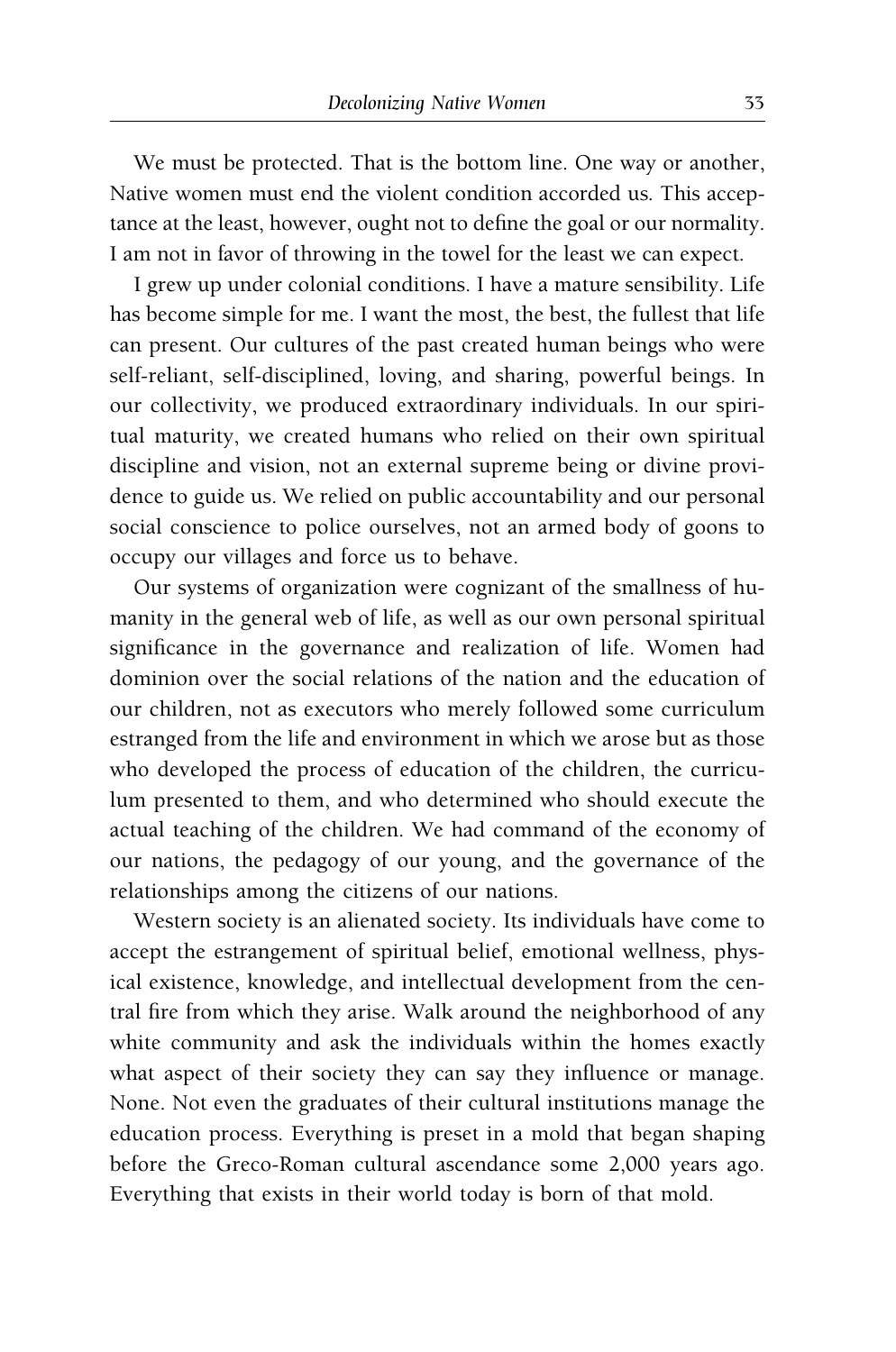We have inherited the castings from the mold, bits and pieces, the leftovers, the guidelines with very little of the cultural benefits. This inheritance is a personal and social, political and economic, cultural and spiritual, gender- and race-based inequity. No single piece of the inequity we inherited is disconnected from the general nature of Canadian classand gender-based inequity. However, in a pyramid society, the lower layers all seem to struggle to gain some of the benefits of the layer just above them. White women want the advantages accorded to white men, Native men want the advantages accorded white men, Native women want the advantages accorded to white women, and so forth. The picture we all have of white men is distorted to begin with.

We tend to view them as having some sort of opportunity to alter the political, social, and economic relations that govern them. We tend to view them as possessing the permission fundamentally to alter the conditions from which they arise. Nothing could be further from the truth.

White men struggle from a place of power. This power is rooted not in their own social reality but in the power we, as those on the bottom, vest in them. It is a spiritual power of belief that we, as Native men, Native women, and white women, accord them. They struggle from a place of ''cultural respectability and acceptance'' accorded to them by one another and by those on the lower levels of society.

Reality is always false. This belief, acceptance, and respectability are rooted in the absence of lateral respect among ourselves. Even those who object to our disbelief in ourselves accuse "white male power" as the culprit who corroded this disbelief. We are all like a group of sibling children, hollering "Unfair!" to one another, while the authors of the unfairness get off scot-free.

As Native women, we look at the conditions we are immersed in and view ''human rights legislation'' as fair. This is a cheap comparison to what existed prior to colonization. It is today a dangerous request; we may get what we pray for. Twenty percent of white women live below the poverty line, and 20 percent live above it, which means that 60 percent live at the line. Those 60 percent living at the line belong to double-income households. This means that, if those men and women were to divorce, all of them would fall below the poverty line. It also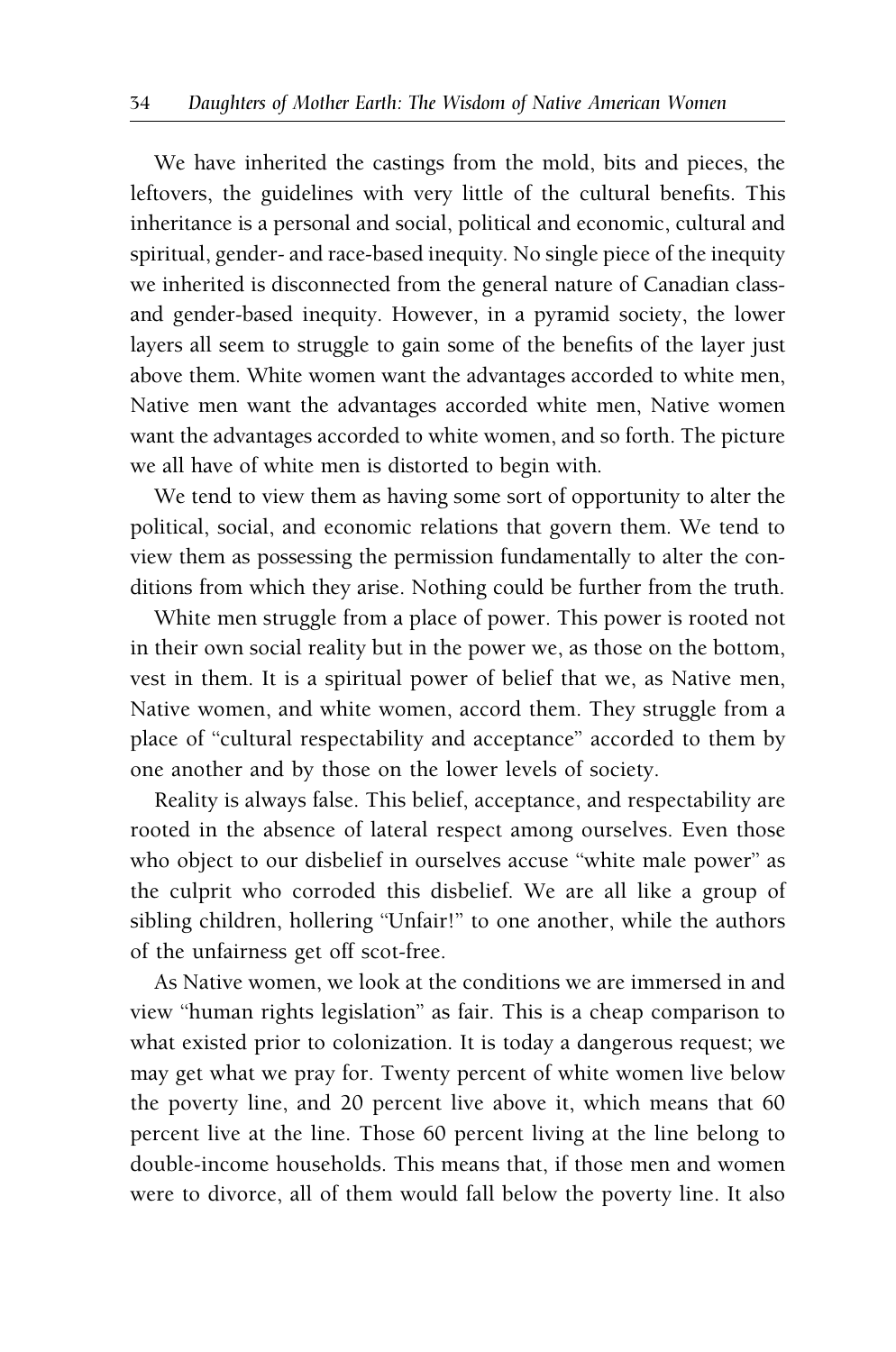means that, if one half of the couples in this 60 percent fall out of work, they would both fall below the line.

When white people lose their jobs, they lose their homes. Culturally, they do not have relatives who will take them in. There is an inherent insecurity in being Canadian and white. In most of our communities, it is still assumed that when a woman divorces her husband, she keeps the home and the children, unless she chooses not to raise her children. Furthermore, it is also assumed in many communities that the children have choices, too.

The more Canadian legal sensibility invades our communities, the greater the corrosion of the rights of children and women. Whether a woman gains custody of her children is based on her financial ability to provide for them. Whether she keeps the home is often dependent upon how much she paid for it, the credibility of her lawyer, and the effort her lawyer is willing to invest in her future. The investment of homemaking has no dollar value. Native women are the most chronically underemployed and unemployed people in Canada. No judge would rule in their favor.

Almost half of Native women in Canada do not legally marry, nor do they divorce, through the courts. Of those couples who have legally married, many of the men plead ''no contest.'' Thus, we women generally gain custody of our children, and our homes are left to us. The loss of the husband's income is generally nominal, as most Native men are not high wage earners. What we lose is valuable assistance in the rearing of the children, if the man was a decent father, or the violence, if he was not. At home, in our communities, we have access to family support, which tends to minimalize the loss.

The ''good mother'' comparative scenario that invades many white women's future does not invade our right to our children or our homes. We currently have more choices than do white women. What we do not have is financial security. Guess what, ladies: Neither do most Native men.

Those who are calling for a human rights invasion of our world generally live outside our communities, are educated, and thus have greater opportunity for employment than do most Native people, male or female. Educated Native women do not have equal access to jobs or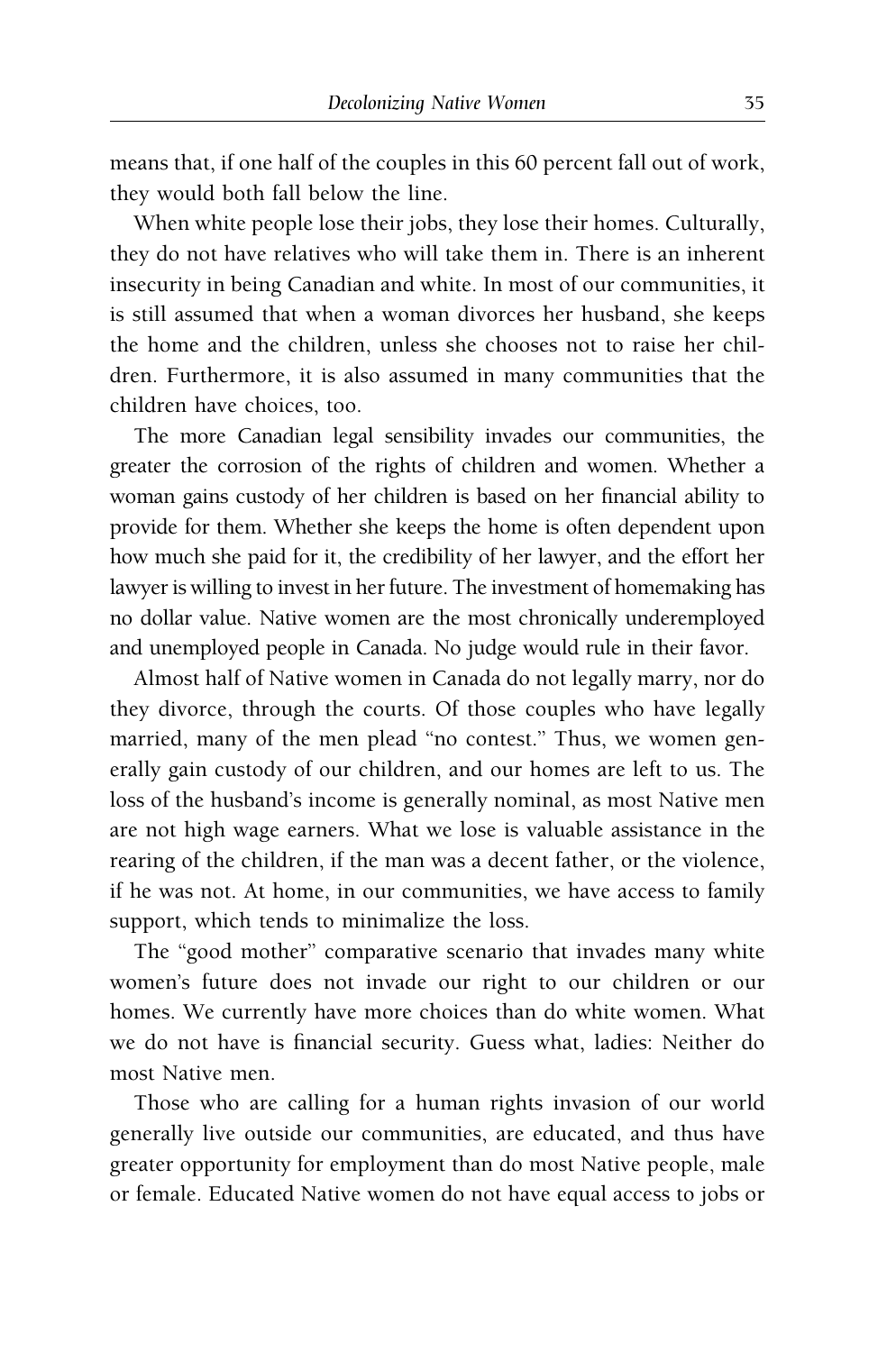power in the hierarchy erected by Canada, funded by Canada, in our world. The feminist response to inequity does not stand to enhance their ''place'' in our world.

Reality is always false. The current ''band'' government structures, the tribal government structures, the community agencies, and the nongovernmental organizational structures from which Western European power can be acquired, exist at the goodwill and financial capability of Canada to continue to fund those structures. This financial capability is imploding, and cutbacks to Indigenous people is, and always has been, Canada's first response. The capacity for the economic recovery of Canada hinges on global economics, not goodwill. This makes the feminist response power-suicide for most Native women.

I respect the response. It is rooted in a clear perception of our current reality. However, I believe our elders when they said, ''Reality is always false.'' I was very young and inexperienced when I asked my grandfather why we continued to promote kindness, gentleness toward white people, when the truth is, they can apathetically watch us die, or promote our death. This is our reality, not their truth. The truth is that it is inhuman apathetically to watch a people die, or promote their demise. The truth is, everyone is born perfect. Imperfections and poison fed to them resulted in this reality. We need to continue to feed them a different meal, until they change, and that will alter our reality. The truth will remain the same.

Reality is transitory and in flux. At the time I asked this, I was still burning with rage at the memory of white youth terrorizing our reserves and the many attempted rapes white men wrought on my person. Today, our children and particularly our daughters face the same violence and rape, but the faces have changed. Today, it is our own men who perpetrate this violence in our world. The belief from the outside world about our value has invaded us, but it is not the truth.

Racism and sexism are cultural beliefs that invade all aspects of our perception of ourselves. They invade our perception of cultural integrity from the past. They invade our research of the past; they invade our perception of economic development, political decision making,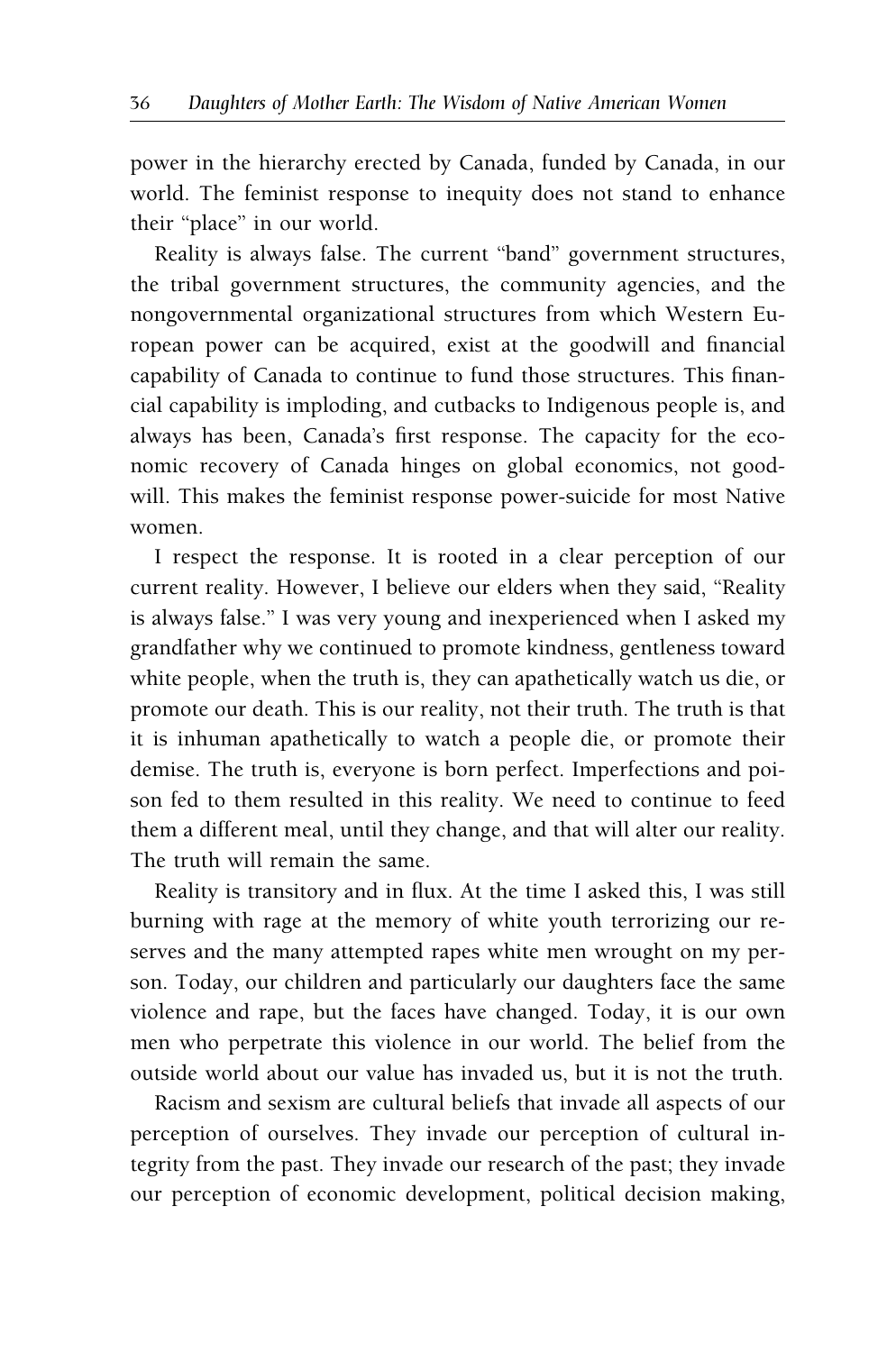national legislation, governance, education, and social development. They create a reality for Native men and women. They invade our personal perception of one another as man and woman. They invade our homes.

The reality for men is loss of power in their relationship with Canada. The reality for women is loss of power over the social relations inside our families and the economics of our internal world. What holds these realities in place are our beliefs about ourselves and transference of those beliefs to one another.

Suppose men did not believe in the loss of power in their relationship to Canada. Suppose, for example, they went hunting when it was time to hunt, regardless of the laws Canada attempted to impose upon them. Suppose they decided simply to down logs in the territory surrounding their villages and build homes, despite their lack of access to the logs in our original territories and the ''standards'' for homes imposed by Canada. Suppose they insisted that Canada prove its ownership of the logs, fish, animals, and so forth in our original territories. Suppose every Native man in Canada called upon the government to provide the piece of paper transferring title from ourselves to them, proving they owned it all in the first place.

Canada cannot prove ownership or jurisdiction over the original homelands of the vast majority of Indigenous people. The best it can prove is surrender of access due military defeat. Current Canadian law contravenes Canada's right to invade another nation and usurp its lands. Should Native men decide to do these things, the need for expensive constitutional lawyers, civil suits, and consultants would end.

Suppose women decided tomorrow that there would be zero tolerance for violence within our homes. Suppose we all stopped neglecting our children, punishing them for our condition, and refused to maintain homes with violent men living within their walls. Suppose we all joined together and informed men that they would be removed from our homes if they chose to be violent. Suppose we decided to remove men rather than agreeing to give up our homes and build shelters for abused women and children. We would be in violation of Canadian human rights. Suppose we said, our laws clearly state that the home,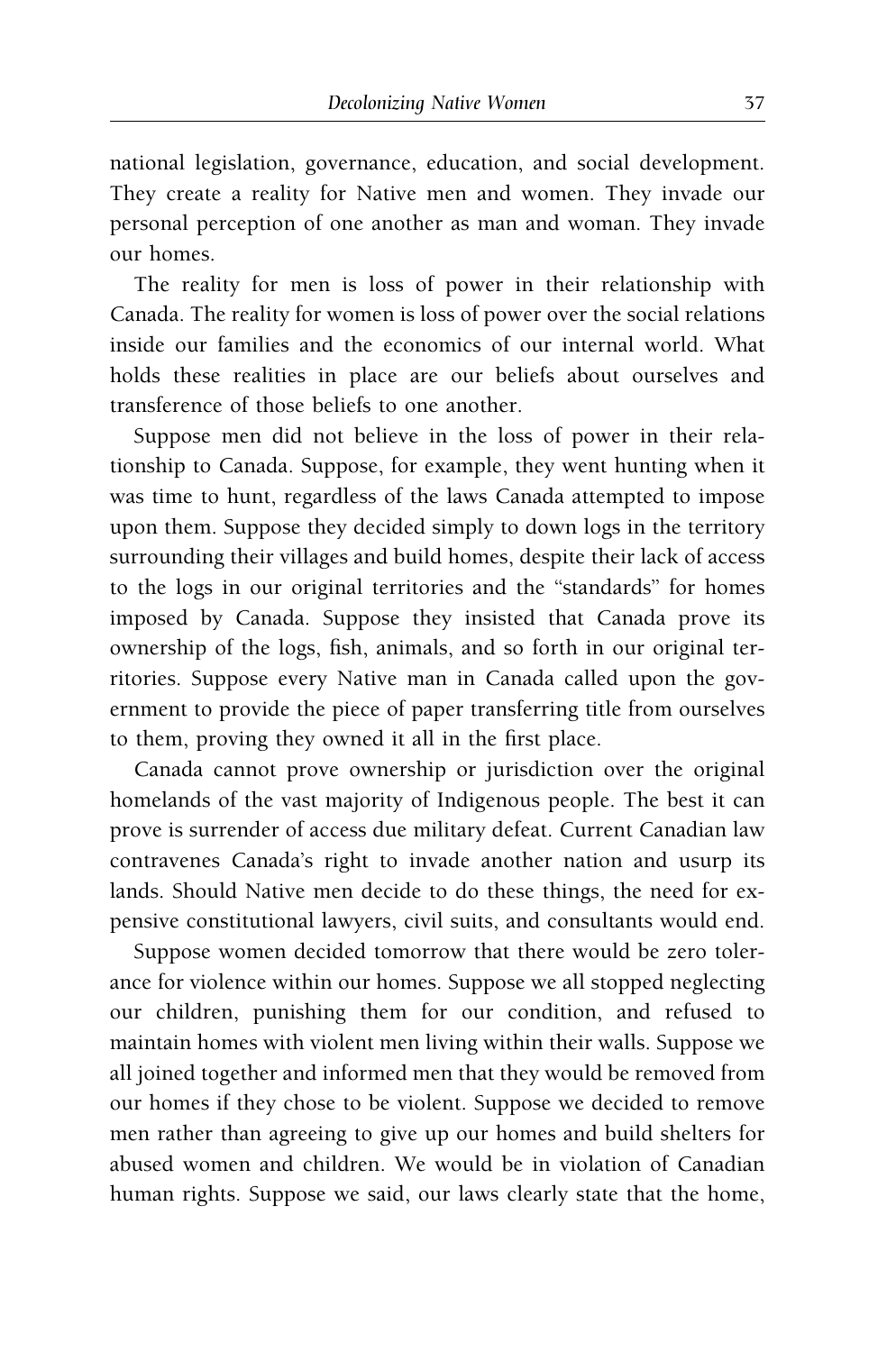the gardens, the river's fish, the village itself, is the dominion of women, and we as women are assuming our inherent aboriginal right to exercise the dominion of our homes and villages.

Should women do this, the need for Canadian human rights legislation and the organizations that advocate such rights would end. This action would contravene a central belief we have dragged home: that their law, their world, is superior to our own. There is a journey to this belief, and there is a journey to its undoing. It is not self-governance to take up another nation's legal system and entrench it in our nations. There is no cultural integrity in guiding our actions based on external beliefs. There is no spirituality, which is rooted in a condition created by external spiritual beliefs. Zero tolerance for violence is not a sufficient goal. The restoration of our original institutions of power, management, authority, choice, permission, and jurisdiction is what nationhood is all about.

Culturally, Native societies were either colineal or matrilineal. There were clear delineations of jurisdiction and authority between men and women, between adults and children, between elders and the young, between families, clans, and nations. These lines of authority have been muddied by our current and historical journey to our reality.

Prior to the arrival of the British and French on the shores of Turtle Island, First Nations peoples occupied distinct territories. Together, these nations had access to unlimited wealth. This access, however, was tempered and restricted by spiritual belief systems, which acknowledged the ''place'' of every living creature, including the Earth as a living entity. The temperance and restriction were held up by common ascription to the belief in them throughout Turtle Island. All of our systems of governance, our oracy, our codes of conduct, our ceremonies, and our language held up these beliefs.

We maintained ourselves in bioregionally specific areas as independent societies. Turtle Island supported a number of Nations whose culture varied widely from one another. Despite differences in language, customs, and laws, First Nations societies ascribed to the belief in a spirit-to-spirit relationship between themselves and all members of creation. Elaborate systems of government promoted peace within the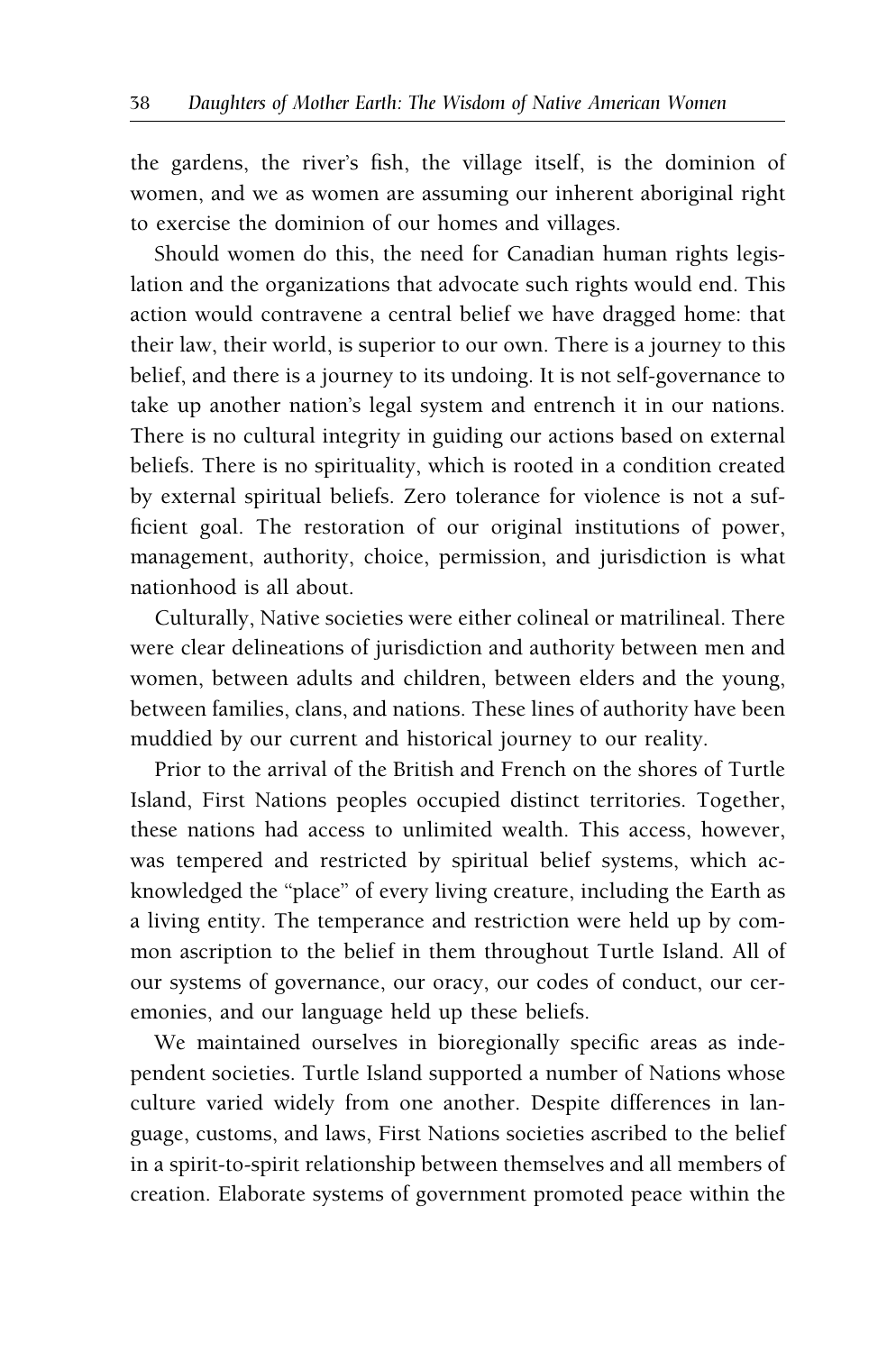nation, among themselves, and with other Nations, as well as between themselves and the Earth.

Peace was not seen as a given. Our stories indicate that opportunism is essential to our survival as humans. In the Stoh:loh story, this opportunism is seen as unconscious, unintentionally taking advantage of the power inherent in being a spirit. Flora, Fauna, Humans—all begin as thought or hidden being, emotion, spirit, mind. Eventually, things came to such a pass that Raven and Eagle called the spirit world to the first "great spiritual gathering." A conscious decision to take on physical being was made. From this came creation. Stone alone was innocent in all of this, so it alone does not have to go through the life, death process; it just is. This story is told without judgment. The lesson I draw is that we as humans were creating the most havoc and, therefore, were seen as the most opportunistic, and hence we hold a greater responsibility to come to grips with consequences.

Over time, we were given tools by our great thinkers, who learned from life, transforming what we learned into ''Raven stories of transformation and growth,'' recited during the long winter months of leisure. This opportunism is seen as neutral, neither positive nor negative. It is a constant, not a variable. What is variable is our capacity for being conscious. Humans can consciously temper this inherent opportunism in a positive or negative direction. This direction of positive and negative capacity is acknowledged without judgment or condemnation in our origin story. However, later on, in our first war story, the story of the war between the bird and animal kingdom, the personal opportunism of the bat met with dire consequences. This first war was inspired by hardship, which led to violence and opportunistic lifestyles of murder, infanticide, and cannibalism. The opportunism of the whole was rooted in survival of the few. Bat's opportunism, however, took shape during the process of resolution. There is recognition that opportunism has no place in the process of resolution.

Wrapped around the recognition of this capacity is an understanding of the conditions under which the optimum capacity for human positive expression and direction are delineated. Survival is a problem for all living beings. The choice is to take advantage of the problem,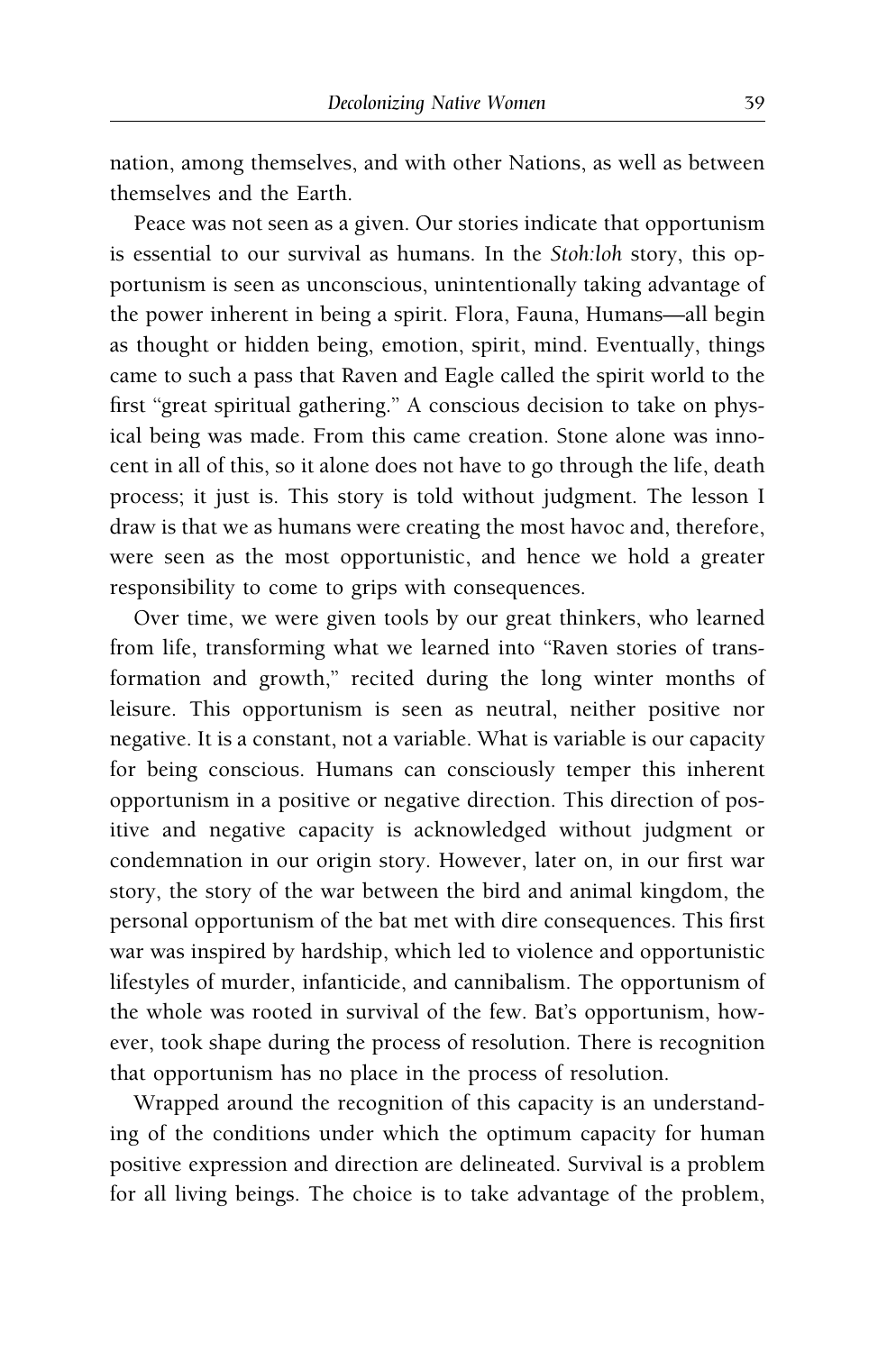push up our best thinking collectively to solve it, or to stay stuck in the problem, take advantage of the collective thinking to ensure we are on the winning side. This war is seen pragmatically as an obstacle to the most positive human expression of direction.

We are not against war under any and all circumstances. War is the inability of humans to come to a creative, collective resolution. War is an expression of the underdevelopment of human beings. War is seen as defensive, not aggressive, for the purpose of conquest. It is seen as an obstacle to the positive internal development of the Nations who engage in it. Hence, after engagement in war, the men who had killed were stood at the edge of the forest and cleaned off before reentering the village. Internal peace was primary. Wars occurred over jurisdiction, sometimes trade, and during hardship, when survival was threatened, and one Nation invaded the territory of another to ensure its own survival. We respect other Nations who are prepared to go to war to ensure the survival of their people. We respected World War II, but not the first of 1914, World War I.

Processes for demarcating territorial survival areas were developed by men. The jurisdiction of each nation was carefully negotiated between Nations, and structures existed for the resolution of conflicts between families, villages, and nations. We developed the language of diplomacy carefully, thoughtfully, with diligence and discipline. There are strict guidelines governing how we approach someone who has invaded our territory. If you have hard truths to offer up to someone, make sure the voice is soft, the language beautiful, and protect the dignity of the other. When the storm clears, make sure you all see sunshine.

We lost this voice, this language, so now we employ the Bambi rule of, ''If you can't say anything nice, don't say anything at all.'' All hell can break loose, and we will lock our throats, tighten our chest, cross our arms, shake our legs, and bite our tongues to avoid saying anything at all. It does not occur to anyone that, maybe, we ought to reclaim the language of peace, exploration, and resolution. The laws that governed First Nations were recognized and embraced as the basis for mature decision making. They were rooted in the social praxis of each nation, which carefully structured the lives of its children, the expectations of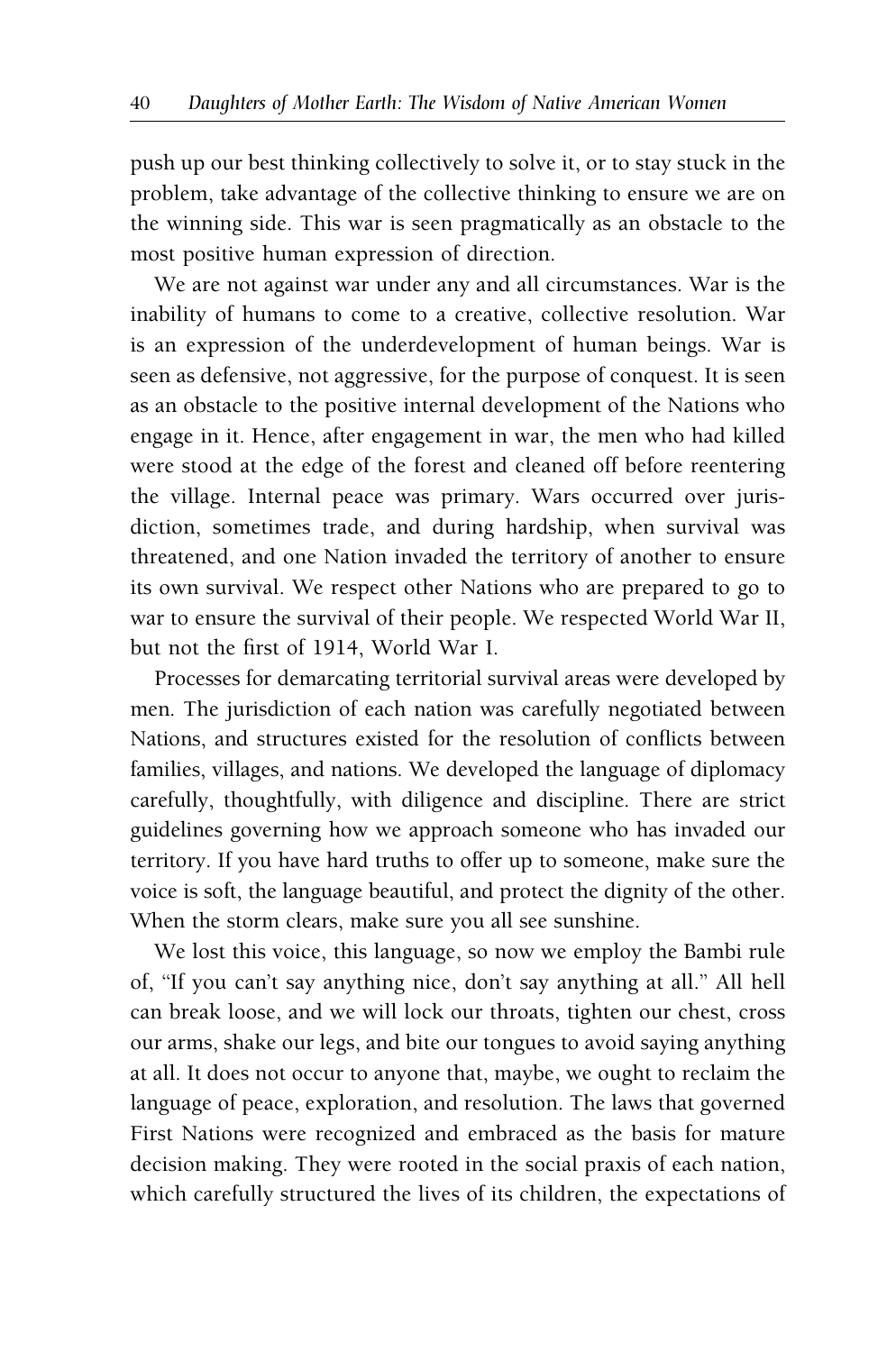those children to embark upon a journey that would result in adult being. The culture required that each child become a deep-thinking child with a consciousness that was fair, sharing, just, and caring. Oracy—stories of behavior and consequence—was the major disciplinary force exerted upon children.

The optimum health of each and every human soul was sought, extended, and guaranteed by law. We believed that ''illness'' led to misbehavior, poor diet; led to weakness of resolve. A weak body houses a weak mind, and a weak mind creates emotional disturbance. There was a direct link between poor health and misbehavior. The promise of the spirit-to-spirit relationship with our mother, the Earth, and the waters is that the plants, animals, and all life are here to support us in achieving the good life. All that is required of us is to acknowledge those beings who surrender their lives to us and to obey the laws we inherited from that which set all life into motion, the great mystery.

Access to food, clothing, and shelter were absolute. Rather than deny children food for ill-disciplined behavior, children who were illdisciplined were viewed as inadequately fed. Herbal teas were administered to restore the good health they were entitled to. Physical prowess, agility, and strength were seen not as matters of individual idolatry or competition but as the necessary condition for the emotional, mental, spiritual well-being of every single individual.

The Earth was seen as a living entity, not as an object of conquest and exploitation. The rhythms of the Earth, its natural capacity for selfrejuvenation, were recognized and expected. We did not live all year 'roundin the same place, if during one season the tide rose, and during another, it fell. Likewise we did not live by rivers that flooded in the winter, during its flood season. We studied animal and plant behavior and aligned ourselves to it. We ate seasonally, in accordance with the rhythms of the Earth, careful to preserve what was not available to us all year-round in a way that was the least intrusive possible upon the natural rhythms of the Earth. Culturally, the Earth itself was the only being we were required to accommodate.

Our beliefs and the lifestyle that arose from those beliefs, required us to utilize every part of the plant and animal life we killed in our self-support.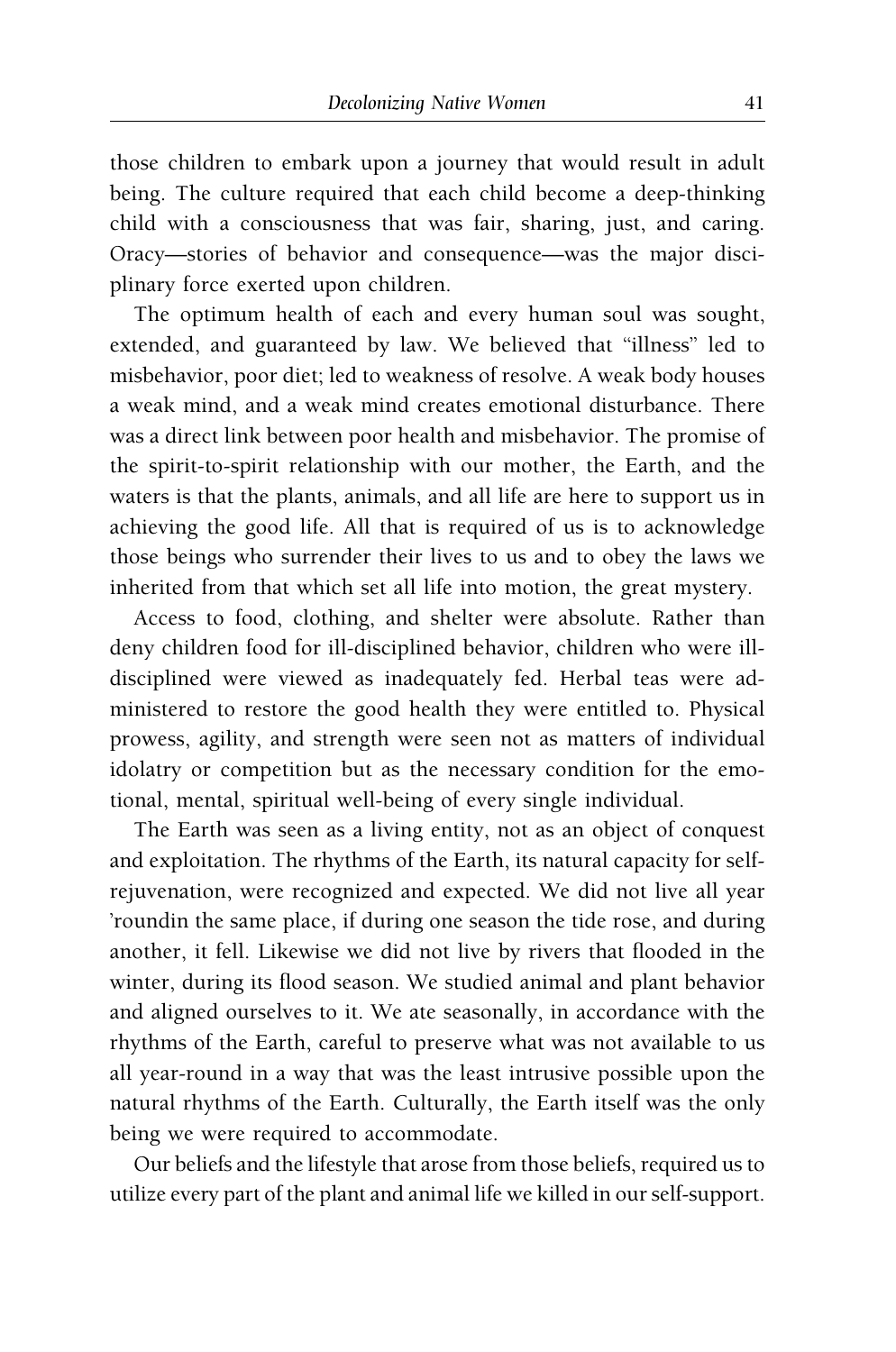The material culture which arose was largely biodegradable. That which was not biodegradable was handed down, human to human. Waste was returned to the Earth, not dumped in huge landfill sites. The laws governing production precluded the invention of items that would disrupt the rhythm of the Earth. Our creativity was structured within very narrow guidelines of respect, consideration, sharing, and caring. Our spiritual belief system formed the basis of our logic. No value, no law, no behavior existed outside the logic of our spiritual beliefs.

The beauty of our architecture on the west coast is that we took mature trees, turned them into houses; beautiful story poles adorned them; all our tools, clothing, utensils were contrived from these mature trees. The cutting down of these mature trees led to further plant and life development and made space for those younger trees to become mature. The house was made beautiful within the context of nonintrusive survival. Taste, aesthetics, was disciplined by making the most of the least. We had useless baubles, just like any other culture. There is nothing useful about a carved set of flutes, hair combs, spoons, feast bowls; once you have one, the need ends. However, once the house is built, there is a lot of leftover wood. The leftover wood became ornaments of art.

It was inconceivable for us to create art out of new materials. It was inconceivable that we could invent electricity because the damming of rivers ran counter to our spiritual belief that the river itself was alive, had a spirit, and hence, a perfect right to be. It was inconceivable that we could take it upon ourselves to dam a river because the flooding was a nuisance. This meant we had to move our homes further upland from its swelling banks—the river was alive; it had a right to be. Furthermore, many of the agrarian peoples, the Iroquois, Ojibway, and so forth, noted over time that flooding was ultimately beneficial to their corn-beans-squash-growing cultures. The river and its particular behavior was there to help them

The cultural practice of house building and location accommodated the river's behavior. Hence, the longhouses were in the center; the corn fields surrounded the longhouse, and the river edged the fields. Our entire medical practice centered on the specific nature of plant-animal support and was governed, not by symptoms of illness that appeared in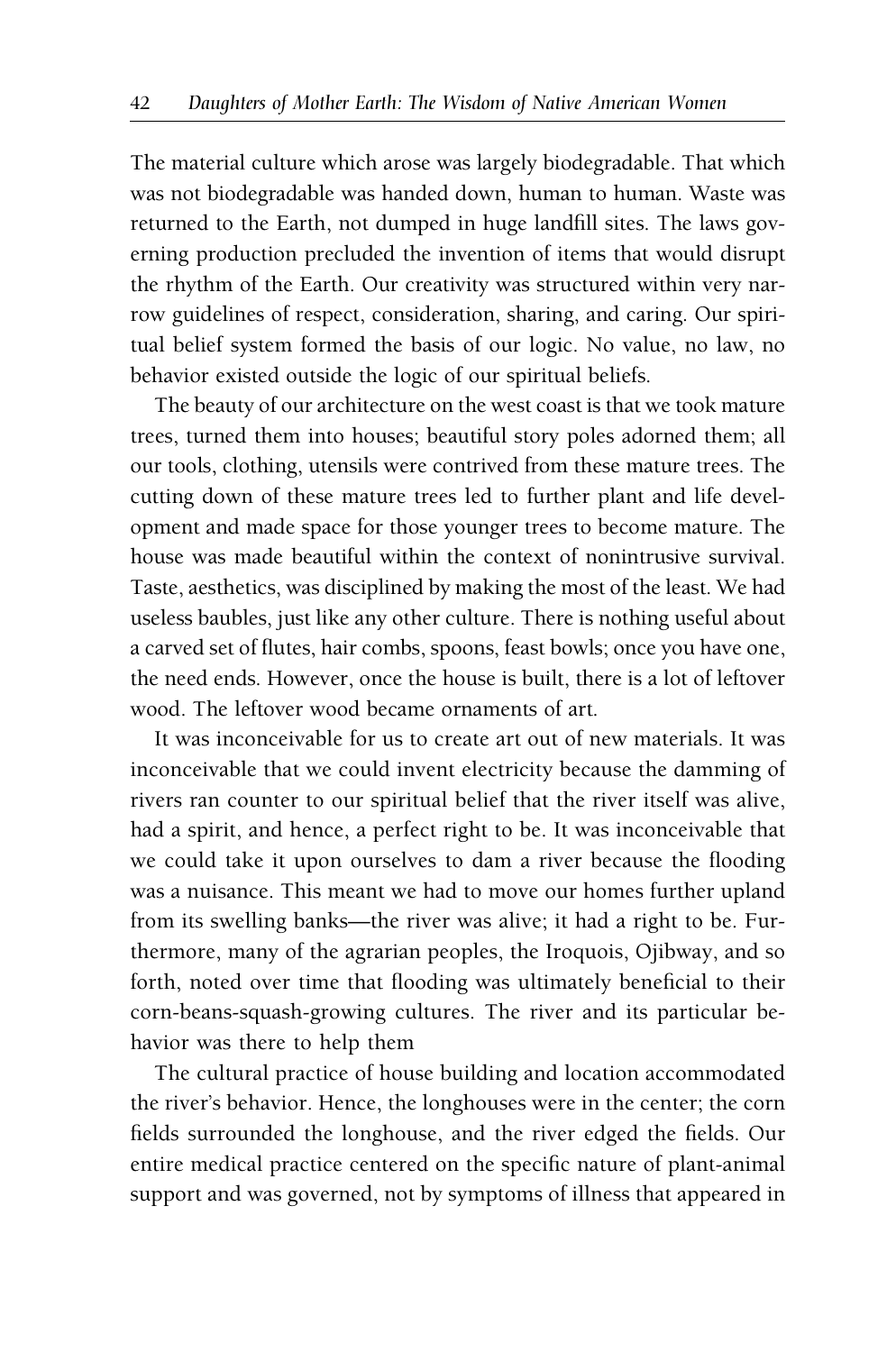the decrepit body, but rather by those symptoms that appeared before the body became decrepit. The slightest change in character was first fed; restlessness, impatience, change in breath, voice, and behavior: All were regarded as signs of illness.

There are behavioral changes in a baby before the baby's body exhibits illness. A crying baby is a hungry baby. Thus, special attention is paid to the food its mother receives while nursing. Women are attended to with a myriad of teas that prevent the development of premenstrual syndrome, the curse of women in the twentieth century. The development of young boys into manhood is attended to with a higher consumption of meat, berries, and greens than that of the men who have already achieved manhood. Young girls are administered hormone-regulating teas to support them in their change to womanhood, and so forth. There are behavioral changes in a human being before illness disrupts the natural processes of the body and results in decrepitness. An angry person is viewed as a hungry person, so teas are administered to resolve the hunger.

The Earth is not seen as a stupid, insensitive lump floating numbly throughout space to be conquered, pillaged, and plundered at will, but rather as an intelligent being with its own journey, its own way of resolving illness within itself. We see it as a human responsibility to become familiar with the patterned behavior of the Earth, ally ourselves with these patterns, and augment our life within the context of Earth's patterns or suffer the consequences.

The structure of authority was an extension of these belief systems. We recognized the balance between male and female, between plant and climate, between earth and water; we lived according to this balance. Jurisdiction between men and women was parceled out in accordance with the balance we saw in the natural world. Men had jurisdiction over the external world and the lands surrounding the villages. Women had jurisdiction over the harvesting of food. It was incumbent upon women to acquire the knowledge of this food, the amount required; planning the preservation, distribution, and consumption of the food fell within their direct authority. Permission to choose what one ate at any given moment did not exist. Consultation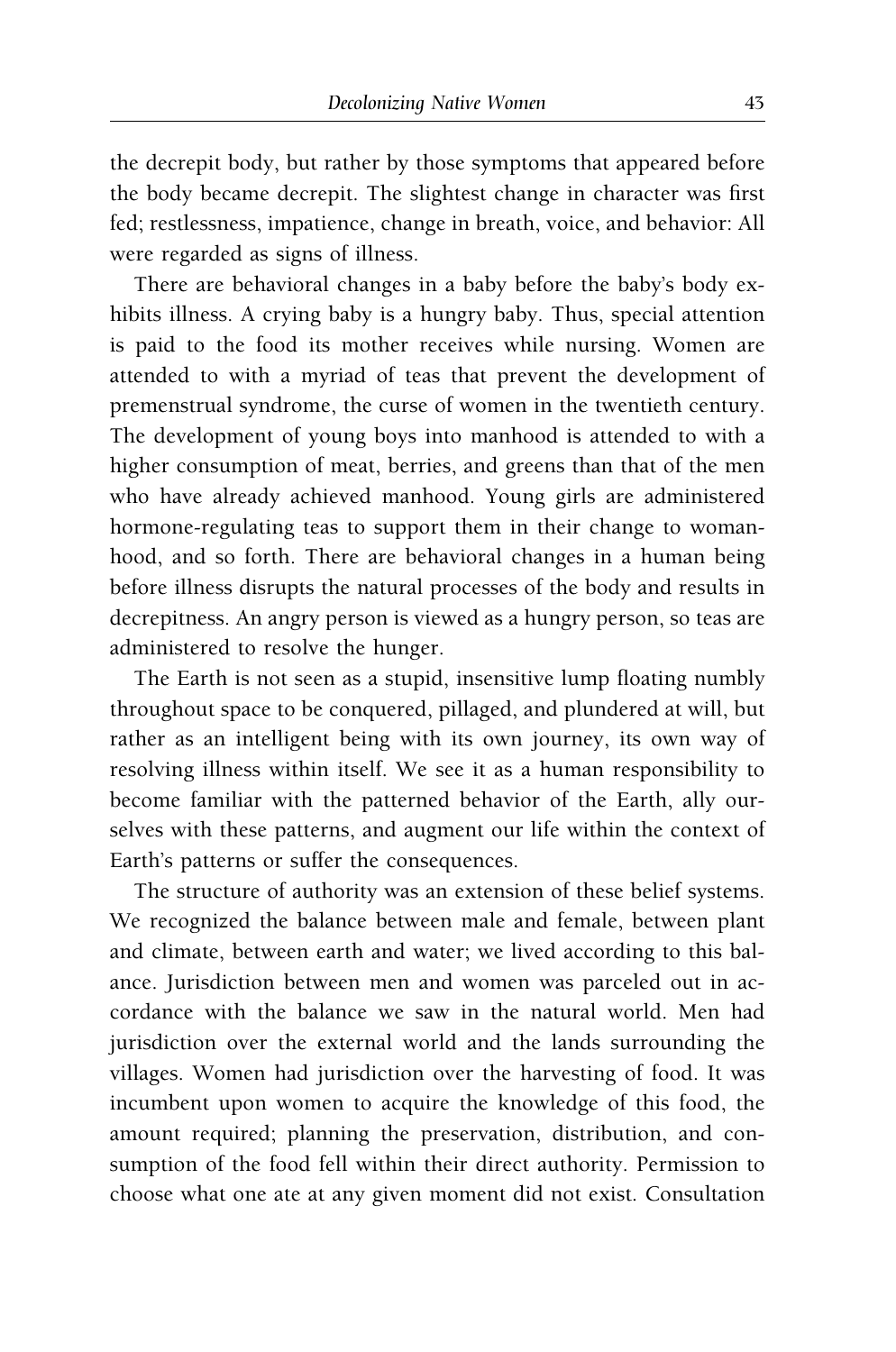with men took place around the location of wild foods and the protection required during the harvest. The ceremonies governing the preharvesting generally fell within the realms of those who had direct jurisdiction over the lands from which the food was harvested.

It is a direct invasion of the authority of women over the general health and well-being of our communities to eat according to taste. A body that is not well-nourished is an anxious body; a body that is decrepit is not a body that can make decisions well; a body that is anxious makes anxiety-ridden decisions that are most often self- and mutually destructive. A body that eats for taste is not a sane, rational, or strong body.

Spiritual logic and practice governed our entire lives. We have no ceremony for passing from healthful eating to acquiring the right to eat for taste. We have no ceremony for women who wish to abdicate their authority over food preparation, distribution, or consumption. We have no stories extolling the virtues of sugar consumption, drug consumption, alcohol consumption. We have no ceremony for extolling the virtues of male domination of female authority over food and home. We have no ceremony for extolling the virtues of entitling our children to eat as they please.

The loss of this authority is directly connected to the loss of male jurisdiction over our national territory, their historic loss of authority to protect it, and the loss of our mothers' right to raise us. Our knowledge was passed on by word of mouth. It was during the course of our daily interaction that we taught our children. Through their daily lives, through the hearing of stories through participation in ceremonies, our children acquired the knowledge base necessary to wield the authority they were to acquire later on in life.

This process of proactive learning continued long after adulthood. The connection between well-behavior and wellness remained unbroken until residential school, compulsory education, and the outlawing of our cultural practices destroyed the family, clan, and political power structures necessary to pass on this knowledge. The loss of land base from which to access the foods was contingent. So thorough has the erosion of female authority been that few women today can make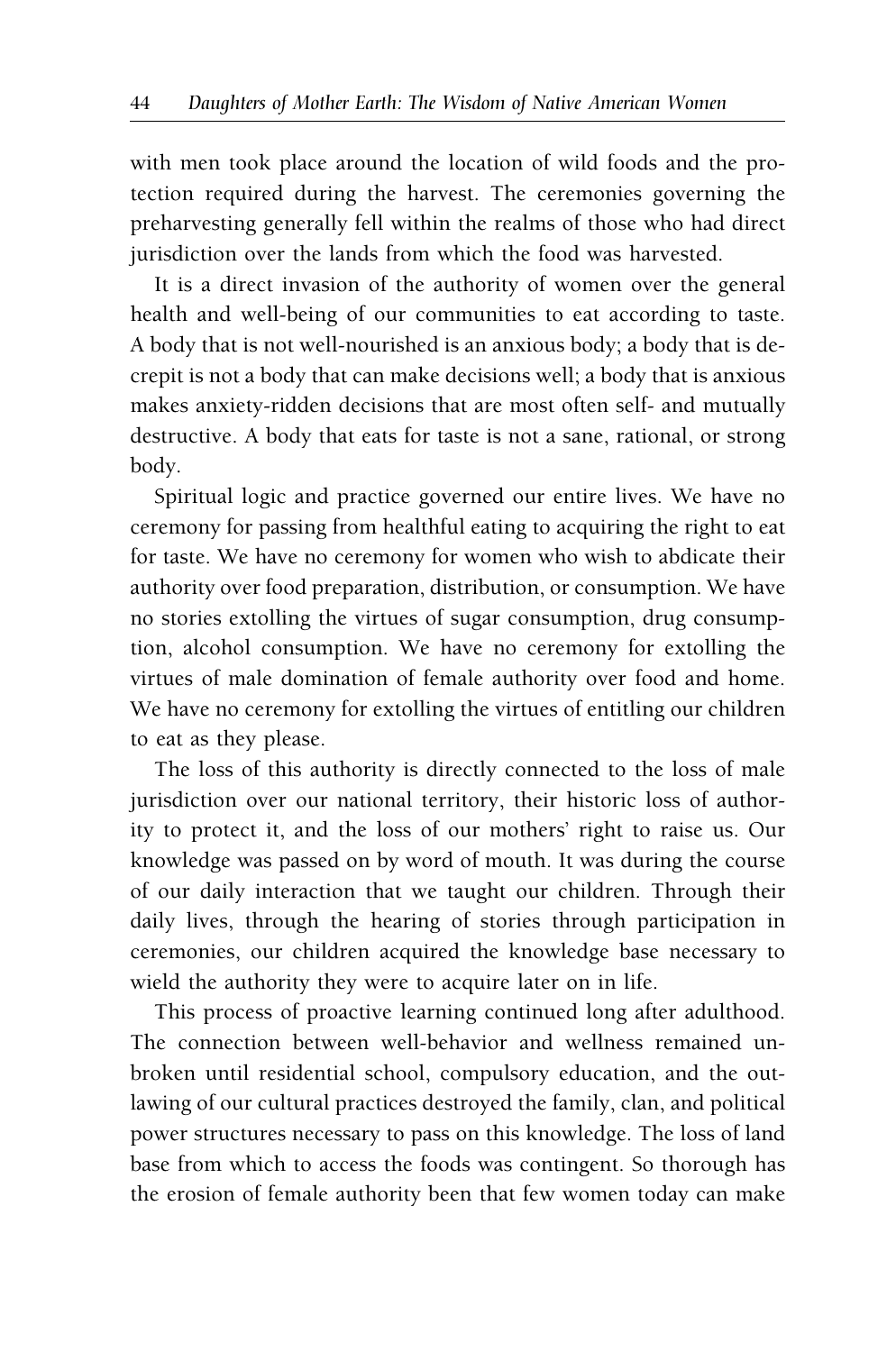decisions within their homes free of consulting the smallest child without negative repercussions. So thorough has the erosion of male authority been that few men can decide to go out to secure food for their family without consulting some outside source without negative consequences. If women had their original authority over the internal social relations, including food preparation, consumption, and distribution, and the original knowledge base to wield this authority, men would have to find their own way back to reclaiming their authority in the external world. Human beings cannot live without authority, permission, choice, and jurisdiction. The rate of death among us, directly related to our social condition and the absence of the above in our daily lives, attests to the truth of this.

White men appropriated the cultural knowledge of women in the early days of colonialism. It was not extinguished among us until compulsory education in industrial training schools limited our knowledge base some hundred years after white men had written down much of our original medical knowledge. For almost one hundred years, we were sent to institutions that taught very few academic subjects and no medicine whatsoever. In fact, practicing medicine without a license is outlawed to this day. Jurisdiction over the quality of our common life, the authority to determine the optimum well-being of our common life, the permission to define internal wellness and to outline the social conditions, the framework within which choice is made, was our singular most powerful loss as women. In fact, many working women find that they have more authority outside the home on the job than they do inside the home.

I respect women who have taken up the Canadian feminist response, unlike those who dismiss them because they are ''influenced from outside our world.'' I believe their feminism is in response to the internal male invasion of our areas of jurisdiction. Unlike those who condemn them for operating outside our culture, I understand that they are operating from within the current conditions. I also understand that those men who ascribe to the matriarchal nature of their original cultures and who decry Western feminism among us have not been proactive about the restoration of female governing institutions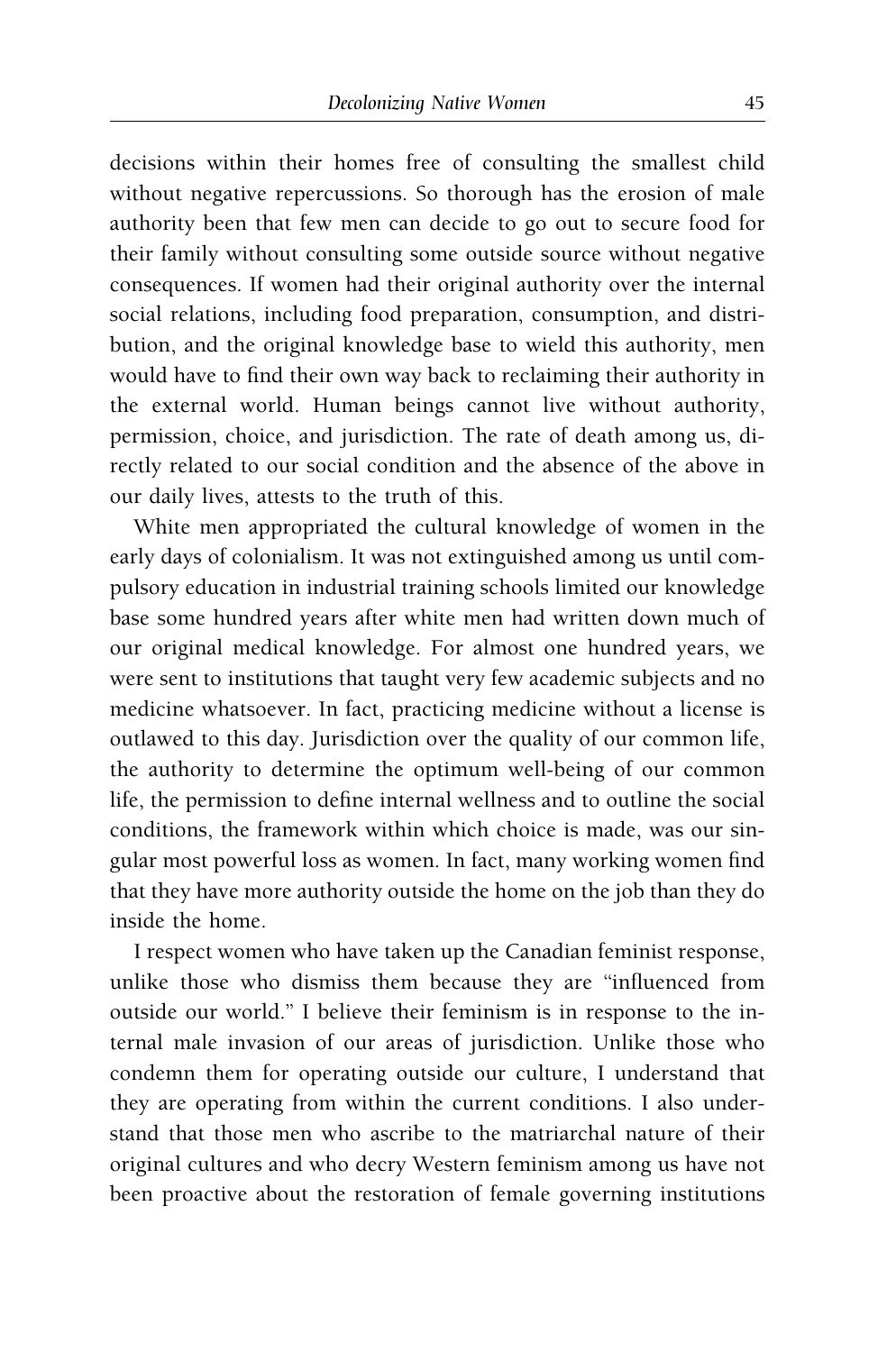nor do they opt for full female power inside the home. The dismissal of these women silences the whole.

No one wants to explore our past jurisdiction if we are going to meet with negative results. What has happened is a strange commingling of men and women around original male power, knowledge, and authority. Men know a great deal about diplomacy, negotiations, politics, and war. Without female knowledge of conduct, health, wellness, and peace, they drag their bundle of knowledge into realms that are internal. To be heard, acknowledged, and respected, women must pick up the same bundle and engage in the same process of enmification of other men. Camps are established, factions hothoused, and the losses we incur are our own.

Men are not responsible for handing us our bundle of knowledge. However, the permission to do so must exist outside ourselves before we dare risk exercising this choice. When we speak from our own knowledge base, someone must be there to hear us, acknowledge the truth of our words, pick up the trail presented, and respond appropriately. We must gather ourselves together as women; reclaim our sociological knowledge, our medical knowledge, our right to determine the health standards of our nations and exercise our authority; acknowledge one another, challenge men to make real their commitment to the matriarchal and colineal societies of the past. The feminist response is equality outside the home. That sounds sensible to those who have never in their history exercised authority and jurisdiction over the internal social relations and economic distribution of wealth inside their communities. It sounds sensible if they believe that men have authority outside the home worth sharing. I just don't believe the trade-off works for us.

I believe traditional people have been reclaiming culture within the narrow band of male preponderance over us, not in accordance with their own jurisdiction over our national relations with the external world and their jurisdiction over our entire national territory. While speaking of ''government-to-government relations,'' little attempt has been made to examine our original governing structures, and no thought has been given to the power and jurisdiction of women and the balance between them before going to the table with the Canadian government. Those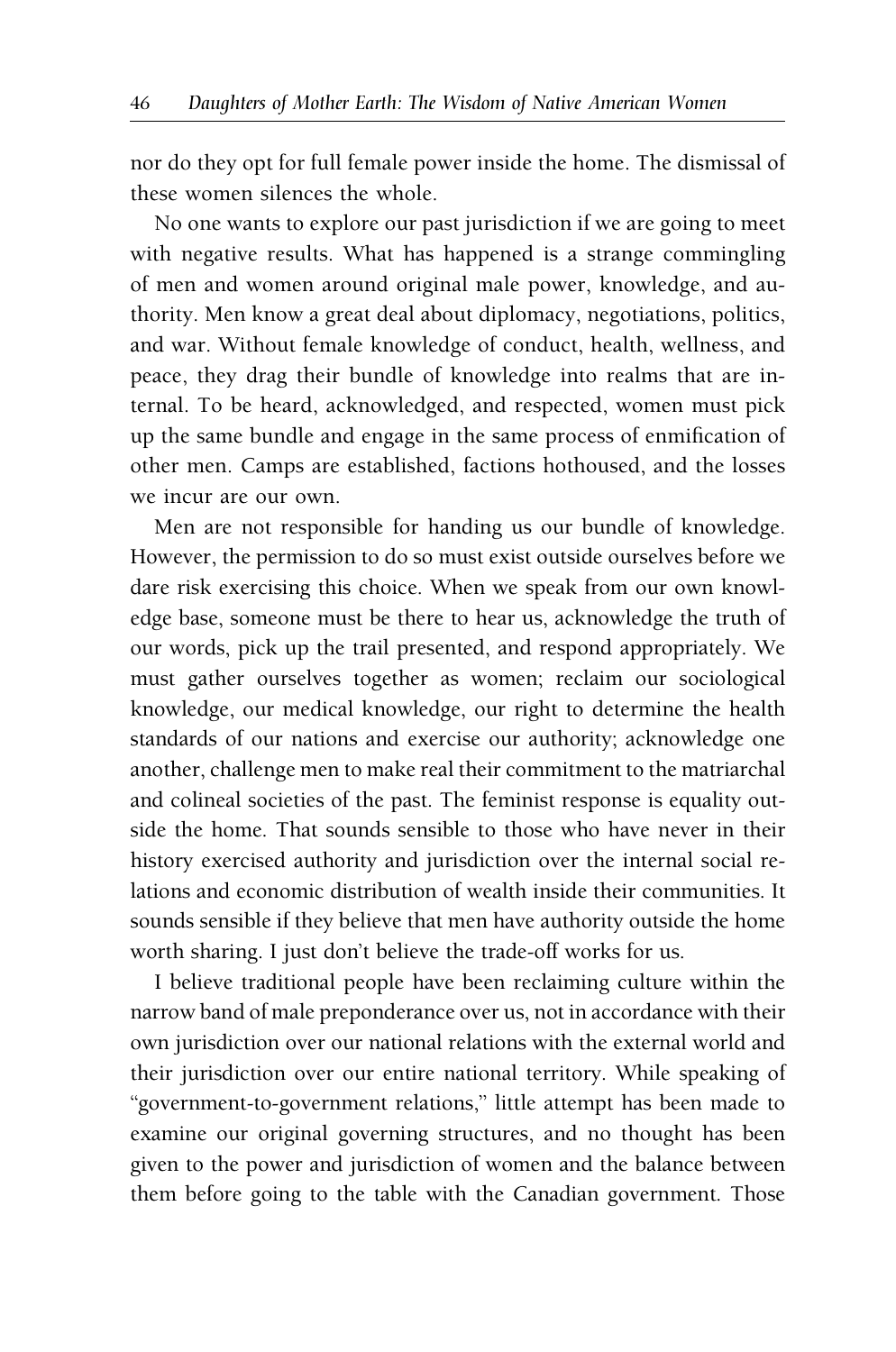doing the negotiating were ''elected'' in a blind contest, in which no discussion about the nature of chieftainship, the responsibilities embraced by it, the direction of the nations, the strategy for achieving the vision of the nation, or the breadth and extent of authority inherent in the chieftainship occurred. No discussion existed on whether the individuals in the running had the necessary skills, integrity, or capability to effect nationhood in the long run.

White societies' elections were described by the Rhinoceros Party as the ''joy of fools,'' way back in the mid-1980s. I have participated in but two elections throughout my forty-six-year-old life. I did so because both candidates agreed to be stood up before their electorate and asked some extremely personal questions about the strength of their convictions and their personal integrity. Both candidates were elected. Despite the fact that they were consistently a minority, they maintained their integrity. If they had not, I would have had no problem organizing their voters and campaigners to challenge them—personally. That was back in 1973, when we were new to this election business. Up until that point, only 10 percent of our populations participated in their own internal elections. It is interesting to note that there is a general reluctance to revive the practice of open discussions about integrity and personal conviction.

We have since taken up the no-gossip standard of the external world so fiercely that we have no permission to discuss the integrity of those who are making national decisions for us. It is regarded as muckraking to mention that the Grand Chief of the Assembly of First Nations (AFN) walked out of his home, ostensibly to get a pack of cigarettes, never to return. The wife he left sued him for past support upon his election. I do not know the state of his marriage when he did this. I have no idea what his wife was like, but I know that nonsupport of children victimizes the innocent in that relationship. It is none of my business what he does personally, but I am curious to know what the effect that behavior will have on his national decision making around women and children and the obligations of fathers to support those children in the future. As a woman who feels very responsible for the future of our children, I want to know how he views his own actions of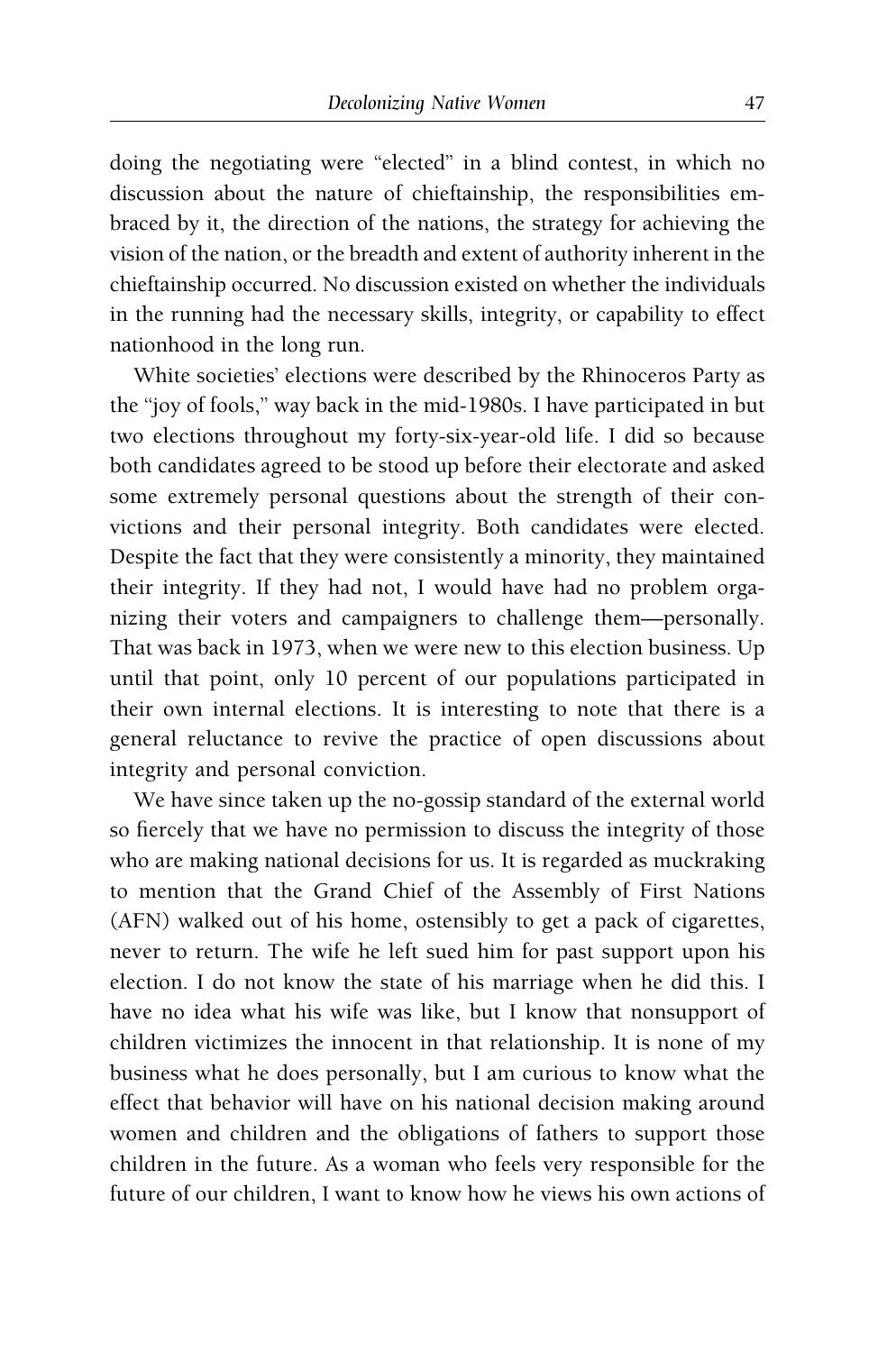the past. I want to know whether he can make clear decisions regarding the future of Native children. I want to know whether he has acquired a depth of commitment to children beyond his past behavior.

One of our British Columbia provincial leaders beat his common-law wife so badly, she had to be hospitalized for three weeks. He escaped charges because she simply divorced him without charging him. Some women called for his resignation. His colleagues affirmed his position. The discussion centered on the consequences for him. It would have been politically ruinous to force him to resign. The discussion on his political record centered on his commitment to Indian self-government and land claims. No discussion took place on the absence of his commitment to the end of violence against women in our world.

Previously, women conducted the selection of our leaders, and their behavior in the village, their forthrightness, their integrity, was a primary subject of the discussion that took place. We chose the cleanest men to guide our affairs. We chose the men with the greatest integrity, the strongest, the most forthright and upright men, to handle our affairs without regard to their political career goals. The current election system of Europeans is a blind date that often goes sour. Date rape is the worst-case result of a blind date gone sour. According to a study done by the women of the Northwest Territories, fully 90 percent of women and children experience sexual assault. This means for us as women that abuse begins in childhood and does not end.

Men have limited dominion over village life, which they never had before. Their limited dominion is defined by the external world, which cancels out any notions of jurisdiction. They have been reduced to authorities over villages whose jurisdiction falls under Canada and its legal system. The only place they have any authority at all is in our homes, and it is a coercive authority based on negative repercussions for us women should we opt to exercise our traditional authority over the home and the social-political relations inside it.

Women are held hostage inside the home by the negative repercussions. Outside the home, we enjoy the same limited dominion as men. The roles have been somewhat reversed. It seems as though the only way women can establish healthy, happy futures for their children is to drive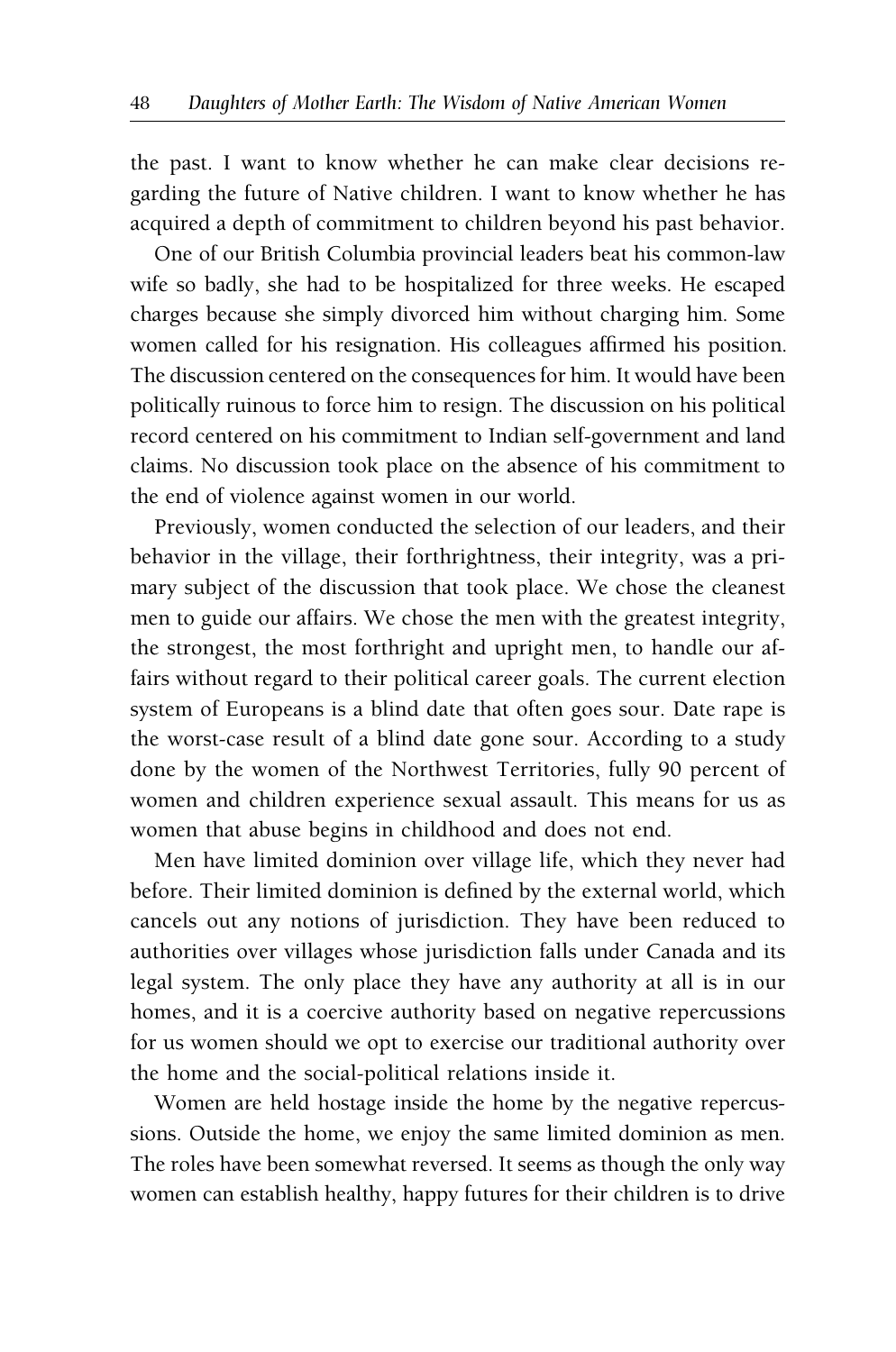men out of the home. Almost half the Native women in my home area have done just that. This does not re-create a terribly bright future for our sons or our daughters, however. Many women have taken up struggling with male sexist attitudes, which seems to create a war zone between the sexes, constant conflict, and incessant bickering. There is a man I know who finds himself witty and clever and who has his own running joke about whether the toilet seat should be left up or down. He maintains that it is inconsiderate of women to leave it down, rather than return it to its upright position. He finds it amusing that he and the women in his house continually debate this question. I find it amusing myself that a man whose ancestors held dominion over five million acres of New York state, participated in the management of an entire Confederacy of Six Nations, influenced the peace and well-being between this Confederacy and the several dozen nations surrounding it, including the United States and Canada, would sell himself so short as to quibble over a toilet seat. I do not find it amusing that he has so little respect for the authority of the women in his house to govern a thing so small as a toilet seat.

No woman would divorce over something as small as a toilet seat. Dominion over the house, however, is exacted over the small, the mundane, the uneventful little things that make life in the outer world bearable, powerful, and meaningful in the long run. No one would divorce over such a thing as jurisdiction over what food is purchased, consumed, and how it is distributed within the family. In the outside world this would be considered laughable: I divorced him because he insisted on feeding my children Kool-Aid, or he demanded to eat white bread instead of white corn.

No one divorces over what paintings are purchased, hung on the wall, what appliances, what or games are purchased, what toys the children receive, whether or not summer vacation is spent berry picking or going to Disneyland. These things may be a constant source of argument and debate, civil and uncivil, but no one divorces over them. No one divorces over a man's refusal to eat certain foods because they do not taste good. No one divorces over a man's refusal to take vitamin supplements because he is cranky, and we know vitamins would solve it. We will argue, cajole, persuade, but we will not divorce him for it.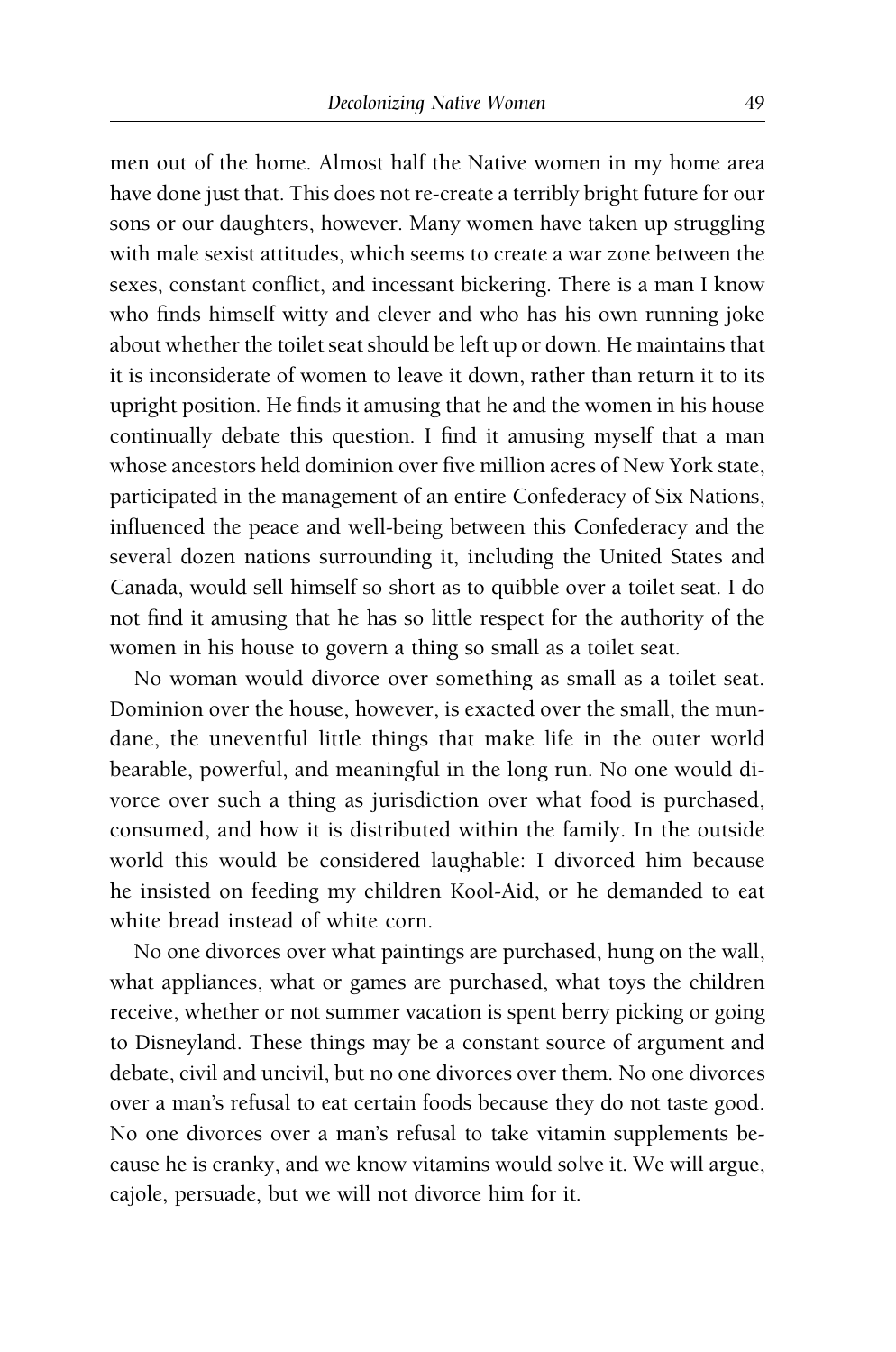These things are small things, too small to disrupt the entire family over. These small things, however, are largely responsible for the disruption of family in general. Bad food leads to bad behavior. Bad food leads to poor health and decrepitude and, finally, death. As women, we once had jurisdiction over life. We were the governesses of the quality of life and the social relations within the family. We knew this was hinged to adequate food. We knew what foods created the best possible human beings. We had the authority in our homes free of coercion. The women owned the house and all that was in it, except for the man's tools. The man had the right to eat and was required to express appreciation for the food provided. Men participated with women in ensuring that there was adequate food. They were directed by women as to what that food was and how much was required.

I have no idea what sort of negotiations with other nations were required for men to hop on a large canoe and go out and secure a few hundred ocean salmon, some seals, oolichans, or whales. I do know that several different nations inhabited the west coast, that all of those nations fished the same areas, that those areas were managed by men at the behest of women who determined the amount required. White historians maintain that the men of the west coast aboriginal nations fought over fishing grounds, whaling territories, and so forth. I have no comment on whether that is true. I do know that our men must have solved these problems because prior to colonization, we did not experience hunger. Perhaps they did war over fishing grounds; that may be the reason polygamy existed on the west coast. War, generally, reduces the male rather than the female population. Polygamy is the general human response to an inadequate male population.

What I do know is that the lives of the women and children were valued by men. They did what they needed to do to secure our future. They risked their lives at sea, in the interest of an adequate food supply for those women and children. If the condition of chronic war is true, they risked national peace in the interest of the future of women and children. They did so at the behest of the women inside their villages. If, as some of our elders maintain, war was not common but, rather, that diplomacy between men existed, it changes nothing for us as women.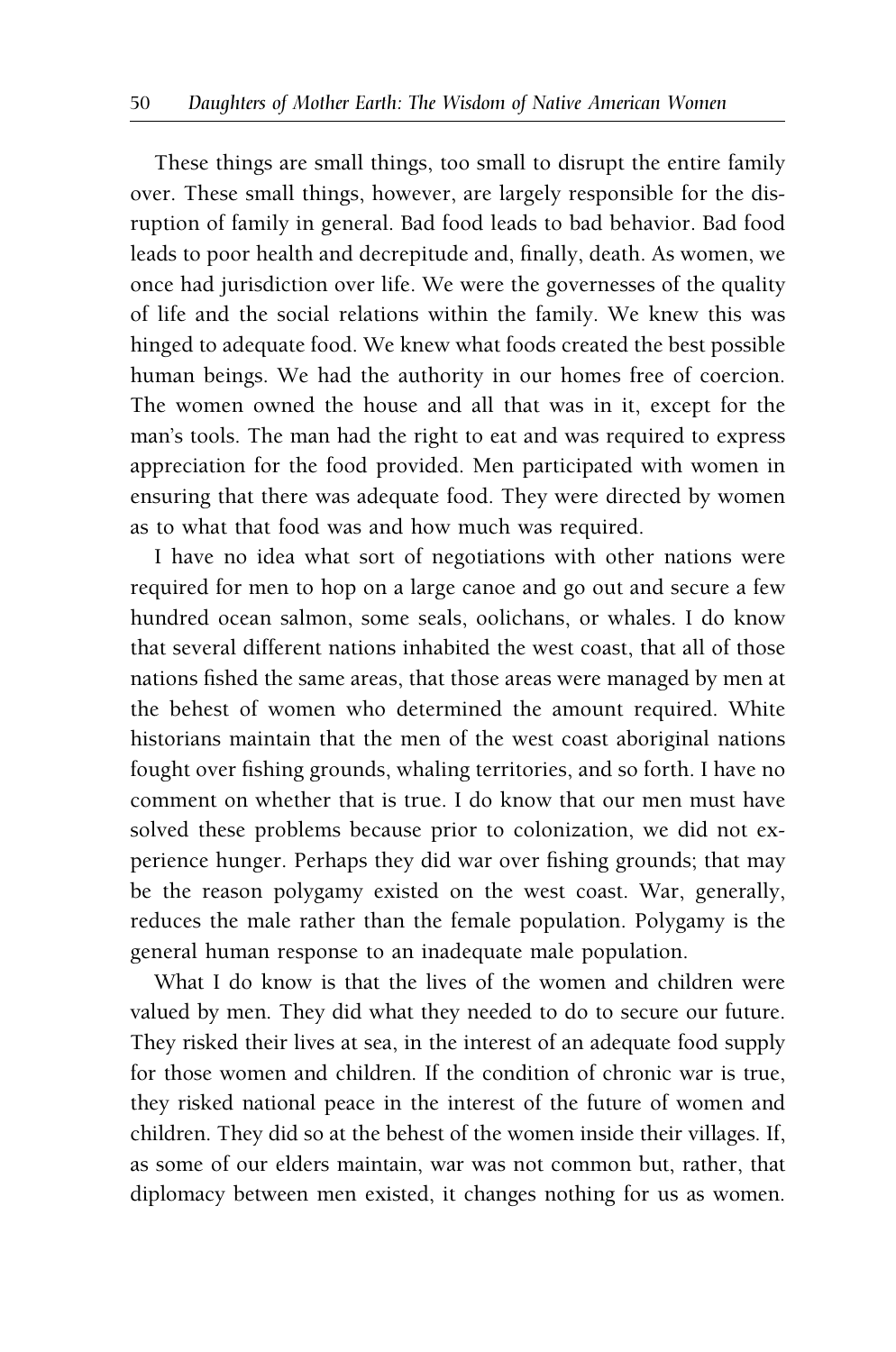Jurisdiction over food, its procurement, consumption, distribution, and the concomitant health and well-being was determined by women. Whatever route those men took was entirely up to them. Once the women selected the clan heads, the chiefs, the speakers, and so forth, their involvement in the process of securing peaceful relations between villages and between the nations became a consultative one solely at the discretion of those leaders. The women informed their leaders of the food requirements of the village, and the men set out, organized themselves, and through either war or diplomacy, they met those requirements.

Because women did not have authority over the diplomatic relationships between nations, we ensured that we raised thinking men, sensitive men, clear-headed men, men who could wield diplomacy, men who were mature enough to persuade, cajole, and convince others that sharing was the best policy. That our men were capable of sharing with the citizens of foreign nations is clear from the original contact between white men and Native men. Initial contact was sometimes friendly, sometimes not, depending on the behavior of the white men. When we were met with adversity, contact was not friendly.

Charlie Jones, a Nuuchalnuuth elder, recounts his story. First contact was not friendly, war ensued, and most of the white men were killed, their heads shrunk and added to the belts of those who participated in the war. Second contact, the intruders said they had a holy man aboard—a man of peace. Armed only with gifts, they allowed this man ashore. The holy man set smallpox blankets under each big house, some hundred in all; smallpox devastated the village. Most died. Incapacitated, they were unable henceforth to resist invasion. Charlie summed up his life experience by saying, ''We should have killed them all.''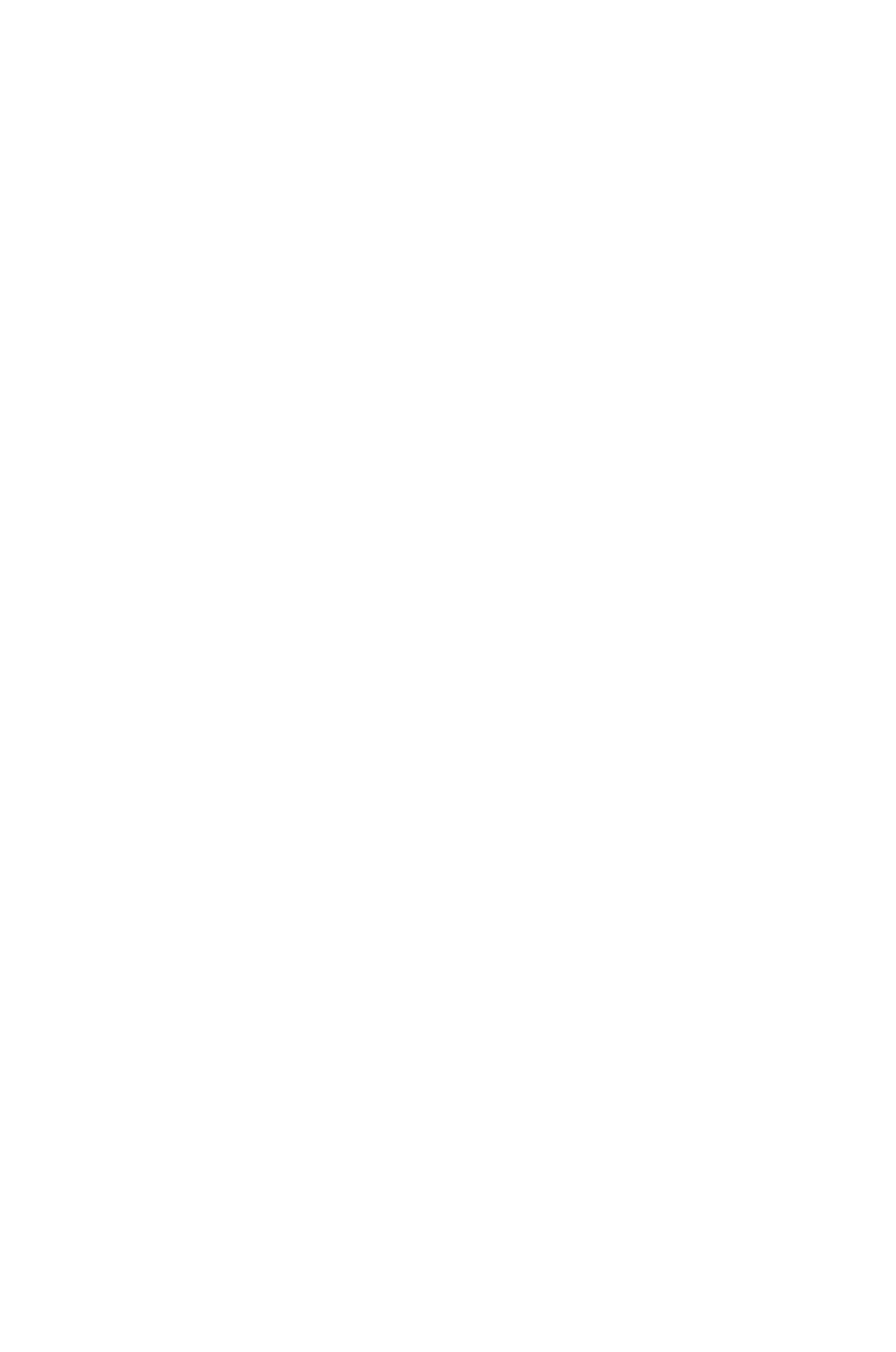### $CHAPTFR$ <sup>3</sup>

## Weeping for the Lost Matriarchy

 $\leftarrow$ 

Kay Givens McGowan

Before the Europeans, Southeastern Natives lived in matriarchal cultures, but today, it is painful for us to examine our old societies. Too often, modern Native women are ''strong'' only in comparison to their disempowered brothers. What has been lost is everything. If, however, there is any hope of restoring Native society, of saving our children, our brothers—ourselves—knowing how we once lived may give us some guidance.

The great Native American civilizations of the Southeast of the present-day United States—importantly including the Cherokee, Choctaw, Chickasaw, Muscogee, and Seminole—were matriarchal societies. In them, women, as equals of the men, had power and influence. All of this changed with the coming of the Europeans, who assumed that Native people lived as Europeans did, in patriarchal systems, in which elite men defined the ''appropriate way'' for women to behave. They failed to understand the equality of the sexes in Native American societies, where women enjoyed high economic, social, and political status.

Economically, the Southeastern nations were agricultural people. Women farmed and controlled the crops that their work produced, so they were often the traders. This set of responsibilities was confusing to and frequently misunderstood by the early Europeans with whom they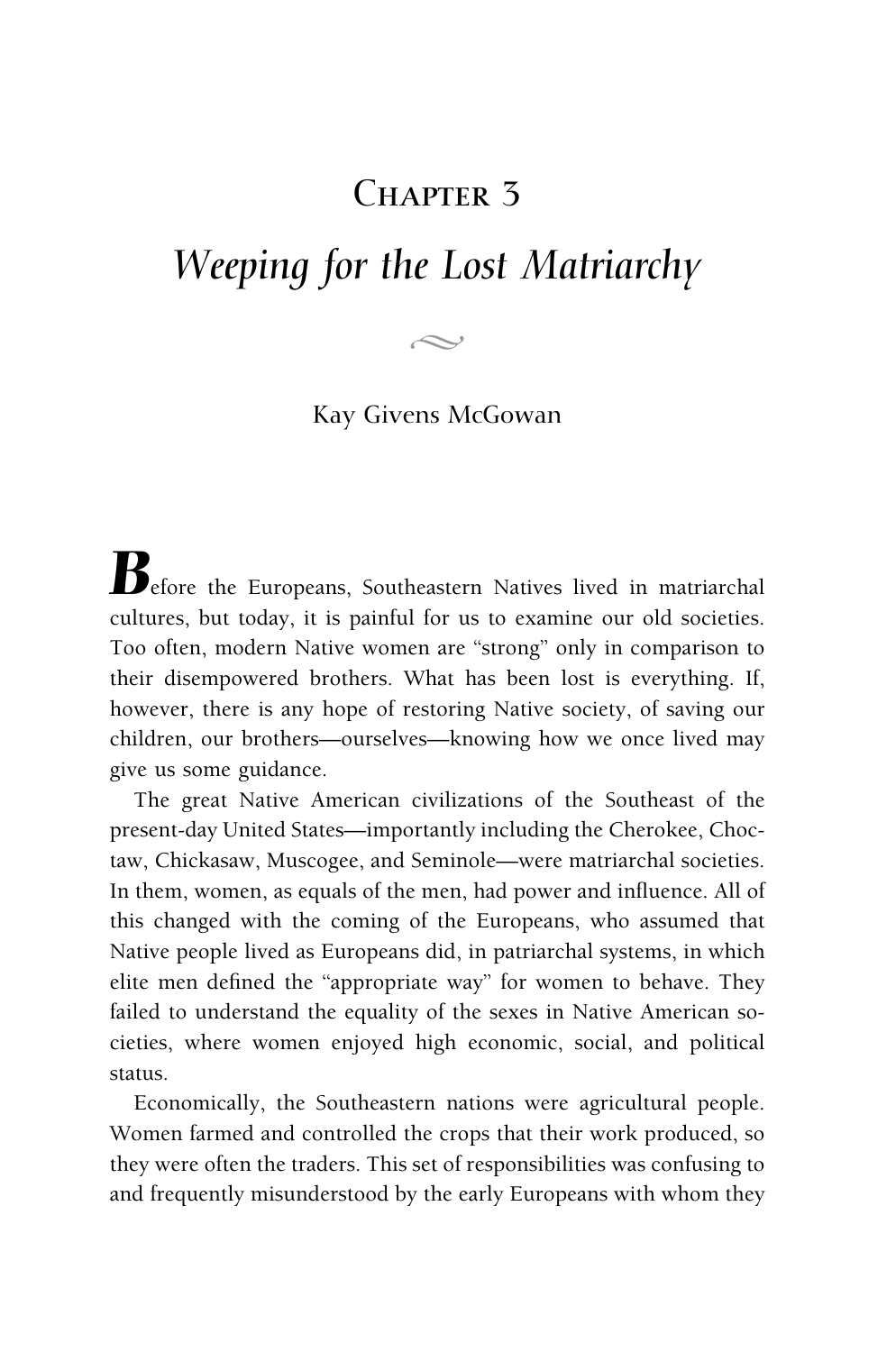traded. In their imposed patriarchy, European men just assumed Native societies were like the male-dominated societies of Europe, in which the economy rested entirely in male hands.

Because they were farmers, however, Native women performed the work that low-status men did in Europe, where the farm work was done by serfs who never controlled the land and who were not entitled to its bounty. Each year, the crops belonged to their landlords. By contrast, Native women viewed the Earth as their Mother, who gave life to the plants, just as they, the women, gave life to their children. Instead of being drudges in a hierarchical and exploitative situation, as serfs were in Europe, Southeastern women considered the planting and harvesting of food rewarding, for the bounty realized was theirs to dispose of as they saw fit. In the matriarchal societies of the Southeast, women worked cooperatively for the good of everyone.

Rights to farmlands and their produce did not end the economic powers of Southeastern women. Women had ownership rights. For instance, they owned the houses, the crops, and the lineages. As eighteenth-century naturalist William Bartram observed in 1791 after visiting the Muskogees (''Creeks'') and the Cherokees, ''Marriage gives no right to the husband over the property of his wife."<sup>1</sup> That Native women could own property was a shock to the Europeans, who believed that men had the sole right to own and control all property. Even their women and children were considered their property.

When English and French traders sought skins, furs, corn, and other products, they had to trade with women, engendering apprehension and uncertainty in the Europeans. As a result, they often refused to trade with the women, but it was not until the mid-1700s that the heel of British oppression came to rest firmly on the backs of Native women. Being the greatest power in the "colonies" by 1763, the British dominated and controlled the territories, laying down the law not just on economic issues but also on social and political issues.

Socially, contrary to European patrilineal expectations, Southeastern societies traced their ancestry through the women. Children were born into the clan of their mother, where they remained their entire lives. This descent pattern is called matrilineal and was common in many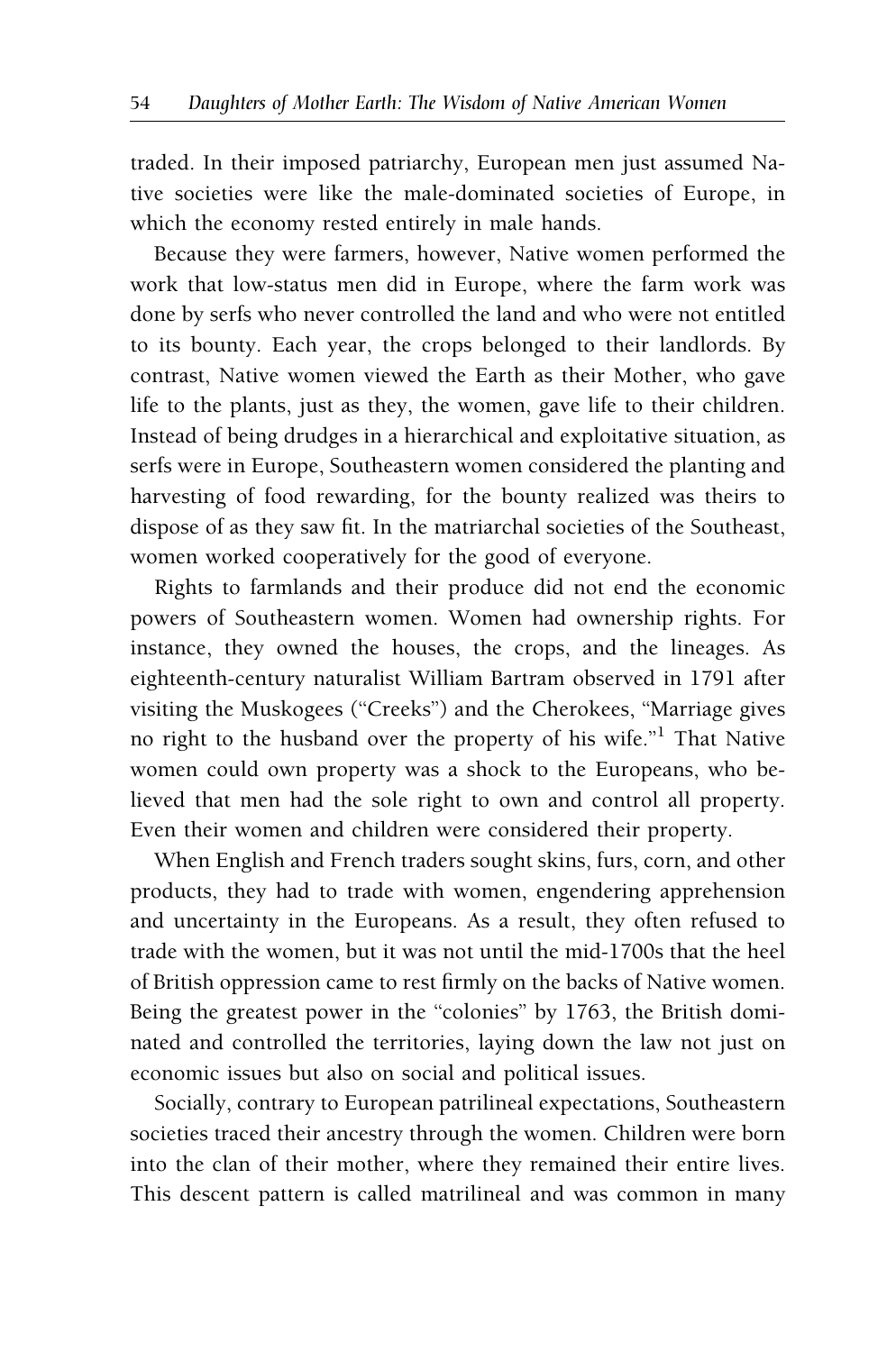more Native American societies than just the Southeastern. Across Turtle Island (North America), generations of mothers, daughters, and granddaughters formed large social units that made up the clans, as well as individual lineages.

The power of matrilineage was reinforced by our matrilocal residence patterns. When a couple married, they lived with, or very near, the woman's family. Often, a young bride, her mother, her sisters, and their families all lived with the bride's maternal grandmother. Matrilineage combined with a matrilocal residence pattern formed the basic family structure of Southeastern societies.

The descent pattern, along with the residence patterns, gave power to the women of the nation. When a woman married, she worked and bore children for her own lineage, not her husband's. Her role as mother was more important than her role as wife. Men might come and go, but children remained a woman's children for life.

If a woman tired of her man, she could take her children and leave or rather, he could leave. In the case of a divorce, the husband returned to the clan house of his mother. The life of his children remained unchanged in the home of their mother, except that their father no longer lived there. Consequently, in divorce, the matrilocal residence pattern was nondisruptive to children, who were the most important consideration in Indian societies.

The women of the Southeastern nations had much more freedom than European women living in their nuclear families because all of the women of the Native family shared in the tasks of child care and childrearing. From the perspective of the children, they had unconditional love from aunts and grandmothers, as well as from their biological mothers. They felt the security of a large extended family, which meant that there were a significant number of people they could count on the rest of their lives for help, love, acceptance, and security.

Southeastern women also had sexual freedom, unlike women in Europe. The Europeans had two notions about women. Either they were ''decent,'' meaning chaste until marriage, or they were ''indecent,'' that is, prostitutes who sold sex for money. The idea of sexually self-directed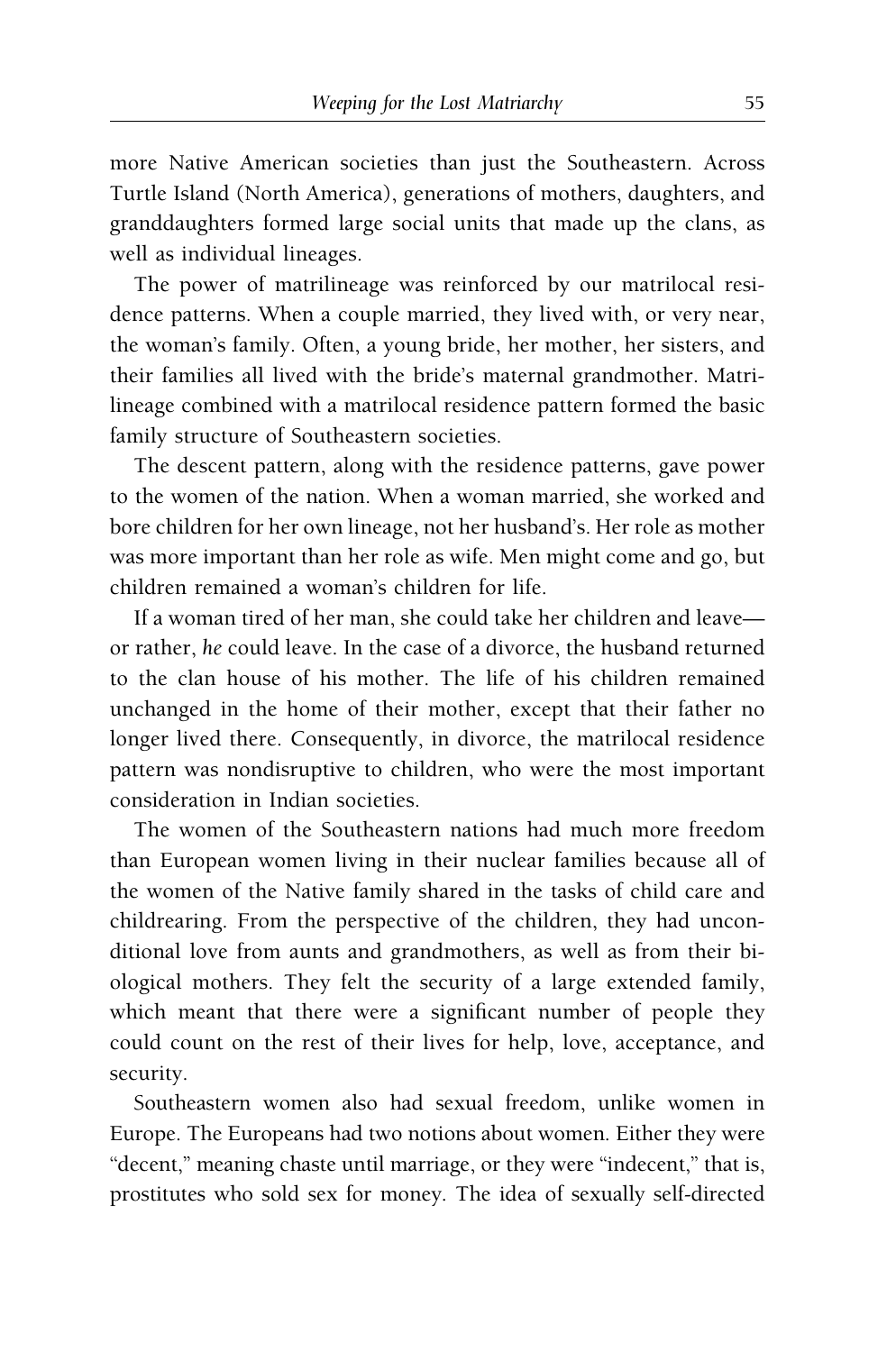women was unheard-of in Europe. In stark contrast, Southeastern Native women had many options, including the right to have sex with anyone they chose.

In the late seventeenth and early eighteenth centuries, Native women often traveled with the coureurs-de-bois (French trappers), sometimes marrying them. In particular, Indian ''hunting women'' would accompany the French fur trappers, acting as interpreters, cooking, making clothing, cutting wood, and hauling water. In return, the men provided food, skins, and physical protection. More often than not, if they so desired, these hunting ''wives'' had sexual relations with the coureurs-debois, as well. In fact, it was the French traders who often needed the protection of the women's clan and nation, so there was reciprocity in these relationships based on mutual needs.

In other words, choice and direction in sexual relationships resided in the women. Southeastern women chose the men they wanted to have sexual relations with; the men did not choose them, for the freedom to choose was a woman's absolute right. Whereas the hunting wife was an institution throughout the Eastern woodlands, it had absolutely no counterpart in European culture.

Unmarried Native women also had the right to control their own fertility. They did not have to marry any man, nor was unmarried pregnancy considered immoral. The focus was on the child, not how it came to be, and every child was a sacred gift, not only to the mother but also to her clan. There was no stigma in having an ''illegitimate'' child, for in the non-Christian matriarchies of the Southeast, there was no such notion as bastardy. In fact, the free mating of the hunting wife was how the Métis Nation of Canada came to be. After the Treaty of Paris of 1763, which ended French colonialism in North America (not to be confused with the 1783 Treaty of Paris, which ended the American Revolution), many of the French returned to France, leaving their Métis, or mixed-blood, children with their Native mothers, creating the modern Métis nation. (Métis is French for "half.").

Once the British gained more control over ''the colonies,'' Christian missionaries immediately began imposing their values regarding chastity, marriage, and morality on Southeastern women, in particular. The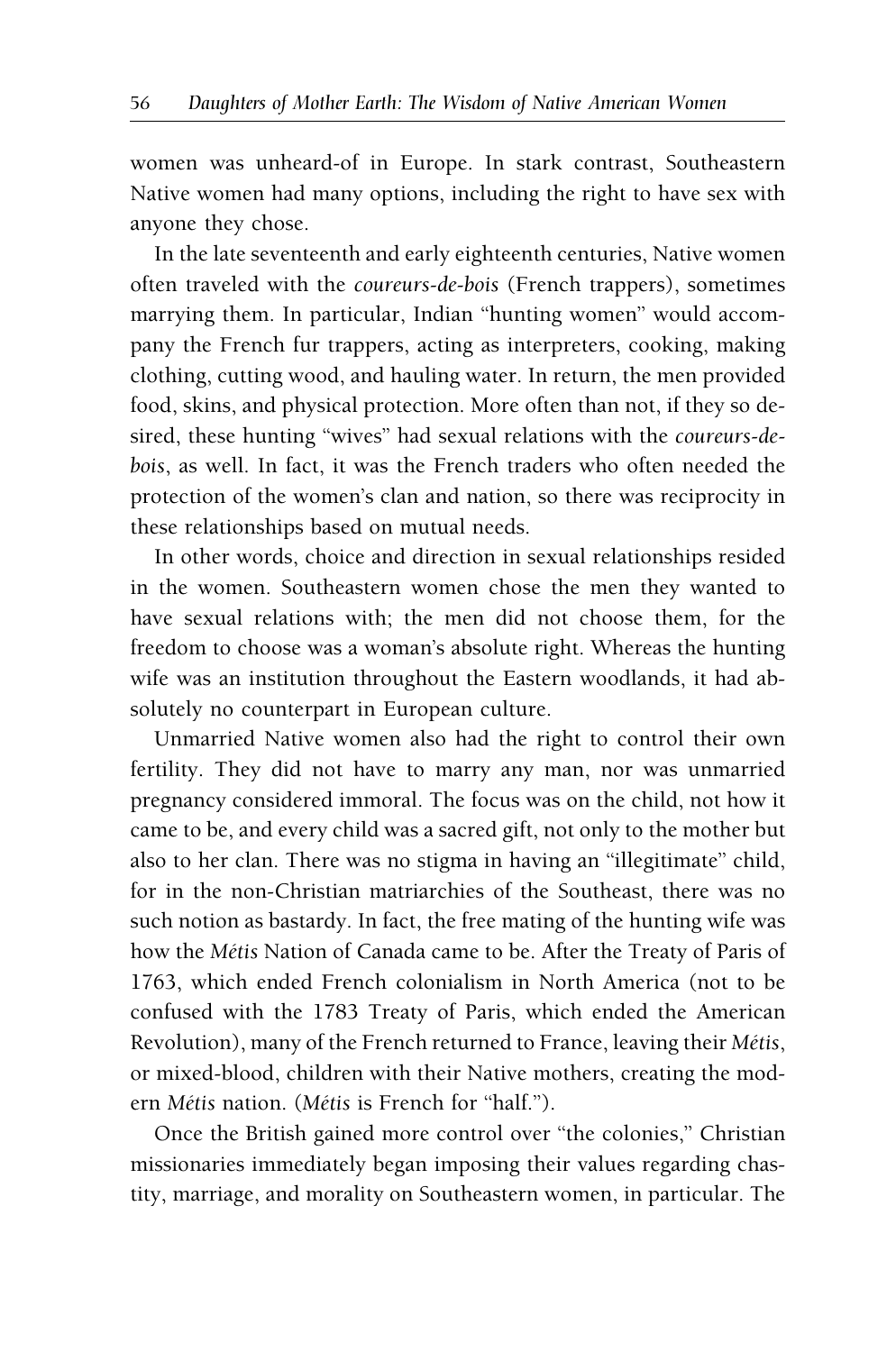patriarchal society of the British dictated that men would be economically and socially dominant in this new land. Men, of course, were allowed to enjoy the double standard that was, well, standard in Europe. In addition to English moral standards, especially in the area of sexuality, the English language was imposed, as well. Subordinate and less powerful nations met with extinction under British rule, but fighting for their continued existence, broken clans began regrouping and consolidating with one another under the ancient Native adoption laws.

Once their self-determination had been compromised, Southeastern peoples were denied political and economic power. Their land was taken, and their population decreased dramatically as a result of warfare, genocide, and disease, three components so mixed together that, sometimes, it is hard to sort them out from one another. Indian losses only intensified after the American Revolution, when the ''Treaty Period'' of Native history began under the new U.S. government. Imposed political, religious, economic, and marriage systems greatly changed the social order and the status of Southeastern women.

It is axiomatic that women hold the greatest power in societies where they are the economic producers exercising some control over the distribution of economic resources. Once English-style capitalism replaced Native communalism, however, the trade-and-barter society (or, more accurately, the gifting economies) of Southeastern peoples shifted to the cash economy of the United States. Native women could no longer trade but instead had to buy. Worst of all, as the Euro-Americans imposed their notion of ''private property'' and began buying instead of using land, British-style common law kicked in with its notion of land ownership, a punitive legal system, a penal code, and male-dominated courts of law.

The resultant economic shift inflicted serious damage on the Southeastern matriarchies, especially as the women lost their ancient right to the land. Both the economic trauma and the sociopolitical disruption being visited on the Southeast worked against matriarchy. By forcing an entirely new system on Southeastern Natives, the British system managed to replace the more progressive Southeastern lifeways with its own, regressive ways.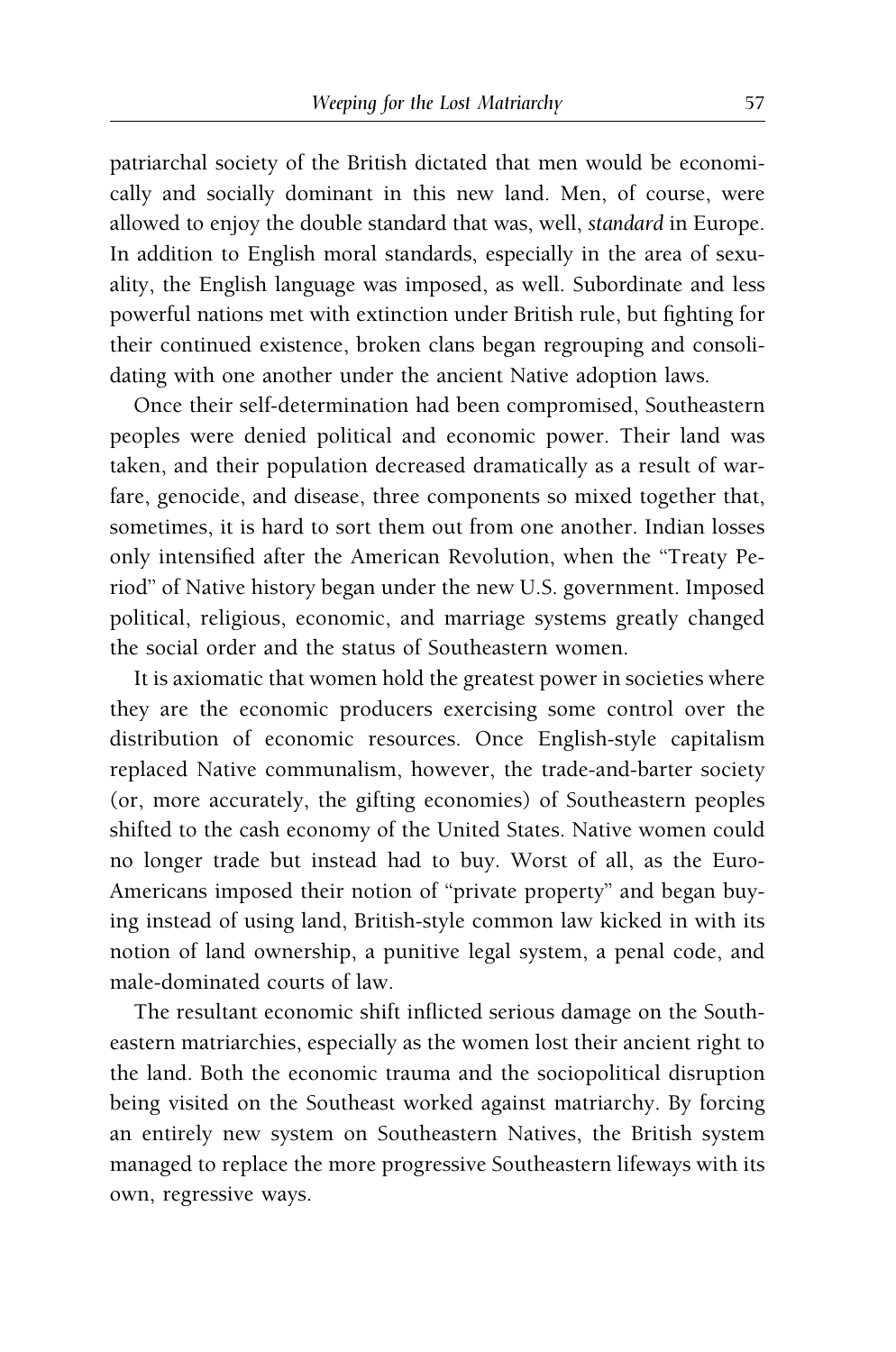As Native women saw their social and economic control slipping away, some noticed their political power was also at risk. By 1700, Native women who had enjoyed positions of leadership and equality were now experiencing the double jeopardy of being both discriminated against as women and treated unjustly as Natives by the newly arrived Euro-Americans. The harmony, cooperation, sharing, and generosity that characterized the Southeastern matriarchies gave way to internal colonialism.

Under Robert Blauner's theory, there are four basic characteristics of internal colonialism:

- 1. The colonized have a new social system imposed on them.
- 2. The Native culture is modified or destroyed.
- 3. The internal colony is controlled from the outside.
- 4. Racism prevails.<sup>2</sup>

All of these characteristics were present in the colonies by 1750.

After the American Revolution began in 1775, the political system of the United States changed from British colonial rule to the new, staterun ''democracy'' of America. For all the high-flown talk, however, the systems put in place by the Euro-Americans did not really change from those in place under the British. What did change was the political egalitarianism of the Southeast. Southeastern values were replaced with the invaders' values, Blauner's first and second stages of colonialism.

To understand how much was lost politically, it is first necessary to understand what once existed. In most cases, women in Southeastern cultures were noncombatants, but female fighters did exist, like Muscogee Coosaponakeesa (''Creek Mary''), who led her people in a successful campaign against the British in Savannah during the 1750s. Similarly, Cherokee Clan Mothers had the right to call and wage war. The office of Da'nawagasta, or "Sharp War," was held by a woman warrior who headed a women's military society. Women of influence, such as Coosaponakeesa, were harder to find in the late eighteenth century, after colonialism took firm hold.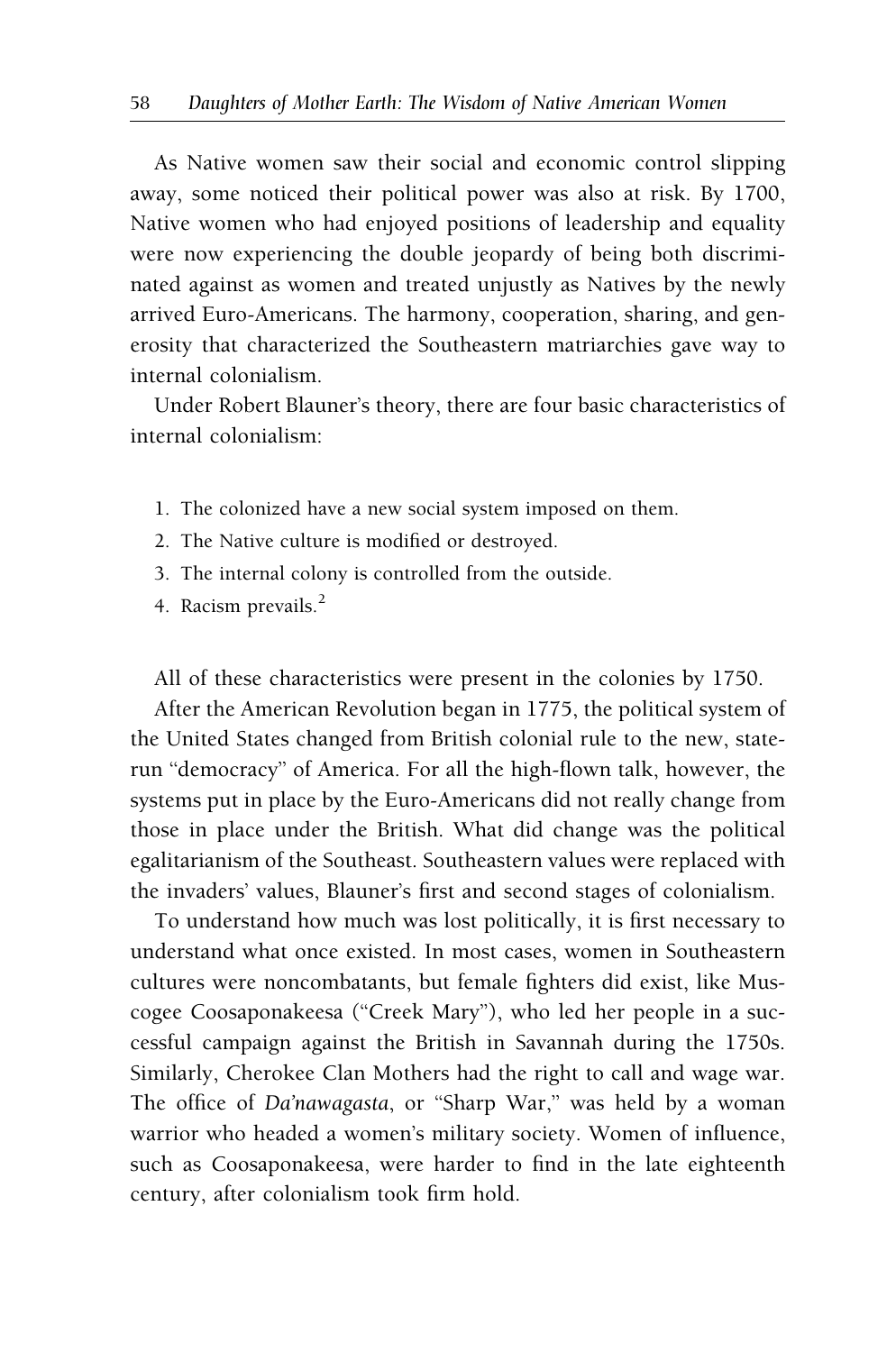Cherokee women also had the right to decide the fate of war captives, life-or-death decisions that were made by vote of the Women's Council and relayed to the district at large by the ''War Woman,'' also known as the ''Pretty Woman.'' Any decision over adoption had to be made by female clan heads, because a captive chosen to live was then adopted into one of the families, whose affairs were directed by the Clan Mothers.

The War Woman carried the title of Beloved Woman, and her power was great. The Women's Council, as distinguished from the district, village, or confederacy councils, was powerful in a number of political and sociospiritual ways. It may have had the deciding voice regarding which males served on the councils. Certainly the Women's Council was influential in national decisions, and its spokeswomen served as War Woman and Peace Woman, presumably holding offices in the towns designated as red towns (War) and white towns (Peace), respectively. Their other powers included the right to speak in the men's council, the right to choose whom and whether to marry, the right to bear arms, and the right to choose their extramarital occupations.<sup>3</sup> Under colonialism, the highly respected, political role of the Cherokees' Beloved Women sadly eroded.

Southeasterners recognized that the dramatic shifts in culture postcontact were related to the lack of power held by English women in their own society. Southeastern Natives even commented on it. In fact, Atagulkalu (Attakullaculla, ''Leaning Wood''), a Cherokee diplomat who had spent time in England negotiating an agreement with King George II, called the British on their failure to include women in their councils in 1757.<sup>4</sup> The British turned away from his plea to include women, puzzled rather than enlightened. Due to this oblivion, the British were unable to grasp that Southeastern women held key roles as decision makers and consequently denied them any power to make decisions under colonial rule.

Native self-determination had been slipping away throughout the eighteenth century due to European imperialism. For instance, when the French left the county after the Treaty of Paris was signed in 1763, they ceded southern Alabama to England and Louisiana to Spain.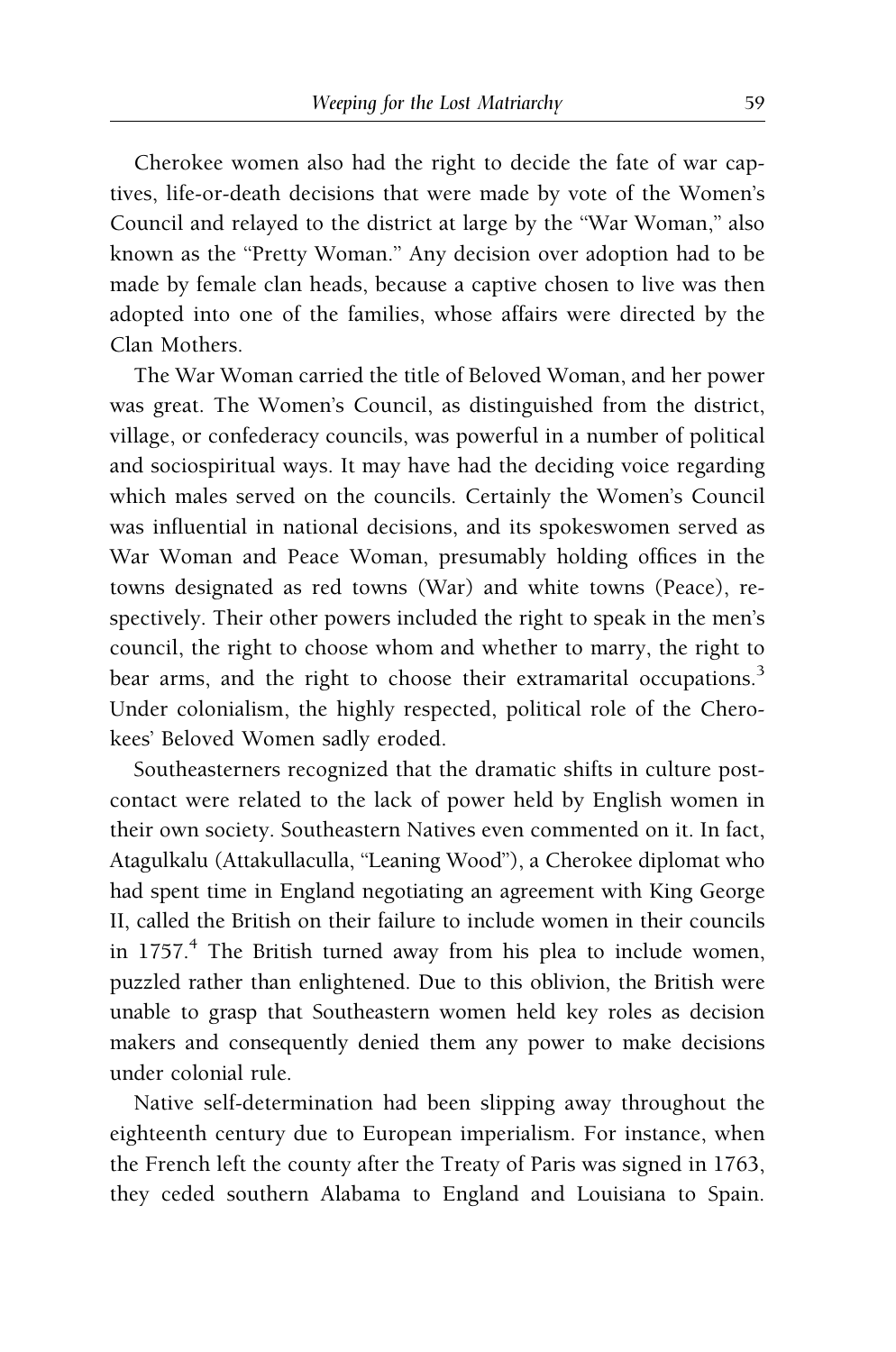Natives were never mentioned in or consulted for that first Treaty of Paris. Southeastern Natives believed that the Europeans were, thereby, dividing and ceding land that had never been European in the first place. All of the land involved was Native American land, yet they were powerless to stop the paper transfers of land.

The erosion of the power of Native women continued as the American Revolution toppled the major Southeastern nations. In 1775, after the Revolution had begun, European settlers believed that all the land, North and South, belonged rightfully to them. Native people did not see it that way. In most cases, Native Americans had not relinquished rights to their land, nor had they been defeated by the British or the Americans, both of whom claimed it. Certainly, nations like the Seminoles were not ready to concede anything to any European seizure.

Immediately after the Revolution, with its British concession of ''the Northwest Territories'' (Ohio, Michigan, Indiana, Illinois, and Wisconsin) at the 1783 Treaty of Paris, the new American government began the process of ''removing'' Indians to Ohio, the first dumping ground of the first removals, so that white settlers could move in. The settlers resorted to:

- 1. Warfare,
- 2. Organized raids on Indian settlements,
- 3. Blatant massacres, and
- 4. The destruction of the ecological base of Native survival.<sup>5</sup>

The Revolution brought chaos to Native Americans, both North and South. The new United States tried to rationalize its conquest and subjugation of Native people by posing as the benefactor and guardian of Indian people. The new Americans put forth the notion that uncivilized, non-christian Natives were incapable of caring for themselves but needed guidance to create ''civilized'' societies. The marginalization of the matriarchy was now complete. Outside of their national community, no one in power was even aware of the lost cultural tradition of matriarchy.

While claiming to be the guardian of Native Americans and their interests, the U.S. government crafted policies, laws, and cultural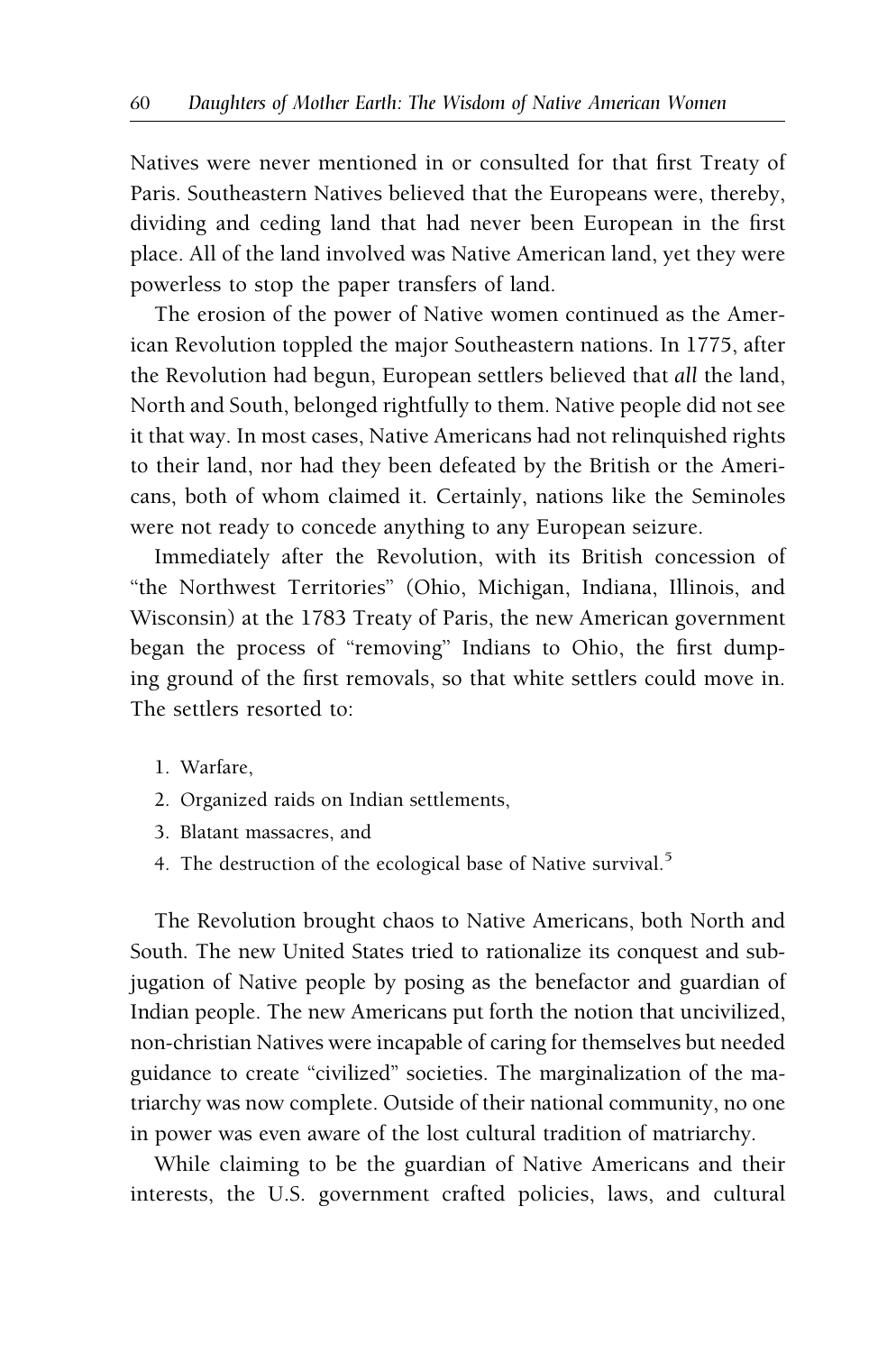frameworks that were to demolish what was left of the matriarchies of the so-called Five Civilized Tribes of the Southeast: the Muscogee, the Choctaw, the Chickasaw, the Cherokee, and the newly formed Seminole Nation, which consisted of Muscogees allied with escaped African slaves. These actions by the United States also led to the largest land grab in American history.

The Red Stick Creeks, who were followers of Tecumseh, fought U.S. troops at Horseshoe Bend in 1813. After Tecumseh was killed, the survivors, known as Refugee Creeks, retreated to Spanish Florida. The Seminoles fought the longest war with the United States, from 1817 intermittently through 1842. They were never defeated. Andrew Jackson, so instrumental in the early wars against Southeastern nations, then pressed his genocidal policies by enforcing the Indian Removal Act (1830), authorizing the Bureau of Indian Affairs (BIA) to relocate all Eastern Natives west of the Mississippi River. Any nation that attempted to resist was to be relocated by military force.

All five of the large nations of the Southeast were removed at tremendous costs in lives and real dollars. The U.S. Army protected the rights of white settlers to take Native land, whereas the rights of Natives did not exist. In despair, the great nations of the American Southeast faced Removal, one after another, to ''Indian Territory,'' a place the Choctaws called ''home of the red man,'' or Oklahoma. By the lowest estimates, 25 percent of the population of each nation forced onto its particular ''Trail of Tears'' died of disease, exposure, and malnutrition en route. Approximately 50 percent of the entire Cherokee population—8,000 people—died during the forced march, most of the dead being women and children. The Choctaws' forced removal from Mississippi in 1836 was equally devastating, involving the loss of 15 percent of their population, or 6,000 out of 40,000 people. The Chickasaw suffered severe loses, as well. By contrast, the Muscogees and Seminoles are said to have suffered about a 50 percent mortality. For the Muscogees, this came primarily in the period immediately after Removal. For example, of the 10,000 or more of those who were resettled from 1836 to 1837, an incredible 3,500 died of bilious fevers.<sup>6</sup>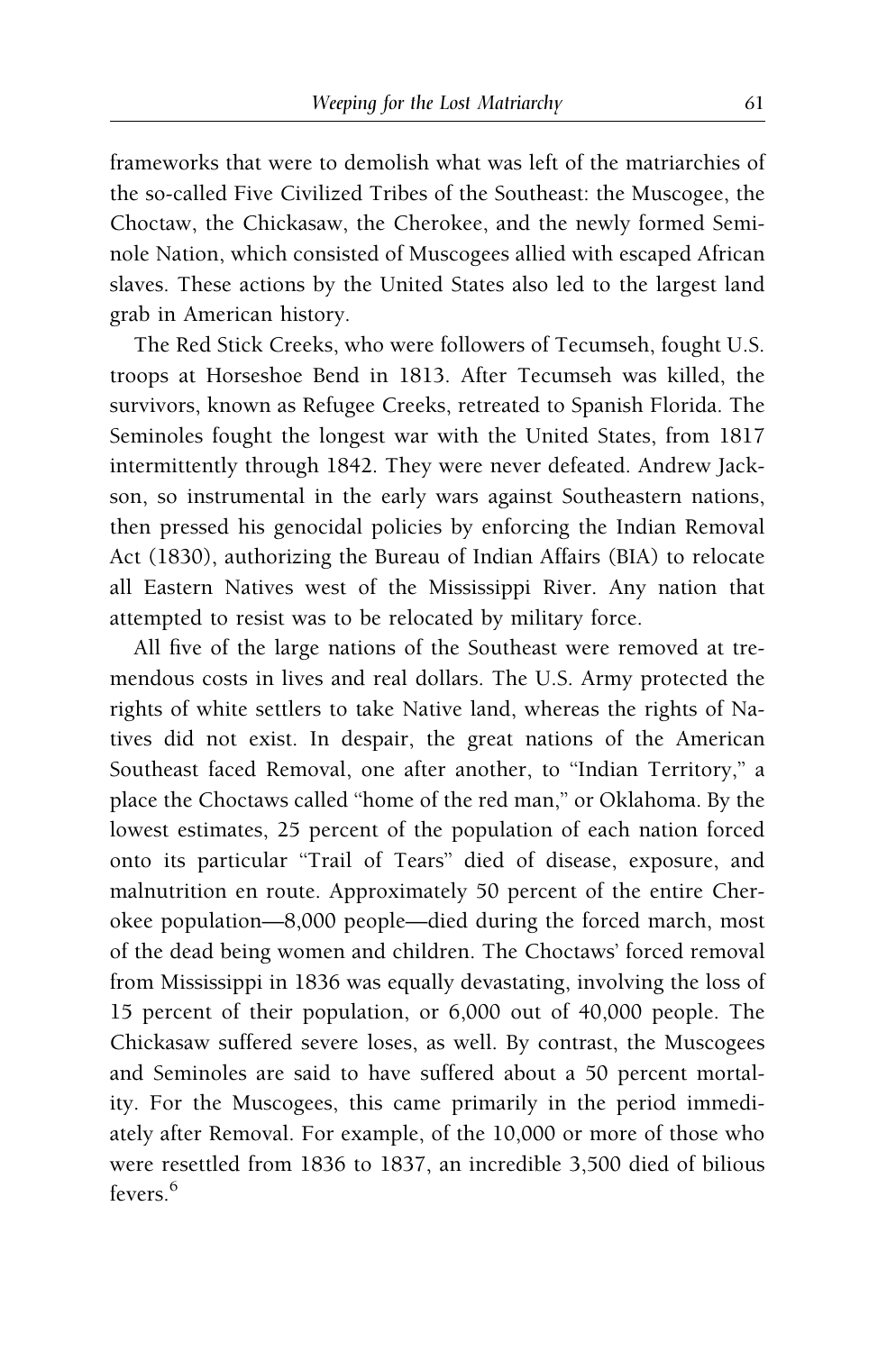The Removal controversy dominated Native–settler relations from the 1820s until the Civil War began in 1861. Native men stood as the treaty signers, so that Southeastern women's former role as political equals and wartime decision makers, not to mention proprietors of the land, was denied to them. Importantly, traditionalists who did not sign remained at home, cherishing older ways that recognized women. Thus, for all of the federal muscle used in trying to force Southeastern peoples off their land, remnant bands of every nation escaped Removal, remaining in their traditional homelands, living in traditional ways. In the twenty-first century, the Cherokees, Choctaws, Muscogees, and Seminoles still have communities and a few reservations in their homelands. To this day, remnant groups of Yuchi, Chickasaws, and others remain hidden in Mississippi, Tennessee, and elsewhere.

Wherever the survivors were, the psychological and spiritual scars of the Trail of Tears passed from one generation to the next. Now, such suffering is called intergenerational trauma, but although the suffering has been named, no restitution has been made for it. The U.S. government has never taken responsibility for the atrocities it committed against America's indigenous people. Instead, all that was ever received by way of an apology for Removal was lamely offered in September of 2000 by the then-head of the BIA, Kevin Gover, himself a Pawnee—an irony not lost on Indians.

Removal hardly ended the assault on Native self-determination. The lands in Indian Territory designated for the Five Civilized Tribes were manipulated into ever-smaller parcels by the government. This was because the government was taking away land promised the Southeastern Natives to give to other Natives being removed from other places in the East. When the Chickasaws arrived in Indian Territory, for instance, they bought land from their closest relatives, the Choctaws. Similarly, when the Seminoles arrived, they were given land bought from the Creeks. The land base of Indian Territory continued to shrink, as the Cherokees took in the Lenapes (''Delawares'') in 1867 and the Shawnees in 1870. Some of the Catawbas, or eastern Lakotas, came to live with the Choctaws in 1871. The Caddos from Texas fled brutal treatment by coming on their own to Indian Territory. Each new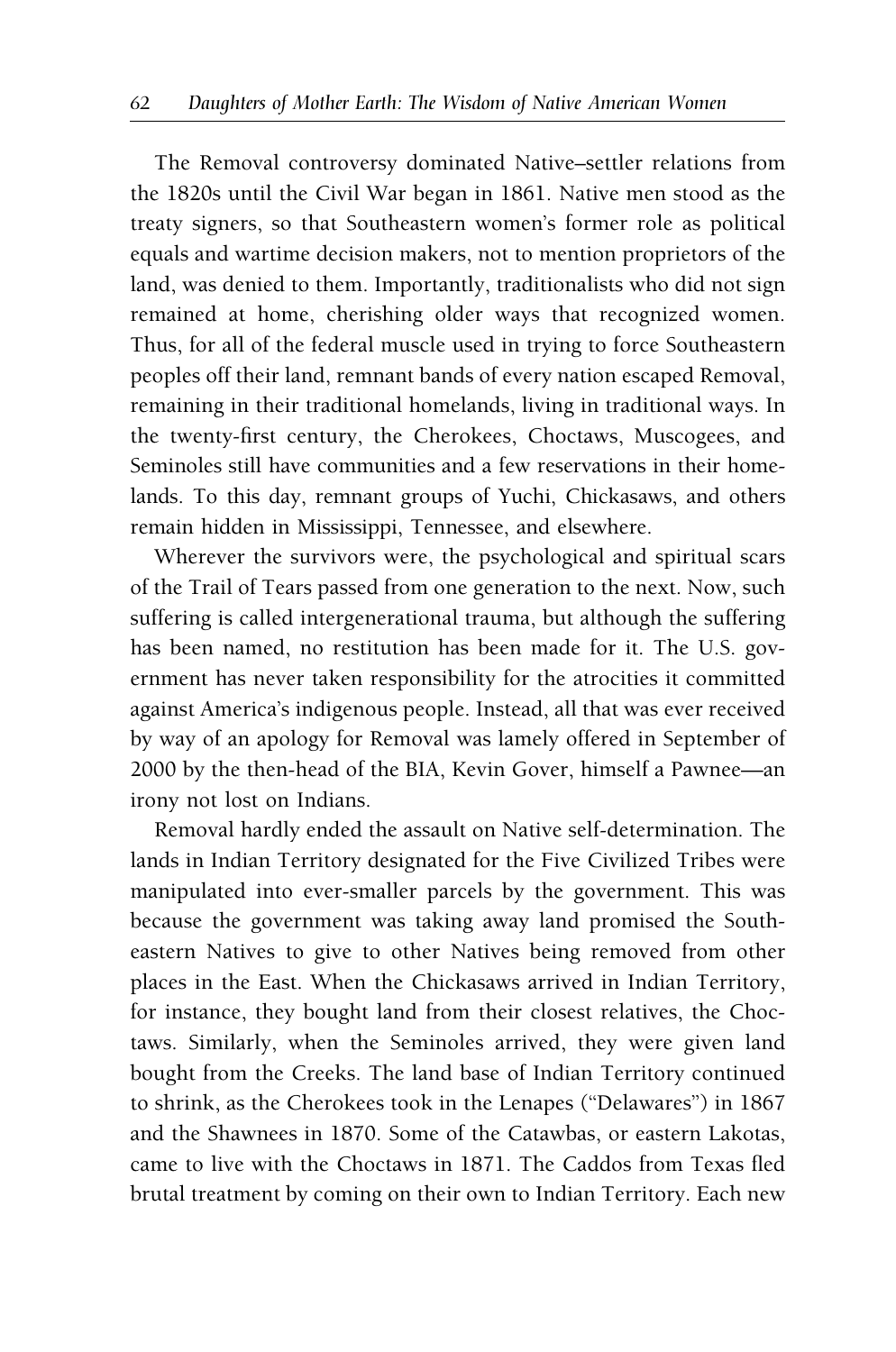arrival crowded the landscape. Importantly, Indian Territory was under the complete control of the federal government. Women were hardly even a blip on its radar.

In 1866, new treaties were imposed on the nations that fought on the side of the Confederacy during the Civil War, punishing them for fighting on the ''wrong side.'' The western half of Indian Territory was thus taken away from the Confederate Choctaws, Chickasaws, and Cherokees, who had followed General Stan Watie of the Cherokees, the only Native General in the Confederacy, who led his all-Native division. Even as land was stripped from Confederate Natives, other Native land was being taken for the transcontinental railroads. Finally, because the U.S. government really had no plan for what to do with the Freedmen, or freed slaves, many were to made citizens of the ''Indian'' nations and consequently allowed to claim land in "Indian Territory."<sup>7</sup> Every successive adjustment to laws or treaties led to smaller land holdings by the five large nations of the Southeast.

Having acquired nearly all of the Indian land holdings and confined Natives to reservations by 1871, Congress tired of making treaties with them. There really being no Natives left to contend the point effectively, Congress unilaterally ended the practice of treating with them. For their part, Southeastern Natives felt that the end was long overdue. Aside from the fact that nearly all extant treaties were fraudulent, none of the provisions of the 364 treaties with the Natives was ever honored by the U.S. government, anyway.

The next hundred years of Indian and U.S. government relations involved one failed program after another. The Dawes Act of 1887 intended to destroy the Native communities by dividing up and allotting 40 to 160 acres of land to individual Indian head of households. The ''excess'' land could then be sold to the settlers, and Indians would then become the holders of ''private property,'' like their Euro-American neighbors. This was an assimilation tactic that was not only unsuccessful but also resulted in many Natives losing their allotted land. Because the concept of taxing land was foreign, Natives did not pay their property taxes and wound up forfeiting their land for back taxes.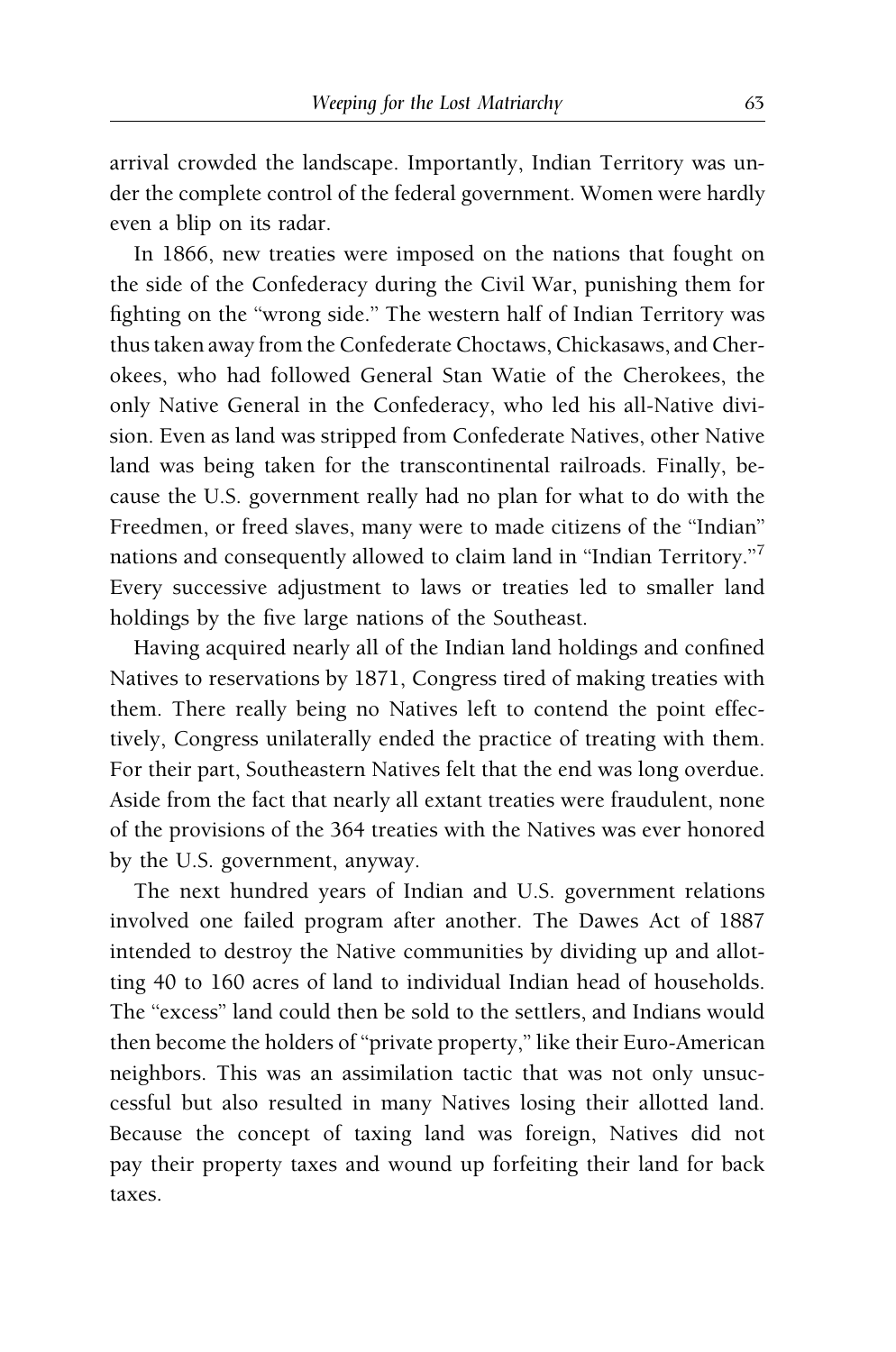More importantly, as an addendum to Dawes, the U.S. government passed a law in 1888 that declared that all Native women marrying Euro-American men had de facto agreed to abandon their Native identity.<sup>8</sup> Not only they but all their children lost their right to be Natives and live as Natives. This law hit Southeastern Native women very hard. A primary tactic for separating Natives from their land was for a settler man to marry a woman from one of the Five Civilized Tribes. He thereby gained her land because, under Euro-American law, the wife's property passed to her husband.

From 1871 until the present, then, nothing in the U.S. treatment of Indians has improved the status of Indian women. Consider the following "failed experiments":

- Federal suppression of Native American religion until the passage of the Indian Freedom of Religion Act of 1978 finally gave Indians the same rights to their beliefs that all other Americans have. Under this policy, Southeastern women were not only denied their spiritual traditions, but also their strong place as leaders in and practitioners of their traditional belief systems. Euro-American religion had no leadership roles for women.
- Indian children being taken from their families and placed in boarding schools to "save the child, but kill the Indian." This policy resulted in untold physical, psychological, and sexual abuse of female and male Native children.<sup>9</sup> The boarding schools contributed to the destruction of Native parents, families, and nations. The problems around parenting issues in Indian country today are a direct result of the Indian Boarding School era, which began in 1879 with the Carlisle Indian School and continues in a limited way up to the present. The trauma induced by this system contributed to the rise in alcoholism, suicide, and mental illness still prevalent in Indian country today.<sup>10</sup> Women bear the social brunt of these ills.
- Injustices such as the nonconsensual sterilization by the Indian Health Service of 40 percent of Native women of childbearing age without their knowledge, a practice that continued through the 1970s. The U.S. population control policy amounted to genocide by any standards. $^{11}$
- Removal of Indian children from their families and placement in foster care. Estimates suggest that as many as 30 percent of all Indian children have been removed from their homes.<sup>12</sup>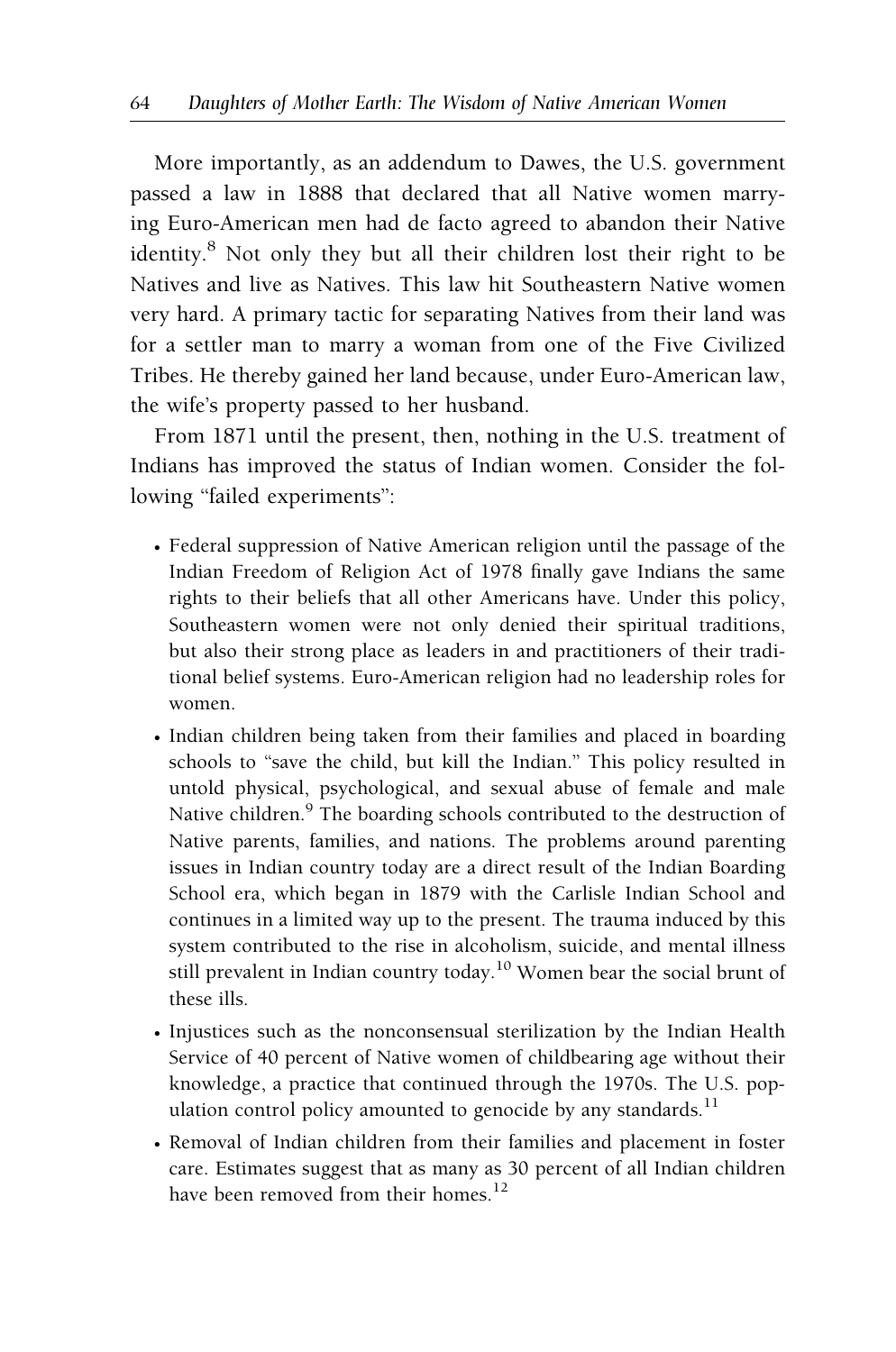Shocking disparities in the area of health care. Compared to the mainstream population of the United States, Native Americans are more than four times as likely to die from diabetes; six times as likely to die from tuberculosis; and more than seven times as likely to die from alcoholism. Natives have a suicide rate four times the national average. $^{13}$ 

Native women have been those most affected by all these impositions of colonialism. First and foremost, Southeastern women have seen their matriarchy destroyed. As women, they once had all the rights and powers that American women today are struggling to obtain, including economic and political power; spiritual equality; the right to proper health care, up to and including abortion on demand; the right to divorce on demand; and the right to call—and call off—war.

In 1986, Margaret Schuler summarized some of the major categories of human rights violations that frequently affect women:<sup>14</sup>

- 1. Economic exploitation (no minimum wage laws and no day care rights),
- 2. Lack of equal treatment of women by family law systems,
- 3. Denial of reproductive rights (including the right to contraceptive information, medically safe abortions, and the right to bear or not bear children), and
- 4. Violence and exploitation (including domestic violence, rape, sexual harassment, sex trafficking, and coerced prostitution).

Consistent with Schuler's findings, Indian women lack any sort of economic clout. According to the U.S. Department of Labor, unemployment for Native women in 1995 stood at 14.4 percent.<sup>15</sup> Because unemployment and poverty accompany each other, the national poverty rate for Native Americans was  $24.5$  percent in  $2001$ .<sup>16</sup> Poverty and unemployment tend to entrap Native women when they find themselves in violent and abusive situations, as they very often do.

Among a population that is already reeling from unequal and inadequate health care, Native women find themselves at high risk for healthrelated problems from diabetes, heart disease, and diabetic eye disease to HIV/AIDS and cancer. Thus, not only have 40 percent of living Native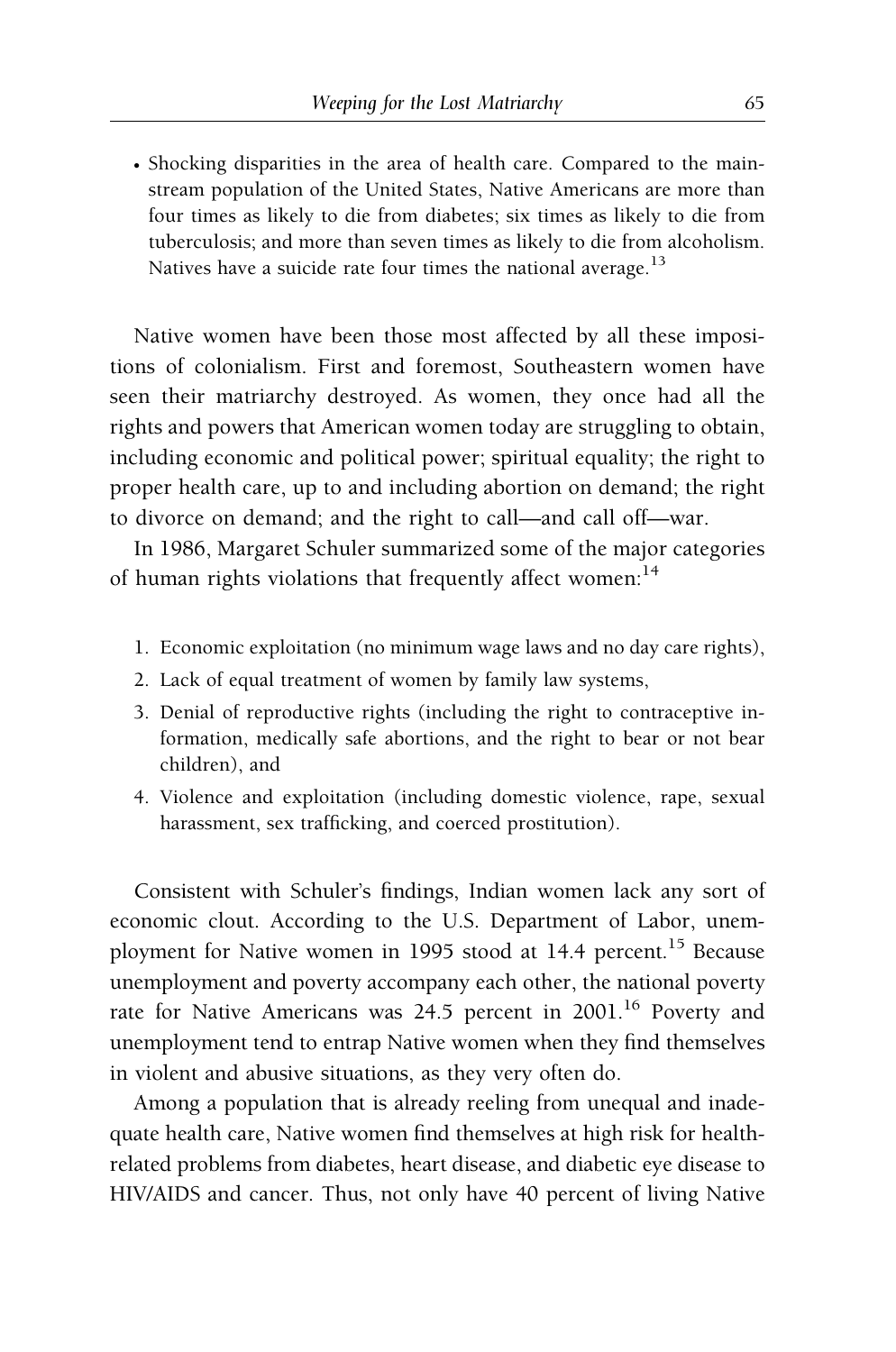women been sterilized without their consent, but even those still fertile are so wracked by disease and poor health care that their chances of producing healthy offspring are minimized. Furthermore, they have much less time to give to a family. Whereas the average life expectancy for Euro-American women is eighty-one years, Native American women can expect to live little more than half that, or fifty-two years.

Native women are also victimized at alarming rates. According to statistics from the U.S. Department of Justice in 2004, Native American females are two and a half times more likely to be victims of a violent crime than any other group of females in the United States.<sup>17</sup> In 70 percent of these attacks, Native American female victims reported the attacker was either white or black. In cases of rape or sexual assault, Native victims reported that the offender was Euro-American in four out of five attacks. Unlike other groups of victims, they were more likely to be attacked by a stranger than an intimate partner, family member, or acquaintance, a circumstance that is virtually unheard of in crime statistics elsewhere. Finally, even though Native women make up 0.6 percent of the U.S. population, 1.5 percent of victims of violence are Indian women.<sup>18</sup>

These statistics can only mean that Native American women are the culturally designated victims, par excellence, of internal colonialism. Instead of the power brokers they were even two hundred years ago, Native women today are economically, socially, spiritually, and politically broken. They form a silent, marginalized, and oppressed minority, dependent upon equally dispossessed male partners for survival. The European model for this marginalization is so antiquated that not even Euro-American conservatives follow it. Although the regression is rarely discussed or noted in mainstream society, the position of Indian women in American society has regressed to the point that they suffer the lowest economic, educational, and social status of any group in American society.

Clearly, the matriarchy has fallen, and the losers are all of us—Euro-American, African American, Asian American, and latino/a, as well as Native American. The vibrant model of matriarchy posed by Native women of the Southeast was rooted out precisely because of the threat that it offered the Euro-Christian model of hierarchical patriarchy.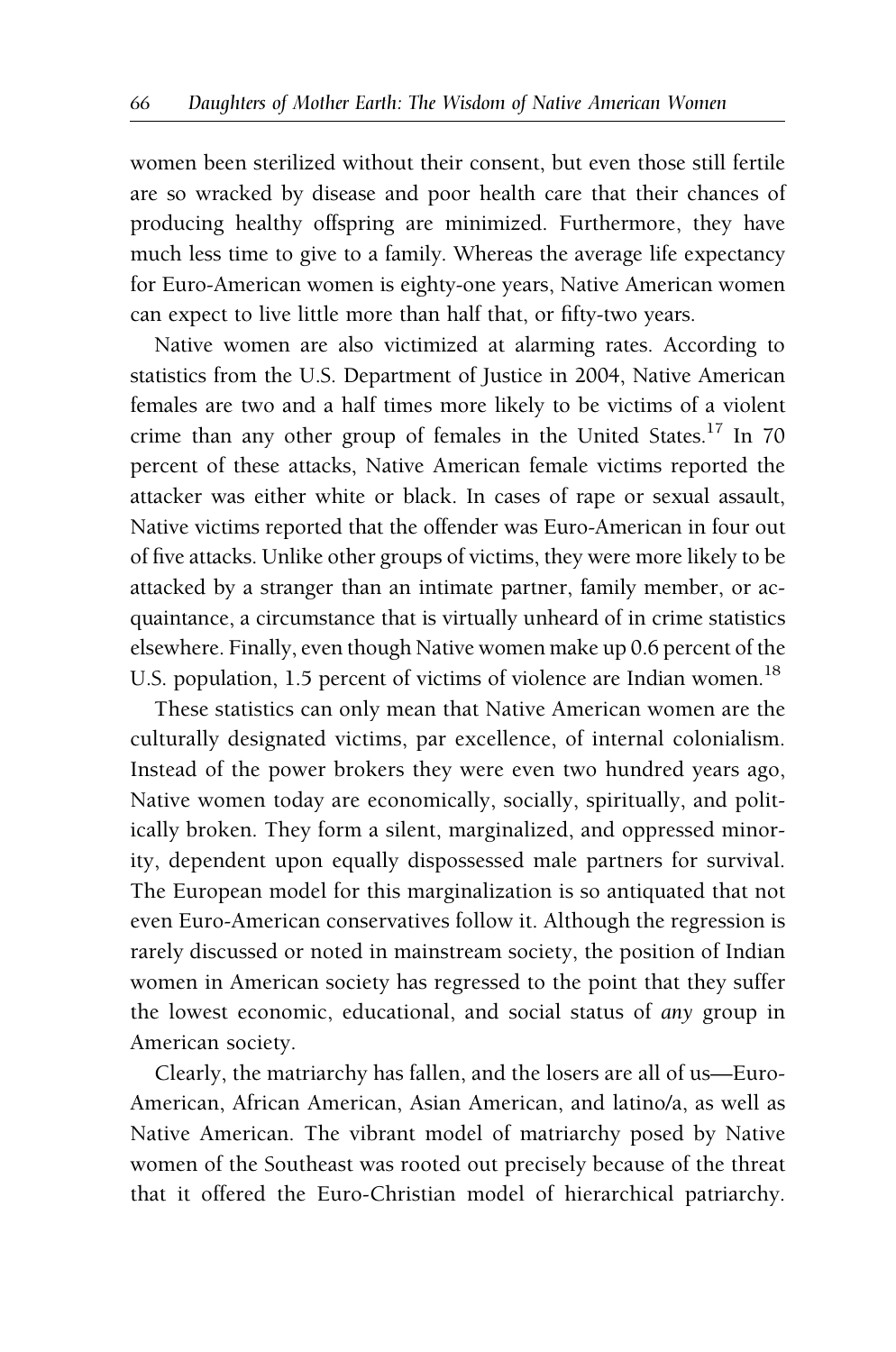Now that the rest of the world has finally caught up with what Southeastern Indians knew all along, is it not time that the women of the Southeast regained their status as full members of the human community?

## NOTES

1. Mark Van Doren (ed.), Travels of William Bartram (1791; New York: Dover, 1955), p. 252.

2. Robert Blauner, Racial and Ethnic Groups in America, 3rd ed. (Dubuque, IA: Kendall Hunt, 1969), p. 15.

3. S. C. Williams (ed.), Lieutenant Henry Timberlake's Memoirs, 1756– 1765 (1927, reprint; Marietta, GA: Continental Book, 1948), p. 94.

4. Alice Beck Kehoe, North American Indians: A Comprehensive Account, 2nd ed. (Englewood Cliffs, NJ: Prentice Hall, 1992), p. 203.

5. Vine Deloria Jr., Custer Died for Your Sins: An Indian Manifesto (New York: Avon, 1969), pp. 61–63; Barbara Alice Mann, ''The Greenville Treaty of 1795: Pen-and-Ink Witchcraft in the Struggle for the Old Northwest,'' in Bruce E. Johansen (ed.), Enduring Legacies: Native American Treaties and Contemporary Controversies (Westport, CT: Praeger, 2004), pp. 136–201.

6. Russell Thornton, ''Cherokee Population Losses during the Trail of Tears: A New Perspective and a New Estimate,'' Ethnohistory 31 (1984): p. 291.

7. Kehoe, North American Indians, p. 199; Barbara Alice Mann, '' 'A Man of Misery': Chitto Harjo and the Senate Select Committee on Oklahoma Statehood,'' in Barbara Alice Mann (ed.), Native American Speakers of the Eastern Woodlands: Selected Speeches and Critical Analyses (Westport, CT: Greenwood, 2001), pp. 197–228. The classic source on this issue is Angie Debo, And Still the Waters Run: The Betrayal of the Five Civilized Tribes, 4th ed. (Princeton, NJ: Princeton University Press, 1991).

8. An Act in Relation to Marriage between White Men and Indian Women, 25 Stat. L., 392, 9 August 1888.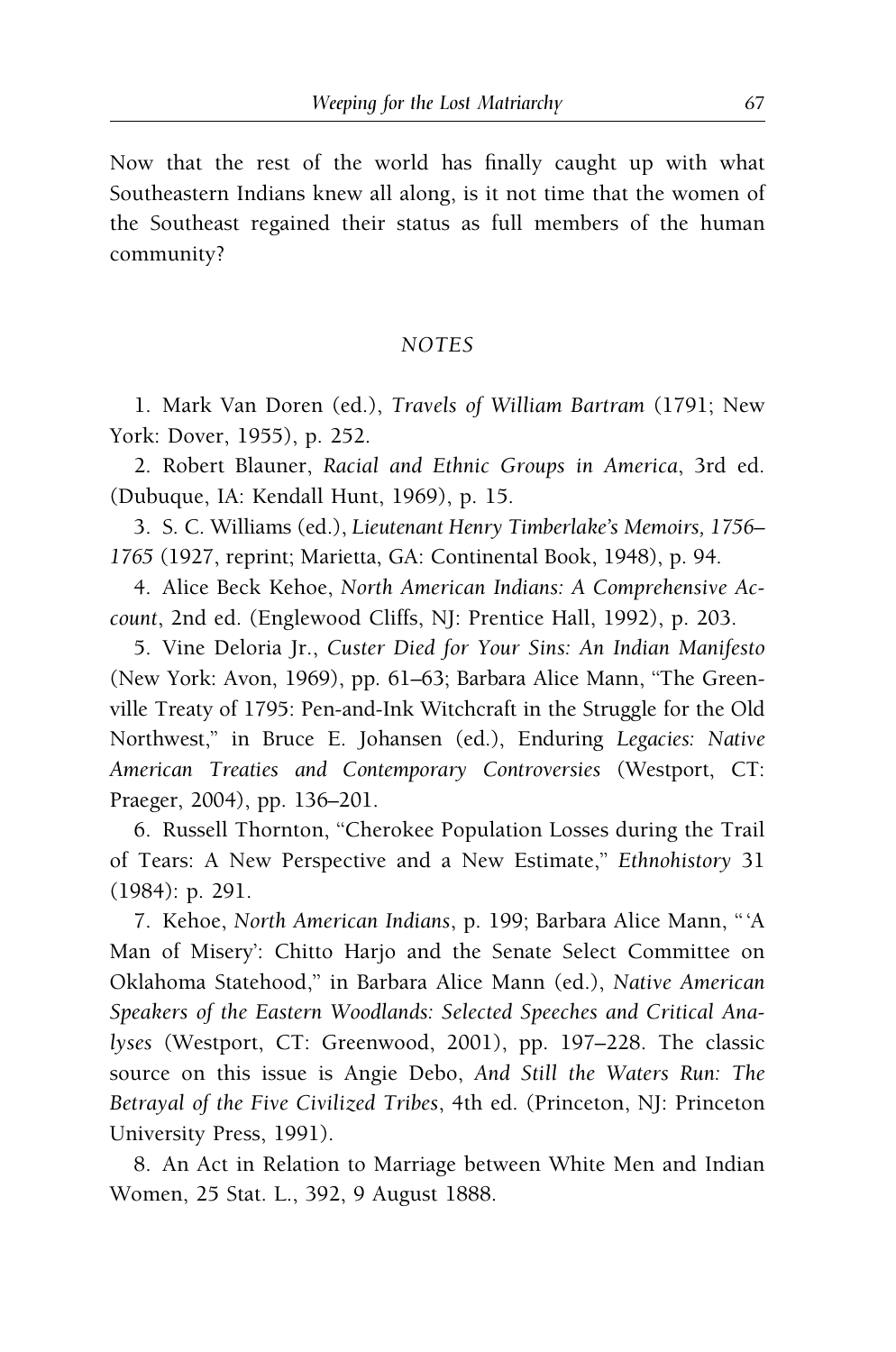9. For an intensive look at boarding school problems, see Native Americas (Winter 2000). Most of the issue is dedicated to the boarding school experience. See Darren Bonaparte, ''Running for Safety,'' Native Americas (Winter 2000): 15 for sexual abuse.

10. Ron Lewis and M. K. Ho, ''Social Work with Native Americans,'' Social Work (September 1975): pp. 379–382.

11. Jim Vander Wall, ''American Indian Women at the Center of the Indigenous Resistance in Contemporary North America," in M. Annette Jaimes (ed.), The State of Native America: Genocide, Colonization and Resistance (Boston: South End Press, 1992), p. 326; Sally S. Torphy, ''Native American Women and Coerced Sterilization: On the Trail of Tears in the 1970's,'' American Indian Cultures and Research Journal 24, no. 2 (2000): pp. 1–22.

12. Terry Cross, Indian Child Welfare Report (Portland, OR: Indian Child Welfare Association, 2002), p. 6.

13. Rachel Joseph, ''Indian Health Care Improvement Act Reauthorization Amendments of 2004,'' Hearing on SB 212/ HR 2440 before the House Resources Committee, 107th Congress, Testimony of Rachel Joseph, Cochair, National Steering Committee, 2004, p. 127.

14. Margaret Schuler, ''Women and the Law,'' in R. S. Gallin, M. Aronoff, and A. Ferguson (eds.), Women and International Development, Annual vol. 1 (Boulder, CO: Westview Press: 1986): pp. 155–187.

15. U.S. Department of Labor, Bureau of Indian Affairs, 1995 Annual Report, Quiet Crisis: Federal Funding and Un-met Needs in Indian Country (Washington, DC: Government Printing Office, 2003), p. 32.

16. U.S. Census Bureau, Poverty in the United States: 2001: Current Population Reports (Washington, DC: Government Printing Office, 2002), p. 7.

17. U.S. Department of Justice, Bureau of Statistics, American Indians and Crime (Washington, DC: Bureau of Justices Statistics Clearinghouse, 2004), p. 1.

18. Ibid., p. 7.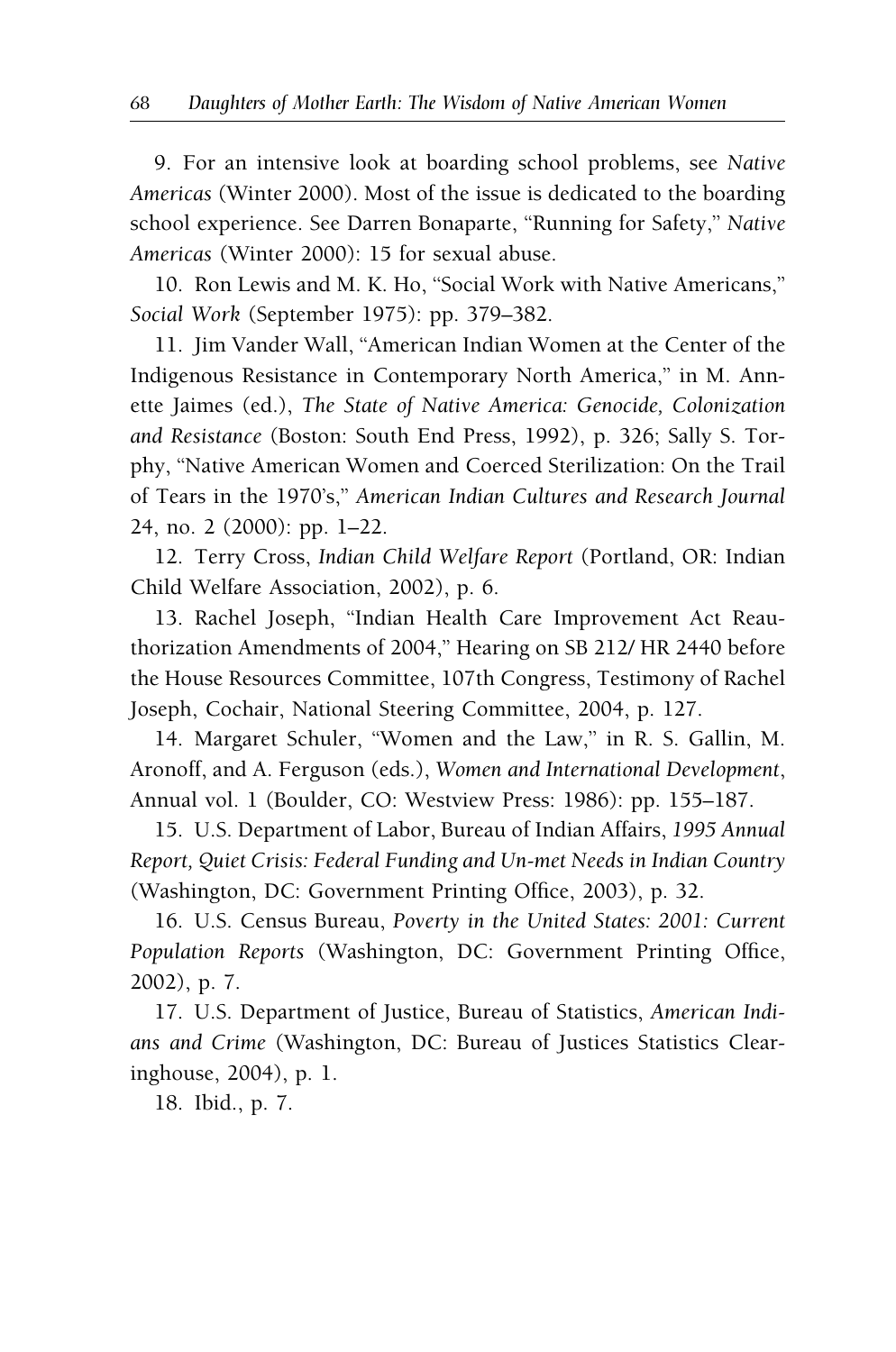## $CHAPTFR$  4 Slow Runners

 $\sim$ 

Barbara Alice Mann

In May 2005, when I mentioned to a Native American colleague from west of the Mississippi River that I had just published George Washington's War on Native America, she responded, "Oh, that old stuff. It doesn't matter much out here.'' I was dumbfounded, for, in the Eastern woodlands, the American Revolution is a major historical benchmark, designated Hanotaká:nyas, "The Holocaust," by the Iroquois, long before the same word was siphoned off to indicate the Jewish Shoah.<sup>1</sup>

Nothing could better encapsulate the mismatch of mindsets between Natives east and west of the Mississippi River than this little exchange. For the most part, Western Natives are fairly unaware of the deep and fraught history of the East, tending to see it as just the unredacted version of their own ninety-year face-off with invasion and conquest. By and large, they assume that their compressed version speaks more efficiently to the subject than Algonkin traditions that start with Verrazano's 1524 harrassment of the Eastern seaboard or the Shawnee traditions of the first Spaniards in the late 1490s, let alone Wampanoag traditions that begin with the Viking invasion of 1000.

The breezy dismissal of our extended tussle with the Europeans does a serious disservice to Eastern nations for during this time, the Northeastern Iroquois League, in particular, frustrated and obstructed settler efforts to push westward. It is, in fact, largely thanks to the dogged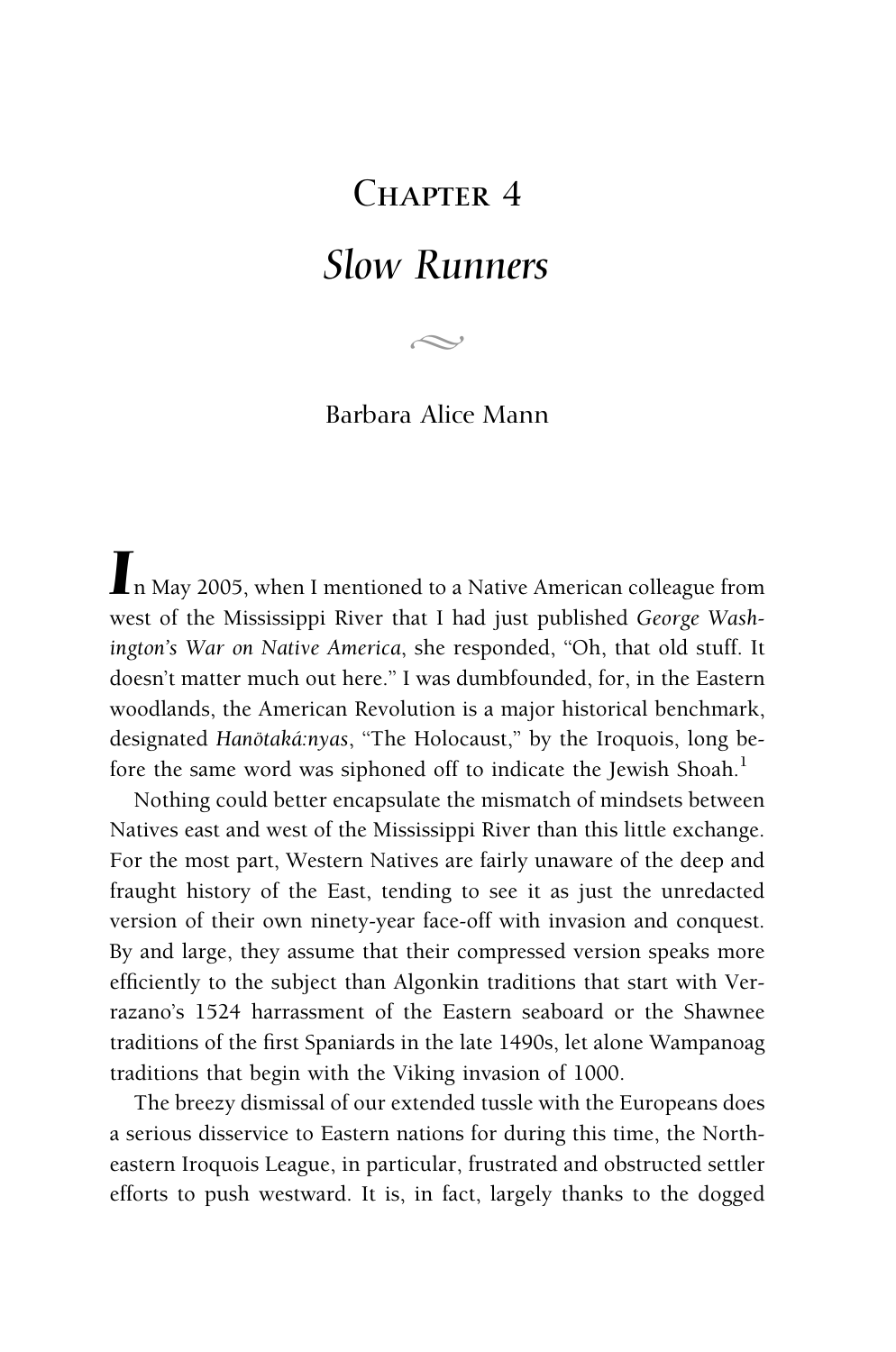opposition of League peoples that the settlers did not mass in the Upper Great Lakes, their gateway into the Plains and points West, before 1830. The intense resistance to invasion by the Iroquois spared their Lakes, Plains, Southwestern, and Northwestern cousins three hundred years worth of additional suffering.

In accomplishing this notable feat, League peoples endured waves of genocidal attacks that became downright annual, from the mid-1600s through to the death of Tecumseh in 1813. Families regularly faced flight, the refugees running from desperation to despair, with the homicidal militias hot on their rear. Decade after decade, the Iroquois outlasted famines wrought by the destruction of their sustaining crops courtesy of those same militias, enraged not to have caught their shivering prey. Year upon year, Iroquoian peoples watched beloved lives lost to serial murder, their children's hair ripped off for the omnipresent scalp bounties offered by settler governments, whose premiums counted a child of ten as an adult.<sup>2</sup>

All of these struggles occurred before Jacksonian Removal, the only Eastern benchmark that most Western Natives know of. Out West, ''The Last of the Mahicans'' is a misspelled book title, not the living tradition of the March 8, 1782, militia massacre of ninety-six innocents at Goschochking, Ohio. $3$  Ground into inattention by their own miseries, Western Natives are so unaware of the taut history of their Eastern cousins that many even flatly deny us existence in the present.

Both the ignorance and the denial echo settler fictions. The media has annointed the Lakota culture THE Native culture, so that tipis and sundances are prerequisities of Indian identity in the popular American mind. Female-led, constitutional democracies fed by large-scale, women-run agriculture ring no bells of recognition for either the general public or Western Natives. So completely disregarded has Eastern culture been, that I actually know some Western Natives who dragged the White Buffalo Calf Woman to Ohio, fully expecting her to resonate with woodlanders here. When I took up a collection of gas money, to help WBCW get back home, they were affronted, not amused. Their consciousness remained unraised.

Worse, media-fed projections of the Lakotas as iconic confuse wellmeaning but hapless Eastern Natives into copying the traditions and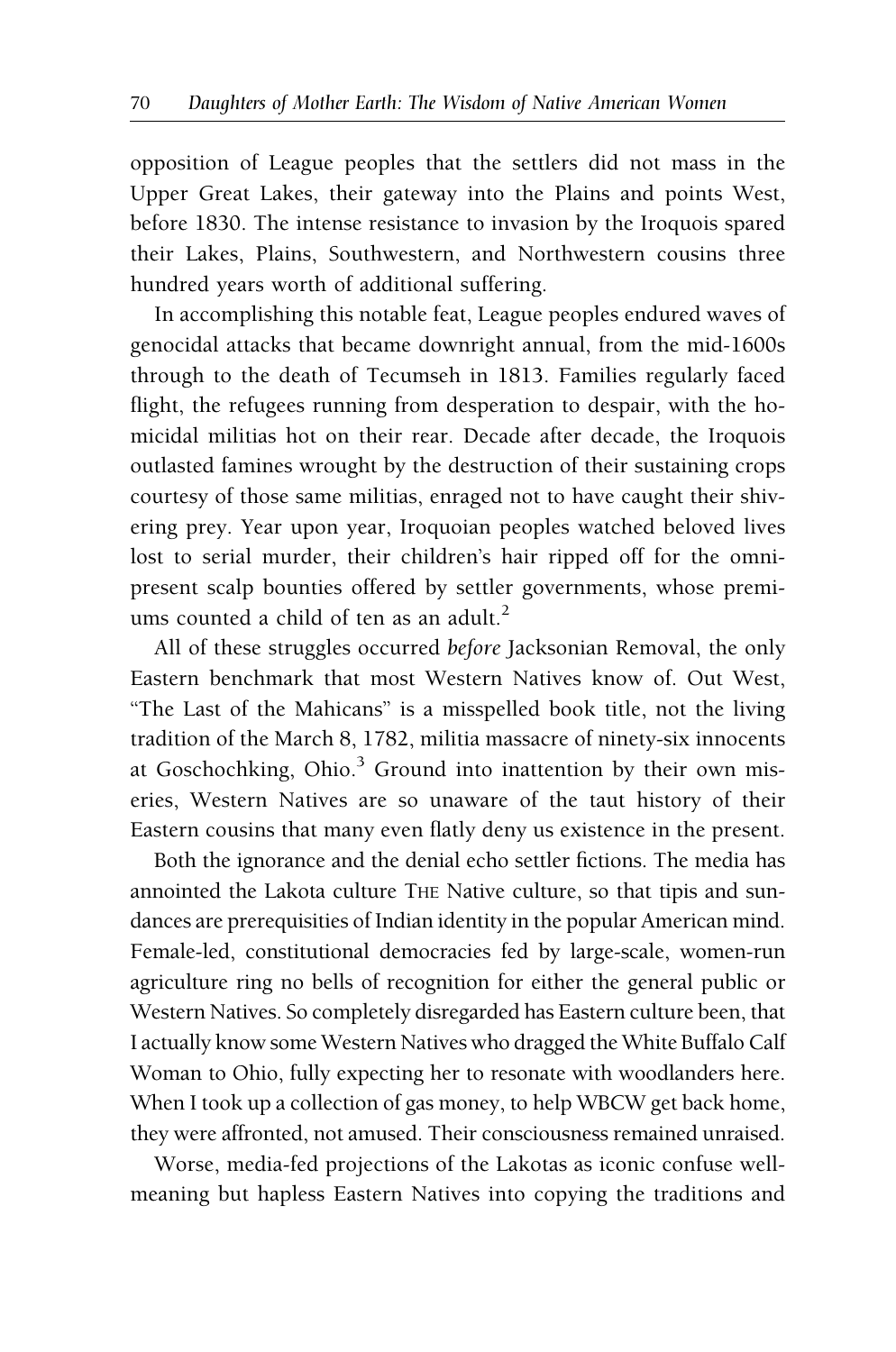ways of the Lakotas, in the name of recovering Eastern cultures. The result of their "Pan-Indianism," better described as Lakota Lite™, is quite dire, for the spirits of place do not recognize, nor do they know what to do with, ritual practices developed elsewhere. This is not a minor issue. The spirits are real, and so is their medicine. It has a genuine effect, and, as every decent medicine person knows, a disastrous one, should hacks or novices fling it about, carelessly mixing and matching practices in the Pan-Indian way—a chunk of Lakota here and a dollop of Abenaki there, with a smidgen of Squamish squirted over the top.

Consider the Pan-Indian use of eagle feathers by both men and women to confer speaking rights. Nothing could be farther from the Eastern interface with eagle feathers. In the first place, eagles are important Sky medicine, which puts them exclusively in the realm of male medicine. Second, ritual eagle feathers are kill-medicine when waved about in front of groups. Only qualified medicine men may safely handle eagle feathers at all, and, if they do it in public, someone had better hide. Consequently, in the East, traditional women do not handle eagle feathers. If a woman has such a feather, something seriously nasty is afoot. An Eastern Clan Mother pointing an eagle feather at another woman is committing an assault against her. It is the direct equivalent of a man publicly throwing a bloody menstrual rag on another man. Nevertheless, so pervasive is Pan-Indianism, on the one hand, and so little known are real Eastern traditions on the other, that well-meaning, if untaught, Eastern women walk around with eagle feathers drooping from their belts, wondering why their "luck" is so bad.

Such insensitivity is not the fault of Western Indians but of the U.S. government, which assured Western peoples that their Eastern cousins were all dead, an obituary that Western Natives readily believed, in light of their own ungentle experience with the settlers. Consequently, more than one west-of-the-Mississippi Indian has blithely assured me to my face that if any Natives are still in the East, they ''lost their culture,'' long ago. Most Western Natives are openly skeptical when informed that, nope, Eastern Indians are alive and well. Indeed, so firmly do they believe that Eastern Indians are all deceased, that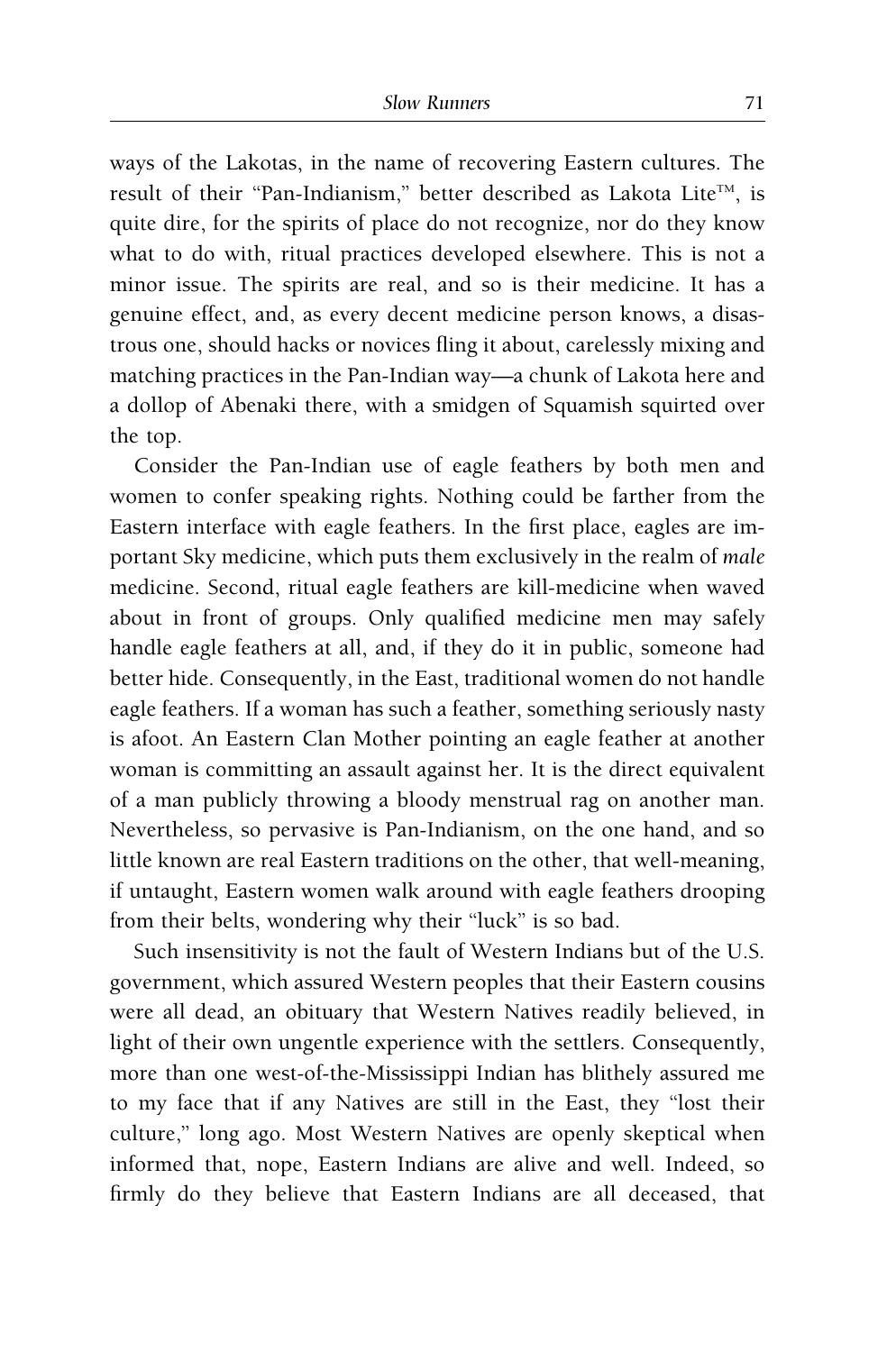reservation councils have taken to banishing undesirable elements East, especially to those the nineteen states with no reservations, places that Western Natives consider ''No Man's Land'' but we consider ''Home.''

With mounting dismay, I have witnessed a parade of off-reservation miscreants storming onto Eastern lands, using their federal cards to pass go, collect, two hundred dollars and get out of jail free, all the while leaving mud trails of chaos in their wake. Instead of presenting themselves to the general public as what they are, unwanted, uninvited, and unmannerly interlopers, they pose for press photos as Real Deal Indians. Typically knowing little about their own cultures—and, even more typically, nothing whatsoever about Eastern cultures—they berate Non-Treaty (i.e., unenrolled) Indians as frauds, including locally revered elders and medicine workers. In the East, where the harshest repudiation allowed in public is to state of someone, ''We do not know that person,'' these wild accusations are not only astoundingly rude, but they are also doing East–West relations untold harm.

The actual problem here is not that Western nations are imperialistic monsters, but that the U.S. government is undermining respect for traditional self-determination. A nonindigenous player, the federal government confers artificial status on Indians coming from outside the natural polities of Eastern nations. Because of the benighted way that the laws were conceived, federal recognition empowers anyone, from anywhere, no matter how low his or her status may be at home, to dictate policy in Eastern groups, just so long as she waves about a federal enrollment card first. This creates competing authorities, with the U.S. government tipping the balance. Federal recognition thus upends traditional Eastern systems by allowing enrolled outsiders to impose their agendas on Eastern groups through grand-standing and floor-grabbing.

Traditionally, Eastern nations are very careful about who speaks, and in which councils. We have formally appointed speakers who air predetermined arguments through appropriate channels. Before taking the floor, legitimate speakers to a council are expected to produce wampum given them by their Clan Mothers, thus demonstrating not just their office as speakers but also which entity sent them.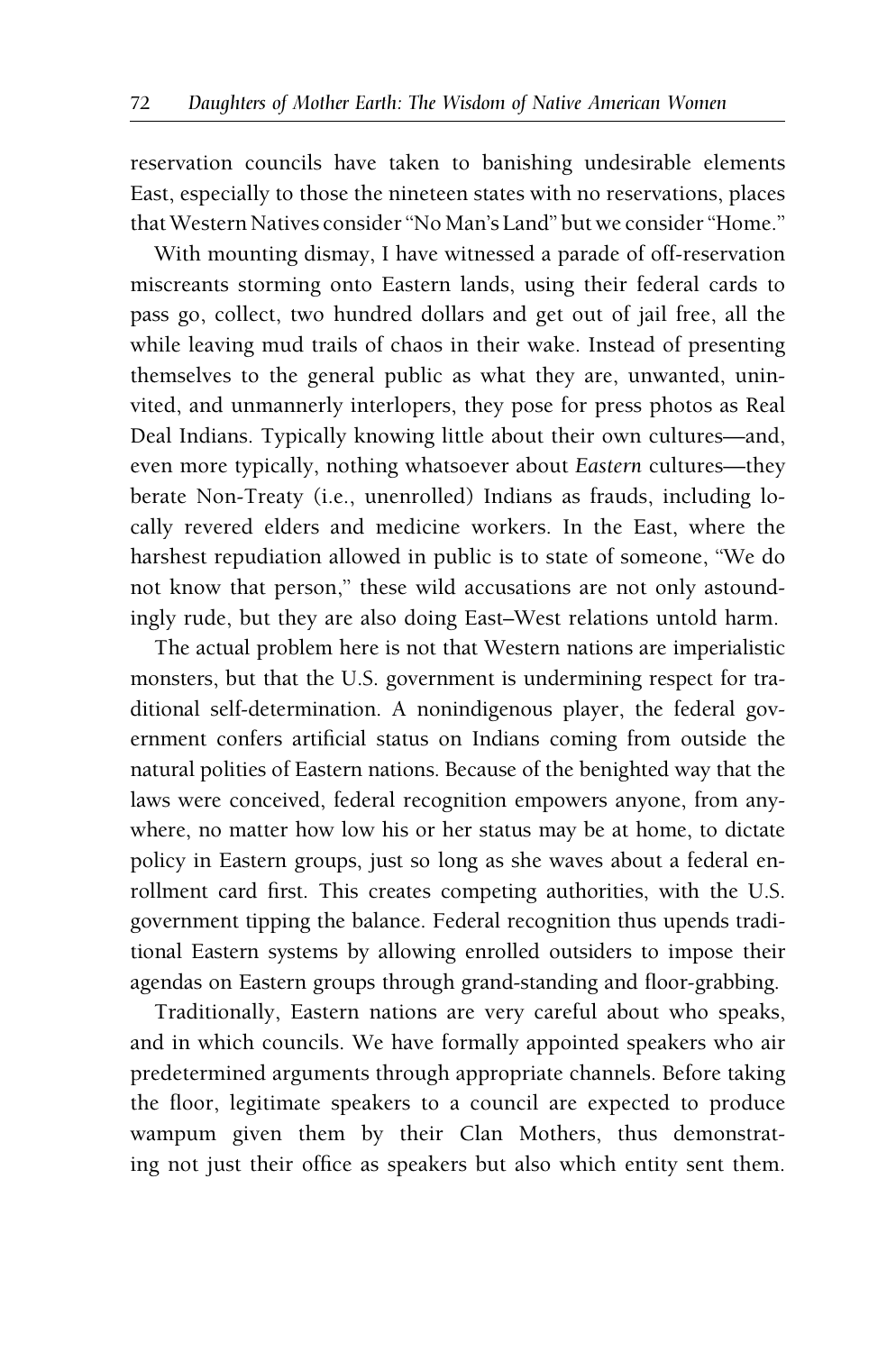This procedure signals that their message is legitimate. There are, moreover, very specific rules governing visitation, and, before federal impositions, anyway, strangers were strictly held to them. If a troublemaker from outside the clan or nation attempted to enter its domain and hold forth, female clan councils, and male national councils, put an immediate stop to the interference by sending official speakers to put three direct questions to the interloper:

- 1. Who are your elders?
- 2. What message did they give you for us?
- 3. What Clan Mother welcomed you, strange person?

These were not rhetorical questions but required literal answers. A loud-mouthed upstart who had not been sent by his or her elders with a real message and who had not, furthermore, been welcomed by a recognized local Clan Mother, was simply not listened to. We did not know that person, so no such visitor had rights of entry to, let alone of speaking in, any council. The best he or she could expect was temporary lodging in a ''stranger house'' and the gift of new moccasins and enough food to enable him or her to make the journey back home. In other words, self-appointed speakers were sent packing.<sup>4</sup> These laws allowed local communities to control entry into their public forum and thereby determine their own agendas.

Under federal systems now in place, however, whether banished or not, More-Indian-Than-Thou interlopers impose themselves upon local councils, often seizing the ''right'' to dictate policies and goals. They not infrequently use their insider access to set up ''Indian programs.'' (For whom, I always wonder, all those Eastern Natives they claim do not exist?) These programs poverty-pimp for all they are worth, looking to get us poor Eastern slobs mentally healthy, sober, on welfare, or all of the above. Apparently uaware that powwow is a Narrangansett term meaning medicine person, or that Buffalo Bill Cody invented the current powwow format by including ''savage'' dancing in his Wild West Show, they fundraise through powwows that always showcase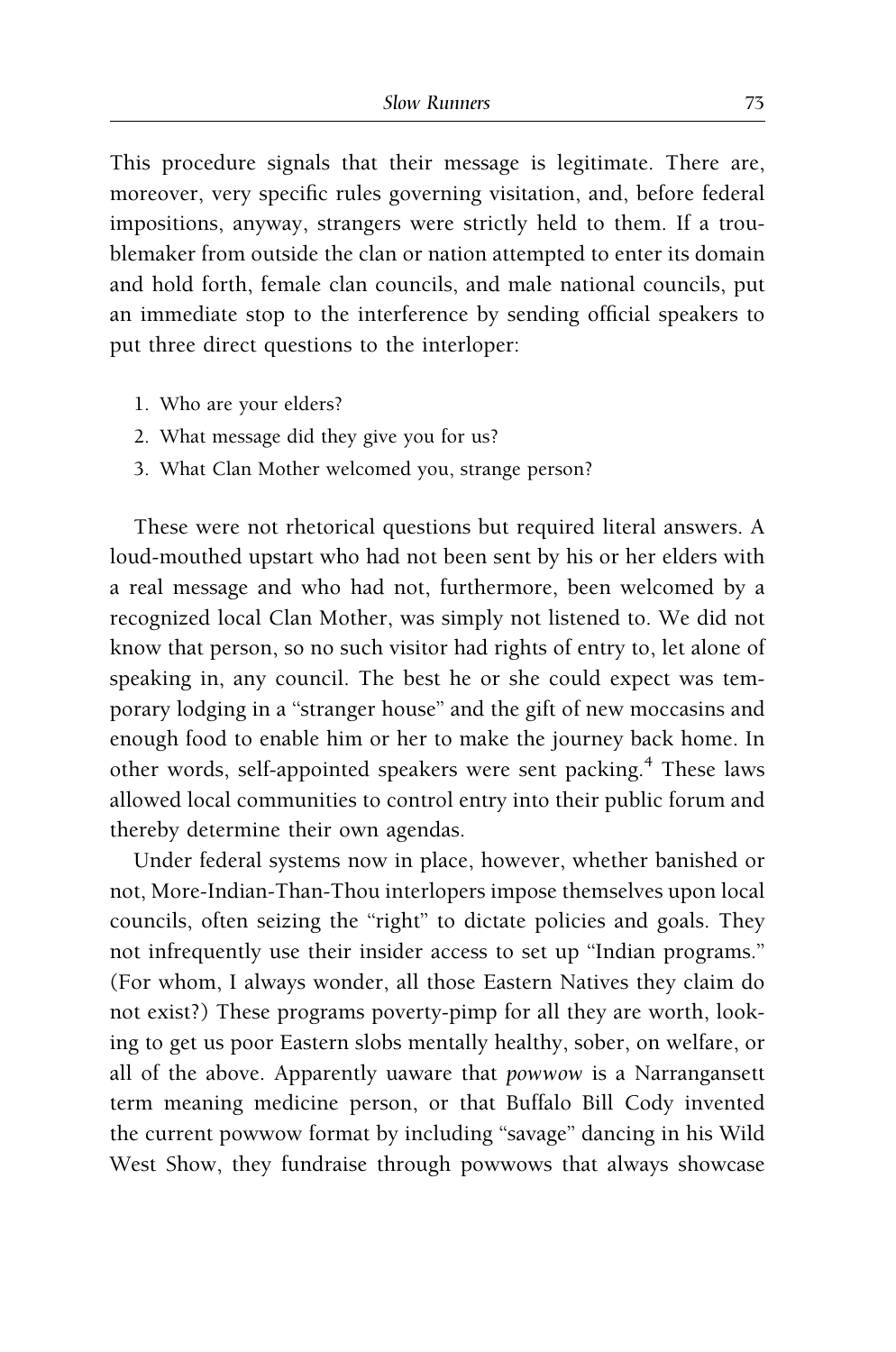Western fancy-dancers to the exclusion of Eastern dance styles. As shills for the racist stereotype of Indians as feckless, reckless, dancing drunks, these programs do a great job. At last notice, however, they address none of the front-burner issues on Eastern agendas: recognition of the rights of Non-Treaty Peoples, repatriation of human remains and grave goods, land re/acquisition, language revitalization, and mound preservation, especially of sacred sites.

For about twenty-five years, I was too floored by the warped cruelty of federal myths and the intimidation tactics of the Identity Police to object, but since then, I have gathered myself up sufficiently to challenge both forms of bullying. My purpose in doing so is not to wedge Eastern and Western Natives farther apart, but to introduce sanity to the subject by forging bonds of mutual respect and cooperation between the cousined halves, thus recreating the Native whole that animated Turtle Island before she was invaded by Europeans. Our proper task is to heal the unnatural rifts caused by colonialism and its descendant, federalism, not to collaborate with Department of the Interior, which groups Natives along with flora and fauna to issue them what amount to dog tags.

My first order of business is to point out that the charge of ''lost culture'' arises, not from any Native inspection of the issue, but rather from nineteenth-century federal court decrees. In anticipation of the Dawes Act (which was in agitation as early as  $1883$ ),<sup>5</sup> the courts deliberately sought to cut Eastern Natives off from their Western kinfolk as damage control once Dawes enrollment was imposed. Part of the Dawes plan was to allot land to Natives, and officials wanted to prevent any of that land from being claimed east of the Mississippi. Consequently, in 1885, the U.S. Court of Claims sneered at Eastern Natives as decultured refuse; in 1886, the U.S. Supreme Court reiterated and legitimated that stance, so that it became a common federal refrain.

Moving first on the issue in 1885, the Court of Claims indicated that it knew perfectly well that Non-Treaty Peoples remained in the East but contended that the United States needed neither to recognize nor to deal with those nations—in this instance, specifically the Cherokees claiming that they were ''but a social organization,'' for: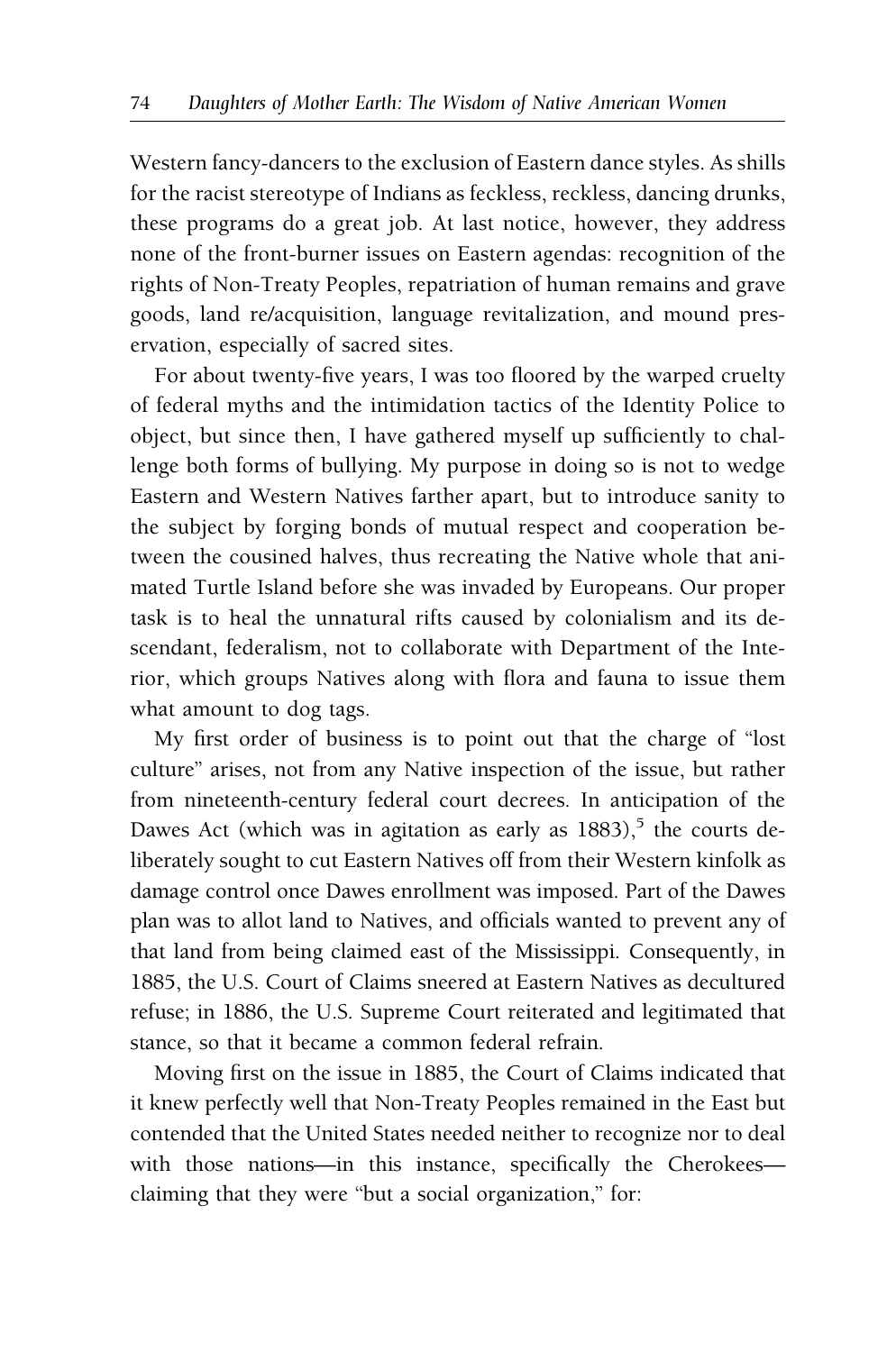No treaty was ever made with this band nor with the people composing its membership. All the connection the band has with the United States is such as has been created by the laws of Congress, which may be altered by the same power than enacted them; and Congress can make no laws in relation to the band which are in conflict with the laws and constitution of the State of North Carolina, to which these Indians are subject.<sup>6</sup>

Following suit in 1886, the Supreme Court simultaneously recognized but rejected Eastern Non-Treaty Peoples, adding rather nastily that their lack of federal recognition was their own, dad-gummed fault for not cooperating with Removal: ''The Cherokees in North Carolina dissolved their connection with their Nation when they refused to accompany the body of it on its removal, and they have had no separate political organization since. Whatever union they have had among themselves has been merely a social or business one.''<sup>7</sup>

The precedent was thus set by the time of Judge William D. Springer's 1898 decision barring Eastern Indians from Dawes enrollment, again in particular reference to the Cherokees but with general application to all Eastern Natives. Springer was simply repeating the, by then commonplace, assertion that Eastern nations were ''mere social organizations.'' Because Eastern Natives had deliberately ''expatriated themselves'' from the transported portion of their nations during Jacksonian Removal, he ruled, they deserved no further consideration as Natives.<sup>8</sup> Citing Removal "treaties," federal courts generally began pretending that the Indians, themselves, agreed with this fiction. Jacksonian Removal was forced, however, and its treaties were never agreed to by large segments of the removed nations, many of whom remained in the East as Non-Treaty Peoples.

These court decisions thus first denied Eastern Natives unity and culture, and second, claimed that permanent separation from their kinsfolk was a consciously intended result on their part of evading Jacksonian Removal. Skewed to facilitate land theft under the Dawes Act and offered damagingly from the settler-centric point of view, these rulings typify what Northeastern peoples have traditionally called "pen-and-ink witchcraft," that is, making paper say what reality never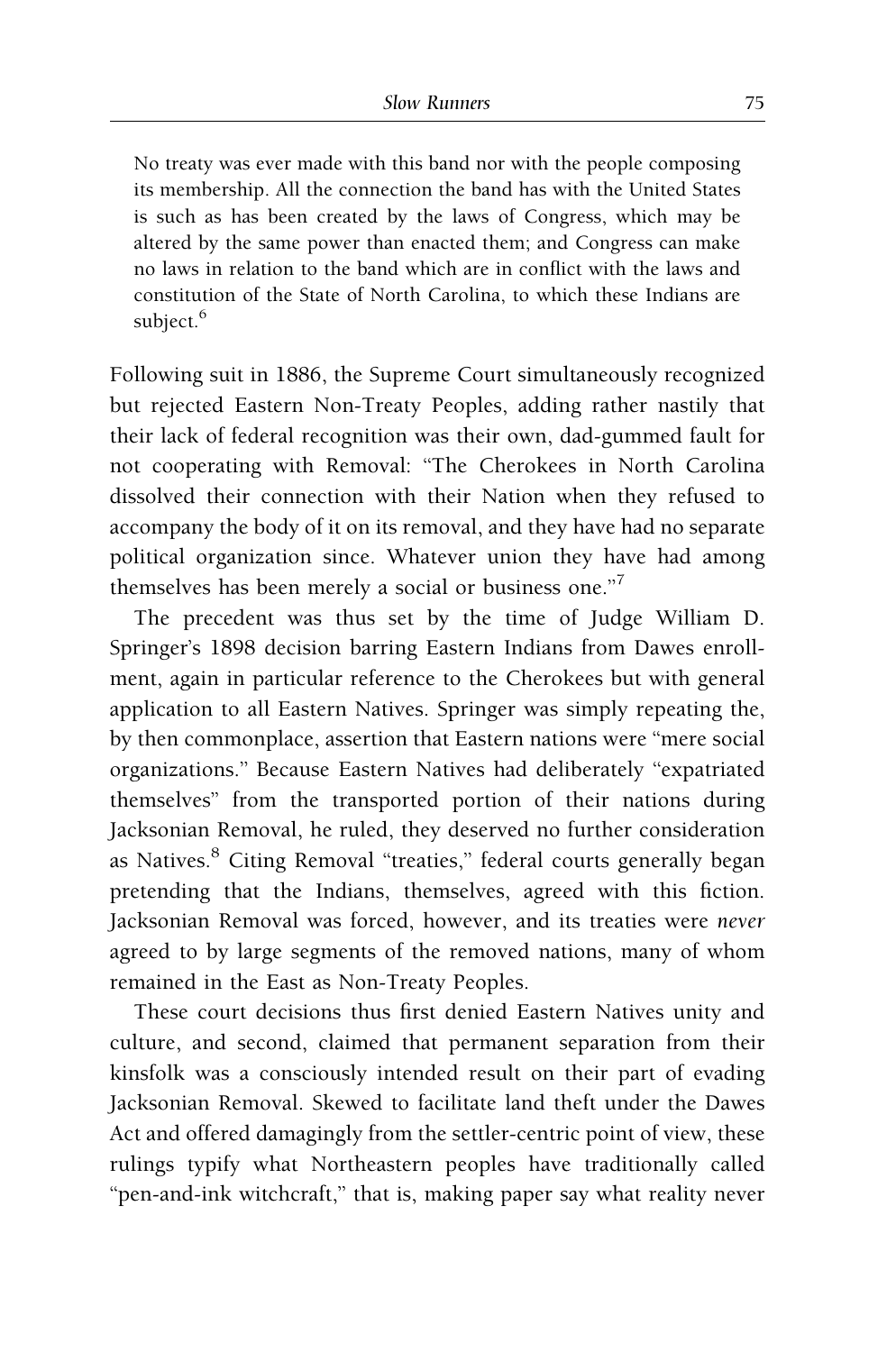said, and thereafter using the paper version as a substitute for the  $t$ ruth $\frac{9}{5}$ 

On the contrary, the East-West separation was instigated by the double-barreled Removal Act of 1830, which sought to prop up the U.S. economy by appropriating valuable Native lands in the East, while at the same time eliminating the safe haven of Eastern Indian culture, to which all too many African slaves had been escaping. The federal courts certainly knew this history in 1898, when Springer flatly declared Eastern peoples non-Natives, for the Cherokees had valiantly fought Removal all the way to the Supreme Court, even winning their case by having Removal declared unconstitutional, only to be removed, anyway, in the criminal round-ups ordered by President Andrew Jackson.

Consequently, whether or not they know it, by parroting the slur that Eastern Natives have ''lost their culture,'' Western Natives are simply aiding the government's very political purpose of ''disappearing'' Eastern Natives through ''documentary genocide,'' that is, by killing people on paper, when they are not in fact dead.<sup>10</sup> To dispel the miasma here, I ask Western Indians to recall the last time that the federal government told them the truth about Native American history. Once they realize that the answer is ''never,'' I would request them to reconsider echoing that deeply flawed source any further concerning their Eastern cousins.

Far from ''mere social groups,'' Eastern fires comprise the descendants of diehard resisters, ancestors who bravely remained East despite Jacksonian Removal, at a time when settlers construed evading Removal as an act of war punishable by death. By and large, these Longhairs were the last hold-outs of the Black Drink Resistance that flourished in the East from before the first Removal of the late 1790s through to the second, Jacksonian, Removal from 1828 to 1845.<sup>11</sup> The Black Drink Resistance was carried to Indian Territory, by the way, so that most Western Natives know it as the Four Mothers Resistance, which sought to incorporate Indian Territory into the Native-run State of Sequoyah, in the attempt to block its settler takeover as "Oklahoma" in  $1907$ <sup>12</sup>

The loss of Tecumseh in 1813 was a serious blow to the original Black Drink Resistance but not its death knell in the East. Especially in Ohio,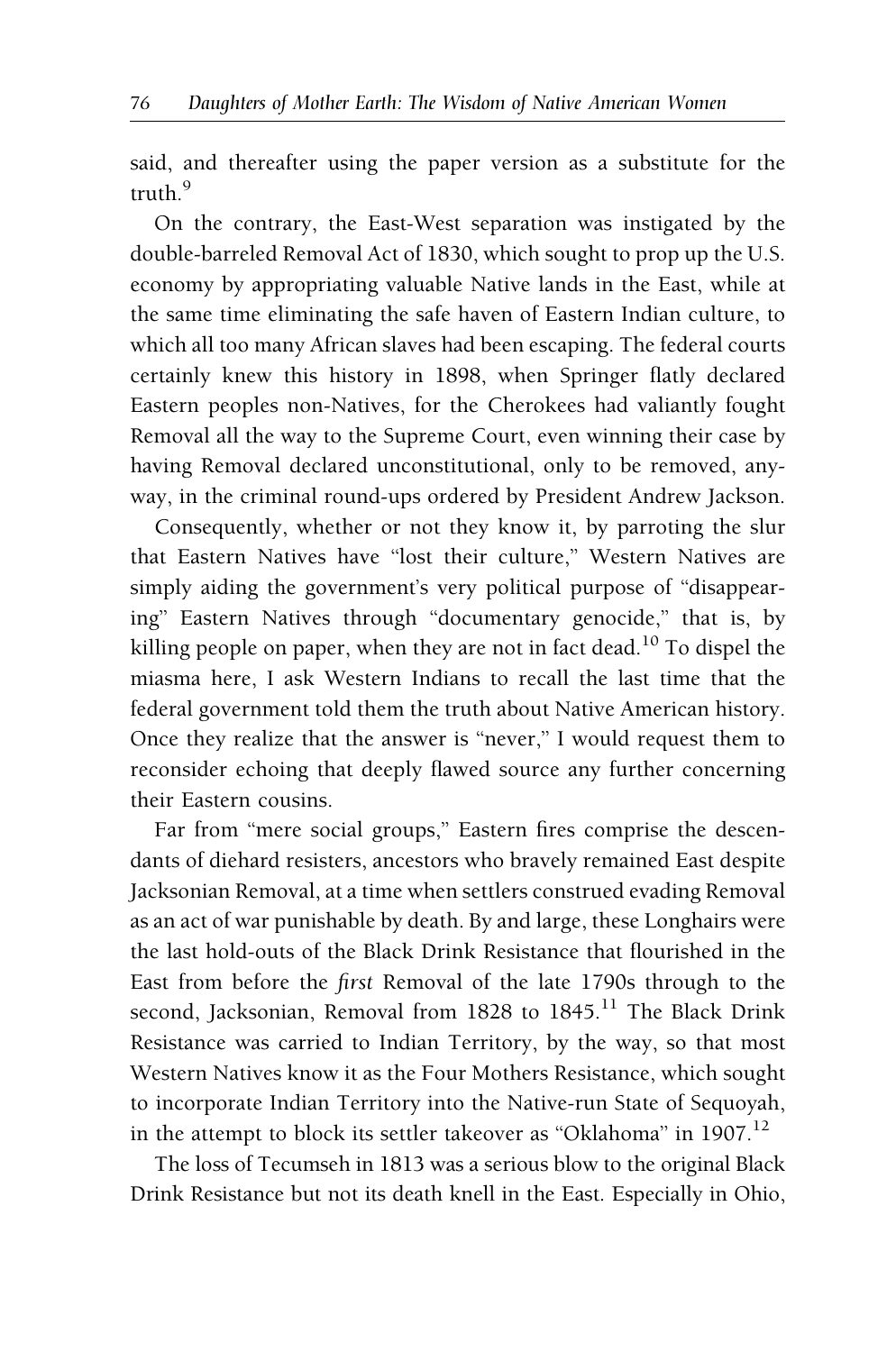the cradle of resistance from 1783 on, such important nineteenthcentury leaders as Teökwe't ("Deunquat," "Deunkwat," "He Is Human") and Hë:töh ("Hetlo," "Hitlo," "Hilo," "He Is the Leader") continued locally resisting invasion and forced assimilation after the flawed Greenville Treaty was signed in  $1795$ .<sup>13</sup> In the 1820s, Teökwe't brilliantly disrupted the Methodist missionaries, the advance guard of the settlers then staking out the valuable Sandusky region, while Hë:töh, my direct ancestor, led Seneca families into the Great Black Swamp in northwest Ohio, there to hide from Ohio Removal in the mid-1840s. The Odawas of the Three Fires Confederacy led similar resistance elements to Walpole Island, Canada, where they remain to this day. In the South, holed up along the Ohio River, were the Cherokees in the Appalachian hills and the Shawnees in the swamps of the Big and Little Miami Rivers. Lenapes and Mahicans similarly hid out, in the southeastern Appalachians. These were Non-Treaty Peoples, holdouts who flatly refused to recognize land-stripping treaties or to attend (and thereby legitimize) the councils that negotiated them.

None of these Non-Treaty Indians ''lost their culture.'' Far from it, they risked everything to remain free in their homelands, tending ceremonially to the graves of their ancestors, feeding the Spirits of Earth and Sky, and holding onto ancient customs. Indeed, where the old ways were lost, and soon, was on reservations, whose Indian agents and missionaries could tyrannize captive audiences into assimilation.

At least in Ohio—the Indian Territory of the first Removal of the late 1790s—far from lying around the fort, Indians were lying as low as possible. Demonstrably as many of them hid out as acceded to Jacksonian Removal, so that the Ohio Longhairs had a traditional name for those transported west: Slow Runners.<sup>14</sup> By and large, it was the most assimilated elements of the Eastern Natives who were removed because they were the cultural Slow Runners who had violated the two arch tenets of the Black Drink Resistance:

- 1. Never to convert to Christianity, and
- 2. Never to allow their names to be ''made dead bugs on bark,'' that is, recorded on missionary or governmental lists.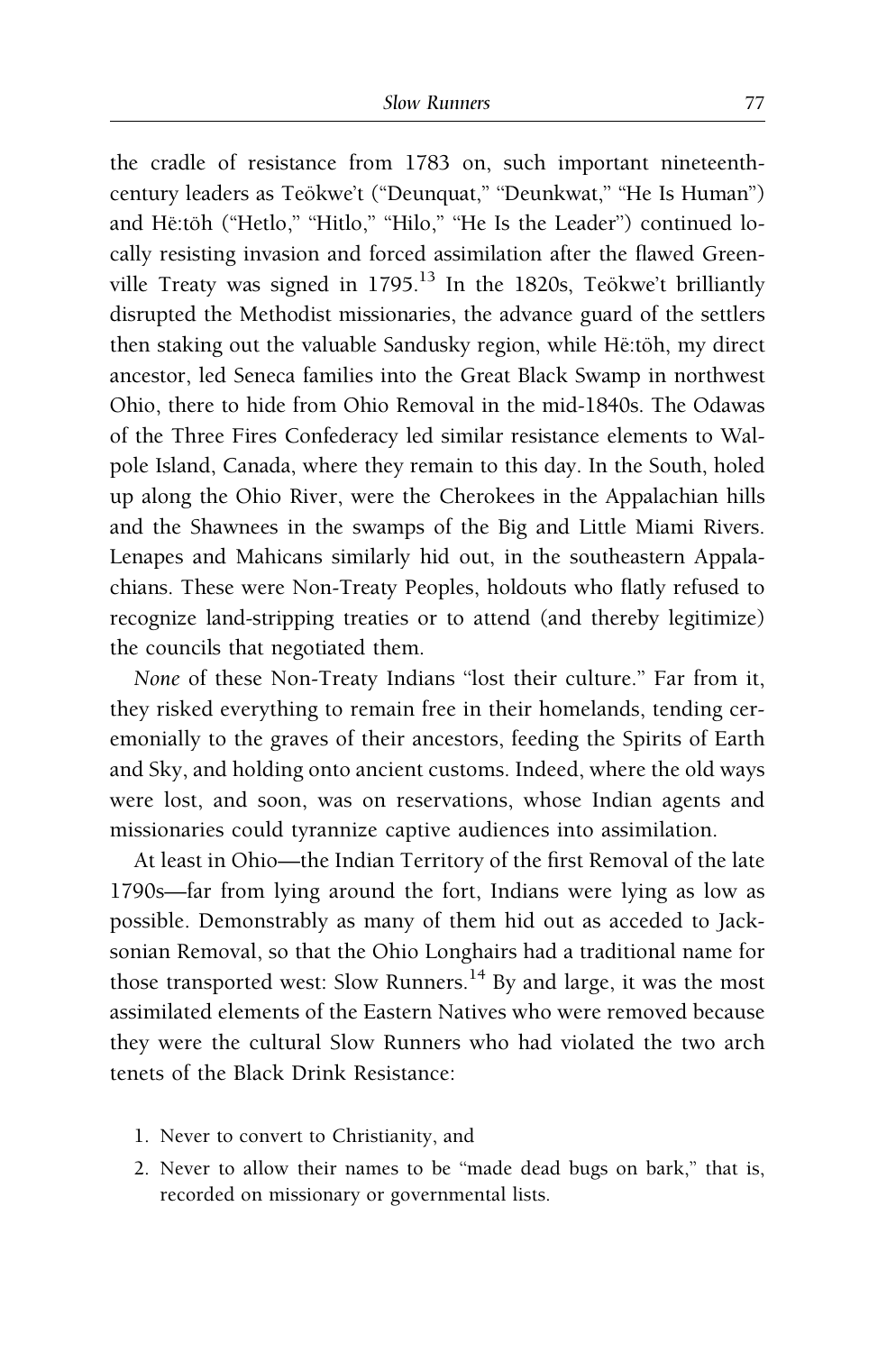Not only did the Slow Runners have dead-bug names, but also superficially, anyhow—they converted to Christianity. Both deeds made it easy for the settlers to round them up and ship them out, because the authorities knew exactly whom to find, where.

By contrast, resisters hid, often in plain sight, in their Eastern homelands. Furthermore, some of those transported West sneaked back home after 1850, their stories of horrendous suffering in tow, for the government promptly reneged on many of its promises of succor. In particular, christianized, treaty Wyandots from Ohio endured the miseries of Removal in 1845 only, for their pains, to be declared ''white'' by the governmental decree in 1855, thus obviating the federal obligation to provision them with resettlement aid.<sup>15</sup> Newly "white," part of these Wyandots returned to Ohio, bitterly renouncing Christianity to join the Longhairs. Others begged the Oklahoma Senecas to take them in, where their quantum counts started at zero—for, after all, they were ''white'' now.

Back East, Longhairs could hide in the coal-laden hills only as long as settlers did not appropriate them; swamps remained feasible hiding places only until the settlers drained them. In Ohio, the expropriation of Appalachia set to immediately following the Civil War, while in the 1890s, settlers tiled the massive Great Black Swamp, which occupied nearly all of northwest Ohio, thus draining that natural wonder of the world, a decidous wetland in northern latitudes. At that juncture, resisters were forced into open interaction with the settlers. The primary method Natives employed for staying alive was hiding in their skin, which meant altering dress and language so as to live as inconspicuously as possible along the fringes of settler society. I suspect that these low-profile tactics are what have confused Western Natives into assuming that the federal courts were right: Their Eastern cousins had, indeed, ''lost their culture.''

Plain-sight hiding was facilitated by a central fact that is, today, also held against Eastern, and especially Northeastern, Indians: their light skin tones. Here, more than anywhere else, popular illusion disfigures truth. The Hollywood stereotype of dark-skinned ''savages'' could not speak less to Northeastern realities. Nevertheless, no more immune to media imagery than Euro-Americans, Western Natives assume that, if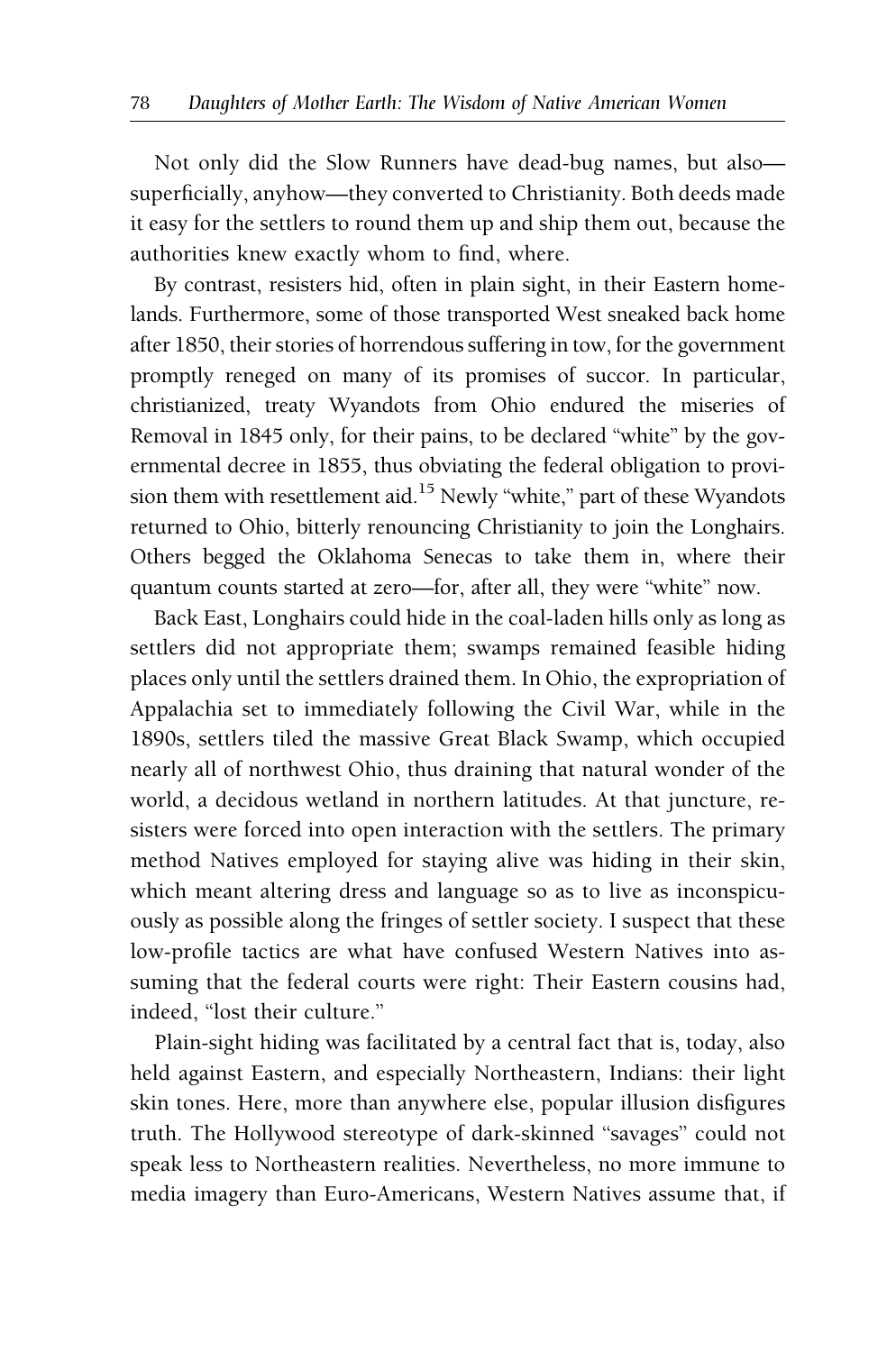Eastern Natives are "white," they got that way through the "dilution" of intermarriage with Euro-Americans. Otherwise, their light skin is taken to mean that they are not actually Indian, at all.

These insidious, and disturbingly racist, perspectives swallow colonial blither whole rather than consult Eastern historical reality. The well-documented fact is that, not only Northeastern, but also several Southeastern groups, especially the Cherokees, were, at contact, whiteskinned people.<sup>16</sup> Some were even blue-eyed, although more were grey-eyed. To this day, ''Grey-Eyes'' is a lineage name among the Ohio Iroquois (including former Ohioans, now in Oklahoma). This was not only an Eastern phenomenon. The Western Mandans were famously white-skinned, while the Lakotas are suspiciously light-skinned themselves. Hmmm.

Early Anglo-American scholars, racists all, knew this. Because lightskinned Natives undermined nineteenth-century ''science'' of race, those scholars worked doggedly to explain away Indian ''whiteness.'' With straight faces, they posited:

- handsful of shipwrecked Europeans, staggering 500 miles inland to impregnate thousands of giddy Native girls, before disappearing from history without a trace:<sup>17</sup>
- Atlantean refugees (voted ''white'' on principle) likewise reeling inland, this time, a thousand miles, to build the mounds and procreate madly, before being wiped out of existence by the heinous "savages"; $^{18}$
- ancient Celtic princes and paupers hurrying over in the twelfth century to brighten up the landscape—just in the nick of time for ''Discovery'' before expiring themselves, probably from sexual exhaustion;<sup>19</sup>
- or, hey, just about anything to lighten up the continental motherlode rather than admit that Europeans were far from the world's only ''white'' people.

As yet unburdened by colonial racism, which was not fully articulated until the late-eighteenth century, the first-contact French missionaries in the Northeast never stopped citing the fact of white-skinned, brown-haired, light-eyed Indians, because they considered it proof positive that French–Native intermarriage was not just palatable but also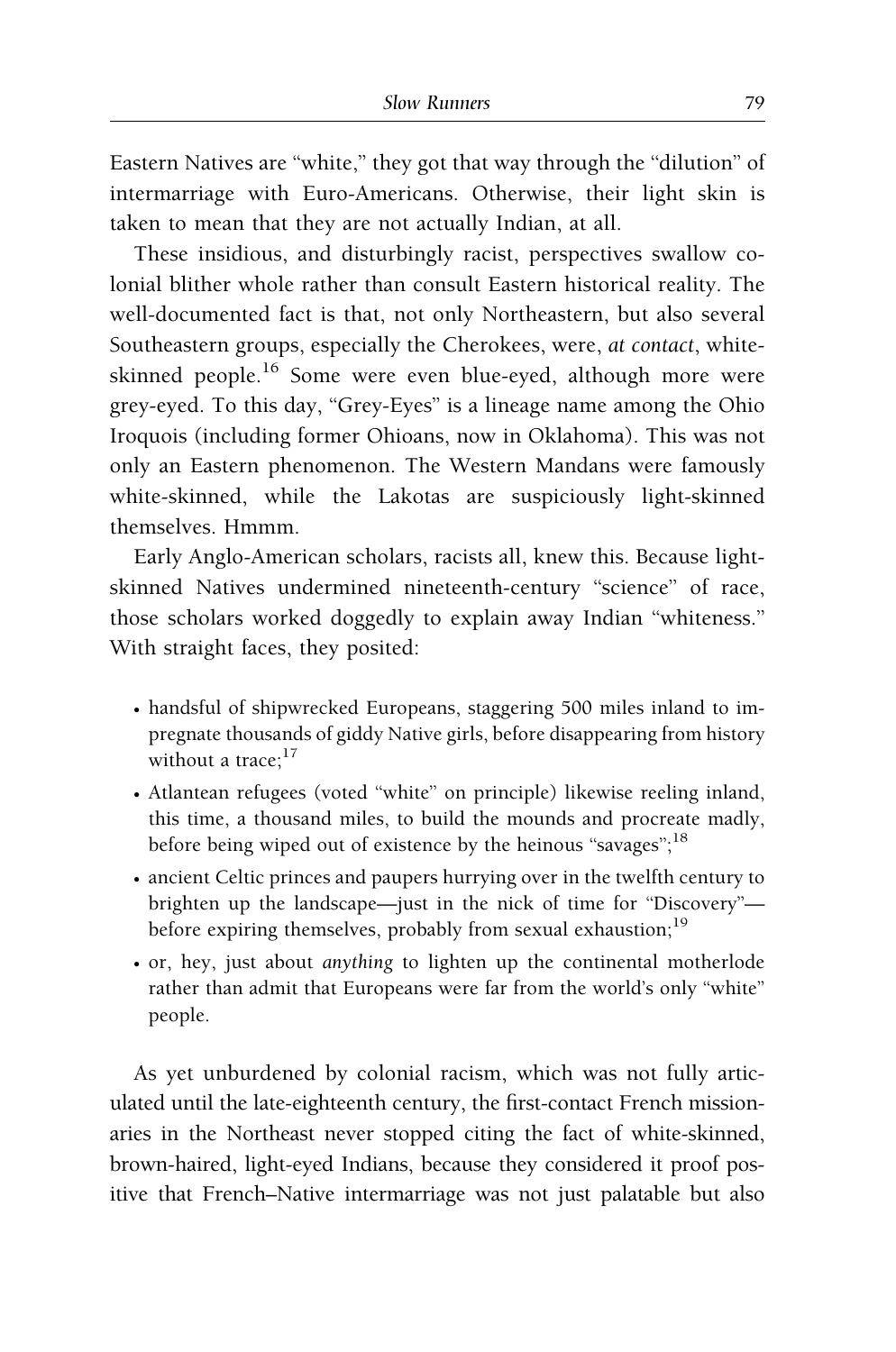inviting. From 1610 to 1750, such mating violated none of the au courant rules of French colonialism, which viewed interracial marriage as just dandy, so long as conversion to Roman Catholicism accompanied it.

Politically, France licked its lips over the fact of white-skinned Natives, for that would allow France to secure its beachhead in Canada by promoting ever-popular family values, that is, by marrying its coureurs-de-bois (backwoodsmen) to Indian women. French Canadian realpolitik thus created the Metis (literally, "half-breed") Nation, now considered entirely Native by British Canadian law. This marry-'em tactic should not be construed to mean that French policy bleached out U.S. Natives, for it was unsuccessful south of the St. Lawrence River, due to the dedicated rejection of French rule by the Iroquois League. My point here is not French ''tolerance,'' but the preexistence of whiteskinned Natives that excited French settlement policies in the first place. League peoples were light-skinned before the French arrived and remained so after the French invasion, without so much as a howdy-do exchanged.

The supposed ''color'' of Eastern Natives reflected both deliberate tanning techniques and easy consort with escaped Africans. Artificial skin color was very popular among Northeastern Indians. In fact, woodlanders invented suntan lotion, which they used all summer long to repel insects and sunburn. These sweet-scented unguents, made from refined bear grease, were often mixed with red ochre, which by summer's end yielded the original copper-tone tan.<sup>20</sup> The French missionaries bemoaned the suntans because it undermined their settlement schemes. The French solution was to mimic elite behavior in Europe by keeping converts out of the sun, for ''the Savages would be very white if they were well covered." $21$ 

The infusion of melanin reflects the Northeastern Native attitudes toward European chattel Slavery. The Iroquois League in particular denounced Slavery as an engine of colonialism and made a habit of giving safe haven to any escaped slaves who made it to Iroquoia. Especially in old Iroquoia (Ohio, western Pennsylvania, West Virginia, and New York), many escaped slaves were happily adopted into the clans, intermarrying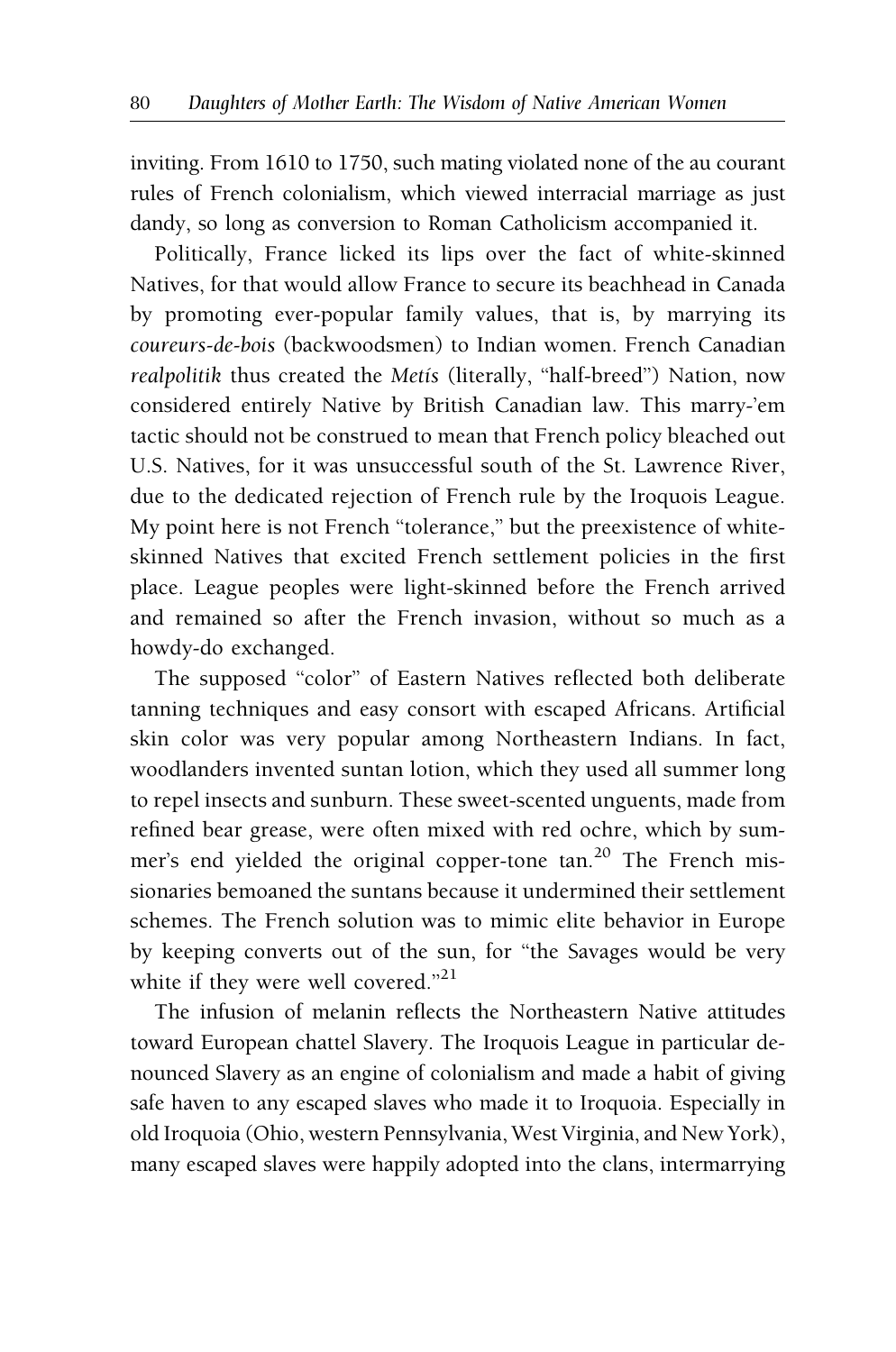and enjoying all the rights of Indian citizenship. Throughout the settler chronicles, escaped slaves are indignantly spotted fighting on the Native side, and often particularly targeted by death squads for their chutzpah. $^{22}$ Meantime, in the South, settlers enslaved both Natives and Africans, forcing their "breeding" in the captivity of the slave huts.<sup>23</sup> These histories resulted in the darker skin tones now seen among certain Eastern Indians, including some like the Lumbees who look downright ''black'' to modern racist eyes. Native lineages that did not happen to adopt Africans retained their natural ''whiteness.''

In the nineteenth century, as Slavery became the national hot-button issue, U.S. racism turned astoundingly dangerous—more so than it had been in the eighteenth century—yet its very ferocity caused blindness in its practitioners. Under the eye-test of racial identity introduced by, especially, Johann Friederick Blumenbach in his classic ''science'' of racism, On the Natural Varieties of Mankind (1795), alert racists were certain that they could spot racial "impurities" at a glance.<sup>24</sup> Ironically, their confidence in their ability to eyeball the identity of Others allowed any whose appearance did not accord with their racist fantasies to ''pass.'' Because Blumenbach had never actually seen any of the peoples he presumed to describe, the racist norms of appearance, etched into standards surviving well into the twentieth century, actually facilitated Eastern Natives' hiding in their skin. Many Northeastern Indians were able to slide in under the racist radar, with their light skins, grey eyes, and chestnut hair.

Although the diehards were well known to exist in the East, by the late nineteenth century, Euro-American dirt farmers had adopted a live-and-let-live attitude, their lives too full of their own hardships to visit many on others. They certainly knew who the local Indian families were and countenanced their presence, so long as said Indians "kept their place," as ditch-diggers, or, like my grandmother, laundresses and basket weavers. In a fine and lucrative bit of clowning, my great-great-grandfather, He:toh, moved furtively about the edges of settler communities from the 1860s to 1874 as an itinerant peddler, selling tombstones to the ''pioneers.'' This blinkered existence of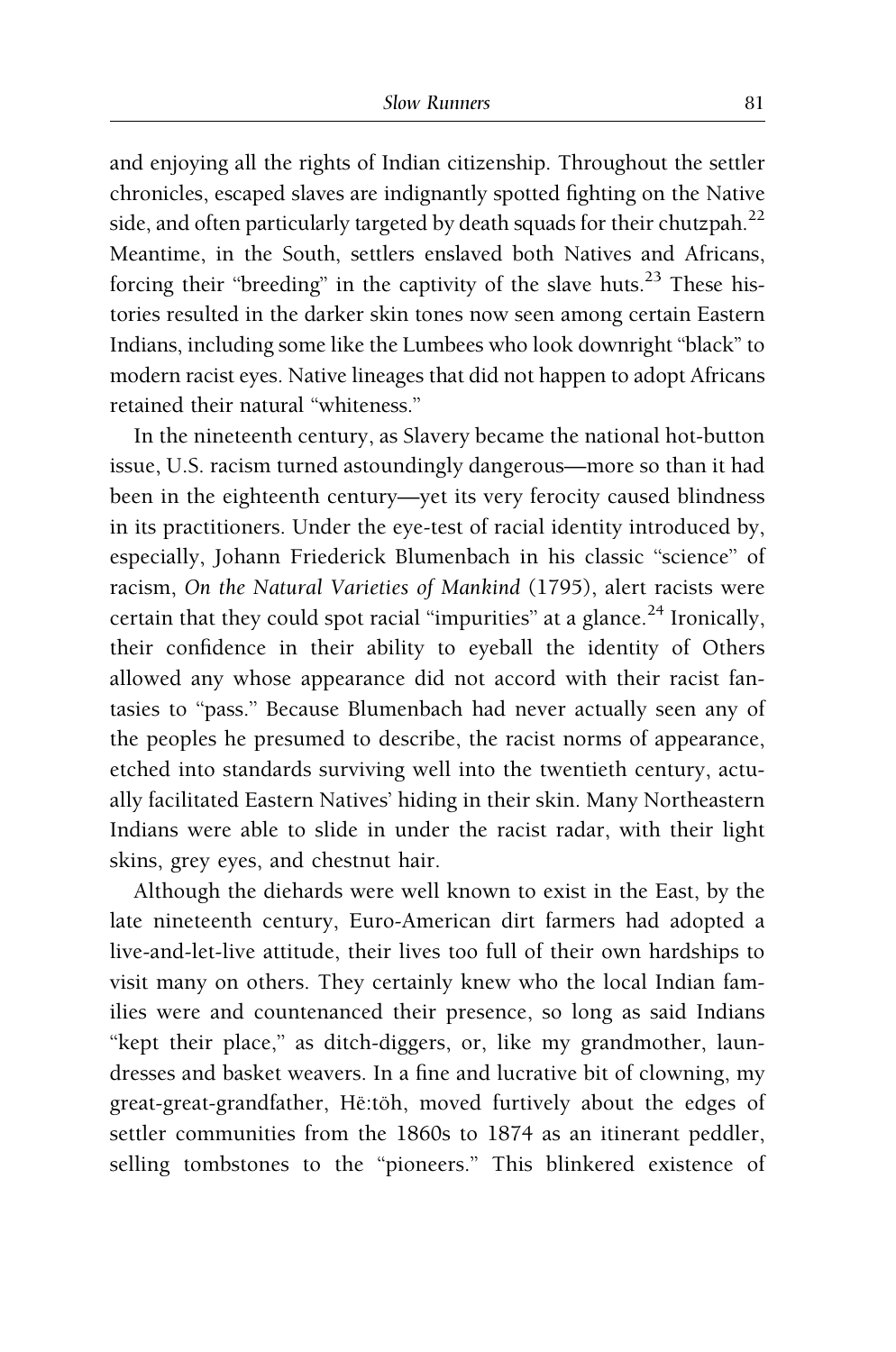Non-Treaty Peoples in the East constituted the original Don't-Ask-Don't-Tell policy.

Ironically, one way that modern Eastern Natives can show their identity is through the anti-documentation that resulted from documentary genocide. Since Jacksonian Removal had declared the Eastern United States Indian-rein, federal census takers flatly refused to record the existence of Eastern Natives from 1845 well into the twentieth century. Native families were there, and perfectly well known as Indians to the locals; they were just not officially noticed, so that absence from the U.S. Census between Removal and the mid-twentieth century almost always means that the family was Indian. (African Americans were recorded.)

Under this perverted system, just being recorded somewhere conferred the indubitable advantage of allowing Natives to exercise legal and civil rights as ''whites.'' For instance, anyone wishing to set up a farm in West Virginia had better have been ''white,'' because it was against the law for Indians to own property in that state until 1964. Racial laws everywhere in America made it illegal to marry outside of one's race until the 1960s. When a Native's significant Other was African American, no one raised red flags, but, should the offending Other be ''white,'' all sorts of KKK-enforced damage could result from the ''miscegenation.'' In most instances, therefore, ''passing for white'' was the only sane option for Natives east of the Mississippi.

This logic may appear contemptible to those for whom sinking into oblivion with one's doomed cause carries a glamorous cachet. For any who have ever actually been doomed, however, willful sinking just seems immature. The main coup of Eastern holdouts back then was far less melodramatic than twinkling out of existence. It was, instead, to get their family name registered on a U.S. Census, for then, the family could claim to be ''white.'' This was an act of reverse pen-and-ink witchcraft undertaken on theory that any Indian who wanted to lie to the settlers should do so in writing. That way, they would never catch on. Lying to the census taker was impossible when locals were retained as census agents, but, should an outsider be hired to take the Census, he might be fooled. Of course, tricksters had to be wary, for having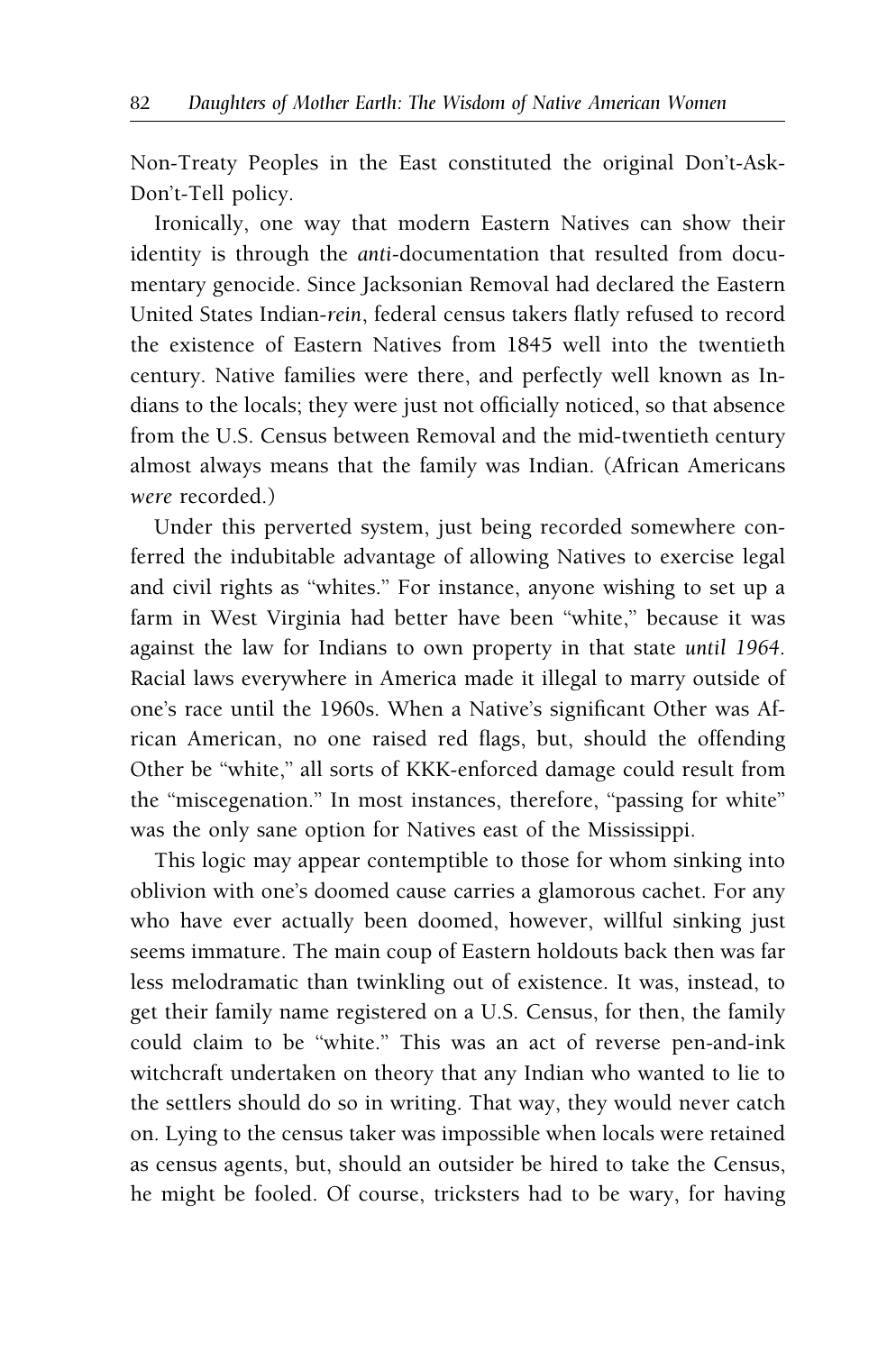discovered what was afoot, a spiteful census taker might record tricksters as ''colored'' or ''mulatto,'' putting them in an even worse legal and civil position than they had been as invisibly Indian.<sup>25</sup>

Dangerous though it was, many an Eastern family holds the tradition of an ancestor who lied to the Census Man. In fact, my own greatgrandmother, Warı´ (''Mary''), purportedly very beautiful in her youth, cleverly got herself up as a white woman to inveigle the outsider taking the 1880 Census into recording her family as ''white,'' in an entry that is riotously funny today for its complete lunacy. She affirmed, among other things, that her father, He∶tŏh, was still alive (he had died of cholera in 1874) and that her mother was from Russia. Grandma Warı´ chose Russia because, having fraternized with some Russian Jews, she promptly decided that all Russians were dark-haired and beak-nosed, as were many Natives.

Actually, Warı´'s mother, Grandma Barbara, was a Grey-Eyes, Snake Clan Wyandot, adopted into the Bear Clan of the Ohio Senecas in 1843. Born in Ontario, Canada, at sixteen, Barbara ''escaped'' the Catholic nuns holding her captive (her characterization) in a mission school. Stealing a canoe, she paddled along the edge of Lake Erie south, into the Miami of the Lake (the Maumee River) in search of the holdouts who she knew were hiding in the swamps, a popular refuge since 1783. There, she met and married He:töh. Barbara kept her mission name, because she felt she had earned it. (The French nuns called her Barbará, The Barbarian, because they found her so ungovernable.) Grandma Wari—who vainly knocked ten, and in later life, even twenty, years off her own age—also falsified everyone's ages in the census entry, while leaving one sister entirely off the roster, for some expedient reason long since forgotten. Our family never appeared on the Census before or after Warı´'s 1880 ruse, until name and town changes (not to mention the Termination program) in the mid-twentieth century facilitated social movement.

After Grandma Warí had counted coup on the Census Man, and to the end of her centenarian life in 1949, she sat on her front porch every evening, patiently waiting for the sheriff to come arrest her for lying to the government. She never was dragged up on charges, but her ploy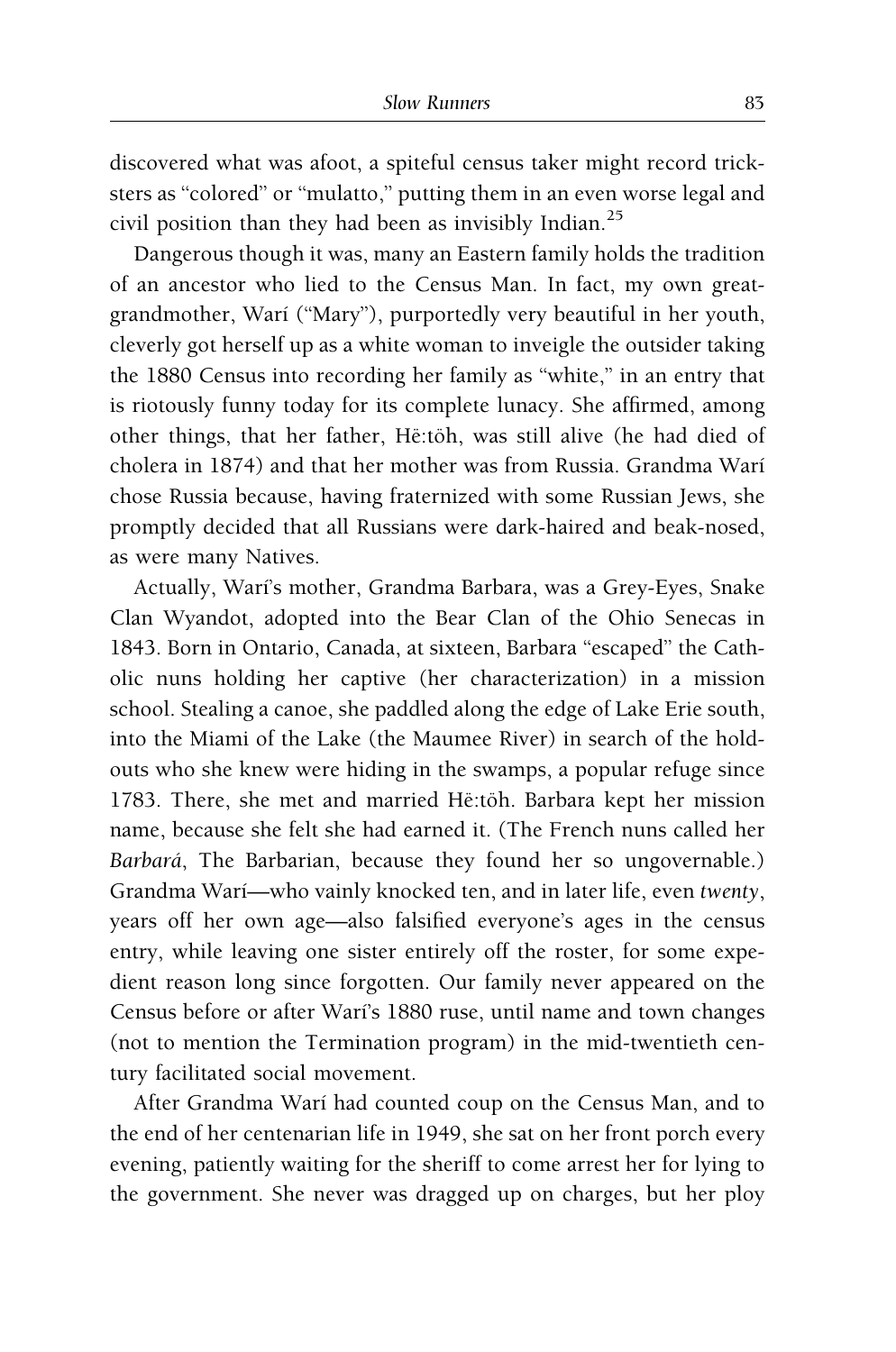backfired, by alerting social workers to her whereabouts. They duly packed her children off to the government kid prison called Indian Boarding School. Warí eventually located three but recovered only two, one of whom stalked angrily away from his heritage—although he was quite happy, in the 1960s, to demand a handsome chunk of the proceeds, when financial necessity finally forced the family to sell its old Dawes allotment.

As in Grandma Wari's deceit, the Euro-American expectation that all Indians spoke jibberish while swathing their dark skin in feathers and blankets worked against detection. All the diehards had to do, was go against stereotype. To live unmolested, Eastern holdouts perforce adopted Western dress, along with European languages. Wearing European clothing was hardly a new or difficult development. In another violation of racist stereotypes—this one, of the static nature of ''savagery''—Eastern Natives had always been quick to update their customs. In this instance, they had been happily using woven cloth, especially flannel and wool, since contact.

Adopting English was another matter, however, a direct artifact of nineteenth- and twentieth-century survival. First, most of the Indian Boarding School staff were so poorly educated themselves, that they were barely functional in English, let alone in any other language. Consequently, English, the language of the teachers, was rammed down the children's throats. Second, government officials deliberately mixed nations and separated siblings, the better to suppress home languages. Teachers did not want siblings conversing freely behind their backs. Separating families was a trick officials had learned during the era of Slavery, as a good way to demoralize captives and keep them from the sense of community so important to acting in their own behalf.

In the Northeast, the matter was further complicated by the use of French, which was actually its important ''white'' tongue. French, too, was conclusively cut out during the Boarding School period by Francophobe martinets who abhorred French as avidly as they did Native languages. Although I have never seen it stated in records of the period, I strongly suspect that school officials feared that French might constitute a lingua franca among Indian ''scholars'' of unrelated nations.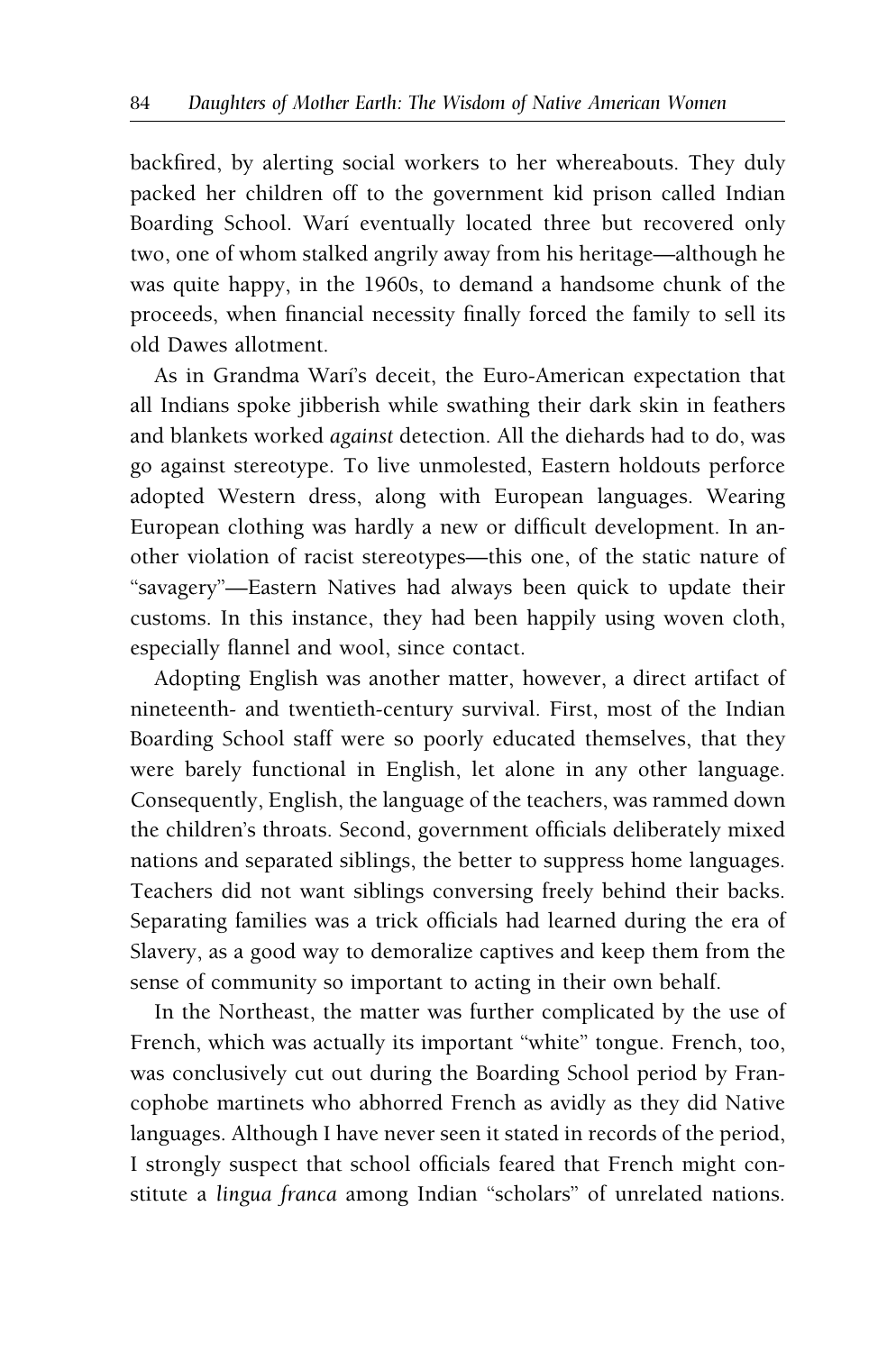Not wanting students to speak privately, and thereby evade the constant surveillance that was the Boarding School norm, teachers "civilized" the French right out of Northeastern Natives.

If Western reservation children had some hope of thwarting language loss during this dismal period, because they still heard their languages spoken during visits home, it was never safe for Northeastern peoples to speak home languages. Families in hiding Anglicized their own tongues, wrapping them around English to avoid detection. Consequently, English was successfully imposed in the Northeast. Between Boarding School and the scattered, hidden nature of diehard collectives here, it eventually became next to impossible to pass along much of the old languages. On the League reservations of New York in 1998, only twenty-five fluent speakers of Seneca remained. As of the turn of the twenty-first century, only a handful of known birth speakers of Ohio Seneca remain alive. Eastern languages are unquestionably struggling for survival; even on the scarce Eastern reservations, too few make the old talk, and fewer still listen to learn it.

Of course, loss of everday language does constitute some loss of culture, for the sorts of conceptual distinctions natural to home languages are only clumsily translated into English. For instance, in Iroquois, it is not natural to refer to human beings in terms of "color," and it is flatly impossible to use a possessive pronoun to describe another human being. People are described in terms of who arrived at a given geographical place first and the sociopolitical relationships that developed between newcomers and veterans. Thus, one cannot say, ''That black woman is my sister.'' One must say, ''That younger Salt Being and I are sisters,'' a far more enlightened way to look at identity and relationships than the Euro-American characterizations of "black" and "my."<sup>26</sup>

If simple grammar is a linguistic headache, larger conceptual points are even more of a trial to express. How does one convey that half of the cosmos is naturally Sky and Male, just as the other half is essentially Earth and Female? (West of the Mississippi, this distinction is often posited as Air and Water, respectively.) The simple gendering of Romance languages is riddle enough for most English speakers. It is next to impossible to convey in comprehensible English the pervasive,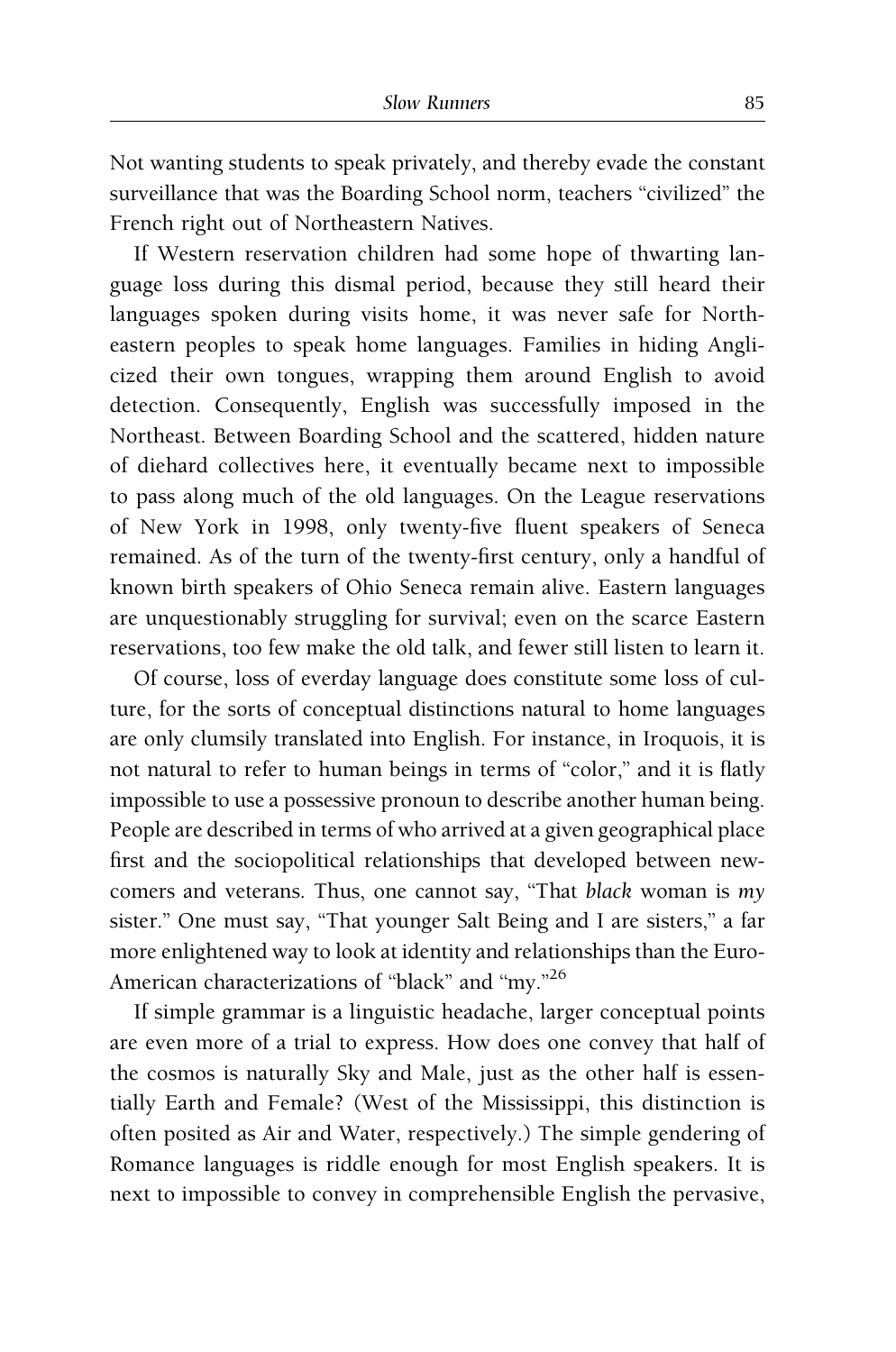bedrock perception, built into the languages, of the Native universe as existing by complementary and interdependent halves.

Consequently, I agree with our Western cousins that language must be recovered, nor do I despair of its being possible, despite the massive damage done by cultural genocide. The sterling examples of both the Jews and the Celts are heartening here. As early as 1922, twenty-six years before the founding of the State of Israel, Hebrew was declared the official language of the Jews of Palestine, despite its having been pronounced dead a couple of millennia before. Once Jews began ingathering in numbers in 1948 from diasporic homes as unconnected as Poland and India, Hebrew truly caught on in everyday usage. Similarly, racist British policies had driven Celtic languages into near oblivion by the mid-twentieth century, but Gaelic was heartily revived in the 1980s, and in 2005, Scotland declared Gaelic its official language, with the British Crown forced to bless the fact in legislation of its own. The same revival can be accomplished with Native languages in the East. Given the five hundred years' worth of linguistic transcriptions by Christian missionaries, the raw materials certainly exist for language recovery in the present.

Furthermore, some Eastern elders retained their languages into the early, mid-, and even late-twentieth century. Today, in the twenty-first century, some—including Thomas McElwain, a West Virginia Seneca (''Mingo''), and Grandmother Barbara Crandell, an Ohio Cherokee—yet retain their birth languages. In modern times, with visible Indian identity less immediately lethal to one's health, there is an effort to come forward and reclaim those languages through ''language camps'' such as have been offered in Ohio, where children are immersed in and expected solely to use, say, the Ohio Iroquoian dialect for the duration of the camp-out. There is also a ''Mingo'' listserv that focuses exclusively on the Ohio Iroquoian dialect, which is actually Western Seneca (Erie).

The rub with Native language revivals in the East is that very few federally recognized Indians live here. This does not mean, as is cavalierly concluded, that no Indians exist in the East; it just means that the hundreds of thousands who do, have no hope of garnering federal aid in rebuilding their languages, adding immeasurably to the burden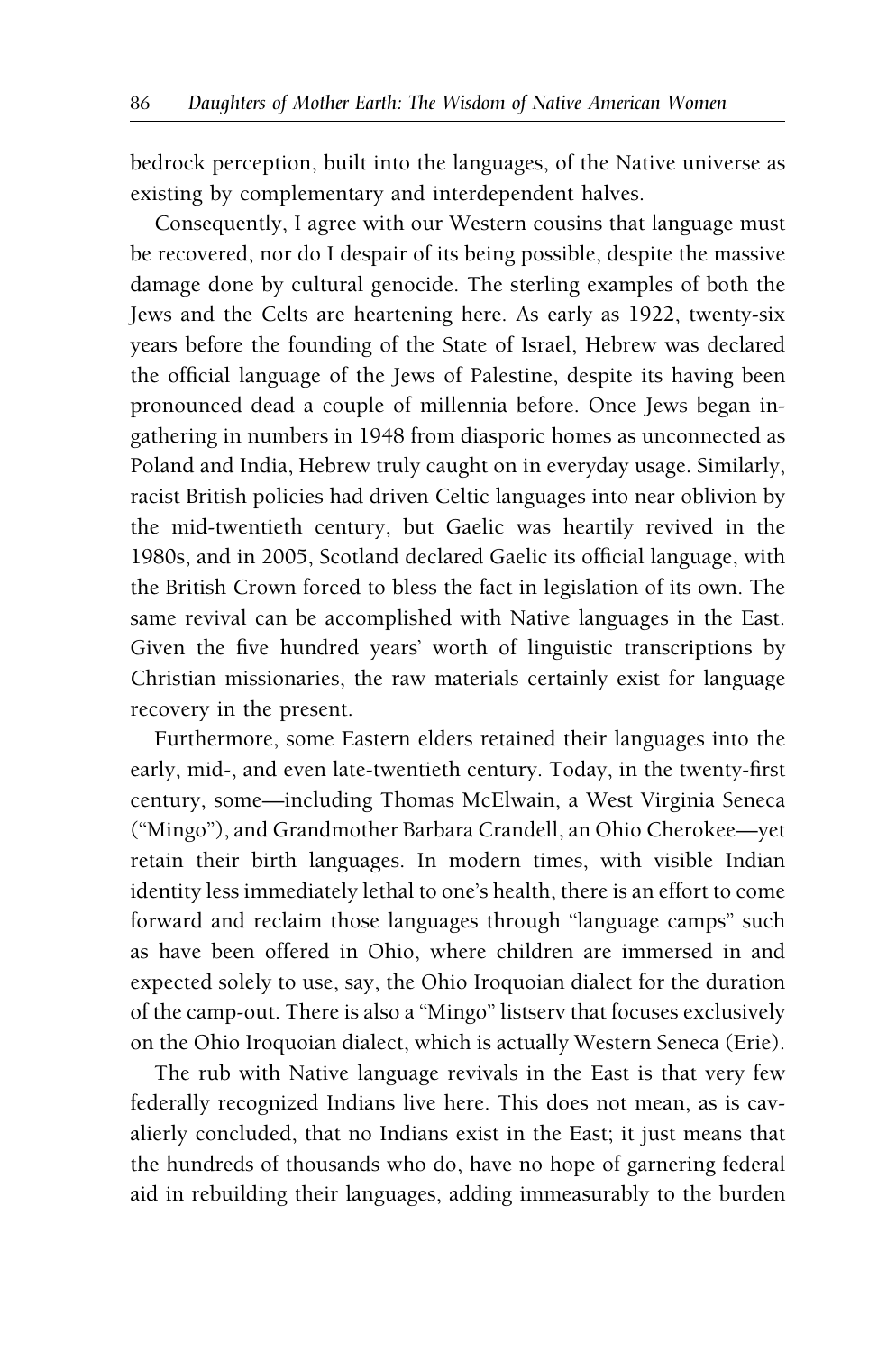of language preservation. As a result, people who manage Eastern language retrieval do so as individuals, entirely out of their own pockets and on their own time. Not only does the lack of federal help make operations smaller and slower than they would be if aid were available, but it also makes it difficult for seekers to find the archives, speakers, and materials. Unless the private individuals running the resuscitation efforts publicize their whereabouts (thus inviting every kook to come out of the woodwork at them), the projects remain as effectively hidden as Eastern Indians, themselves.

The suggestion I have heard, that Eastern Natives get themselves recognized, is hardly helpful. No one who has not tried to gain federal recognition—or regain it, once it has been yanked, for that matter—has the slightest idea of just how agonizingly difficult the federal government makes the process. Having spent the last century and a half fervently backing its documentary genocide against us, the federal government is not about to switch gears by conceding that the East is literally teeming with unRemoved, Non-Treaty Indians. Typically, as with the Pokagon Band of Indiana Potawatomis in 1994, gaining recognition requires special congressional legislation, signed by the president. The Miamis of Indiana form a more common case in point. Although these Miamis are undoubtedly who they say the are, regardless of the level of documentation they proffer, the federal government continually (and gleefully, I think) rejects their petition to enjoy the same recognition as their transported kin, off-loaded in Kansas.

This lack of federal recognition is often held against Eastern Natives by their Western cousins, but again, a sheer oblivion of history deforms perception. All too many Euro-Americans, not to mention ''carded'' Natives, mistakenly hallow federal enrollment as THE hallmark of authenticity, rather than revile it for what it is, the trademark of conquest. Worse, they freely dismiss any who lack federal recognition as liars, frauds, or ''wannabees.'' Since around 1970, article upon article has rolled out from under the self-righteous pens of carded Indians, from Rayna Green to Joy Harjo, denigrating unenrolled peoples for having the audacity to claim their birthright, despite the lack of federal permission to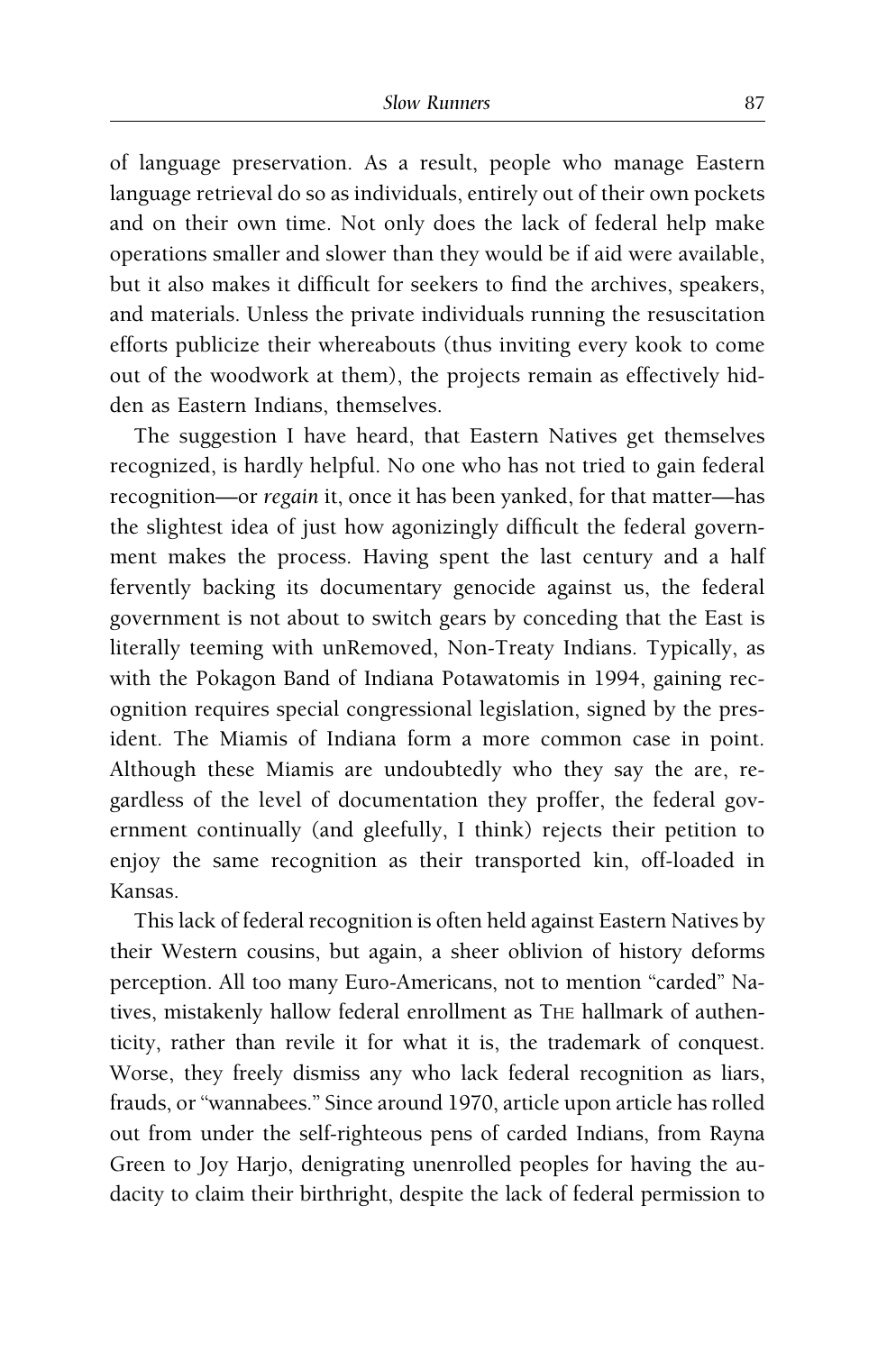say who they are. It was Vine Deloria Jr., himself, who first popularized the slur, "Cherokee Princess" to demean unrecognized Easterners.<sup>27</sup>

Such sadistic cruelty, visited on Indians by other Indians, is unconscionable. I hereby call it to account.

Federal recognition is a shell game, with status deliberately parceled out by the government to some, but not all, Indians. The cynical among us consider this a divide-and-conquer tactic, for it certainly pits an incrowd awarded federal status against outcasts excluded from it. The catcalling that results borders on the maniacal, with almost all of the din unfortunately set up by Indians launching stink bombs at other Indians. The only upshot of the potshots is to relieve the cowboys of the necessity of killing the Indians, for the Indians are doing a bang-up job of annihiliating one another, all by their lonesome. In this shameful brawl, praise belongs to those who refuse to act the part of wind-up dolls, sicced on ''lesser'' versions of themselves by latent colonialism.

Literally nothing could be farther from true traditionalism than the capricious ostracization that results from the federal recognition tap dance. Traditional culture sought to include as many people as possible. The whole point of Native adoption, one of the most ancient and widespread of Native American laws, was precisely to undercut the impulse to hostile exclusion by making the Other, the Self. The minute we all ''eat from one bowl'' using ''one spoon,'' as the Northeastern metaphor goes, we are relatives, forbidden to make war upon one another.<sup>28</sup>

Federal recognition dumps the cultural contents out of this bowl and crushes the spoon beneath its boot heel. Instead of soft-spoken relations, respecting each other's cultures and territories, it turns Natives into zero-sum competitors, all vying for the too few slots begrudgingly made available by the government. Haughty status-hogging results, replicating one of the most craven aspects of European culture. Intent on cornering control by refusing entry to those huddled outside the federal fort, governmentally created elites erect false walls of caste and ''blood.'' This behavior is not the measure of Indian authenticity but, I regret to say, the seal of collaboration with colonialism.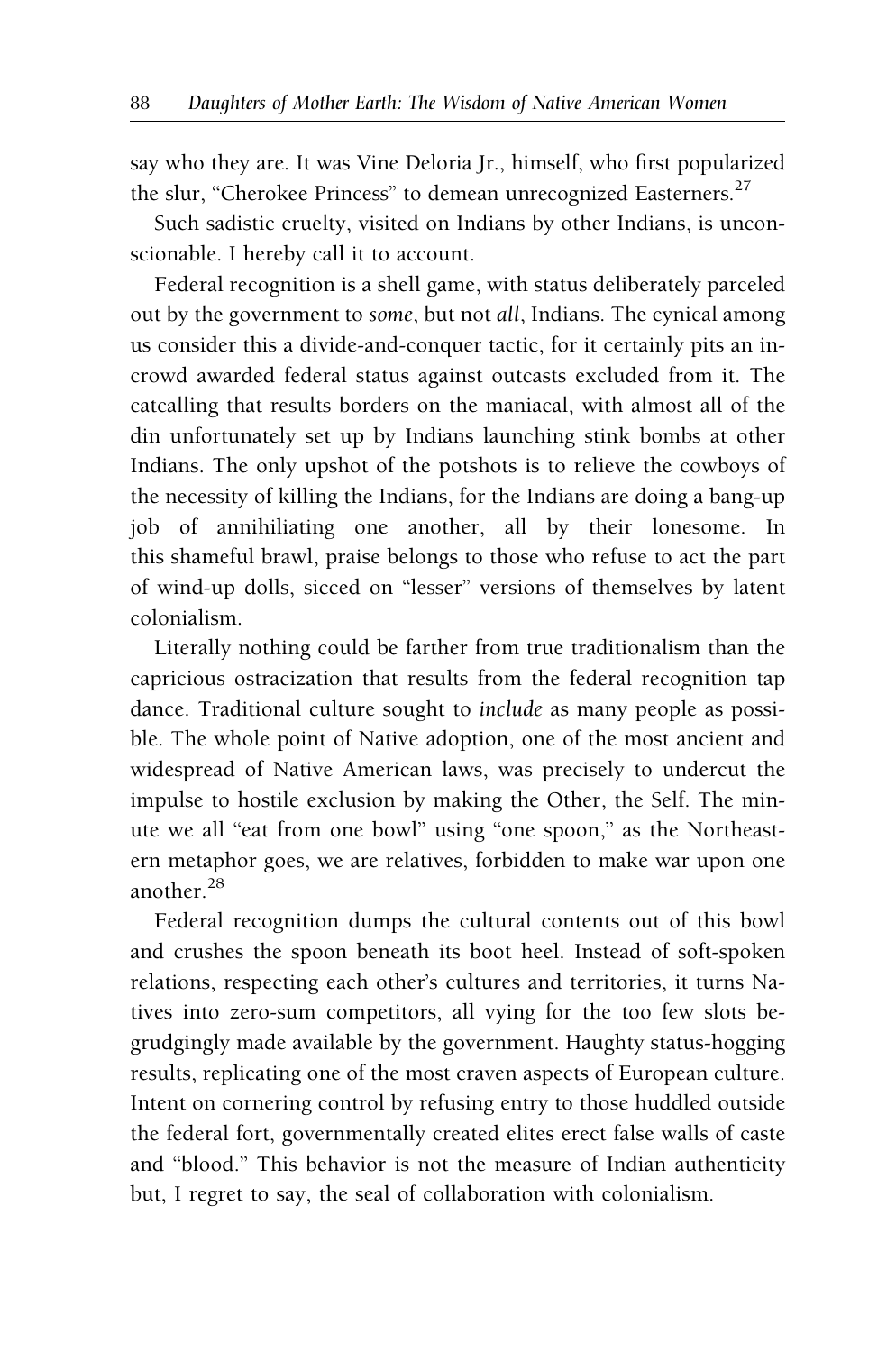Whenever I have made bold to express this analysis to recognized cousins, I have been met with indignant horror, heavy on the invective, berating me for letting in those doggone New Agers. I realize that there are some Euro-Americans who would seize on and restructure Native culture into an exotic pull-toy for the amusement of culture tourists. Indeed, I have met more than a few of these latter-day colonials, yet more of them were historians, archaeologists, and anthropologists than New Agers. My experience here is why I know that all varieties of cultural interloper are spectacularly easy to spot, leaving me very little respect for those Indians who cannot tell the players without a federal score card. They cannot have been paying sufficient attention to the shell game.

The game, as initiated by the Dawes Act, was this: to seize the land bases remaining to Natives out West. The original law expected the Western "tribes"—another slur term insultingly imposed by the Supreme Court in  $1901^{29}$ —to list all of their members eligible for land allotment, thus to facilitate breaking up the land mass into small, family-owned plots of 160, 80, or 40 acres. Of course, there was much more communal land than could be allotted like this, so that the vast remainder of Indian Territory was to be sold as ''surplus'' to non-Natives. Obviously, the fewer eligible Indians there were, the larger the land bounty available for immediate seizure by the settlers.

Things did not go quite as planned. Governmentally installed councils of the most assimilated members of those ''tribes'' began selling enrollment for hefty bribes and/or retracting enrollments out of petty spite over intercine disputes (practices still alive today, alas).<sup>30</sup> Meantime, traditional laws integrating non-Native spouses and other adoptees into the community placed Euro- and African Americans on the rolls.<sup>31</sup> Even without these confusions, the rolls were horribly inaccurate, because they were based on earlier missionary rolls, which had never included the traditionals, who evaded christianization and enumeration at all costs.

Simple administration was hardly the only rock in the road to enrollment. So hostile were Western traditionals to enrollment and allotment of their land, that they lied to Indian agents, refused to enroll,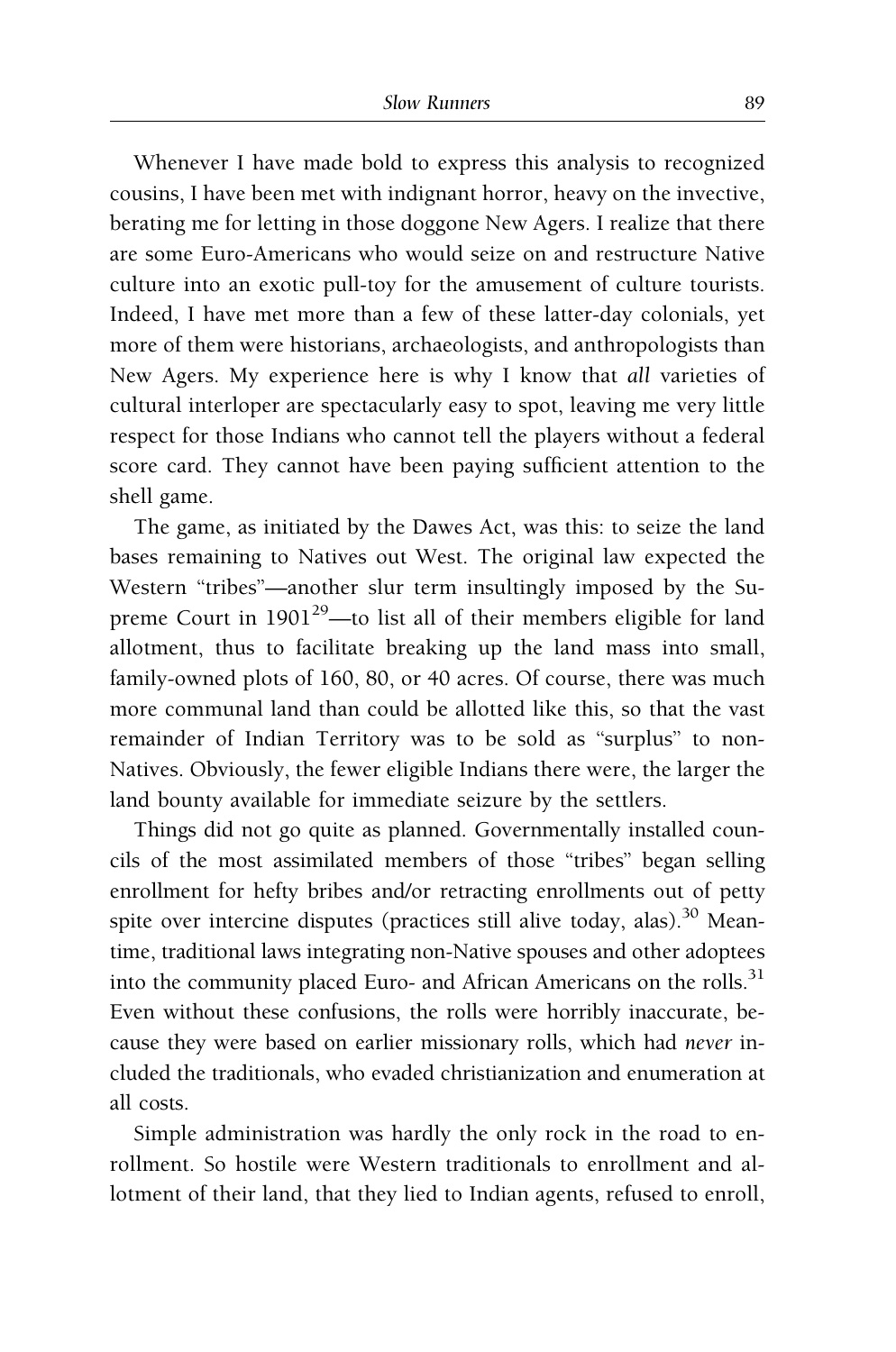mailed allotment deeds back to the federal government, hid each other out, and, when cornered, assumed the names of their enemies rather than be listed themselves. $32$  Partly, resistance was because individual property rights (following paternal lineages) was utterly destructive of matrilineal, communal Native cultures, and partly it was because Natives realized that allotment was a scheme to separate them from their remaining land base. Indians also knew then what all too many have forgotten today, that enrollment was a benefits determination, in the ultimate service of cultural genocide. Once families had accepted their allotments, their members became U.S.citizens who were legally stripped of their Indian identities. Forever.

Frustrated that Natives positively refused to get with the program, Congress lumbered into action. Because minimizing the number of Indians eligible to receive land was a primary goal, a special law, 25 Stat. L, 392, was passed in 1888, declaring that Indian women who married Euro-American men were no longer Native, and neither were their children. Both women and children were categorically declared "white," with no chance of regaining their Native status. Ever. Eight years later, allotment was forced on recalcitrant lineages by the Curtis Act of 1896, whether or not deeds were accepted by the enrollees. Once deeds were issued, the Curtis Act expunged the receiving families' names from the rolls. Forever. Between these two acts, untold hundreds of thousands of Natives were officially denied recognition. Francis E. Leupp, the commissioner of the Bureau of Indian Affairs in 1905, knew he was engineering cultural genocide with these exclusions, cheerfully terming his plan "the final solution" to the government's Indian problem.<sup>33</sup>

The Dawes Commission was also formed on June 10, 1896, by 29 Stat. L, 321, to finalize the rolls and allotments, the better to get on with land seizure. It set up new rolls, based on the earlier rolls that it had conclusively documented as corrupt. The Dawes Commission then flew by the seat of its soiled pants, making up rules as it went along and flagrantly violating those same rules whenever it felt convenient. Ever mindful of the need to authorize as few allotments as possible, the Commission summarily rejected 200,000 of those 300,000–odd Indians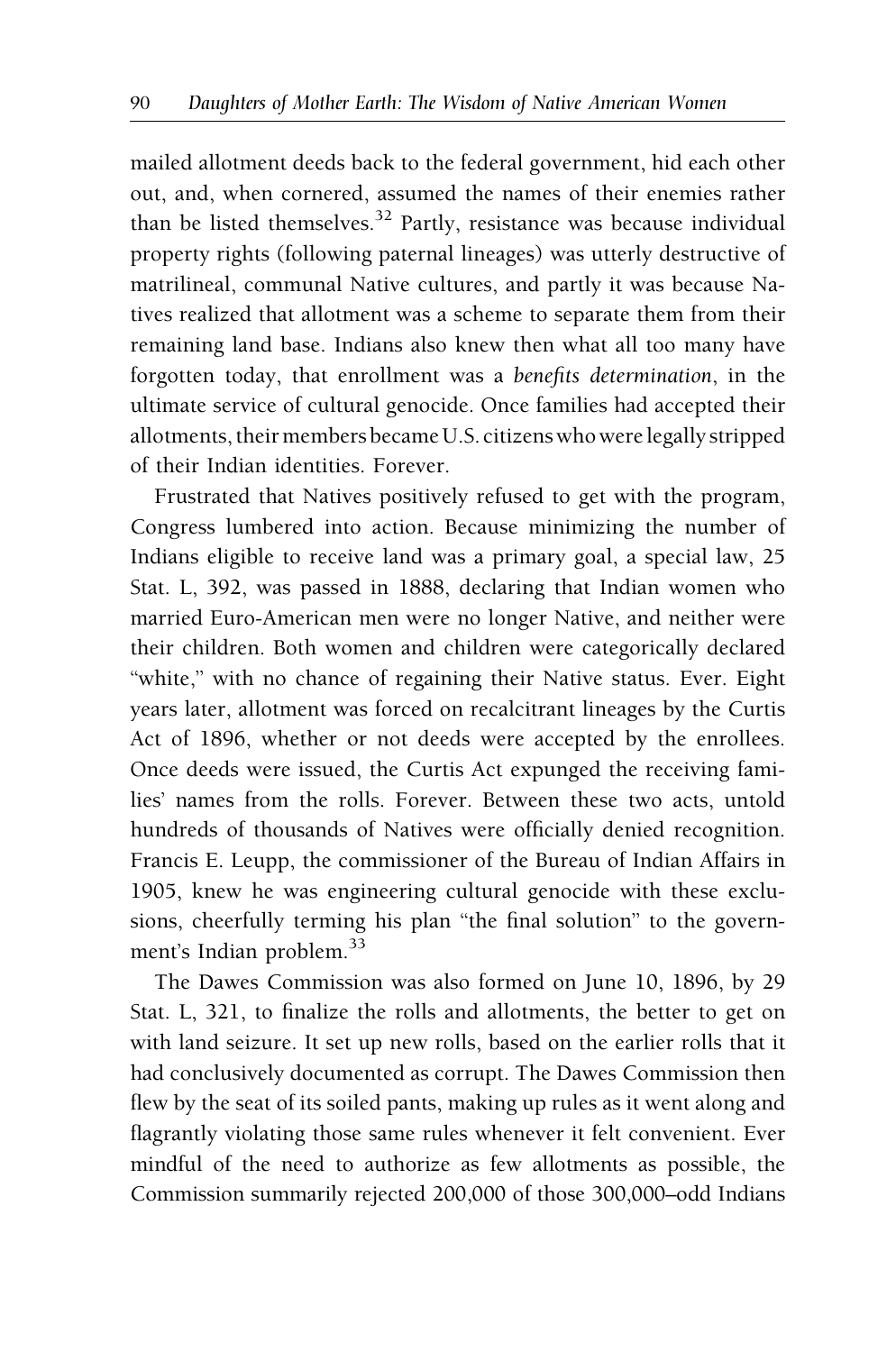who defied their traditional elders to seek Dawes enrollment. When rejected applicants protested to the courts that they were unquestionably Indian and had applied according to the Dawes guidelines, the courts curtly reminded them that being Indian was not the criterion for enrollment. 34

Even as it ruled known Indians off the rolls, the Commission allowed (for bribes) the enrollment of African Americans with no lineal descent or community-recognized ties.<sup>35</sup> One hundred and sixty acres in Oklahoma beat forty acres and a mule in Mississippi four times over, and settlers afflably viewed African enrollments as way station along the road to land transfer. (Stealing land from Freedmen was almost as easy as stealing it from Natives.) Worse, the Commission, which was also known to take corporate kickbacks, countenanced the enrollment of Euro-American employees of, for instance, logging companies. These enrollees promptly sold ''their'' allotments to their employers for a tidy bonus.<sup>36</sup> Today, Euro-Americans doing genealogical research sometimes come across an ancestor's name on a Dawes Roll and, instead of realizing that aforementioned ancestor was a crook, assume he was an Indian. Personally, I find this hilarious and, also, radicalizing. Thinking they are Native has opened the eyes of many a descendant of horse thieves to the histories and struggles of Native America.

When contested, the Dawes system was upheld in federal courts. Many challenges came from Eastern Indians, who found that the settlers were not about to get up off any of the acreage already seized in the East just to grant this or that diehard 160 acres of it. Only a minuscule number of ''absentee allotments'' were granted east of the Mississippi River, so that the only alternative for Eastern Natives was to out themselves racially, apply for Western land, and brace for a visit from the Ku Klux Klan. The government was even less thrilled by this prospect than the self-outers, for alloting Western land to Eastern Indians just resulted in more prime real estate ''lost'' to the settlers.

The federal courts fixed this pesky problem by legally barring Eastern Indians from enrolling. No one who was not physically located in Indian Territory was allowed even to apply for federal status.<sup>37</sup> To comply with this obstructionist rule, some Eastern Natives took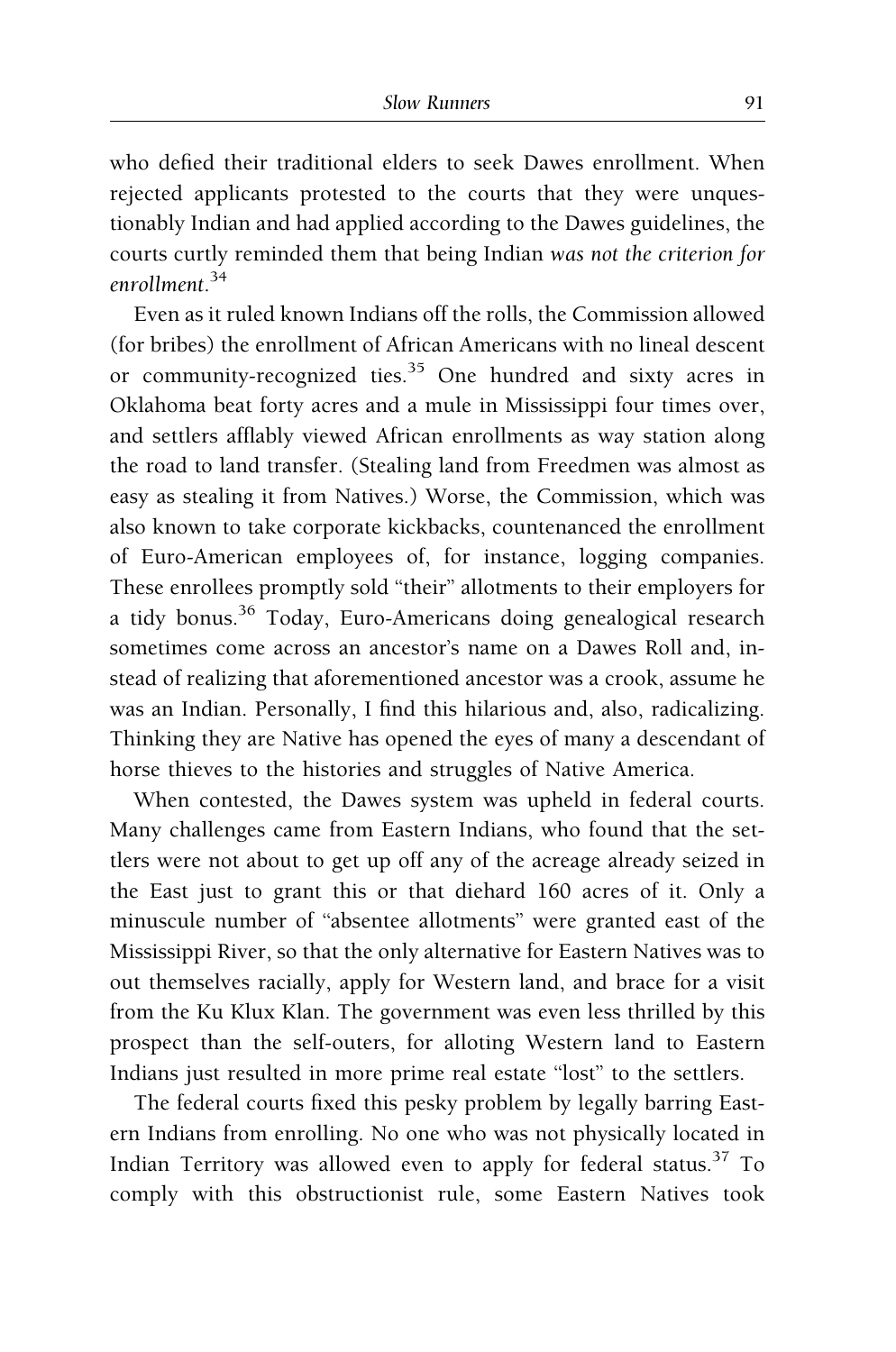the massive step—a step they had fought, tooth and nail, for half a century—of abandoning the graves of their ancestors, only to be blocked from enrollment once they arrived in Indian Territory by the self-same courts that had created the geographical mandate in the first place.<sup>38</sup> Under this catch-22, unless an Eastern person had prior rights on one of the scarce Eastern reservations, there was no hope of enrollment. A very few Eastern groups, including the North Carolina Cherokees and the Mississippi Choctaws, doggedly pursued enrollment in situ, but the vast majority were denied their identity by Dawes. Forever.

I often urge my students to consider what these arbitrary policies meant to the people on the ground, excluded by fiat from their identities. I ask whether there are any Christians in the room, and when hands shoot up, I ask them what would happen if the government set up federal Christian enrollment but capriciously allowed only onethird of them to register as Christian. Would the other two-thirds cease to be Christian? What if, I ask, the favored third began sneering at the rejected applicants, telling them that they had lost their faith or had never been Christians in the first place? Once my students realize how stunningly hurtful that would be, I ask them to consider how they, among the excluded two-thirds, would feel, should a non-Christian be allowed to enroll as Christian to receive chunks of their land, land they were federally barred from claiming. It is quickly apparent to them that although Dawes enrollment might have been legal, it was immoral and unethical. In pursuit of land seizure, it neither conferred nor demolished Indian identity.

The Dawes Commission had yet other tricks up its dingy sleeve, these hinging on a hot new pseudoscience of race that was just then all the rage. Jealous of the acclaim lavished on Charles Darwin—a cousin whom his family had always regarded as dimwitted—Francis Galton pouted up a new ''science'' of his own, which he pompously named "eugenics" (meaning "well born").<sup>39</sup> Eugenics took survival of the fittest and, based on class and race, ratcheted it up to a dead-bang determinant of human worth, with the elimination of ''undesirables'' a centerpiece of ''hygienic'' population control. Engineering for a brighter future, social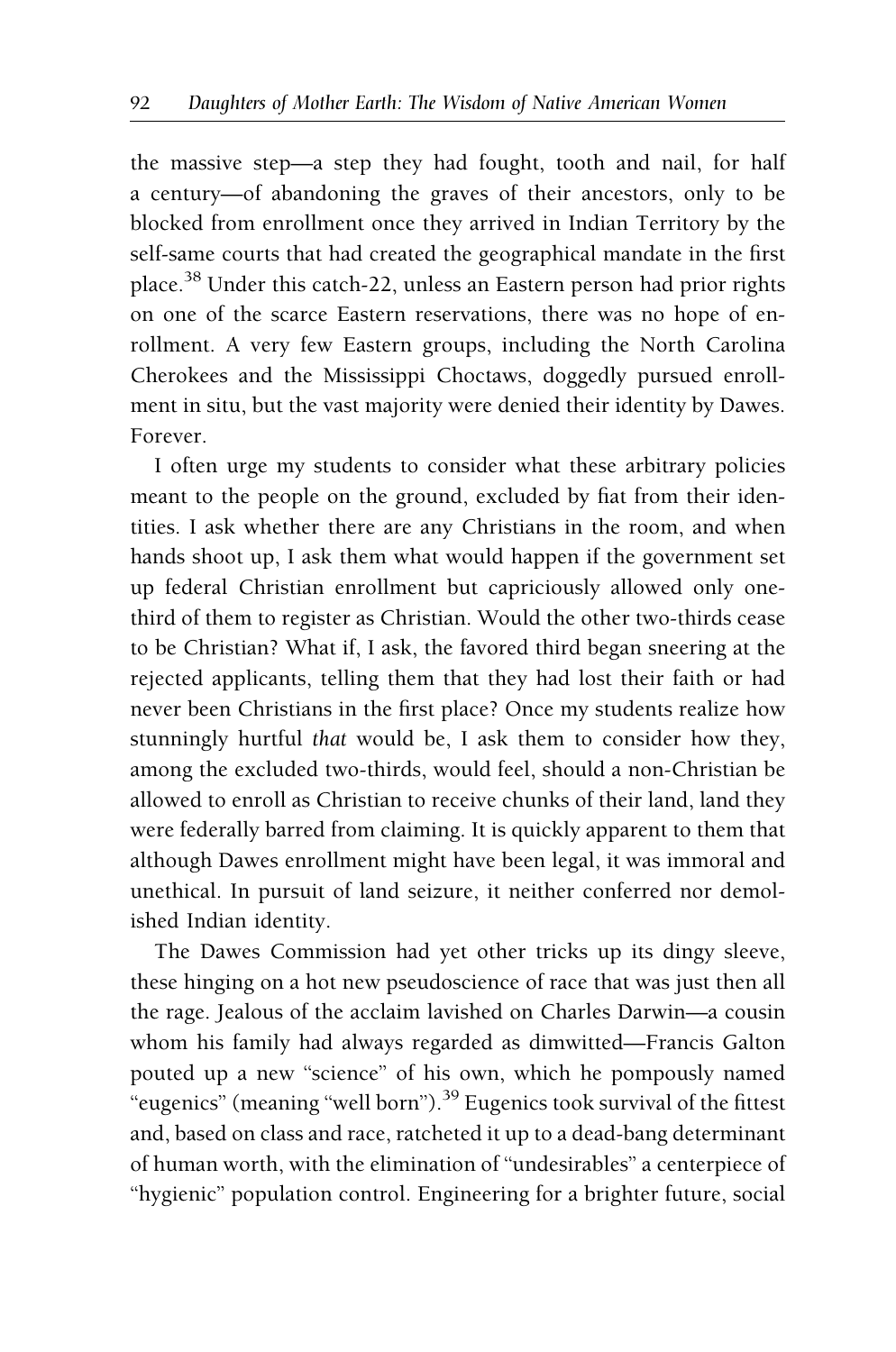darwinists—the same, fun folks who brought us the Jewish Holocaust warmed up by imposing Nuremburgian-like laws on Native America in the form of Galtonian quantum counting.

Although sounding ''scientific,'' because of Galton's math-mouthed fractions (1/2, 1/4, 1/8, 1/16, etc.), quantum counting actually derives from colonial Slavery, under which privileged slaves were classified according to the level of European admixture in their ''blood.'' A mulatto was "half white;" a quadroon, three-quarters "white;" an octoroon, seven-eighths ''white,'' and so on down to thirty-one parts (of thirtytwo possible parts) ''white.'' In all but name, eugenic quantums were identical to the old planter counts, right down to the refusal to recognize African-Native mixtures in ''roon'' land, spitting out, instead, sloppy slur terms for "Black Indians," such as "griffe," "lobo," "zambo," or my personal favorite, "piebald Negro."<sup>40</sup>

Although the original Dawes Act never mentioned quantum counting, in the fever of the eugenics movement, the Dawes Commission just began assigning quantums based on the Galtonian numerology of heritage. By the time the McCumber Amendments were passed in 1906, finalizing the rolls as complete and true, there was simply no question that, not only were quantums an absolute necessity, but also that the quantums recorded by the Commission were accurate.

Leaving aside for the moment the dehumanizing effect of carding people on their racial ancestry, the quantums assigned by the Dawes Commissioners were entirely fictitious, dreamed up on the spot by "white" authorities.<sup>41</sup> Because lower quantums of Native "blood" carried privileges in law and custom, favored collaborators were easily assigned ''low'' eighth and sixteenth quantums. Conversely, recalcitrant Indians, regardless of parentage, were assigned ''full-blood'' status, which neatly prevented them from appearing in court to testify against the settlers. Thus, the Dawes Commission piled delusional heritage atop utterly corrupted rolls, in the unappealable language of eugenic "science."

Today, that the United States continues using Dawes-era eugenics in carding Indians is mind-boggling. Worse, it is popular. It seems to give many Euro-Americans a happy, tingly feeling. People who would never dream of asking Condoleezza Rice to state her Negro Quantums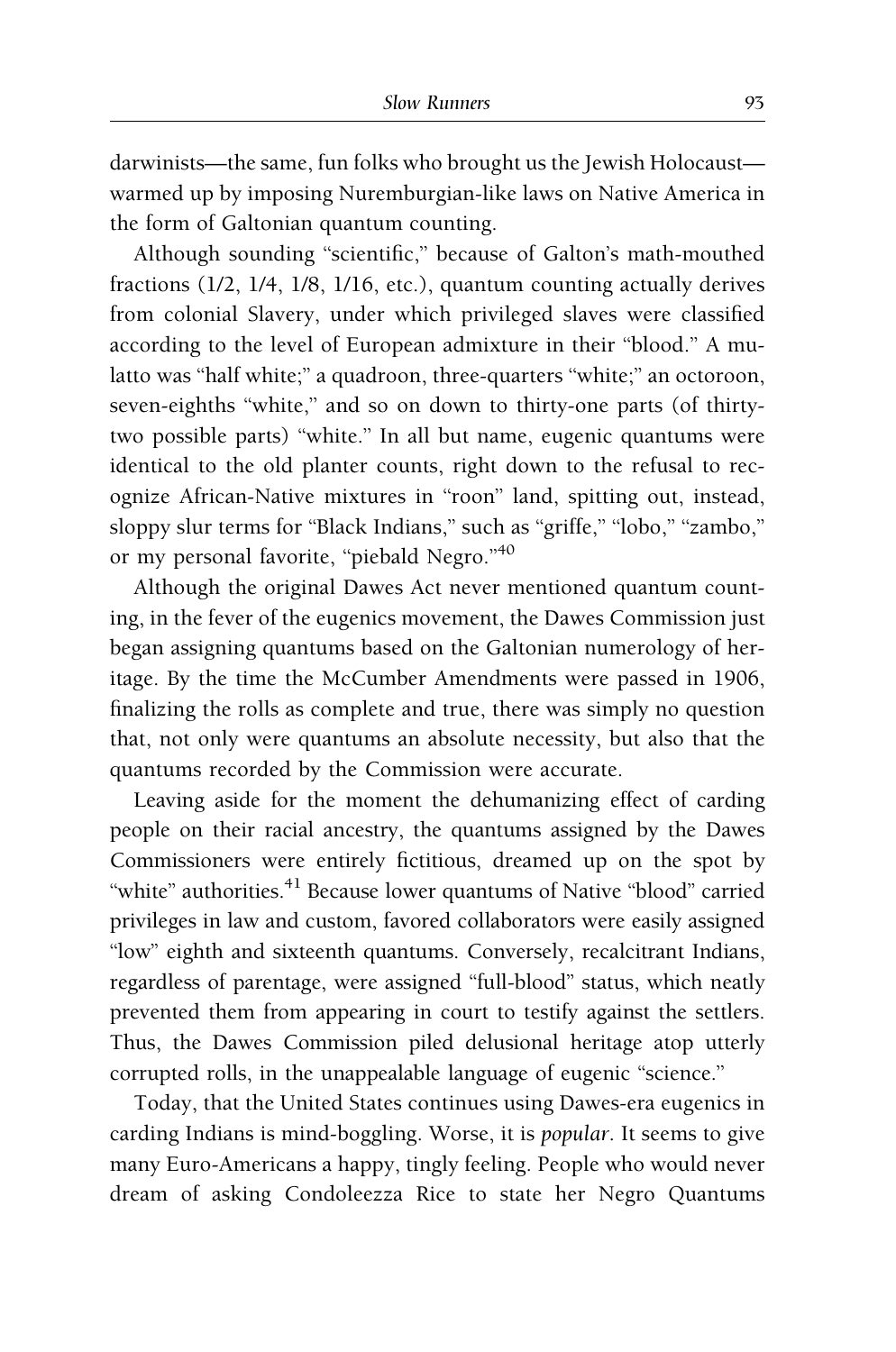(derived from the 1907 Jim Crow Commission Rolls), and who would certainly be clocked if they required David Horowitz to provide his family Reich Citizenship papers (courtesy of the Nuremburg Commission of 1935), have not the slightest hesitation about demanding ''Indian papers'' from Natives. Once, I even had an editor tell me that she had to ask me my quantums before she could publish a piece of mine. I replied that she had to do no such thing, that enforcing racism was a choice she was making all on her own, a reply that pretty much cut off any further communication.

Every time otherwise rational and unbiased people quiz me about my ''quantums,'' I wonder whether they realize the genocidal depths of the racism into which they have just descended. If I ask as much, my interlocutors become defensive, curtly informing me that my parents contributed halves; my grandparents, quarters; and my greatgrandparents, eighths of my being. This riposte does not allay, but only intensifies, my astonishment, because it accepts without cavil the major tenet of full-blown eugenics: that mentality and culture are biologically transmitted.

For the record, all races are intellectually equal, and culture is learned. A good preparation can fit anyone for the Ivy League, just as lack of it will consign her to community college. Culturally, a Chinese baby adopted and raised by Sunni Muslims will grow up to be a Sunni Muslim. A Native American infant adopted and raised by Anglo-Baptists will grow up to be an Anglo-Baptist. People imbibe whatever culture they are exposed to by their primary caregivers. This is THE reason that the Geneva Convention on Genocide outlaws as cultural genocide the transferral of children from one ethnic group to another. It is likewise the reason that modern Native and African Americans have forced child welfare agencies to stop placing their children with Euro-American families. They know that such children will grow up bereft of their heritages.

No, it is not by ''full blood'' that people acquire their identity; it is by living in, with, and through their culture. I have met plenty of enrolled Indians who know next to nothing about their home cultures—or,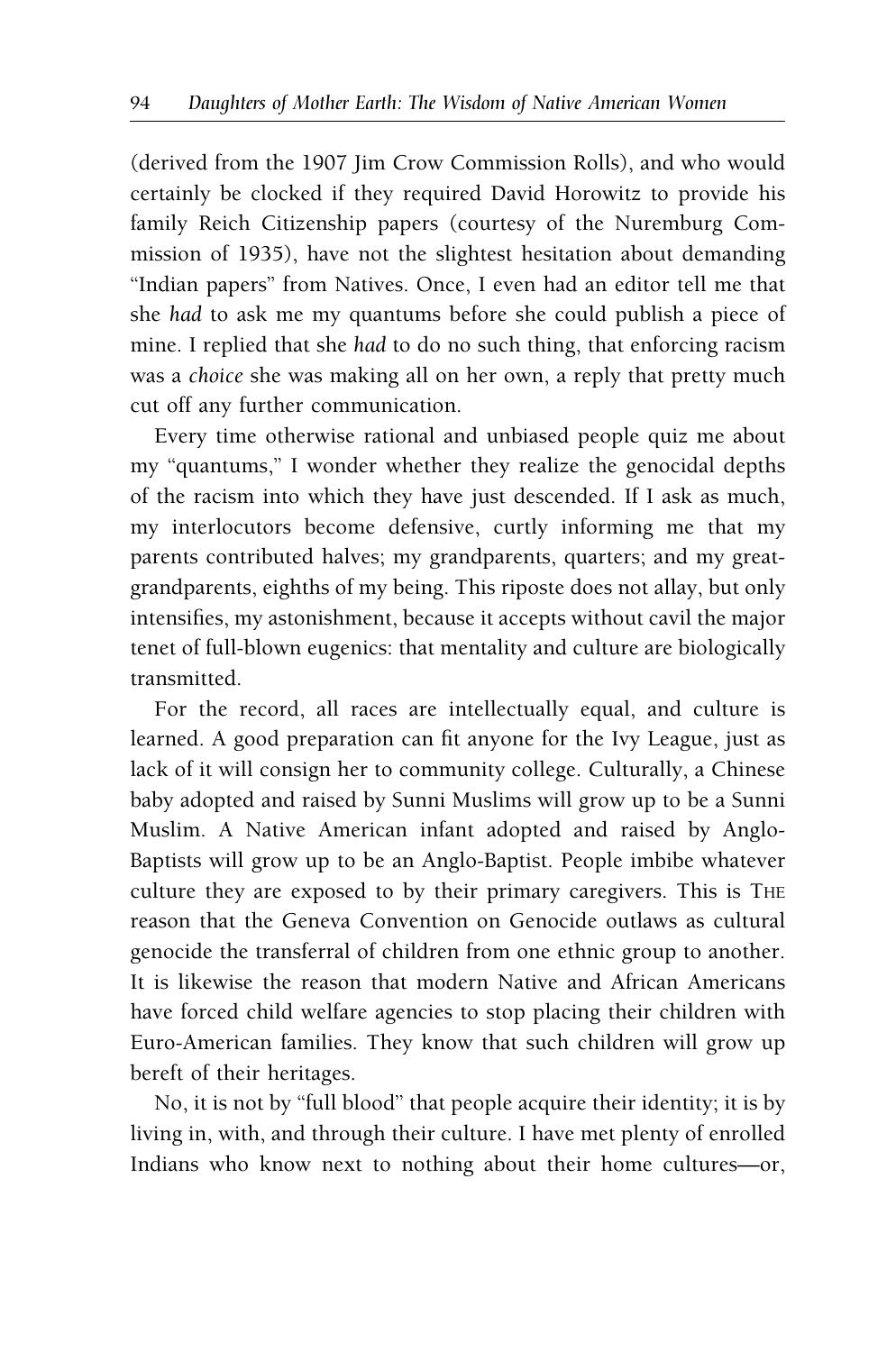worse, purvey the missionary-mangled version of their cultures—just as I personally know an abundance of unenrolled Indians who know a great deal about their traditions. To the extent that modern Eastern Natives retain their old ways of knowing and the knowledge gained thereby, they retain every right to their Native identities.

Understanding the slimy, racist, and partial provenance of enrollment, I have often laughed at the way that some government-issue Indians wave their quantum cards aloft, as their proof of legitimacy. Since enrollment is just a benefits determination, I have often wondered what would happen should welfare recipients start waving around their cards to prove that they, and they alone, were the true poor people of this country. If the working poor surfaced, they could be derided as ''wannabees'' for their lack of federal recognition. The enrolled poor could then walk tall, as the real poor people of America. By flashing their cards at, say, journalists and public officials, they could gain respect as the only accredited experts on poor culture.

Yes, yes, I know that the money supporting Indian programs theoretically comes from trust funds endowed by the proceeds of land "sales," but the fact is that those trusts were looted, and their proceeds embezzled, by governmental officials and their friends as much as a century ago. The accounts have never been reconciled; the losses have just been shuffled and disguised.<sup>42</sup> The money for Indian programs comes out of current cash, exactly as welfare money does. The Congress knows, the public knows, and most Indians, whether or not they will admit it, know that enrollment cards are welfare cards. By contrast, Non-Treaty Eastern Indians are quite proud of the fact that they have been successfully self-supporting for a century and a half.

After decades of thought, and an excruciating amount of research, I have concluded that:

- 1. Eastern holdouts were justified in refusing treaties, despite the rights fights that have followed; and
- 2. Our problems of land and identity all grow from the same root: The wrong gender has been running the show.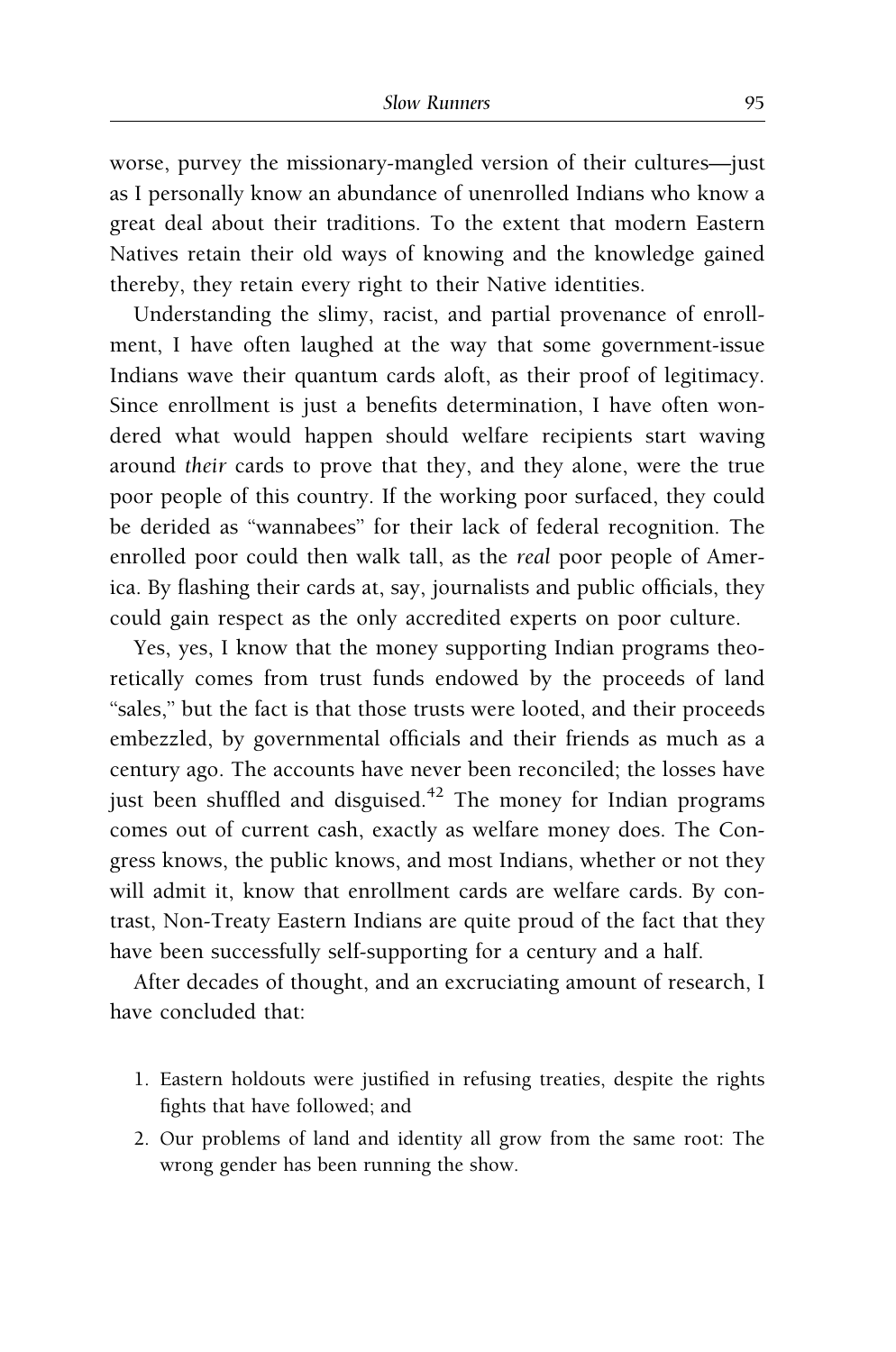Regarding the first, their very lack of recognition means that Non-Treaty Peoples can climb off the gerbil wheel of treaty rights to come at cultural survival from other than federally invented directions. Take the issue of land. All of Ohio was illegally seized. So what? Non-Treaty Indians know that, but they also know that they have no hope at law of retrieving land by challenging the treaties. Even if, by some unexampled miracle, Non-Treaty People won a case, the recovered land would be given to the enrolled people out West not to the locals who put up the fight to reclaim it. Instead of kicking against the colonial wall built by federal treaties and recognition, Eastern Natives are free to use their hard-won knowledge of European-style economics to buy back ancestral lands. Especially as the national economy tanks in culturally rich homelands like Ohio, the land becomes affordable.

Regarding the second, I look at the fine fix Native America is in and realize that this is exactly why the old Clan Mothers refused to let the men discuss anything that the women had not first canvassed thoroughly. In fact, the women even gave the men the preferred possible outcomes of debate, restricting them to discussions of that preset agenda. $43$  Looking about today, I attribute the nightmarish morass of federal laws and ''tribal'' policies to the fact that they are male constructs of female issues. This upside-down situation will not be righted until women resume taking care of their Mother, which simply will not happen under Euro-American law.

Traditionally speaking, in the East, Our Mother, the Earth, is emphatically female. Among the Iroquois, for instance, Mother Earth is the Daughter of Sky Woman, for whom the female Turtle Island (North America) was made in the first place. The female descendants of that First Daughter continue to ''own'' the land, even as her male desdendants "own" the Sky.<sup>44</sup> It is recorded in the Iroquois Constitution that ''Women shall be considered the progenitors of the Nation. They shall own the land and the soil."<sup>45</sup> Furthermore, the women, alone, control identity among both born and adopted citizens.<sup>46</sup> These same laws are followed by all Eastern nations. Consequently, in the East, anyhow, Native women are the sole, appropriate arbiters of land and identity, for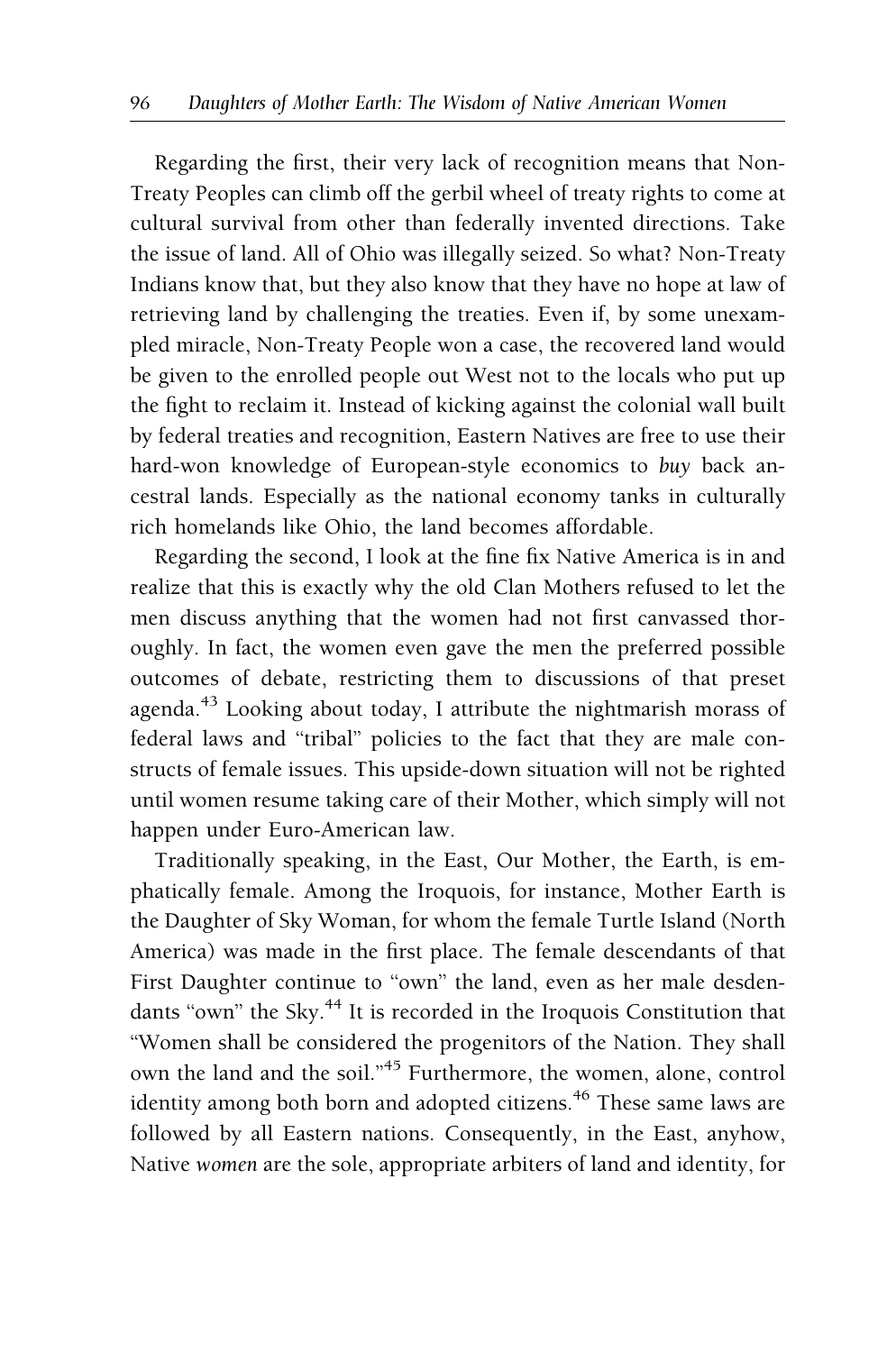it is women's feet that always remain planted firmly on Mother Earth, whereas men's fly up to Brother Sky.

When men attempt to manage Earth matters, like land and identity, they confuse themselves by applying Sky principles of height and distance. The outcome is as predictable as it is disastrous: Flighty rules result from their eagle's-eye view, obviating ground matters, which look too small to make out from the vantage point of Sky. Unable to feel the rumblings of ne gashedenza (the sacred will of the people), which traditionally originates at the roots of the grass, they grab for the wind and blow hot air.

Women are the ones who feel the vibrations of the growing grass, through the soles of their feet and the waters of their wombs. They are the ones who know their descendants, arrayed by clan, through the generations. It is the women who keep the names and pull the ancestors out of the ground, back into life, even as they pull the crops up from seeds. It is the women who can tell the ordinary dirt from the dirt made of their ancestors, the first five feet down. They can sense the land, for the land is a woman. It is, therefore, the Daughters of Mother Earth who make the best decisions regarding the children and the land of Mother Earth.

It is in validation of this truth that it is, today, the women of the East who are rescuing their Mother from the less-than-gentle stewardship of male Euro-Americans, who now find her worthless, having sucked her teats dry of their nutrients, pumped her bowels clean of their oils, pulled the digestive coals free from her gizzards, and razed the landscape of her lungs, the trees. Purchasing back the land, Eastern women lovingly forbid the fertilizers, which have weakened their Mother's bones. Instead, they encourage new lungs to emerge, as they scatter water prayers for recovery over her prone and wretched body. Now, the women's feet can touch, again, the dirt skin of their Mother, and Her spirits of place can once more flow up from the ground to inform the people of who they are and where they belong.

Consequently, women must reclaim custody of identity. The hysteria surrounding the recognition game results directly from the overweaning power so wrongly granted males, including adolescent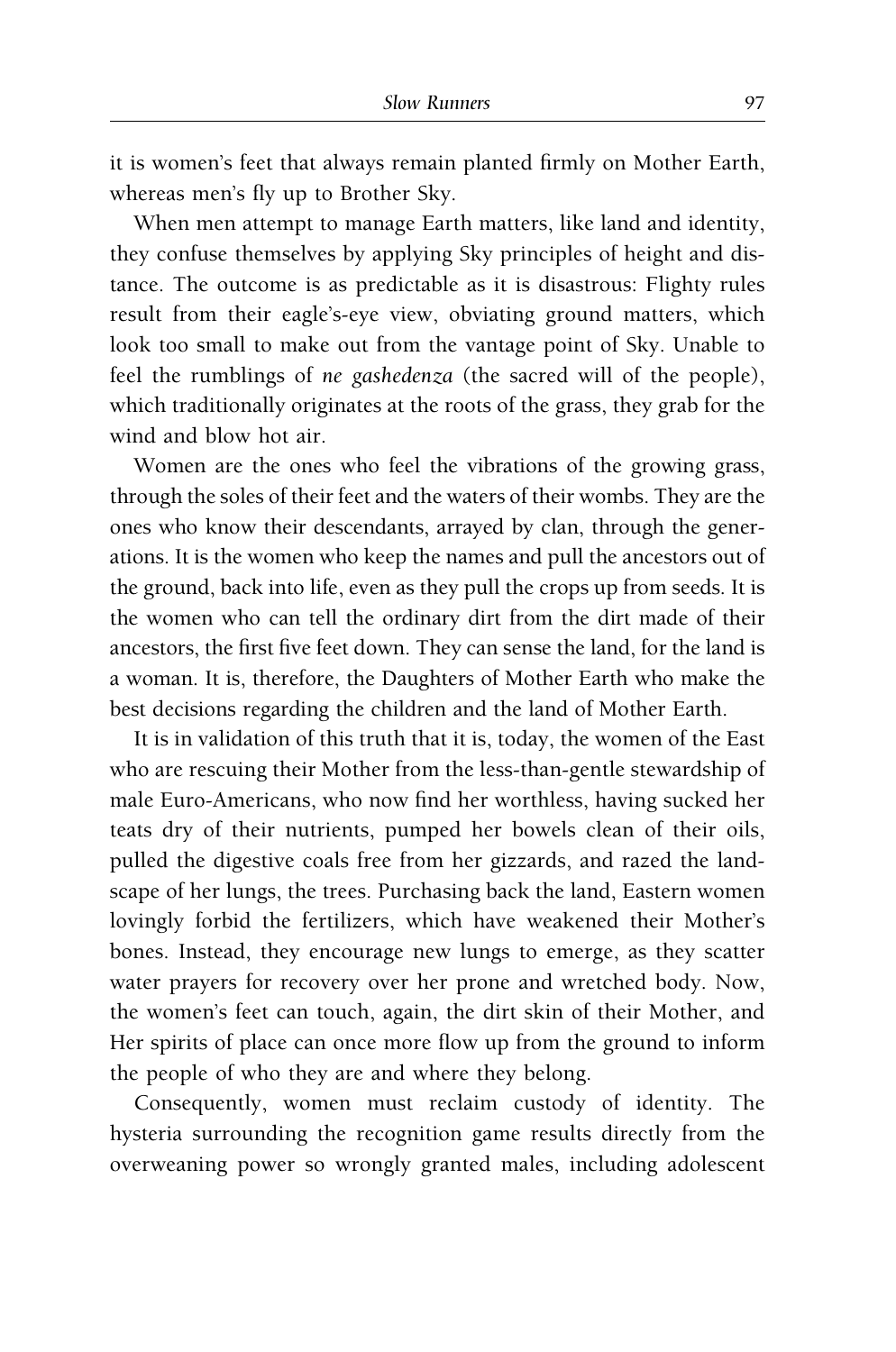males, in the matter. Everywhere in the world that men rule to the exclusion of women, the result is havoc, and the younger the men, the speedier the course to bedlam. I have often pondered what might happen in the so-called Middle East should the men be forced to step aside, as they were in the Eastern woodlands, so that the Grandmothers, those only proper guardians of peace and war, might address one another without the clamor of Sky-spinning males demanding everyone's attention. The direct result in the Northeastern woodlands was that male-dominated governments and the wars they promoted were outlawed, from the twelfth century forward, as the old, priest-run mound cultures were dismantled.<sup>47</sup>

Thereafter, it was women, alone, who appointed soldiers and who called—and called off—the wars.<sup>48</sup> When rival sides arose, the Grandmothers quelled hostilities by reasoning together, saying, ''Let us look at our children and remember that we did not bring these younger ones into the world, lavish loving care upon them their whole lives, and make them into these magnificent youths, just to watch them die hasty and foolish deaths. No, no: it is far wiser to feed all from the same bowl, exchange gifts, and teach the rising generations the songs of their ancestors.<sup>"49</sup> When women's speakers appeared in plenary councils, they always began by reminding the men of the prime law of the woodlands: the absolute right of women and children to peace and security.<sup>50</sup>

The same, traditional rule by Grandmother needs to be observed in the matter of identity. By all the laws of the East, the Councils of Grandmothers, alone, determine who is who, and, moreoever, they determine it exclusively through the female line. Far from the noisome and largely imaginary busy-ness of quantum-counting, the Grandmothers know their communities and their descendants. They know that anyone born of a Indian mother is 100 percent Indian, whereas no one born of a Native father is Native unless formally adopted by the Grandmothers. This means that the vaunted quantums of the federal government, shoved through the unlikely birth canal of the father, are fictive. To become accepted as an Indian, the child of a Native father and non-Native mother must apply to the Grandmothers for adoption.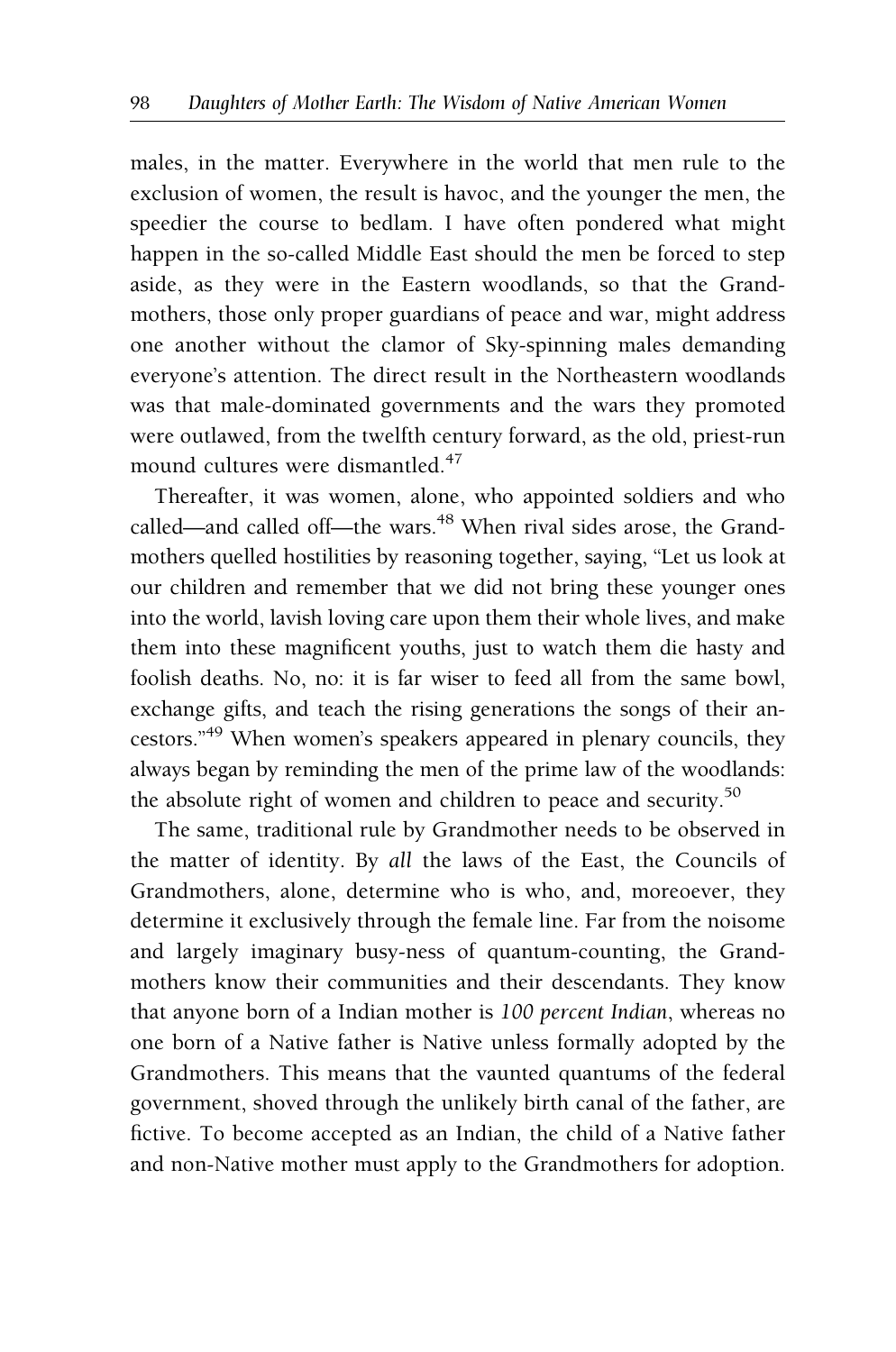The point at which the Grandmothers see fit to adopt such a person is the point at which that person becomes fully Indian.

Obviously, this system flies in the face of federal mischief, as in the case of Gawaso Wanneh (Arthur Caswell Parker, 1855–1955), the famed Seneca anthropologist. Western racists (and just about everyone Euro-American he worked with was a racist) never hesitated in the slightest to finger Gawaso Wanneh as ''one-eighth Indian''—or to denigrate him and his work as a direct result of his race. Nevertheless, since his ''blood'' came through the male line, the Senecas did not consider him Seneca at all until the Grandmothers of the Bear Clan formally adopted him, after which he was considered completely Seneca.<sup>51</sup> Notice that adoption—not rejection or sadistic name-calling—is the traditional response of Grandmothers to questions of identity.<sup>52</sup>

In a resurrection of Indian ways of dealing with Indian issues, I propose that elder women, treaty and Non-Treaty alike, come together in a nationwide council to strengthen Indian bonds, East and West. This council will be run the old way, by the Grandmothers, their feet firmly rooted to the ground, judging other women by their messages and their deeds. Each woman is to bring the best gift of her community, to share unstintingly with all her relatives. All points will be patiently heard, and in the voices that raise them. Only once they have thoroughly examined the issues and concluded likely answers will the women turn the matter over to the men, retaining the right to overrule them, should their feet fly too far off the ground.

There is much that stands to be salvaged and revitalized once the Daughters of Mother Earth establish this new gifting alliance. The gift brought by Western Indians, that of experience with language trusts, will be very helpful in the East, while the gift brought by Eastern Indians, that of retaining non-christianized traditions, will prove quite helpful in the West. The Western knowledge of how to navigate around federal shoals without being sucked under by governmental riptides will complement Eastern knowledge of how to walk in two worlds without being torn apart psychically. Then, the people can sit together on the ground in the old way, taking turns to tell one another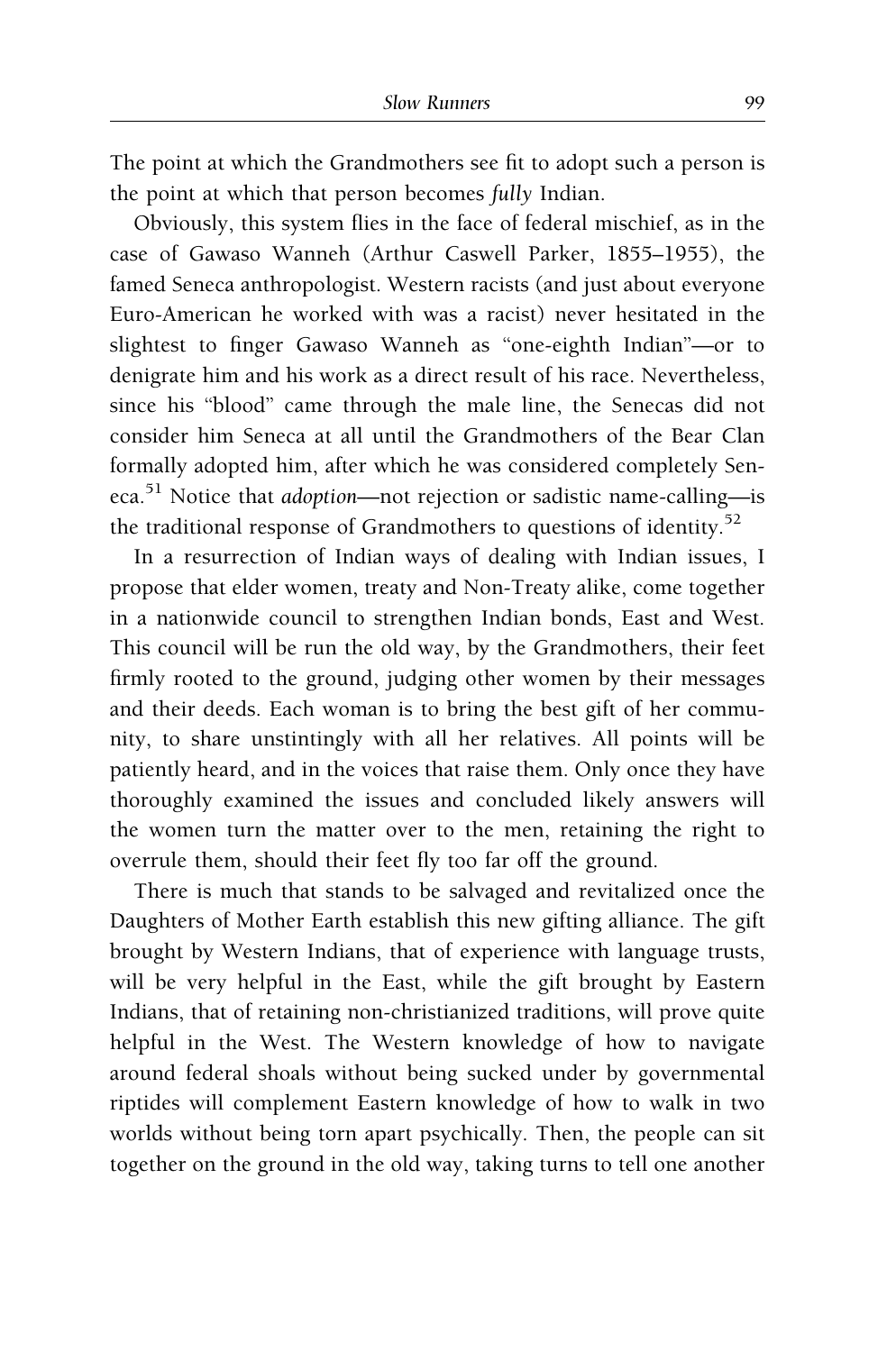their traditions, each speaker being met with respect, acceptance, and lively attention.

So be it.

## NOTES

1. Hanötaká: nyas literally translates as "He Consumes It by Fire" or "He Burns It." In Native discourse in the Eastern woodlands, singular pronouns stand for entire groups. In this instance, ''He'' is the American Army, although George Washington, who ordered the genocide, was and is frequently referred to personally as "The Town Burner." In 1926, Arthur Parker, a Seneca and a scholar, rendered Hanötaká:nyas as ''The Hollocaust'' [sic], in Arthur C[aswell] Parker, [Gawaso Waneh], An Analytical History of the Seneca Indians, Researches and Transactions of the New York State Archaeological Association, Lewis H. Morgan Chapter (1926, reprint; New York: Kraus Reprint, 1970), p. 126.

2. Ian K Steele, Warpaths: Invasions of North America (New York: Oxford University Press, 1994), p. 142.

3. For the story of the Goschocking genocide, see Barbara Alice Mann, George Washington's War on Native America (Westport, CT: Praeger, 2005), pp. 147–69.

4. For a typical visitor repudiation, see one example in Arthur Caswell Parker, "The Maize Maiden," in Rumbling Wings and Other Indian Tales (Garden City, NY: Doubleday, Doran and Company, 1928), p. 186.

5. Board of Indian Commissioners, Annual Report, 1885, House Executive Documents, 49th Congress, Session I, no. 109 (Washington, DC: Government Printing Office, 1901), pp. 90–91.

6. The Eastern Band of Cherokees v. The United States and the Cherokee Nation, 20 Ct. Cl. 449, 479 (1885), in Cases Decided in the Court of Claims at the Term of 1884–'85, vol. 20 (Washington, DC: Government Printing Office, 1885), pp. 449–83, quotes on p. 479 and p. 480, respectively.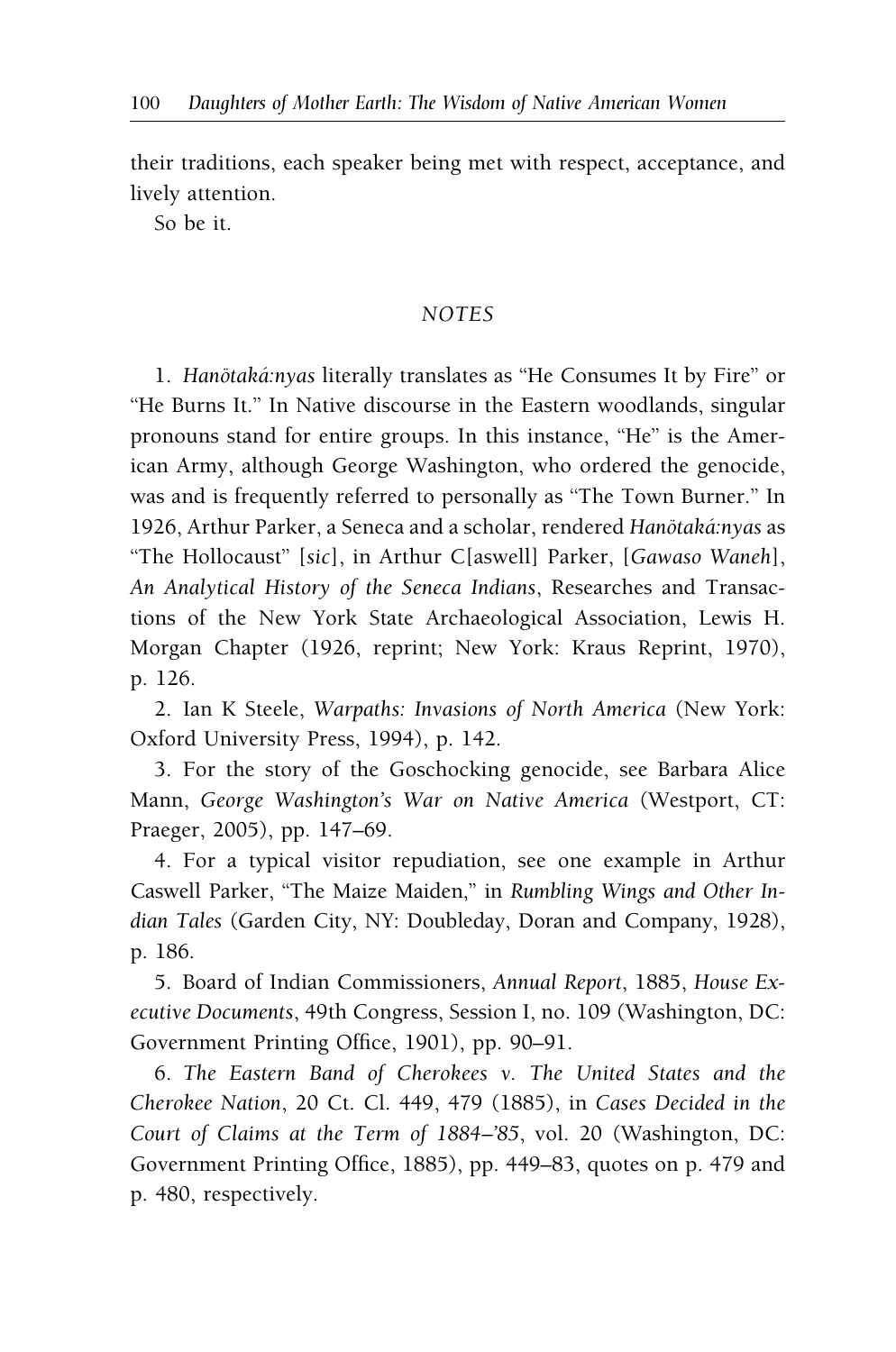7. Eastern Band of Cherokee Indians v. United States and Cherokee Nation, Commonly Called Cherokee Nation West, 117 U.S. 288 (1885), in United States Reports, vol. 117, Cases Adjudged in The Supreme Court at October Term 1885 (New York: Banks and Brothers, Law Publishers, 1886), pp. 288–313; quote on p. 309.

8. Department of the Interior, Annual Report of the Commissioner of Indian Affairs for the Fiscal Year Ended June 30, 1898 (Washington, DC: Government Printing Office, 1898), p. 485.

9. [Alexander McKee], Minutes of Debates in Council on the Banks of the Ottawa River, (Commonly Called the Miami of the Lake), November, 1791 (Philadelphia: William Young, Bookseller, 1792), p. 11.

10. The term documentary genocide was coined by Russell Booker, a Virginia State registrar. See J. David Smith, The Eugenic Assault on America: Scenes in Red, White, and Black (Fairfax, VA: George Mason University Press, 1993) coining of the term, p. 111; expansion on concept, pp. 89, 100.

11. For discussions of the Black Drink, see John Heckewelder, History, Manners, and Customs of the Indian Nations Who Once Inhabited Pennsylvania and the Neighboring States, First American Frontier Series (1820; 1826, reprint; New York: Arno Press and the New York Times, 1971), p. 245; Gregory Evans Dowd, A Spirited Resistance: North American Indian Struggle for Unity, 1745–1815 (Baltimore: Johns Hopkins University Press, 1992), pp. 33, 39, and 40. Dowd mistakenly claimed that the Shawnee had brought the Black Drink north in the eighteenth century, but John Heckewelder was clear that it was already in long usage before that time. The Lenapes brought it into the Iroquois League along with themselves in 1661.

12. Barbara Alice Mann, "'A Man of Misery': Chitto Harjo and the Senate Select Committee on Oklahoma Statehood,'' in Barbara Alice Mann (ed.), Native American Speakers of the Eastern Woodlands: Selected Speeches and Critical Analyses (Westport, CT: Greenwood, 2001), pp. 198, 215, and 223 (n. 11).

13. For a long look at the force and fraudulence of the Greenville Treaty, see Barbara Alice Mann, ''The Greenville Treaty of 1795: Penand-Ink Witchcraft in the Struggle for the Old Northwest,'' in Bruce E.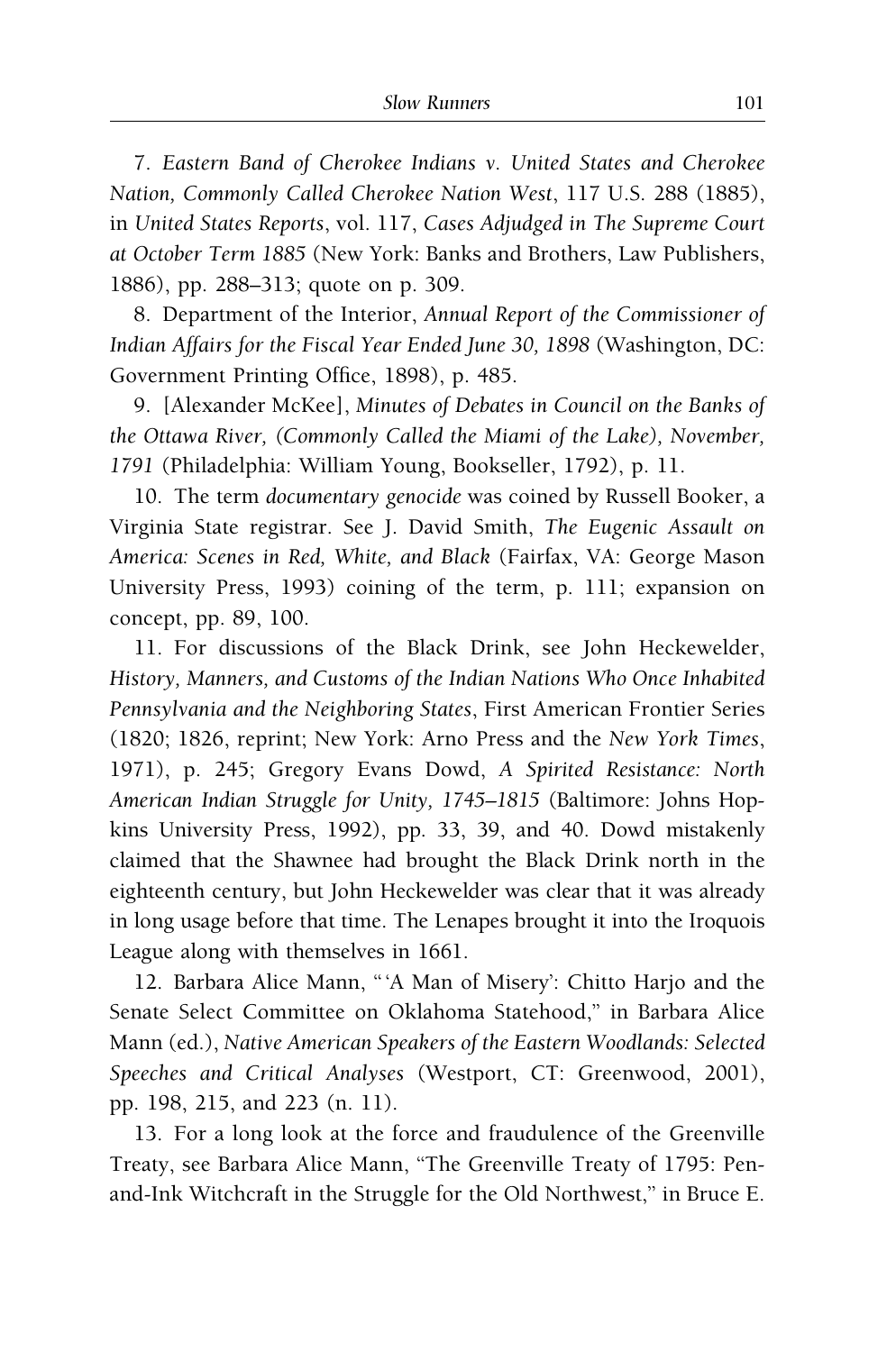Johansen (ed.), Enduring Legacies: Native American Treaties and Contemporary Controversies (Westport, CT: Praeger, 2004), pp. 135–201.

14. In 1783, Benjamin Franklin recorded much the same complaint about Natives who had been taken by the missionaries for ''christianization,'' except that, in translation, the phrase came out ''bad Runners'' who, post-christianization, were "totally good for nothing." Benjamin Franklin, Writings (New York: Library of America, 1987), p. 970.

15. Francis Paul Prucha, The Great Father: The United States Government and the American Indians, 2 vols. (Lincoln: University of Nebraska Press, 1984): 1: pp. 349–50.

16. See, for instance, see Adriaen Cornelissen van der Donck, ''Description of New Netherland,'' 1653; trans. Diederick Goedhuys, in Dean Snow, Charles T. Gehring, and William A. Starna (eds.), In Mohawk Country: Early Narrative about a Native People (Syracuse: Syracuse University Press, 1996), pp. 106, 107; Benjamin Smith Barton, New Views of the Origin of the Tribes and Nations of America (1798, reprint; Millwood, NY: Kraus Reprint, 1976), p. xlv; Gabriel Sagard, The Long Journey to the Country of the Hurons, ed. George M. Wrong, trans. H. H. Langton (1632; Toronto: Champlain Society, 1939), p. 136; Rueben Gold Thwaites (ed. and trans.), The Jesuit Relations: Travels and Explorations of the Jesuit Missionaries in New France, 1610–1791, 73 vols. (New York: Pageant Book Company, 1959) 5: p. 23; Samuel de Champlain, The Works of Samuel de Champlain, ed. H. P. Biggar, trans. W. D. LeSuer and H. H. Langton, 6 vols. (Toronto: Champlain Society, 1936) 4: p. 53; Pierre de Charlevois, Journal of a Voyage to North America, 2 vols. (1761; Ann Arbor, MI: University Microfilms, 1966) 2: p. 90; Joseph François Lafitau, Customs of the American Indians Compared with the Customs of Primitive Times, ed. and trans. William N. Fenton and Elizabeth L. Moore, vol. 1 (Toronto: Champlain Society, 1974), p. 89.

17. The shipwrecked sailor theory was first suggested by Father Eusebio Kino, a Spanish conquistador roaming the old Southwest and recording tales of blonds in every which direction. See the various accounts in Herbert Eugene Bolton, The Rim of Christendom: A Biography of Eusebio Francisco Kino, Pacific Coast Pioneer (New York: Russell and Russell, 1960), pp. 374, 418–19. Although obviously a speculation old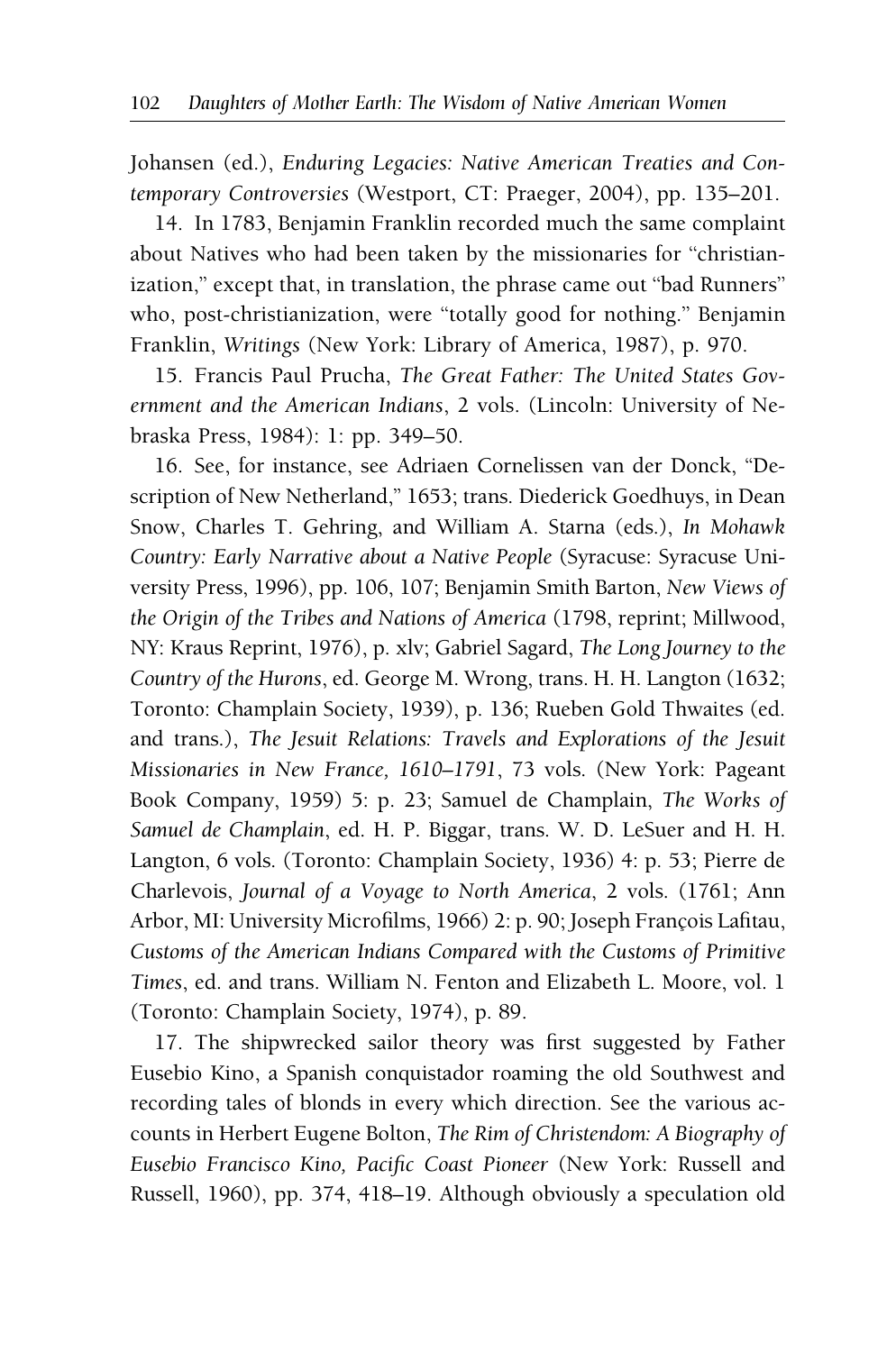enough to have whiskers, shipwrecked Europeans getting into the mix was later set down later as irrefutable fact by Justin Winsor in volume 3 of his Narrative and Critical History of America (1884–89): ''The phenomenon of auburn and chestnut-colored hair may be [sic] accounted for the fact, related by the natives, that some years before a ship, manned by whites, had been wrecked on the coast; and that some of the people had been saved, and had lived with them for several weeks before leaving in their boats, in which, however, they were lost. It was the descendants of these men, doubtless, who were found by the English having hair unlike the other Indians.'' (emphasis added). Quoted in Henry S. Burrage (ed.), Early English and French Voyages, 1534–1608: Original Narratives of Early American History (1906; New York: Barnes and Noble, 1967), p. 233 (n. 1).

18. The Atlantean theory was quite popular and in higher places than modern scholars like to admit because it allowed ''white'' people to have the credit for the ''high'' Mound Builder cultures of North America. The most famous, though hardly the only, articulation of this nonsense was in Ignatius Donnelly, Atlantis: The Antediluvian World, ed. Egerton Sykes (1881; New York: Harper and Brothers, 1949). Based on Donnelly's book, Prime Minister William Edward Gladstone asked the British government to mount an expedition to find Atlantis in the Atlantic Ocean. (Donnelly, Atlantis, p. x). The Atlantean theory was also the basis of Joseph Smith's Book of Mormon, largely plagiarized from earlier clerical authors. Fawn McKay Brodie, No Man Knows My History: The Life of Joseph Smith, The Mormon Prophet, 2nd ed. (1945; New York: Knopf, 1971), pp. 35–43; Robert Silverberg, Mound Builders of Ancient America: The Archaeology of a Myth (Greenwich, CT: New York Graphic Society, 1968), pp. 94–96; original documents plagiarized: Ethan Smith, View of the Hebrews; Exhibiting the Destruction of Jerusalem; the Certain Restoration of Judah and Israel; the Present State of Judah and Israel; and an Address of the Prophet Isaiahy Relative to their Restoration (Poultney, VT: Smith and Shurte, 1823); and Solomon Spaulding, The ''Manuscript Found'' or ''Manuscript Story,'' of the Late Rev. Solomon Spaulding from a Verbatim Copy of the Original Now in the Care of Pres. James H. Fiarchild of Oberlin College, Ohio (Lamoni, IA: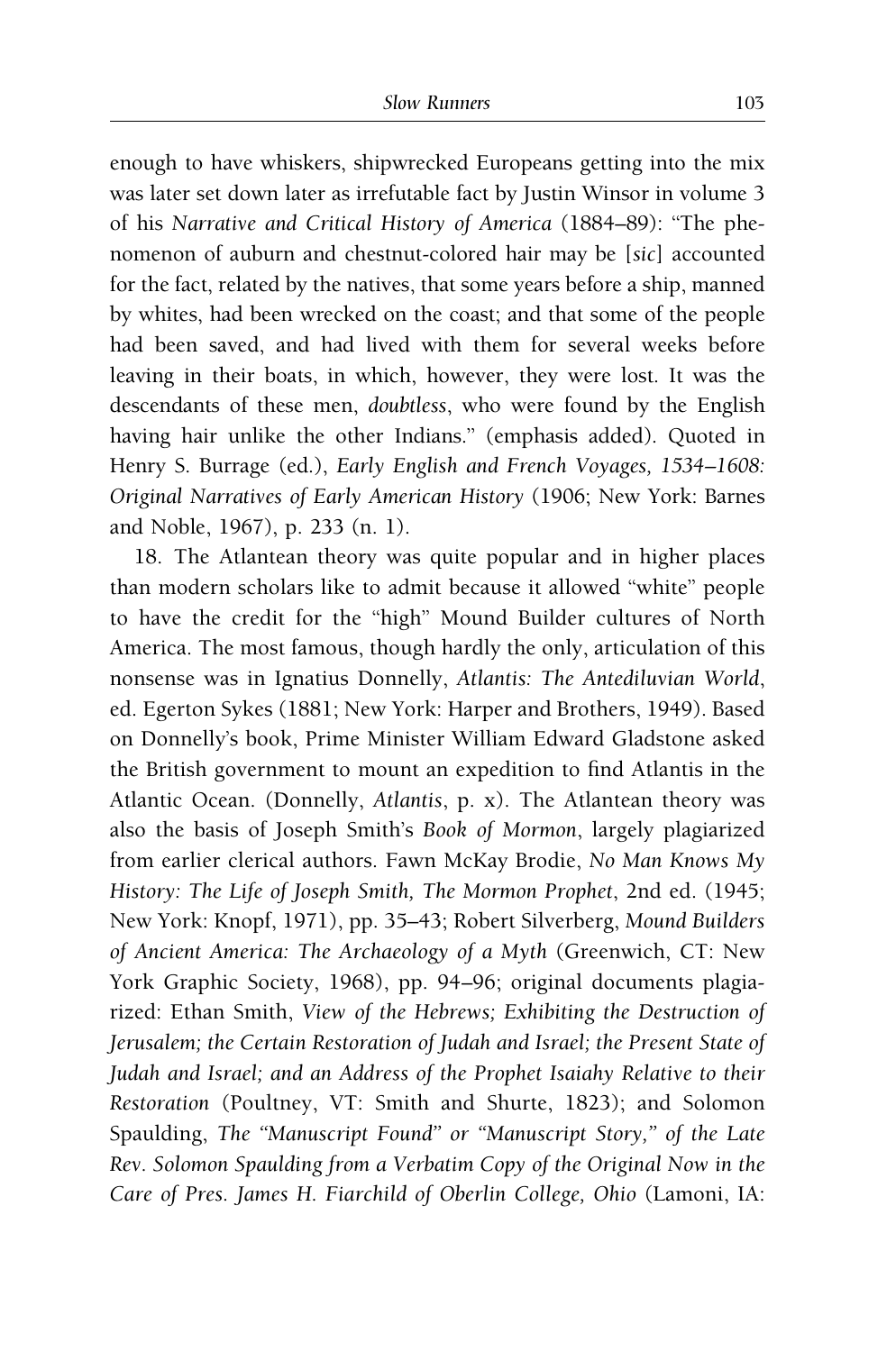Reorganized Church, 1885). See also my discussion of the Atlantean theory as archaeology in Barbara Alice Mann, Native Americans, Archaeologists, and the Mounds (New York: Peter Lang, 2003), pp. 73–76.

19. Noah Webster, ''Antiquity: Letter III. From Mr. N. Webster, to the Rev. Dr. Stiles, President of Yale College, on the Remains of the Fortifications in the Western Country. Dated New-York January 20, 1788,'' American Magazine (February 1788): pp. 146–56, esp. p. 155; and John Filson, The Discovery and Settlement of Kentucke (1784, reprint; Ann Arbor, MI: University Microfilms, 1966), p. 95. No one source was responsible for this craze. For a thorough discussion of the Welsh invasion craze, see Mann, Native Americans, Archaeologists, and the Mounds, pp. 76–81.

20. Sagard, The Long Journey, p. 136; Charlevoix, Journal of a Voyage to North America, vol. 2, p. 90.

21. Father LeJeune in his 1633–34 report in Thwaites, Jesuit Relations, 5: p. 23.

22. See, for instance, the contemptuous accounts of the African captured by Sullivan's forces during his genocidal sweep through Iroquoia in 1779 in Frederick Cook, Journals of a Military Expedition of Major General John Sullivan against the Six Nations of Indians in 1779 (1887, reprint; Freeport, NY: Books for Libraries, 1972), pp. 44, 172; Albert Hazen Wright, The Sullivan Expedition of 1779: Contemporary Newspaper Comment, Studies in History, nos. 5, 6, 7, and 8, part 3 (Ithaca, NY: A. H. Wright, 1943), pp. 1, 3; Nathan Davis, ''History of the Expedition against the Five Nations, Commanded by General Sullivan, in 1779,'' Historical Magazine 3, no. 4 (1868): p. 200. See also the deliberate targeting of the adopted African, who became the medicine man of a town in Onondaga in 1779, in Cook, Journals, p. 17, and the African adoptee of the Shawnees who helped her town defeat a militia raid, also in 1779, in ''Bowman's Campaign of 1779,'' Ohio Archaeological and Historical Publications 22 (1913): pp. 507, 516–17; and ''Bowman's Expedition against Chillicothe, May-June, 1779,'' Ohio Archaeological and Historical Publications 19 (1910): p. 457.

23. On African-Native slaves, see Jack D. Forbes, Africans and Native Americans: The Language of Race and the Evolution of Red-Black Peoples (Urbana: University of Illinois Press, 1993).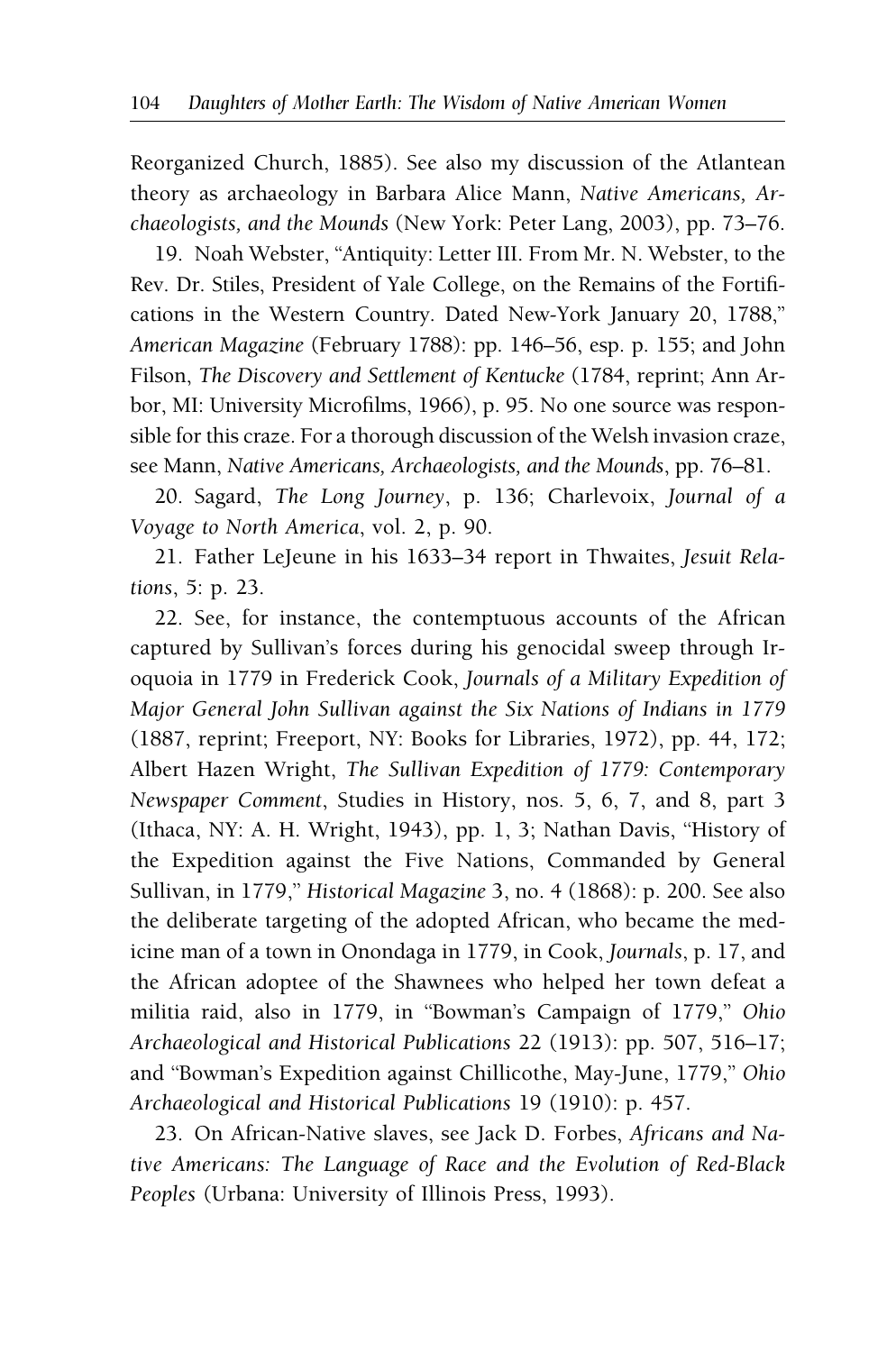24. Johann Friederich Blumenbach, On the Natural Varieties of Mankind (1795; 1865, reprint; New York: Bergman Publishers, 1969).

25. The ''mulattoization'' of Natives is documented to have occurred widely. See J. David Smith's careful reconstruction of the problem in Eugenic Assault on America, pp. 59, 71–82, 90, 98.

26. The Mahican Aupaumut laid out this traditional system in detail in 1791, discussing Ohio councils in Hendrick Aupaumut, ''A Narrative of an Embassy to the Western Indians,'' Memoirs of the Historical Society of Pennsulvania, 2, no. 1 (1827): pp. 76–77. Salt Beings are people from across the Great Salt Lake, or Atlantic Ocean. Both Europeans and Africans are younger siblings, with the Europeans the elder of the two because they were more recently seen in the Northeast than Africans. Thus, Europeans are traditionally called ''younger siblings,'' making Africans the ''youngest siblings.''

27. Rayna Green, ''A Tribe Called Wannabee: Playing Indian in America and Europe," Folklore 9, no. 1 (1988): pp. 30–55; Joy Harjo, ''Identity: Part Deux,'' Indian Country Today, April 7, 2005; accessed 9 June 9, 2005, at www.indiancountry.com/content.cfm?id= $1096410704$ ; Vine Deloria Jr., Custer Died for Your Sins: An Indian Manifesto (1969, reprint; Norman: University of Oklahoma Press, 1988), pp. 2–4.

28. Eating from one bowl, using the same spoon is the traditional metaphor in the East for recognizing one another as relatives. See, for instance, John Heckewelder, History, Manners, and Customs of the Indian Nations Who Once Inhabited Pennsylvania and the Neighboring States, First American Frontier Series (1820; 1876, reprint; New York: Arno Press and The New York Times, 1971), pp. 269–70 (n. 1); as quoted in Richard White, The Middle Ground: Indians, Empires, and Republics, in the Great Lakes Region, 1650–1815 (New York: Cambridge University Press, 1991), pp. 462, 469, 480–83, 512, 515.

29. ''Tribe'' was imposed by the Montoya v. United States decision, 180 U.S., 261 (1901); 21 S. Ct., 358, 359 (190) in National Reporter System, The Supreme Court Reporter, November, 1900–July, 1901, vol. 21 (St. Paul, MN: West Publishing, 1901), p. 35.

30. Kent Carter, ''Deciding Who Can Be Cherokee: Enrollment Records of the Dawes Commission,'' Chronicles of Oklahoma 69, no. 2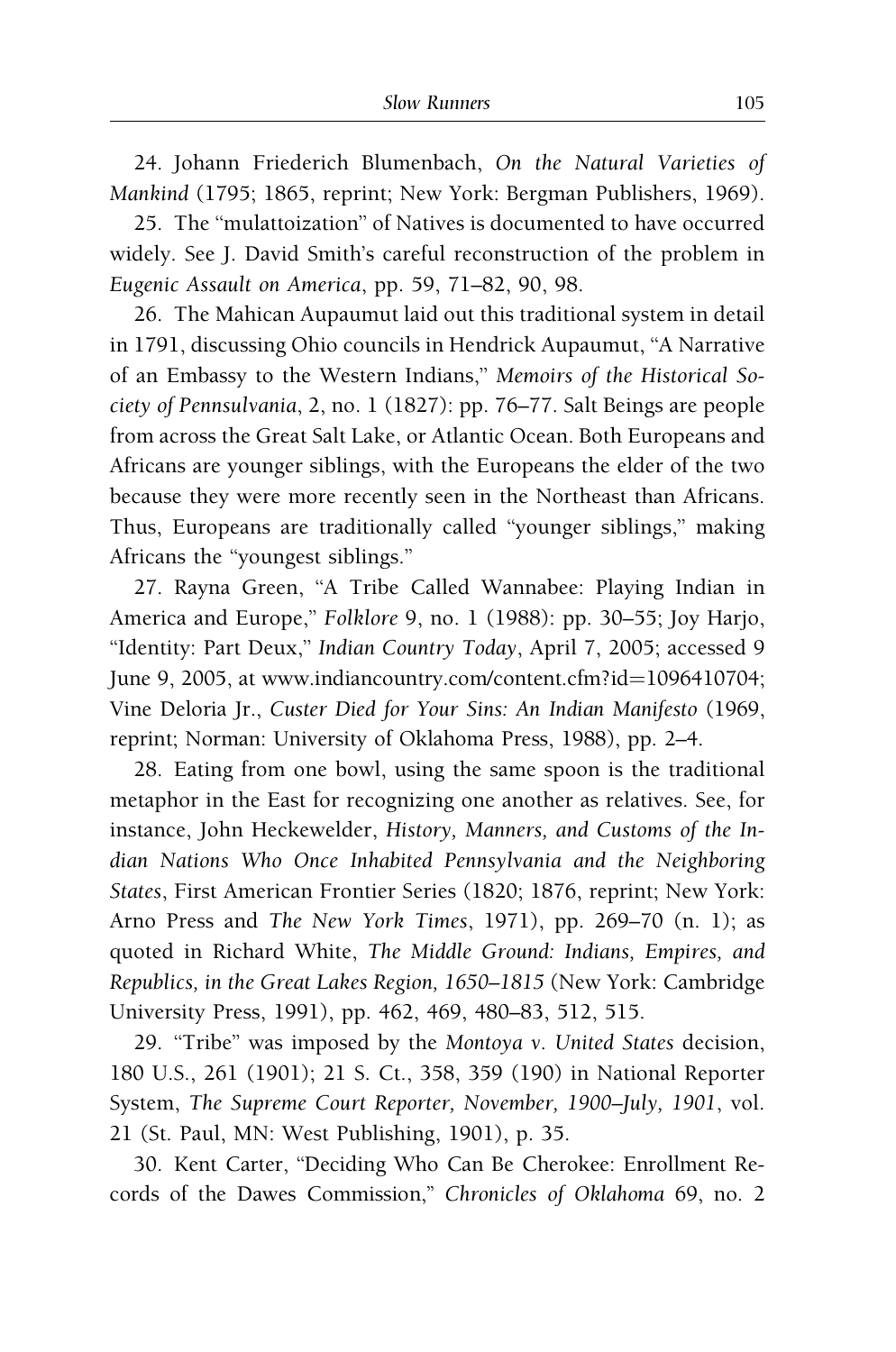(1991): p. 179. For fun and games with enrollment in modern times, see Bruce E. Johansen, ''The New York Oneidas: A Business Called a Nation,'' in Bruce E. Johansen (ed.),Enduring Legacies: Native American Treaties and Contemporary Controversies (Westport, CT: Praeger, 2004), pp. 95–133.

31. Forbes, Africans and Native Americans, 89; Angie Debo, And Still the Water Runs: The Betrayal of the Five Civilized Tribes (1940; Princeton, NJ: Princeton University Press, 1991), p. 11.

32. See my discussion of this aspect of nonenrollment in Barbara Alice Mann, "'A Man of Misery': Chitto Harjo and the Senate Select Committee on Oklahoma Statehood,'' in Barbara Alice Mann (ed.), Native American Speakers of the Eastern Woodlands: Selected Speeches and Critical Analyses (Westport, CT: Greenwood, 2001), pp. 197–216.

33. Department of the Interior, Annual Report of the Commissioner of Indian Affairs for the Fiscal Year Ended June 30, 1905, Part 1 (Washington, DC: Government Printing Office, 1906), p. 5.

34. Department of the Interior, Annual Report of the Commissioner of Indian Affairs for the Fiscal Year Ended June 30, 1898 (Washington, DC: Government Printing Office, 1899), p. 513.

35. Debo, And Still the Waters Run, pp. 42, 45, 47, 269–70; for raw Freedemen enrollment statistics, see Department of the Interior, Annual Report of the Commissioner of Indian Affairs for the Fiscal Year Ended June 30, 1905, Part 1, pp. 597, 600, 609, 623. See also my discussions in Mann, Native American Speakers of the Eastern Woodlands, pp. 210–13; and Mann, Native Americans, Archaeologists, and the Mounds, pp. 286–87.

36. Department of the Interior, Annual Report to the Commissioner of Indian Affairs for 1895, 5 vols. (Washington, DC: Government Printing Office, 1896): 2: p. 21.

37. Department of the Interior, Annual Report of the Commissioner of Indians Affairs for the Fiscal Year Ended June 30, 1898, pp. 500, 503, 504–5.

38. See, for instance, the cases of the Malachai Watts and Ann Crews families, as documented in Mann, Native Americans, Archaeologists, and the Mounds, pp. 293–94.

39. Francis Galton, English Men of Science: Their Nature and Nurture (New York: D. Appleton, 1875); Hereditary Genius: An Inquiry into Its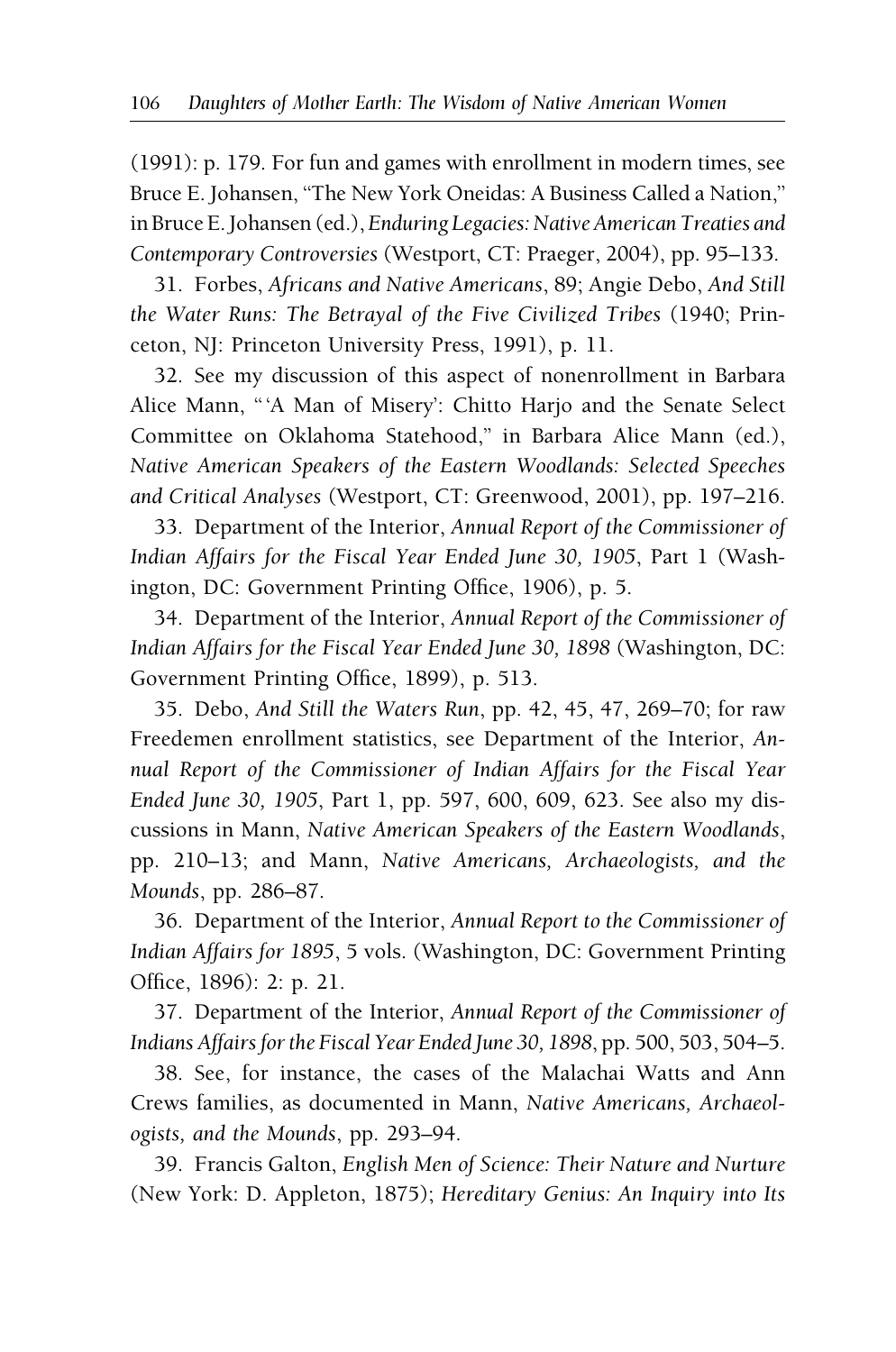Laws and Consequences (1869; New York: D. Appleton, 1884); Inquiries into Human Faculty and Its Development (1883; London: J. M. Den, 1907); Natural Inheritance (1889, reprint; New York: AMS Press, 1973).

40. Blumenbach, On the Natural Varieties of Mankind, pp. 216–218; J. Leitch Wright, The Only Land They Knew: The Tragic Story of the American Indians in the Old South (New York: Free Press, 1981), p. 252; Richard Drinnon, Facing West: The Metaphysics of Indian-Hating and Empire-Building (Minneapolis: University of Minnesota Press, 1980), p. 107.

41. See examples of the assignment process in Kent Carter, ''Deciding Who Can Be Cherokee: Enrollment Records of the Dawes Commission,'' Chronicles of Oklahoma 69, no. 2 (1991): pp. 174–205; and ''Federal Indian Policy: Cherokee Enrollment, 1898–1907,'' Prologue 23, no. 1 (1991): pp. 25–31.

42. Government Accounting Office, ''The BIA's Tribal Trust Fund Account Reconciliation Results,'' Report number GAO/AIMD–96–93, Report to the Committee on Indian Affairs, U.S. Senate, May 3, 1996.

43. Charlevoix, Journal of a Voyage, 2: 26; Lafitau, Customs of the American Indians, 2: p. 295; Lucien Carr, ''On the Social and Political Position of Woman among the Huron-Iroquois Tribes,'' Peabody Museum of American Archaeology and Ethnology, Reports 16 and 17, no. 3.3–4 (1884): p. 55; Renee Jacobs, ''Iroquois Great Law of Peace and the United States Constitution: How the Founding Fathers Ignored the Clan Mothers,'' Notes, American Indian Law Review 16, no. 2 (1991): p. 503.

44. Barbara A. Mann, ''Haudenosaunee (Iroquois) Women, Legal and Political Status,'' in Bruce Elliott Johansen (ed.), The Encyclopedia of Native American Legal Tradition (Westport, CT: Greenwood, 1998), pp. 112–31.

45. Arthur C. Parker, The Constitution of the Five Nations, or the Iroquois Book of the Great Law (Albany: University of the State of New York, 1916), p. 42.

46. Parker, Constitution, pp. 42–44.

47. The Iroquois Constitution, which conferred extraordinary powers on women socially, economically, and politically, was ratified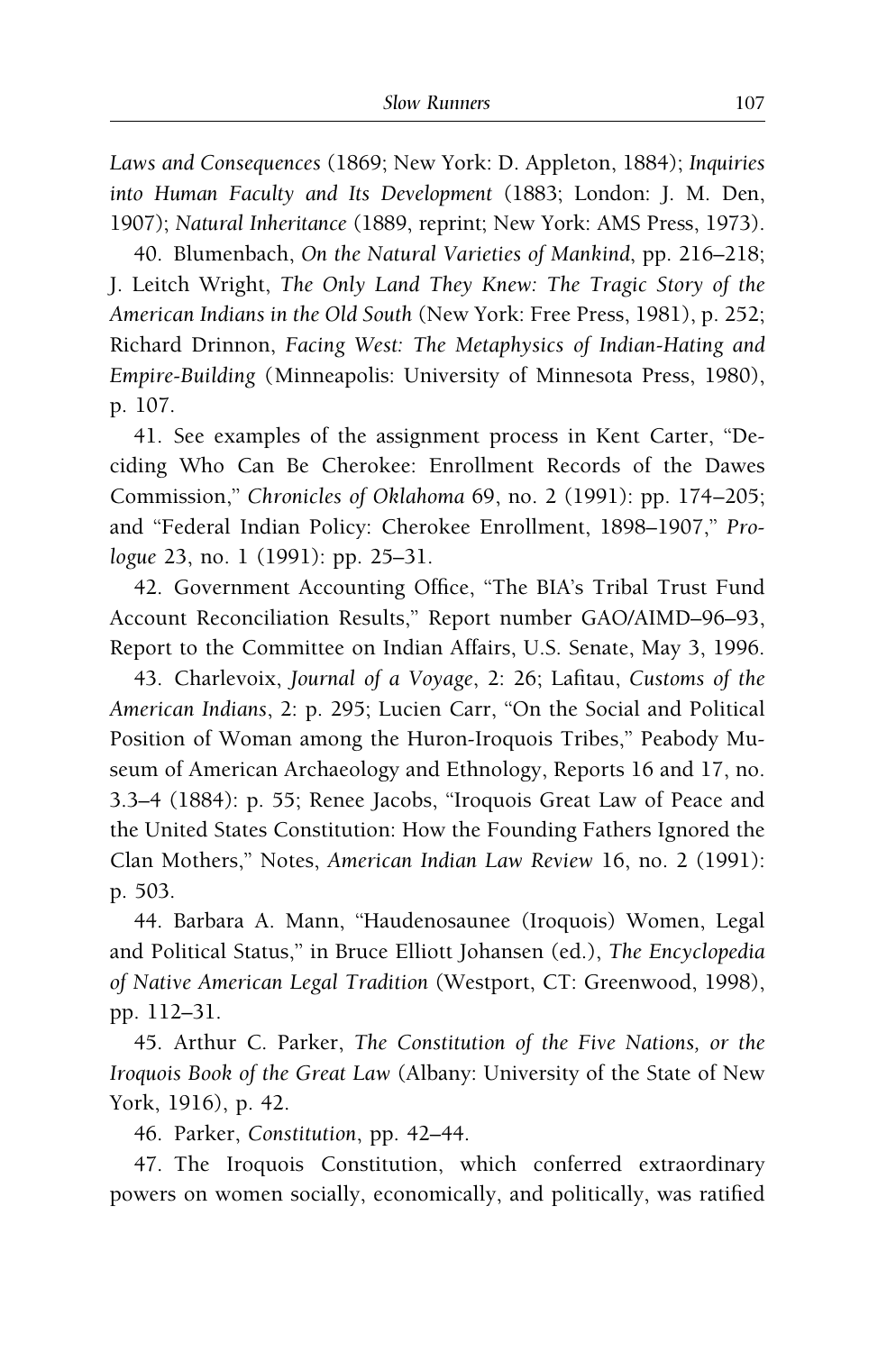in 1142 following the major civil war that forced the old priest-run culture of the Mound Builders into well-deserved oblivion. For the founding of the League, see Barbara A. Mann and Jerry L. Fields, ''A Sign in the Sky: Dating the League of the Haudenosaunee,'' American Indian Culture and Research Journal 21, no. 2 (1997): pp. 105–63. For Eastern mound culture and its demise, see Mann, Native Americans, Archaeologists, and the Mounds, pp. 155–68. For the extraordinary powers of Eastern women, see Barbara Alice Mann, Iroquoian Women: The Gantowisas (New York: Lang, 2004).

48. Steve Wall, Wisdom's Daughters: Conversations with Women Elders of Native America (New York: Harper Perennial, 1993), p. 253; Lafitau, Customs of the American Indians, 2: p. 99; Charlevoix, Journal of a Voyage to North America, vol. 1, p. 317; Carr, ''On the Social Position of Woman,'' pp. 223–24.

49. See the example of just such a speech delivered by the Iroquoian Grandmothers to the Lenape Grandmothers when the latter nation was taken in under the protective shade of the Tree of Peace, that is, incorporated into the Iroquois League in 1661, in Heckewelder, History, Manners, and Customs, p. 57.

50. See, for instance, the Women's Speaker, Ab, beth, din, Wyrosh, Yeshivo, on this subject, in McKee, Minutes of Debates, pp. 20–21.

51. For adoption, see William N. Fenton, "Introduction," Parker on the Iroquois (New York: Syracuse University Press, 1968), p. 13; for examples of denigration on grounds of race, see Fenton, ''Introduction,'' pp. 6, 7, 8, 10, 28. For my earlier discussion on this issue, see Barbara Alice Mann, "Euro-Forming the Data," in Bruce E. Johansen (ed.), Debating Democracy: Native American Legacy of Freedom (Santa Fe: Clear Light, 1998), pp. 178–80.

52. Typically, there are three levels of adoption: the lineage level, the clan level, and the national level. In the first instance, the Grandmothers of a particular female lineage publicly embrace a new member, usually at a Green Corn or Midwinter festival, just after all the new babies born that year are introduced to the assembled relatives. In the second event, the Grandmothers of all the lineages within a given clan decide by consensus that such-and-such an adoptee has proven herself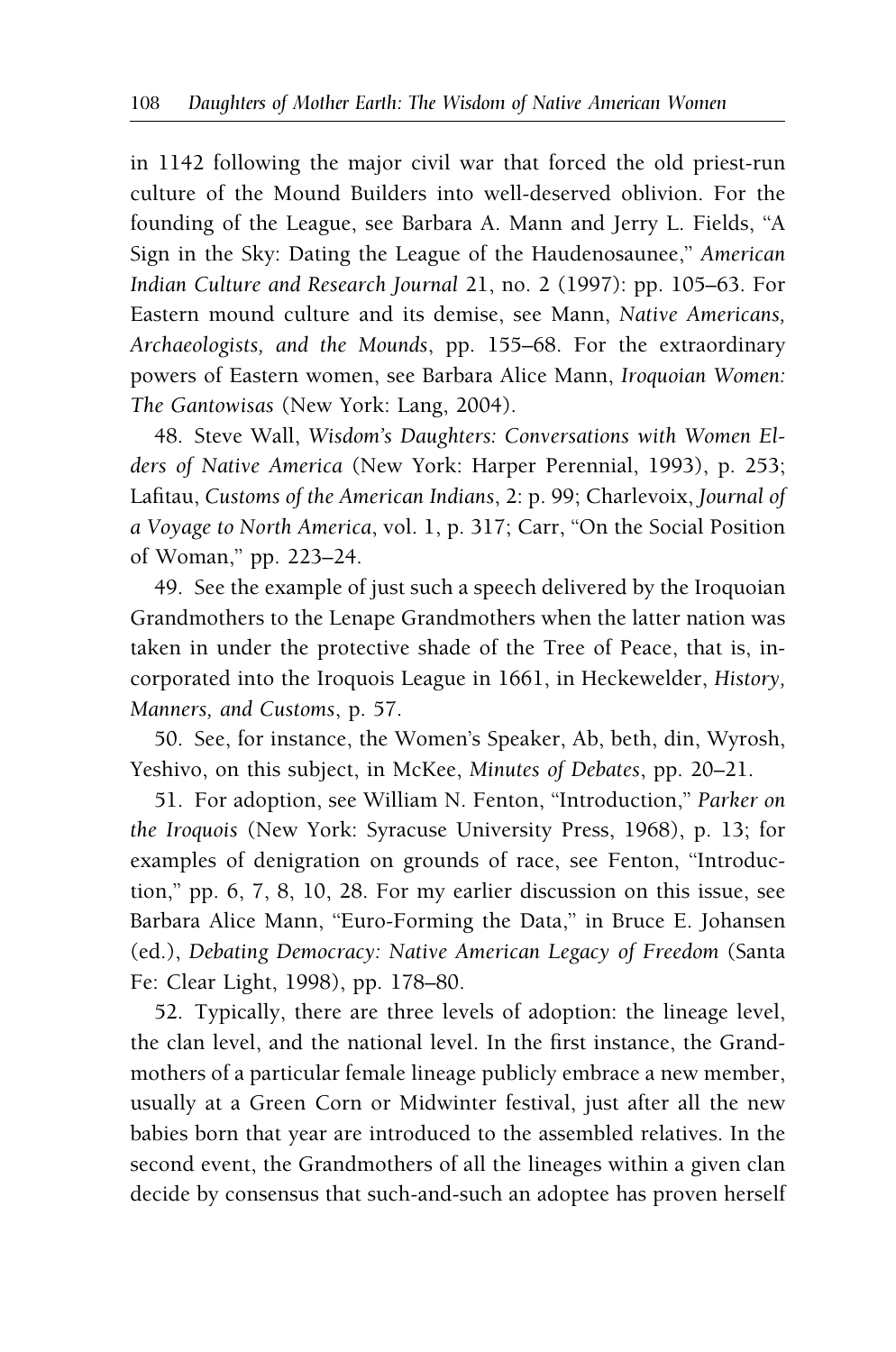to the point that she has earned the right to a larger pool of titles and status. In the third case, a person has proven herself so valuable that the Grandmothers of the entire nation grant her the recognition and status due to a cultural treasure. To be adopted at the second and third levels is rare, but not unknown, as in the case of the well-loved Harriet Maxwell Converse (1836–1903), adopted at all three levels by the Senecas. Harriet Maxwell Converse, Myths and Legends of the New York State Iroquois, in Arthur Caswell Parker (ed.), New York State Museum Bulletin no. 125, Education Department Bulletin no. 437 (Albany: University of the State of New York, 1908), pp. 19, 22, 23.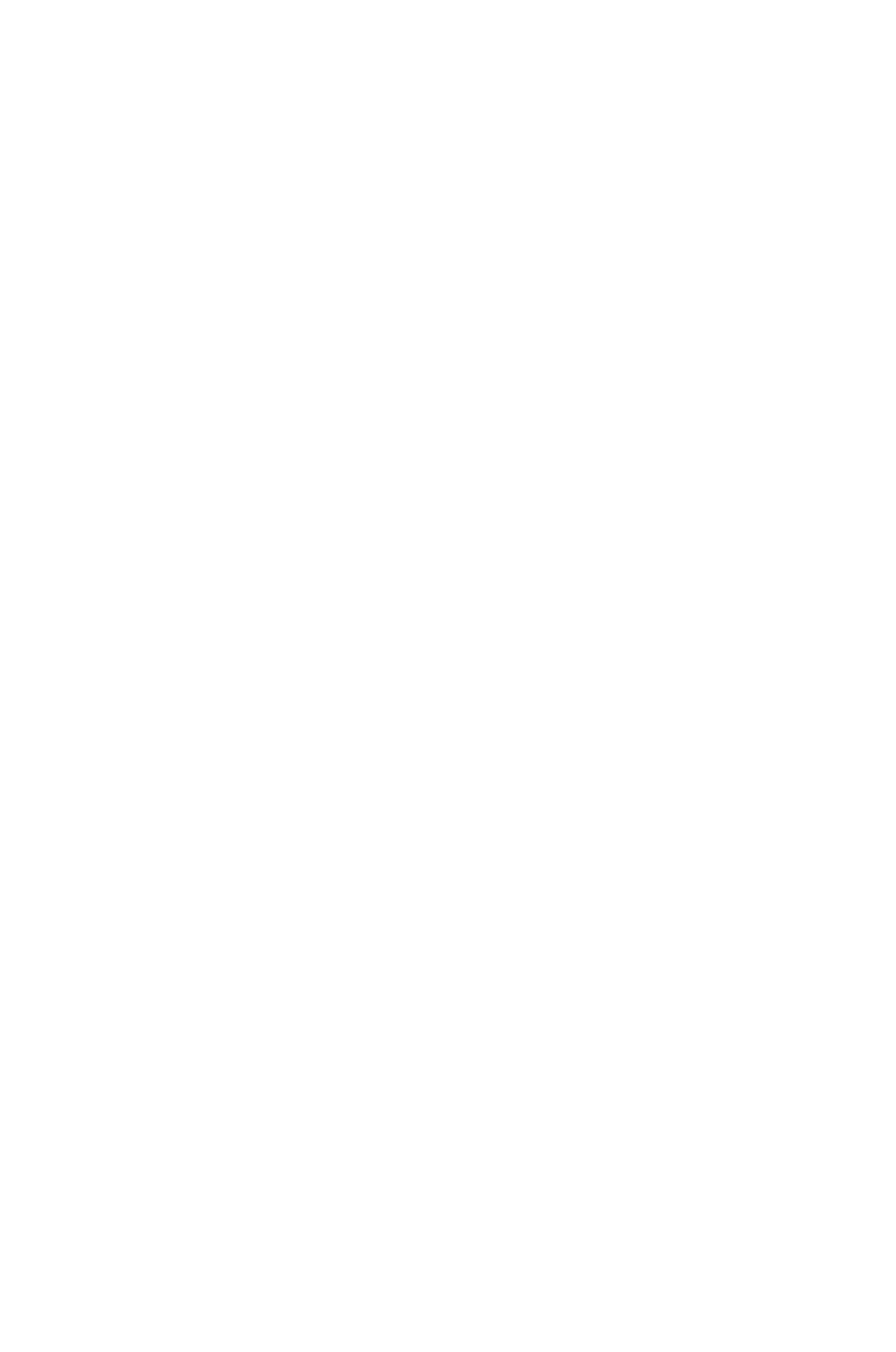## Bibliography

 $\sim$ 

An Act in Relation to Marriage between White Men and Indian Women, 25 Stat. L., 392, August 9, 1888.

- Aupaumut, Hendrick. ''A Narrative of an Embassy to the Western Indians,'' Memoirs of the Historical Society of Pennsulvania 2, no. 1 (1827): 9–131.
- Barton, Benjamin Smith. New Views of the Origin of the Tribes and Nations of America (1798, reprint; Millwood, NY: Kraus Reprint, 1976).
- Blauner, Robert. Racial and Ethnic Groups in America, 3rd ed. (Dubuque, IA: Kendall Hunt, 1969).
- Blumenbach, Johann Friederich. On the Natural Varieties of Mankind (De Generis Humani Varietate Nativa) (1795; 1865, reprint; New York: Bergman, 1969).
- Board of Indian Commissioners. Annual Report, 1885. House Executive Documents. 49th Congress, Session I, no. 109 (Washington, DC: Government Printing Office, 1901).
- Bolton, Herbert Eugene. The Rim of Christendom: A Biography of Eusebio Francisco Kino, Pacific Coast Pioneer (New York: Russell and Russell, 1960).
- Bonaparte, Darren. ''Running for Safety,'' Native Americas (Winter 2000): 15.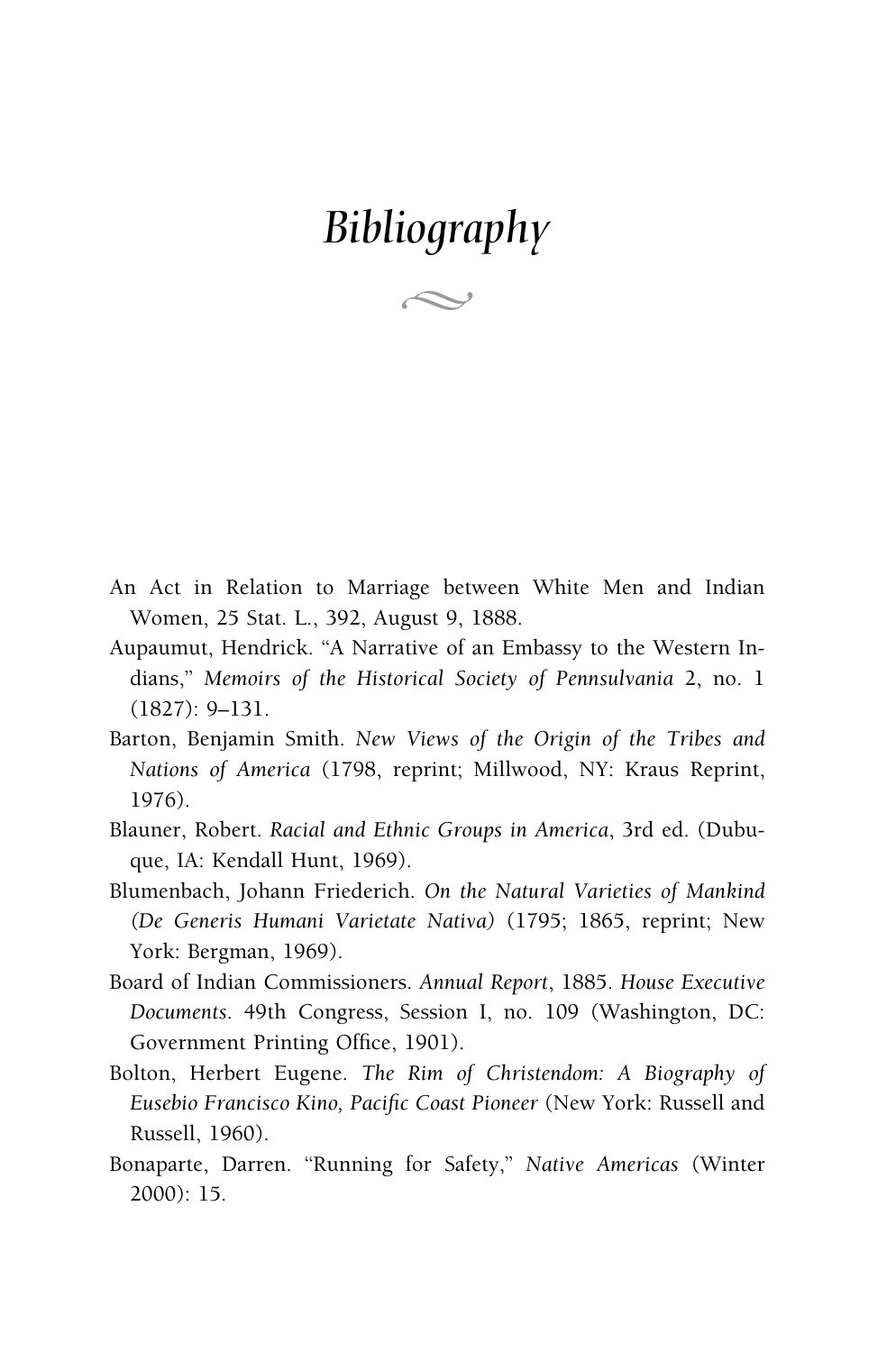- ''Bowman's Campaign of 1779,'' Ohio Archaeological and Historical Publications 22 (1913): 502–19.
- ''Bowman's Expedition against Chillicothe, May–June, 1779,'' Ohio Archaeological and Historical Pubilcations 19 (1910): 446–59.
- Brandon, William. The Last Americans: The Indian in American Culture (New York: McGraw-Hill, 1973).
- Brodie, Fawn McKay. No Man Knows My History: The Life of Joseph Smith, The Mormon Prophet, 2nd ed. (1945; New York: Knopf, 1971).
- Marge Bruchac, ''Reclaiming the Word 'Squaw' in the Name of the Ancestors,'' Posted November 1999 on www.nativeweb.org/pages/ legal/squaw.html. Accessed December 22, 2005.
- Burrage, Henry S., (ed.) Early English and French Voyages, 1534–1608: Original Narratives of Early American History (1906; New York: Barnes and Noble, 1967).
- Carr, Lucien. ''On the Social and Political Position of Woman among the Huron-Iroquois Tribes,'' Peabody Museum of American Archaeology and Ethnology, Reports 16 and 17, 3.3–4 (1884): 207–32.
- Carter, Kent. ''Deciding Who Can Be Cherokee: Enrollment Records of the Dawes Commission,'' Chronicles of Oklahoma 69, no. 2 (1991): 174–205.
- ———. ''Federal Indian Policy: Cherokee Enrollment, 1898–1907,'' Prologue 23, no. 1 (1991): 25–31.
- Champlain, Samuel de. The Works of Samuel de Champlain, Ed. by H. P. Biggar, trans. by W. D. LeSuer and H. H. Langton. 6 vols. (Toronto: Champlain Society, 1936).
- Charlevois, Pierre de. Journal of a Voyage to North America. 2 vols. (1761; Ann Arbor, MI: University Microfilms, 1966).
- Converse, Harriet Maxwell. Myths and Legends of the New York State Iroquois, ed. by Arthur Caswell Parker. New York State Museum Bulletin no. 125, Education Department Bulletin no. 437 (Albany: University of the State of New York, 1908).
- Cook, Frederick. Journals of a Military Expedition of Major General John Sullivan against the Six Nations of Indians in 1779 (1887, reprint; Freeport, NY: Books for Libraries, 1972).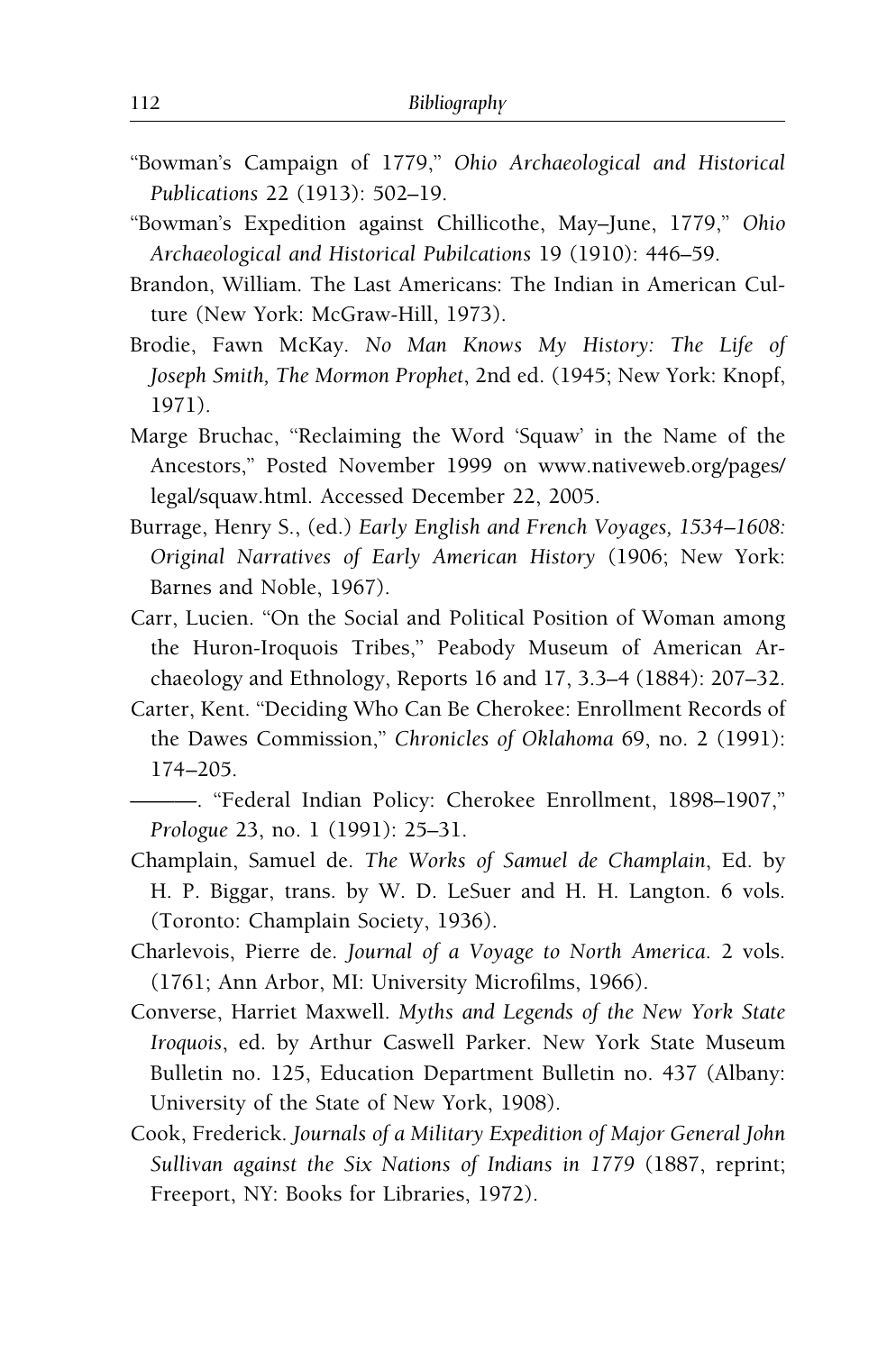- Cross, Terry. Indian Child Welfare Report (Portland, OR: Indian Child Welfare Association, 2002).
- Davis, Nathan. ''History of the Expedition against the Five Nations, Commanded by General Sullivan, in 1779,'' Historical Magazine 3, no. 4 (1868): 198–205.
- Debo, Angie. And Still the Waters Run: The Betrayal of the Five Civilized Tribes, 4th ed. (1940, reprint; Princeton, NJ: Princeton University Press, 1991).
- Deloria, Vine Jr. Custer Died for Your Sins: An Indian Manifesto (New York: Avon, 1969).
- Department of the Interior. Annual Report to the Commissioner of Indian Affairs for 1895. 5 vols. (Washington, DC: Government Printing Office, 1896).
- Department of the Interior. Annual Report of the Commissioner of Indian Affairs for the Fiscal Year Ended June 30, 1898 ( Washington, DC: Government Printing Office, 1898).
- Department of the Interior. Annual Report of the Commissioner of Indian Affairs for the Fiscal Year Ended June 30, 1905. Part 1 ( Washington, DC: Government Printing Office, 1906).
- Donnelly, Ignatius. Atlantis: The Antediluvian World, ed. by Egerton Sykes (1881; New York: Harper and Brothers, 1949).
- Dowd, Gregory Evans. A Spirited Resistance: North American Indian Struggle for Unity, 1745–1815 (Baltimore: Johns Hopkins University Press, 1992).
- Drinnon, Richard. Facing West: The Metaphysics of Indian-Hating and Empire-Building. (Minneapolis: University of Minnesota Press, 1980).
- The Eastern Band of Cherokees v. The United States and the Cherokee Nation, 20 Ct. Cl. 449, 479 (1885), in Cases Decided in the Court of Claims at the Term of 1884–'85, vol. 20 (Washington, DC: Government Printing Office, 1885), pp. 449–83.
- Eastern Band of Cherokee Indians v. United States and Cherokee Nation, Commonly Called Cherokee Nation West, 117 U.S. 288 (1885), in United States Reports, vol. 117, Cases Adjudged in The Supreme Court at October Term 1885 (New York: Banks and Brothers, Law Publishers, 1886), pp. 288–313.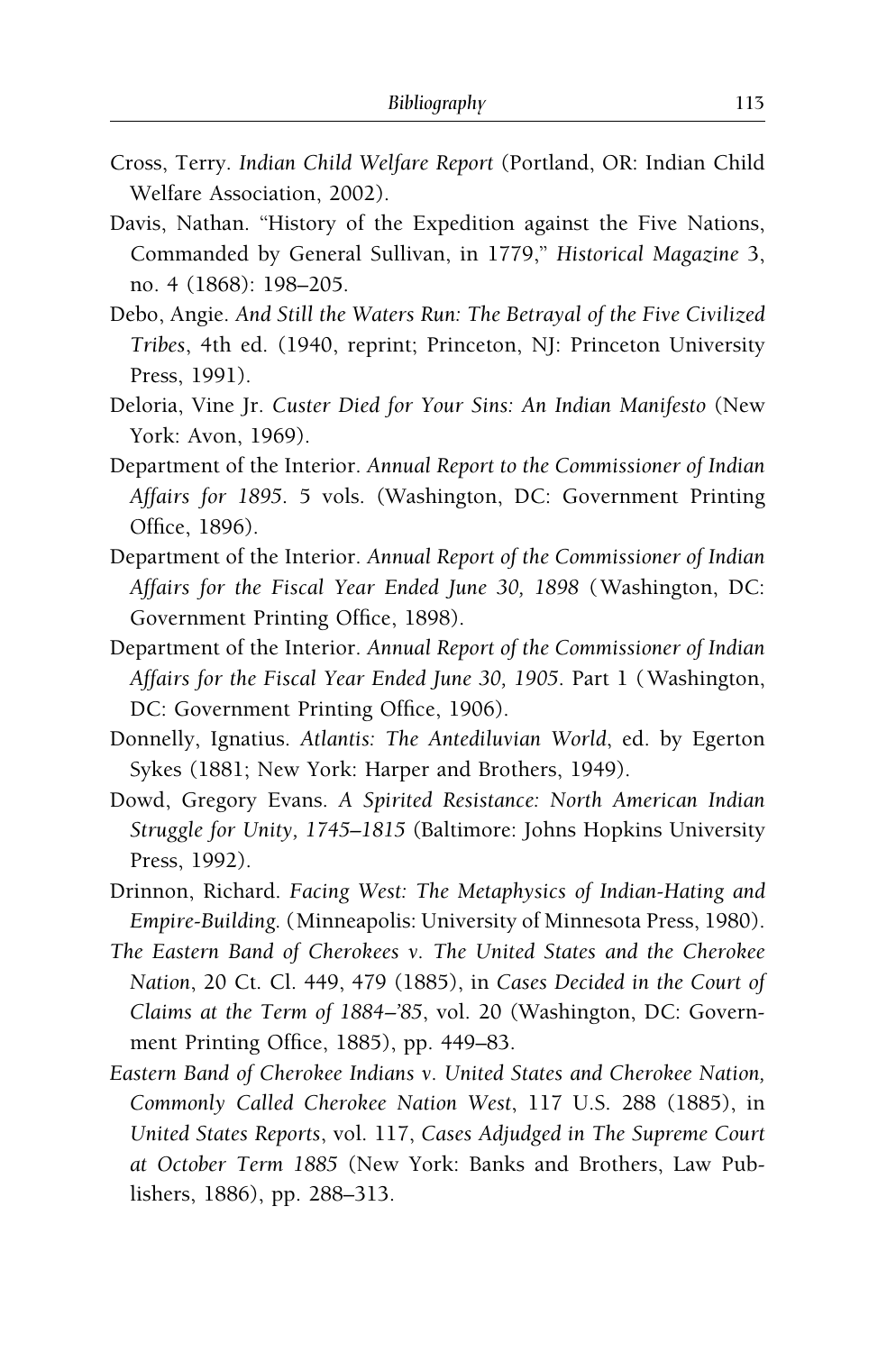- Fawcett, Melissa Jayne [Tantaquidgeon]. The Lasting of the Mohegans, Part I: The Story of the Wolf People (Uncasville, CT: The Mohegan Tribe, 1995).
- Fenton, William N. (ed.). Parker on the Iroquois (New York: Syracuse University Press, 1968).
- Filson, John. The Discovery and Settlement of Kentucke. (1784, reprint; Ann Arbor, MI: University Microfilms, 1966).
- Forbes, Jack D. Africans and Native Americans: The Language of Race and the Evolution of Red-Black Peoples (Urbana: University of Illinois Press, 1993).
- Foreman, Grant. The Five Civilized Tribes (Norman: University of Oklahoma Press, 1934).
- Fox, Robin. Kinship and Marriage (Baltimore: Penguin Books, 1967).
- Franklin, Benjamin. Writings (New York: Library of America, 1987).
- Galloway, Patricia. Choctaw Genesis, 1500–1700 (Lincoln: University of Nebraska Press, 1995).
- Galton, Francis. English Men of Science: Their Nature and Nurture (New York: D. Appleton, 1875).

- ———. Inquiries into Human Faculty and Its Development (1883; London: J. M. Den, 1907).
	- ———. Natural Inheritance (1889, reprint; New York: AMS Press, 1973).
- ''The Gourd Dance.'' Wyandotte Nation of Oklahoma Web site at www .wyandotte-nation.org/community/the\_dances.html. Posted November 1, 2005, accessed November 30, 2005.
- Government Accounting Office. ''The BIA's Tribal Trust Fund Account Reconciliation Results,'' Report number GAO/AIMD–96–93. Report to the Committee on Indian Affairs, U.S. Senate. May 3, 1996.
- Green, Rayna. ''A Tribe Called Wannabee: Playing Indian in America and Europe,'' Folklore 9, no. 1 (1988): 30–55.
- Greenfield, Lawrence, and Steven Smith. American Indians and Crime. U.S. Department of Justice, Office of Justice Programs. (Washington, DC: Bureau of Justice Statistics Clearinghouse, 1999).

<sup>———.</sup> Hereditary Genius: An Inquiry into Its Laws and Consequences (1869; New York: D. Appleton, 1884).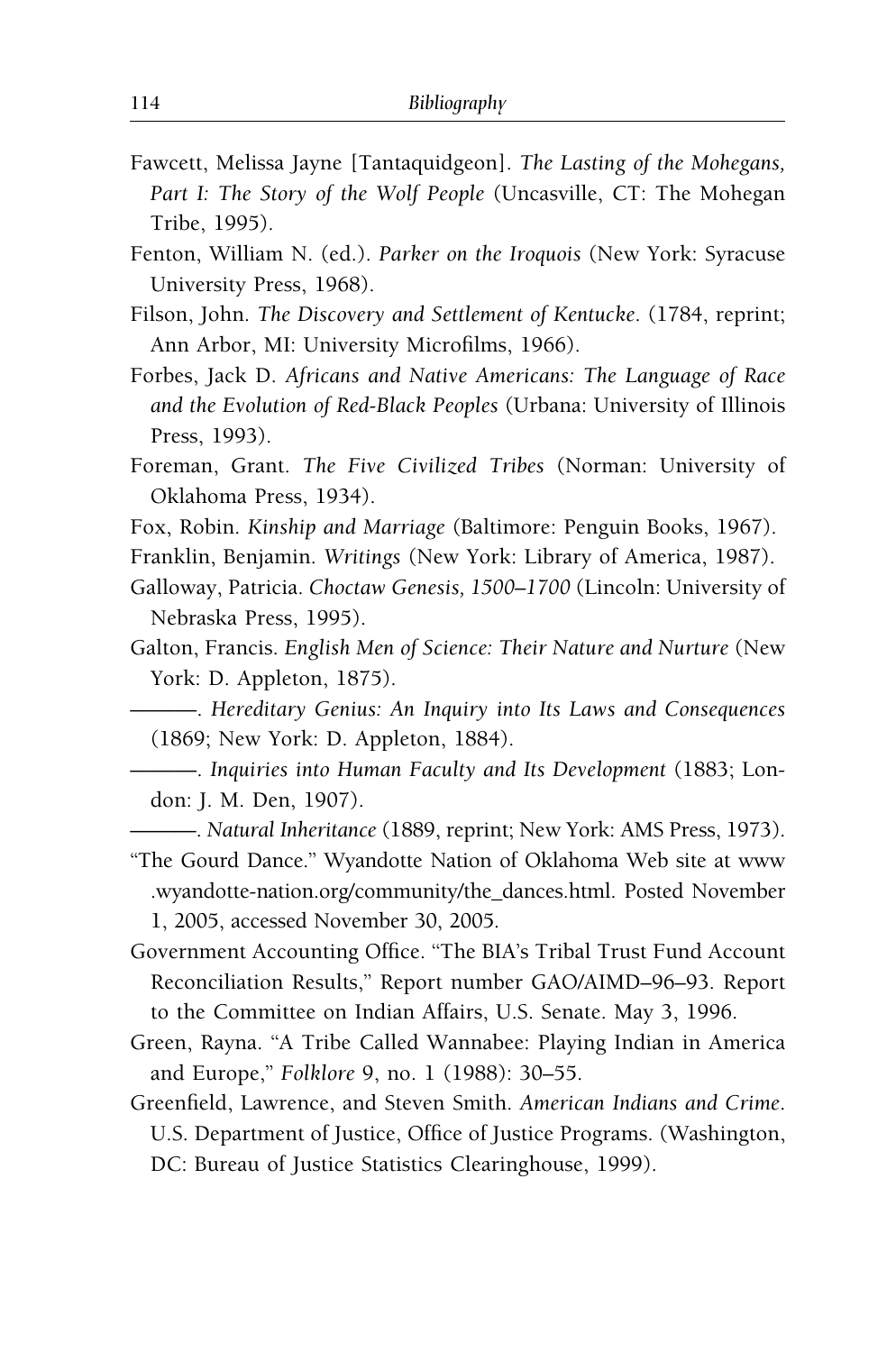- Harjo, Joy. ''Identity: Part Deux,'' Indian Country Today. Posted online at www.indiancountry.com/content.cfm?id= $1096410704$  on April 7, 2005; accessed June 9, 2005.
- Heckewelder, John. History, Manners, and Customs of the Indian Nations Who Once Inhabited Pennsylvania and the Neighboring States. First American Frontier Series (1820; 1876, reprint; New York: Arno Press and The New York Times, 1971).
- Jacobs, Renee. ''Iroquois Great Law of Peace and the United States Constitution: How the Founding Fathers Ignored the Clan Mothers,'' Notes, American Indian Law Review 16, no. 2 (1991): 497–531.
- Jennings, Jennifer, and Charon Asetoyer. ''The Impact of AIDS in the Native American Community'' (Lake Andes, SD: Native American Women's Health Center, 1996).
- Johansen, Bruce E. ''The New York Oneidas: A Business Called a Nation,'' in Bruce E. Johansen (ed.), Enduring Legacies: Native American Treaties and Contemporary Controversies (Westport, CT: Praeger, 2004), pp. 95–133.
- Joseph, Rachel. ''Indian Health Care Improvement Act Reauthorization Amendments of 2004,'' hearing on SB 212/ HR 2440 before the House Resources Committee, 107th Congress. Testimony of Rachel Joseph, Cochair, National Steering Committee, 2004.
- Kehoe, Alice Beck. North American Indians: A Comprehensive Account, 2nd ed. (Englewood Cliffs, NJ: Prentice Hall, 1992), p. 203.
- Kidwell, Clara Sue. Choctaws and Missionaries in Mississippi, 1818– 1918 (Norman: University of Oklahoma Press, 1995).
- Lafitau, Joseph François. Customs of the American Indians Compared with the Customs of Primitive Times, ed. and trans. by William N. Fenton and Elizabeth L. Moore. 2 vols. (1724; Toronto: Champlain Society, 1974).
- Lassiter, Luke E. The Power of Kiowa Song: A Collaborative Ethnography. Posted online at www.uapress.arizona.edu/extras/kiowa/ kiowasng.htm, October 4, 1998, accessed December 4, 2005.
- Lewis, Ron, and M. K. Ho, "Social Work with Native Americans," Social Work (Sept. 1975): 379–82.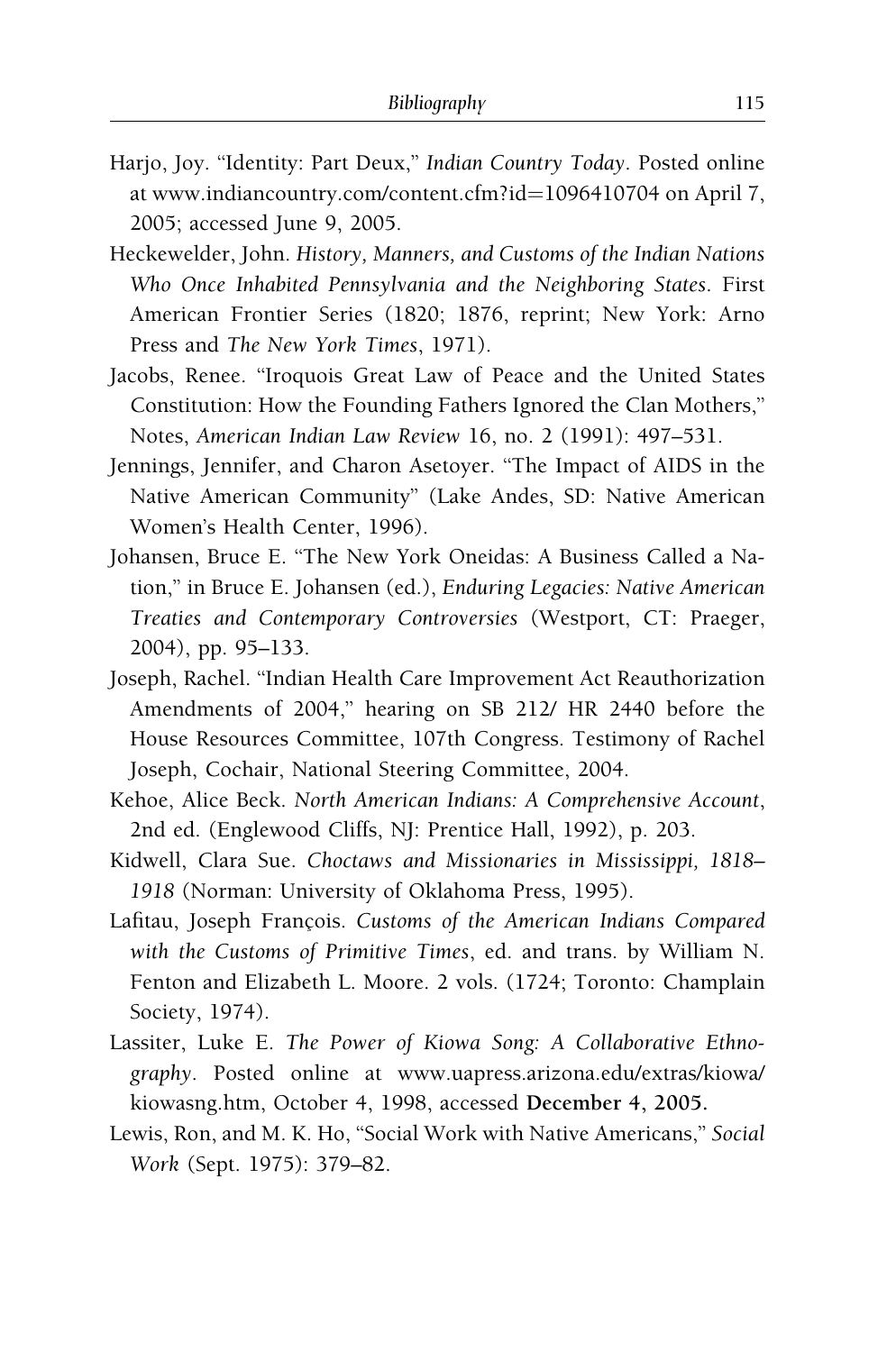Mann, Barbara Alice. ''Euro-Forming the Data,'' in Bruce E. Johansen, Debating Democracy: Native American Legacy of Freedom (Santa Fe: Clear Light, 1998), pp. 178–80.

———. George Washington's War on Native America (Westport, CT: Praeger, 2005).

———. ''The Greenville Treaty of 1795: Pen-and-Ink Witchcraft in the Struggle for the Old Northwest'' in Bruce E. Johansen (ed.), Enduring Legacies: Native American Treaties and Contemporary Controversies (Westport, CT: Praeger, 2004), pp. 136–201.

———. ''Haudenosaunee (Iroquois) Women, Legal and Political Status,'' in Bruce Elliott Johansen (ed.), The Encyclopedia of Native American Legal Tradition (Westport, CT: Greenwood, 1998), pp. 112–31.

———. Iroquoian Women: The Gantowisas (New York: Lang, 2004).

———. '' 'A Man of Misery': Chitto Harjo and the Senate Select Committee on Oklahoma Statehood,'' in Barbara Alice Mann (ed.), Native American Speakers of the Eastern Woodlands: Selected Speeches and Critical Analyses (Westport, CT: Greenwood, 2001), pp. 197–228.

———. Native Americans, Archaeologists, and the Mounds (New York: Peter Lang, 2003).

———, and Jerry L. Fields, ''A Sign in the Sky: Dating the League of the Haudenosaunee,'' American Indian Culture and Research Journal 21, no. 2 (1997): 105–63.

- [McKee, Alexander.] Minutes of Debates in Council on the Banks of the Ottawa River, (Commonly Called the Miami of the Lake), November, 1791 (Philadelphia: William Young, Bookseller, 1792).
- McNickle, D'Arcy. The Surrounded (New York: Dodd, Mead and Co., 1936).
- Montoya v. United States, 180 U.S., 261 (1901); 21 S. Ct., 358, 359 (190), in National Reporter System, The Supreme Court Reporter, November, 1900–July, 1901, vol. 21 (St. Paul, MN: West Publishing, 1901).
- Oswalt, Wendell H. This Land Was Theirs: A Study of the North American Indian (New York: Wiley, 1966).
- Parker, Arthur C[aswell] [Gawaso Waneh]. An Analytical History of the Seneca Indians. Researches and Transactions of the New York State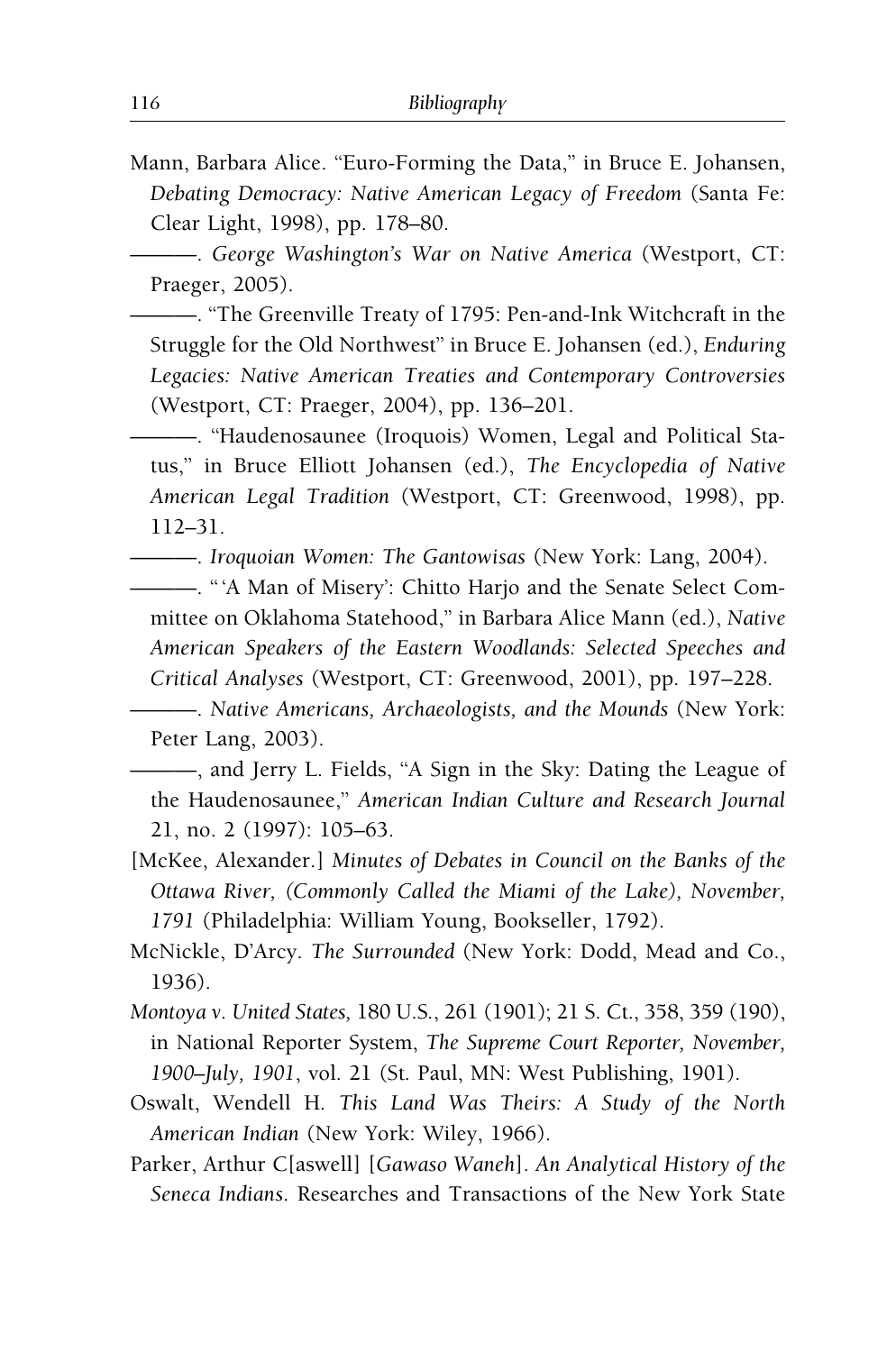Archaeological Association, Lewis H. Morgan Chapter (1926, reprint; New York: Kraus Reprint., 1970).

- ———. The Constitution of the Five Nations, or the Iroquois Book of the Great Law (Albany: University of the State of New York, 1916).
- ———. ''The Maize Maiden,'' in Rumbling Wings and Other Indian Tales (Garden City, NY: Doubleday, Doran and Company, 1928), pp. 179–91.
- Pasternak, Burton. Introduction to Kinship and Social Organization (Englewood Cliffs, NJ: Prentice Hall, 1976).
- Prucha, Francis Paul. The Great Father: The United States Government and the American Indians. 2 vols. (Lincoln: University of Nebraska Press, 1984).
- Reed, Marcelina. Seven Clans of the Cherokee (Cherokee, NC: Cherokee Publications, 1993).
- Rosen, Kenneth (ed.). The Man to Send Rain Clouds: Contemporary Stories by American Indians (New York: Vintage Books, 1975).
- Rupert, Ross A. Dancing With a Ghost: Exploring Indian Reality (Toronto: Reed Books, 1992).
- Sagard, Gabriel. The Long Journey to the Country of the Hurons, trans. by H. H. Langton (1632; Toronto: Champlain Society, 1939).
- Schuler, Margaret. "Women and the Law," in R.S. Gallin, M. Aronoff, and A. Ferguson (eds.), Women and International Development, Annual vol. 1 (Boulder, CO: Westview: 1986), pp. 155–187.
- Silverberg, Robert. Mound Builders of Ancient America: The Archaeology of a Myth (Greenwich, CT: New York Graphic Society, 1968).
- Smith, Ethan. View of the Hebrews; Exhibiting the Destruction of Jerusalem; the Certain Restoration of Judah and Israel; the Present State of Judah and Israel; and an Address of the Prophet Isaiahy Relative to their Restoration (Poultney, VT: Smith and Shurte, 1823).
- Smith, J. David. The Eugenic Assault on America: Scenes in Red, White, and Black (Fairfax, VA: George Mason University Press, 1993).
- Spaulding, Solomon. The ''Manuscript Found'' or ''Manuscript Story,'' of the Late Rev. Solomon Spaulding from a Verbatim Copy of the Original Now in the Care of Pres. James H. Fiarchild of Oberlin College, Ohio (Lamoni, IA: Reorganized Church, 1885).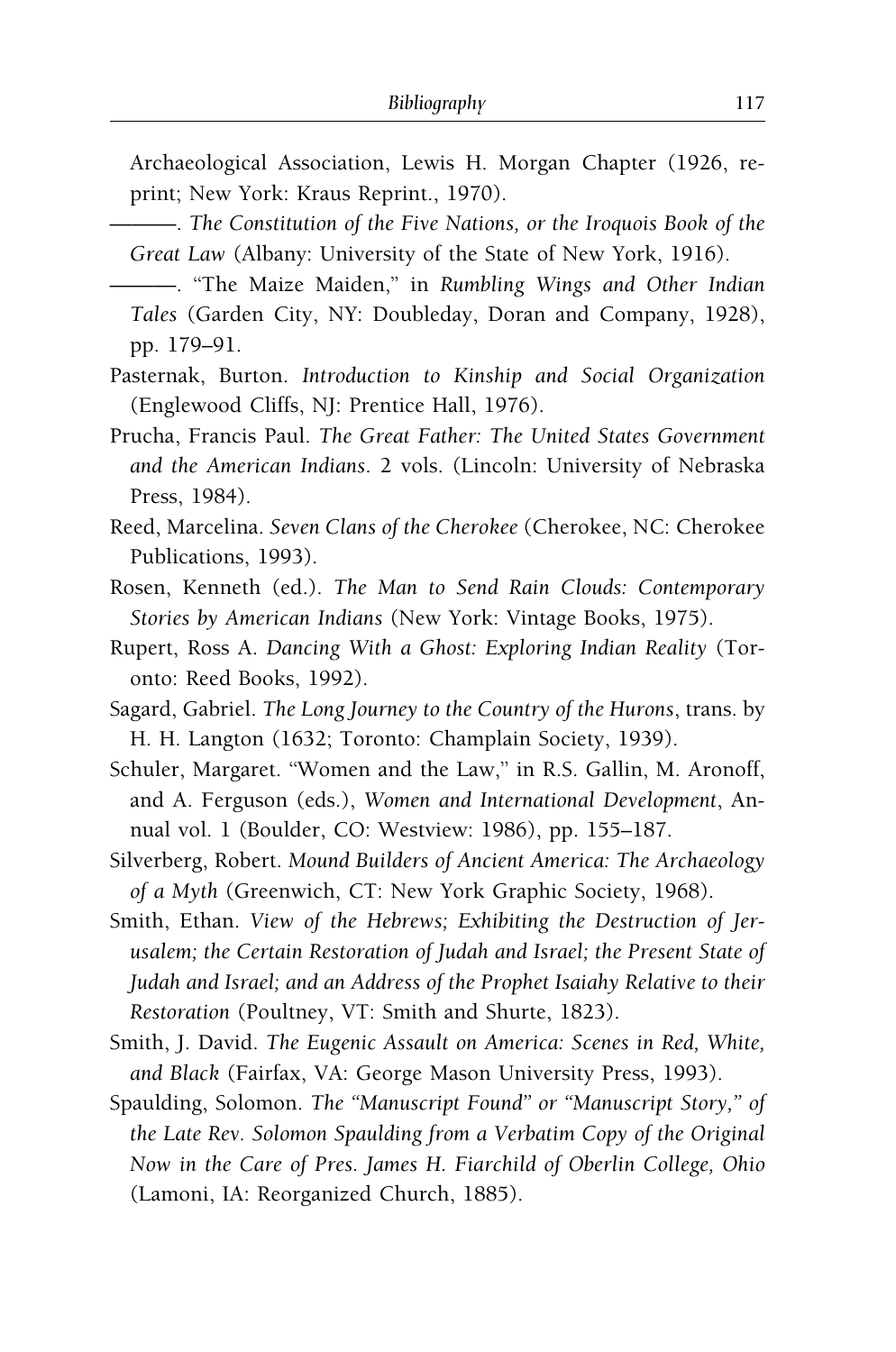- Steele, Ian K. Warpaths: Invasions of North America (New York: Oxford University Press, 1994).
- Thornton Russell. ''Cherokee Population Losses During the Trail of Tears: A New Perspective and a New Estimate," Ethnohistory 31 (1984): 289–300.
- Thwaites, Rueben Gold (ed. and trans.). The Jesuit Relations: Travels and Explorations of the Jesuit Missionaries in New France, 1610–1791. 73 vols. (New York: Pageant Book, 1959).
- Torphy, Sally S. ''Native American Women and Coerced Sterilization: On the Trail of Tears in the 1970's,'' American Indian Cultures and Research Journal 24, no. 2 (2000): 1–22.
- U.S. Census Bureau. ''Poverty in the United States: 2001: Current Population Reports'' (Washington, DC: Government Printing Office, 2002).
- U.S. Census Bureau. Employment Status 2000: Census Brief. Available online at www.census.gov/prod/2003pubs/c2kbr-18.pdf.
- U.S. Commission on Civil Rights, Testimony of Rachel A. Joseph, cochair National Steering Committee, Broken Promises 2004. Evaluating the Native America Health Care System Reauthorization of the Indian Health Care Improvement Act; hearing on SB 212 and HR 2440 before Senate Committee on Indian Affairs and House Resources Committee, 107th Congress.
- U.S. Department of Justice, Bureau of Statistics. American Indians and Crime (Washington DC: BJS Clearinghouse, 2004).
- U.S. Department of Labor, Bureau of Indian Affairs. 1995 Annual Report, Quiet Crisis: Federal Funding and Un-met Needs in Indian Country (Washington, DC: Government Printing Office, 2003).
- van der Donck, Adriaen Cornelissen. ''Description of New Netherland,'' 1653. in Dean Snow, Charles T. Gehring, and William A. Starna (eds.), In Mohawk Country: Early Narrative about a Native People, trans. by Diederick Goedhuys (Syracuse: Syracuse University Press, 1996), pp. 104–30.
- Vander Wall, Jim. ''American Indian Women at the Center of the Indigenous Resistance in Contemporary North America,'' in M. Annette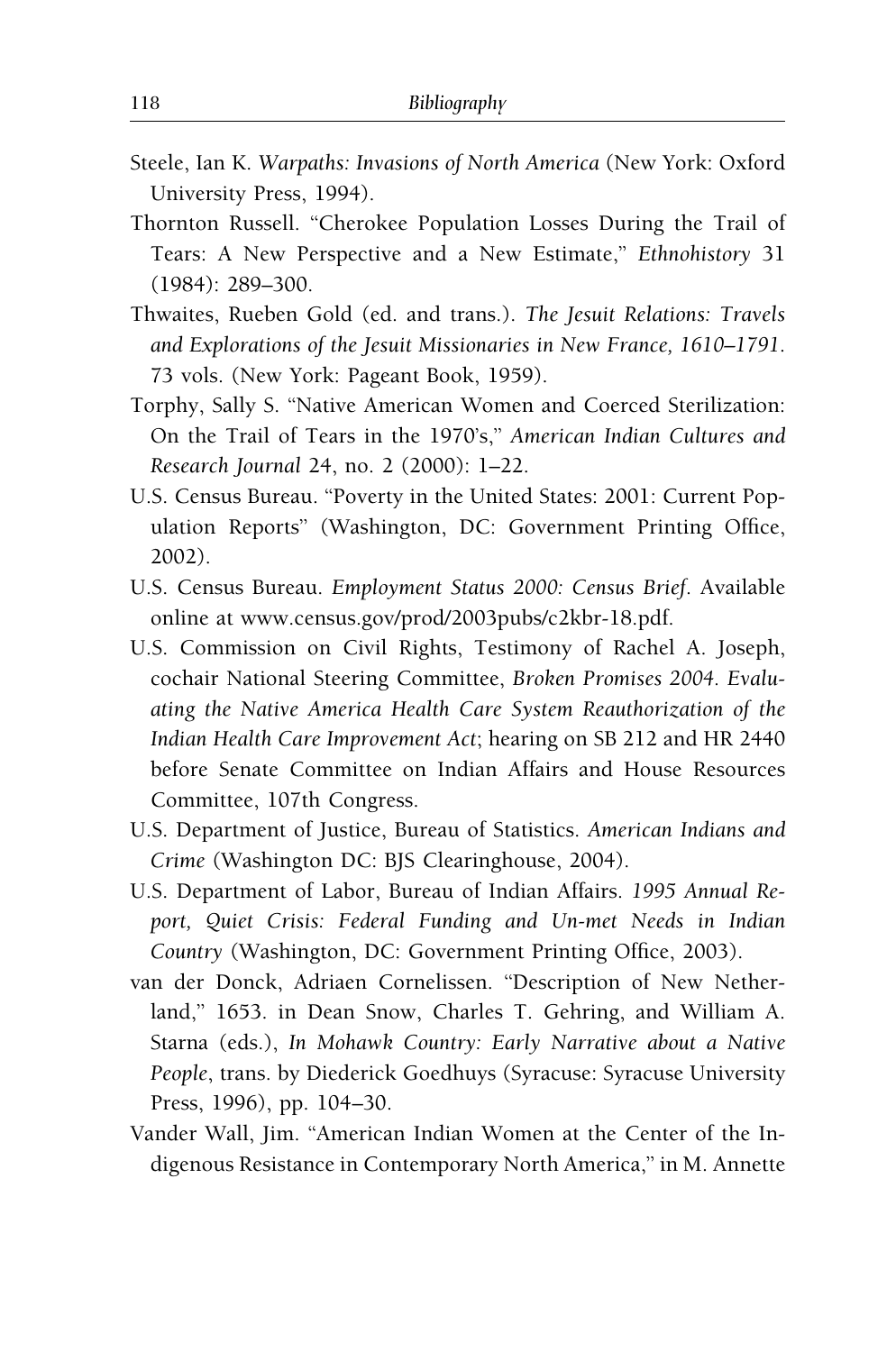Jaimes (ed.), The State of Native America: Genocide, Colonization and Resistance (Boston: South End Press, 1992), pp. 311–44.

- Van Doren, Mark (ed.). The Travels of William Bartram (1791; New York: Dover, 1955).
- Wall, Steve. Wisdom's Daughters: Conversations with Women Elders of Native America (New York: Harper Perennial, 1993).
- Webster, Noah. ''Antiquity: Letter III. From Mr. N. Webster, to the Rev. Dr. Stiles, President of Yale College, on the Remains of the Fortifications in the Western Country. Dated New-York January 20, 1788,'' American Magazine (February 1788): 146–56.
- White, Richard. The Middle Ground: Indians, Empires, and Republics, in the Great Lakes Region, 1650–1815 (New York: Cambridge University Press, 1991).
- Williams, S. C. (ed.). Lieutenant Henry Timberlake's Memoirs, 1756– 1765 (1927, reprint; Marietta, GA: Continental Book Company, 1948).
- Wright, J. Leitch. The Only Land They Knew: The Tragic Story of the American Indians in the Old South (New York: Free Press, 1981).
- Winsor, Justin (ed.). Narrative and Critical History of America. 8 vols. (Boston: Houghton, Mifflin and Co., 1884–1889).
- Wright, Albert Hazen. The Sullivan Expedition of 1779: Contemporary Newspaper Comment. Studies in History, nos. 5, 6, 7, and 8, 4 parts. (Ithaca, NY: A. H. Wright, 1943).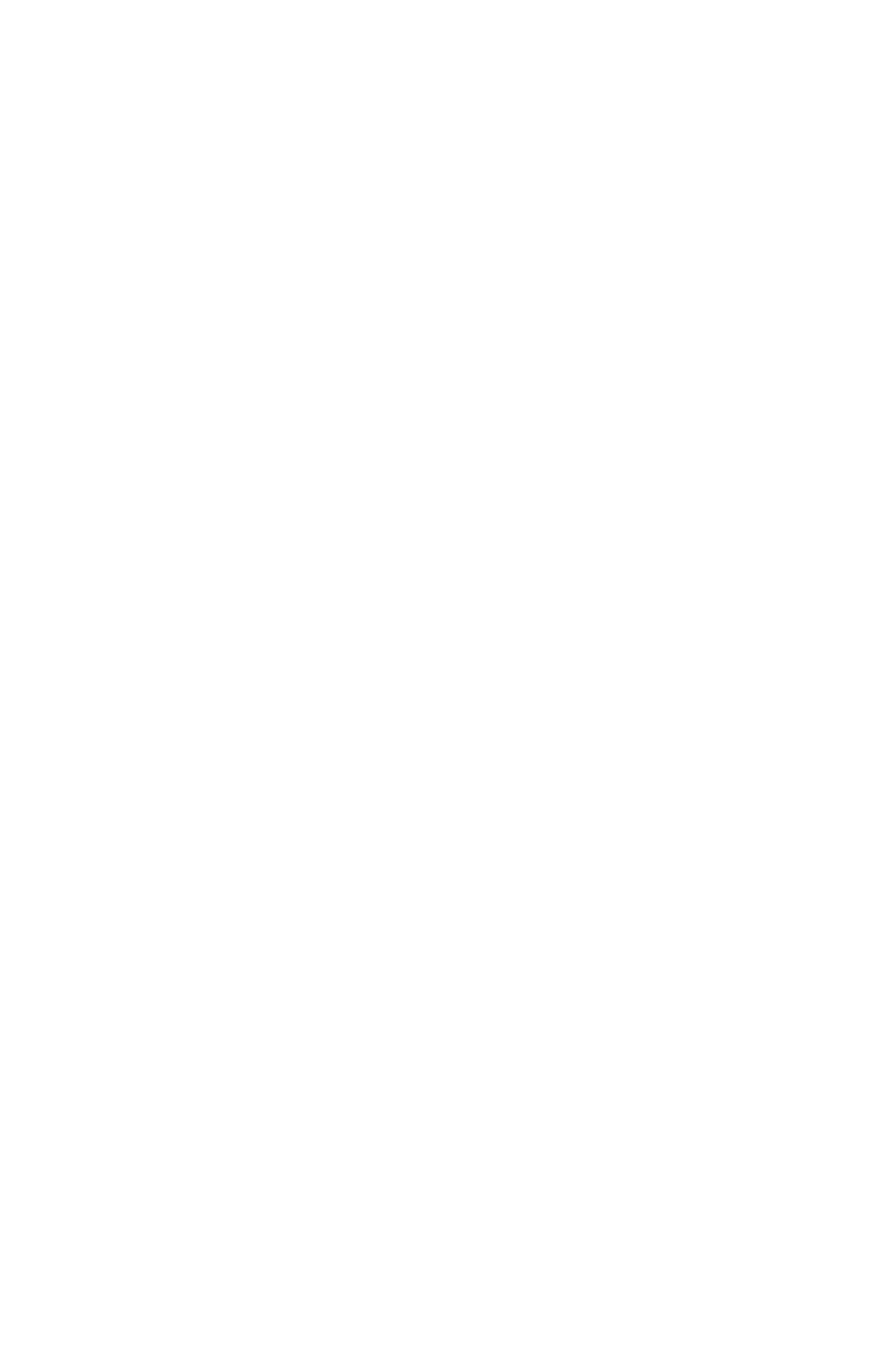## Contributors' Biographies

 $\sim$ 

PAULA GUNN ALLEN, Laguna/Metis, is a Ph.D. Professor Emerita, UCLA. Her anthologies of critical studies and American Indian fiction include Studies in American Indian Literature (1983), Spider Woman's Granddaughters: Traditional Tales and Contemporary Writing by American Indian Women (1989), and two collections of her essays, The Sacred Hoop: Recovering the Feminine in American Indian Traditions (1986), and Off the Reservation: Reflections on Boundary-Busting, Border-Crossing, Loose Canons (1998), several poetry books, including Life Is A Fatal Disease (1998); and a novel, The Woman Who Owned the Shadows (1982). Her essays, poetry and fiction have appeared in a number of collections and journals, including, The American Scholar, Blue Mesa, Zyzziva, Shenandoah, A Circle of Nations: Voices and Visions of American Indians, ed. John G attuso, Weaving the Visions, ed Judith Plaskow and Charol Christ, Eyes of the Deer, ed. Carolyn Dunn Anderson, Speaking the Enemy's Language, ed. Joy Harjo. Gunn Allen has won a number of awards, including the Hubbell Medal for Lifetime Achievement, The Modern Language Association of America, (2000) and Native Writer's Circle Lifetime Achievement Award (2001). Her biography of Pocahontas, Pocahontas: Medicine Woman, Spy, Entrepreneur, in Diplomat, was published by Harper San Francisco, October 2003. Presently she is working on her memoirs, Wayward Spirit, and a volume of poetry, America the Beautiful.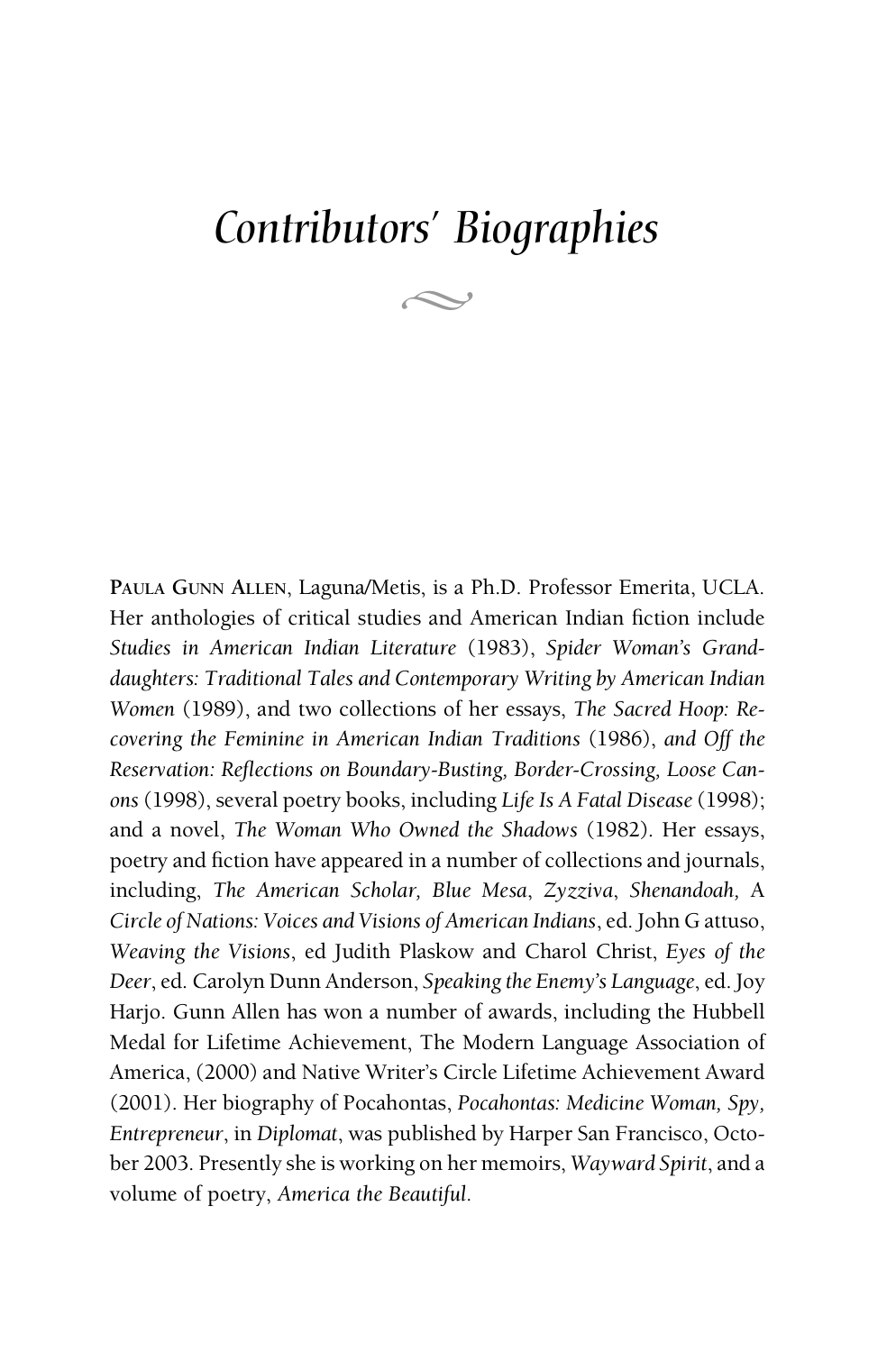LEE MARACLE, Sto:Loh nation, grandmother of four, mother of four, was born in North Vancouver, B. C. and now resides in Innisfil, Ontario. Her works include: the novels, Ravensong (1993), Bobbi Lee (1990), Sundogs (1992); short story collection, Sojourner's Truth (1990); poetry collection, Bentbox (2000), and the non-fiction work, I Am Woman (1996). Maracle is co-editor of My Home As I Remember (2000) and Telling It: Women and Language Across Cultures (1990); editor of a number of poetry works and the Gatherings journals; and has published in dozens of anthologies in Canada and America. Maracle is a both an award-winning author and teacher. She currently is Mentor For Aboriginal Students at University of Toronto where she also is a teacher and the Traditional Cultural Director for the Indigenous Theatre School, where she is a part-time cultural instructor.

[Bettie] KAY GIVENS MCGOWAN is of Choctaw, Cherokee, and Irish descent. Born in Mississippi, she is a cultural anthropologist who received her undergraduate degrees from the University of Michigan at Dearborn and her Ph.D. in 1994, from Wayne State University. Today, she teaches Anthropology and Native American Studies and Racial and Ethnic Studies at Eastern Michigan University, in Ypsilanti, and Marygrove College, in Detroit.

BARBARA ALICE MANN, of Seneca descent, is a Ph.D. scholar working in Native American Studies. As a faculty member at the University of Toledo, she has authored several books, including, George Washington's War on Native America (2005), Native Americans, Archaeologists, and the Mounds (2004), and Iroquoian Women: The Gantowisas (2004), as well as co-authored Encyclopedia of the Haudenosaunee (2000) and Debating Democracy (1998). In addition, she has published numerous chapters, particularly ''The Greenville Treaty of 1795: Pen-and-Ink Witchcraft in the Struggle for the Old Northwest" in Enduring Legacies: Native American Treaties and Contemporary Controversies (2004). Her articles include, '' 'Your Portion Is Unhappily So Small: Jane Austen and the Dreadful Proposal," in Persuasions (2003); "In Defense of the Ancestors,'' in Native Americas (2000), ''The Lynx in Time: Haudenosaunee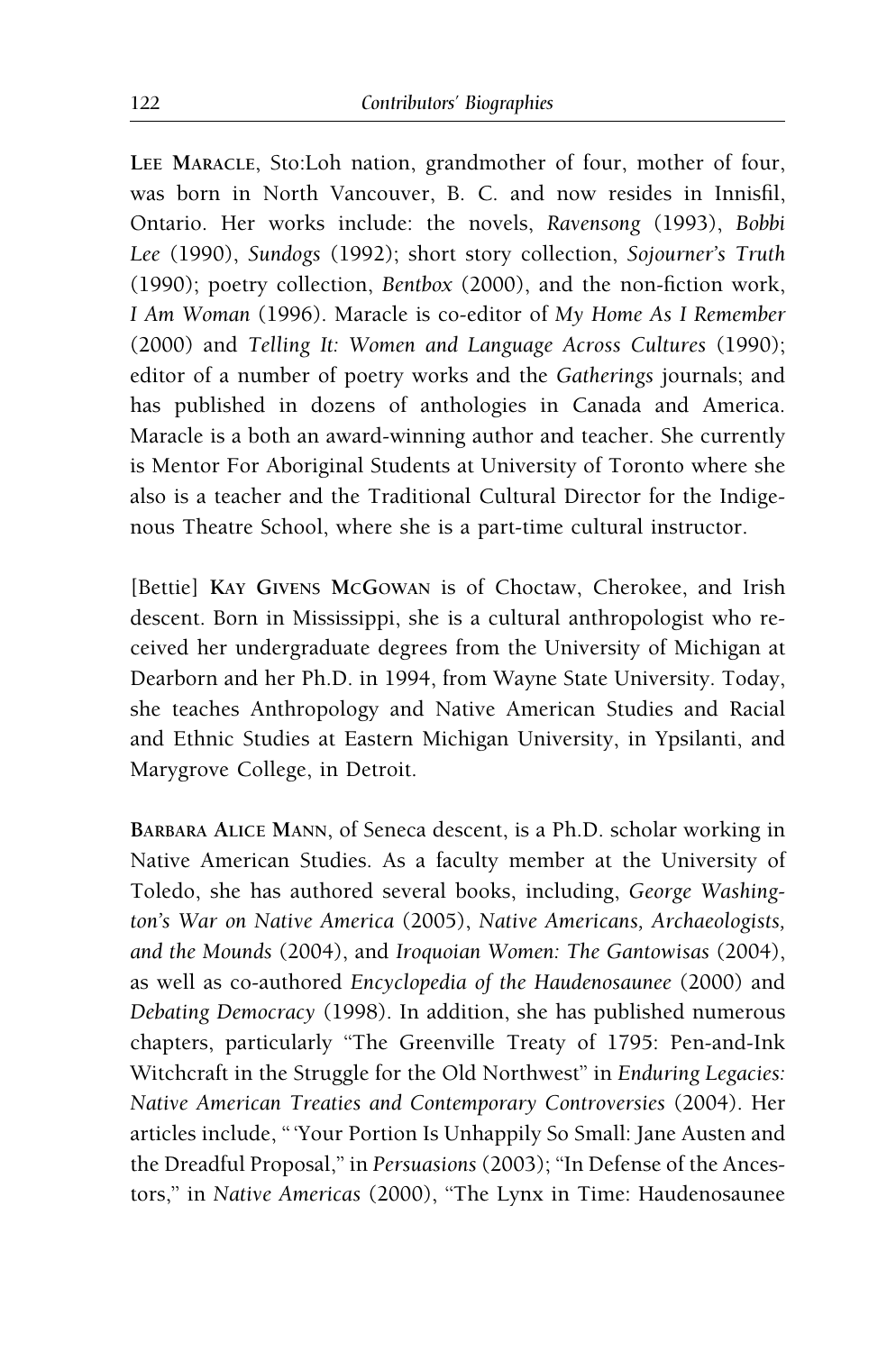Women's Traditions and History'' in American Indian Quarterly (1997); ''A Sign in the Sky: Dating the League of the Haudenosaunee'' in American Indian Culture and Research Journal (1997); and ''The Fire at Onondaga: Wampum as Proto-Writing,'' (1995). She lives, writes, teaches, and works for indigenous causes in her home state of Ohio.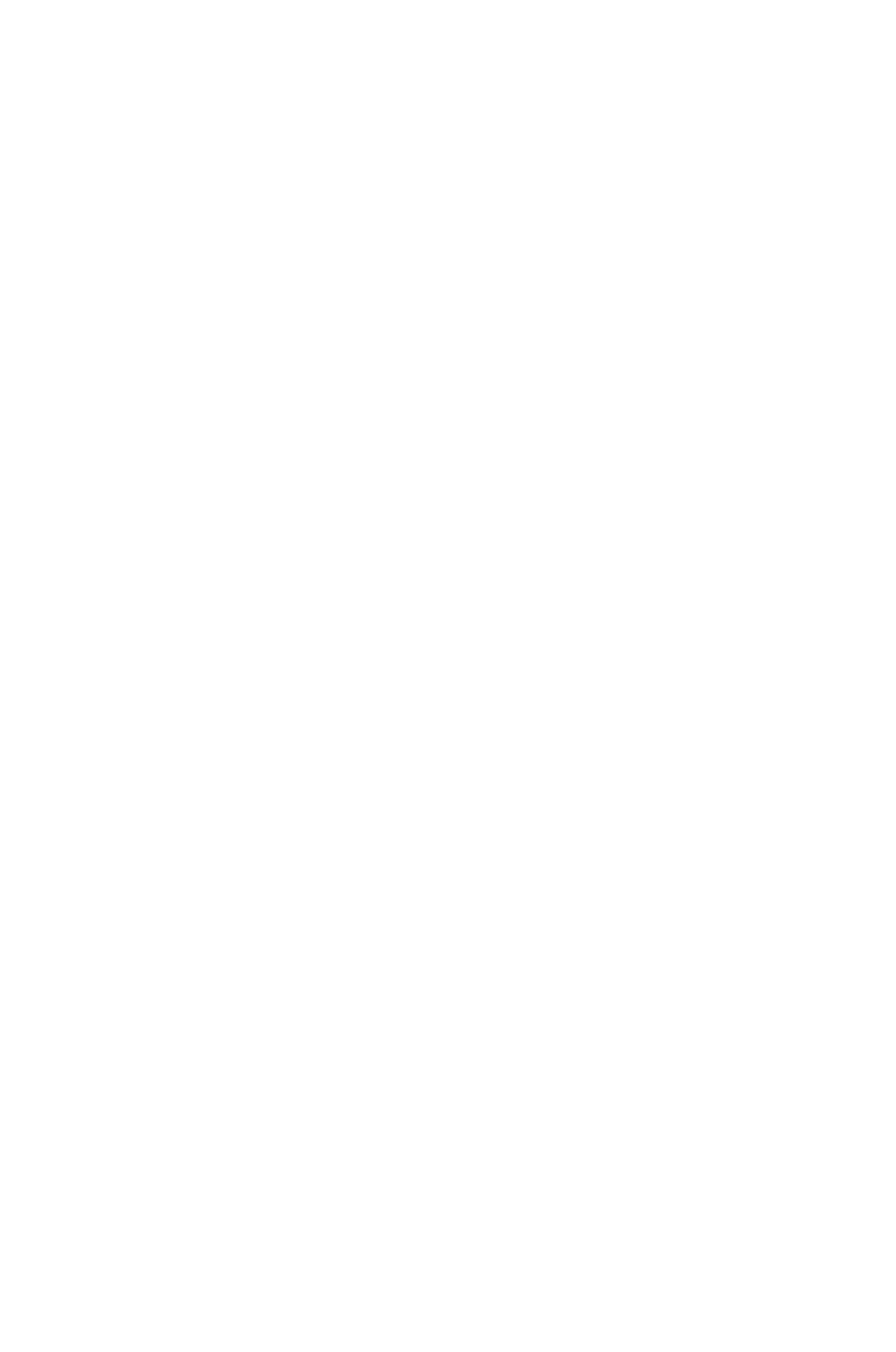## Index

 $\sim$ 

Ab, beth, din, Wyrosh, Yeshivo, 108n50 Abenaki, 18 agriculture, 53–54 Akwesasne, xii Alabama, 59 Algonkin, 9, 69; as Manawaki, xii; ''squaw'' of, xiv, 18–20 Allen, Paula Gunn, xiv, xviii; grandmother of, 8, 15; great grandfather of [Kenneth Colin Campbell Gunn], 10; great uncles of, 13; mother of, 13; at San Francisco State University, 13; uncle of [Bruce], 9–10; uncle of [John] 9–10; uncle of [''Ookie,'' Sidney] 13, 22; uncle of [Wallace], 9–10 American Revolution, 58, 60; as ''The Holocaust,'' 69 An Act in Relation to Marriage between White Men

and Indian Women. See U.S. law Anthony, Susan B., xi Apache, 8 Appalachia, 77, 78 archaeologists, 16 Atagulkalu [Attakullaculla, ''Leaning Wood''], 59 Atlantis, 79, 103–4n18 Aupaumut, 105n26 Bartram, William, 54 Big Miami River, 77 Black Drink Resistance, 76–77, 101n11; tenets of, 77 Blauner, Robert, 58 Blumenbach, Johann Friederick, 81 Booker, Russell, 101n10 Brandon, William, 2 British Columbia, 29, 31 Bruhac, Marge, 18–19 Bureau of Indian Affairs, 71, 90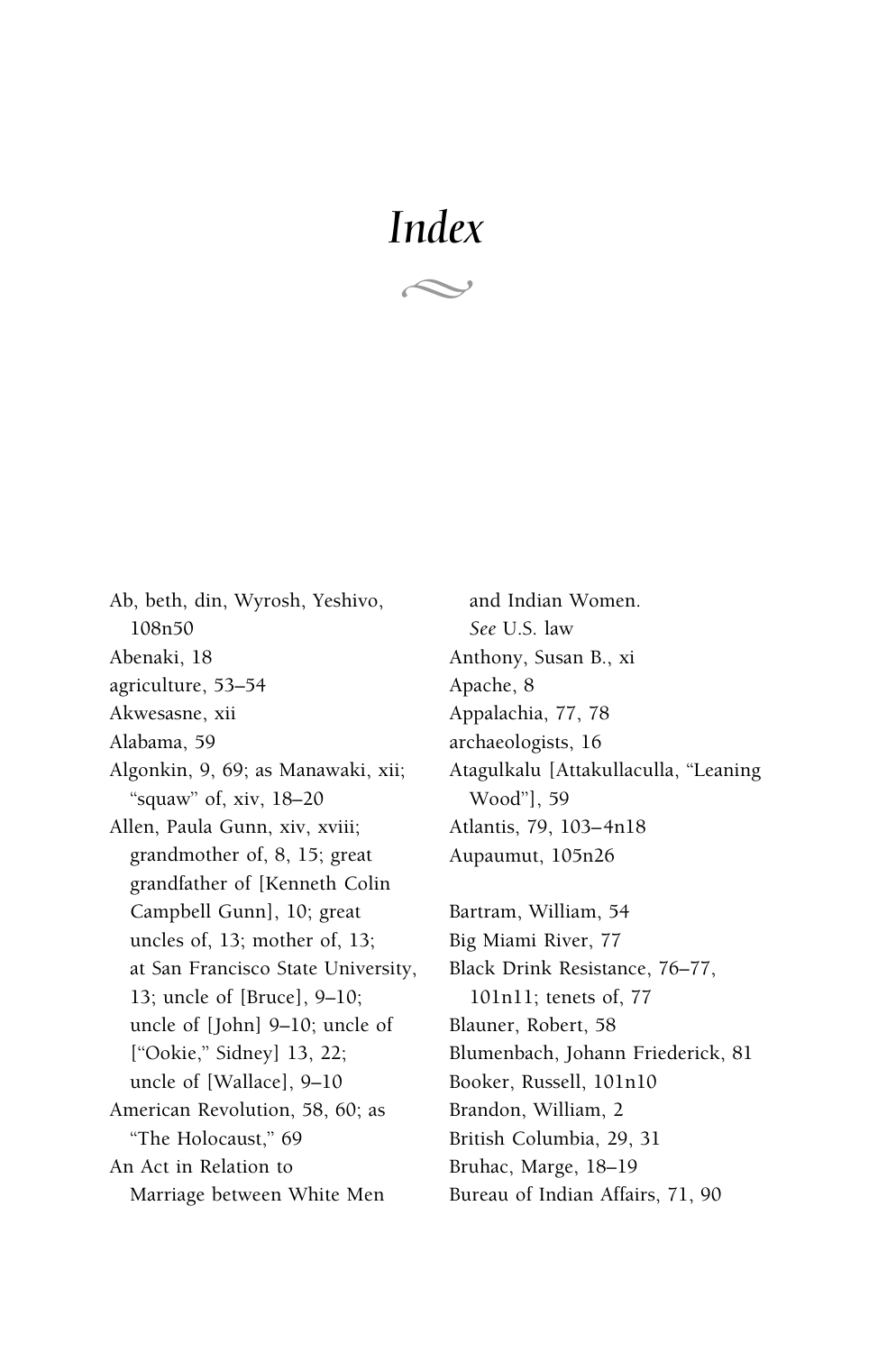Burns, Diane, 25 Bush, George W., xii Caddo, 62 California, 7 Canada, 29, 32, 83; and human rights, 37, 38; and Indian policy, 36, 80 Carlisle Indian School, 10, 64 Catawba, 62 Celts, 79 Cherokee, xii, 8, 61, 62; Clan Mothers of, 58, 59, 86; as Confederate allies, 63; Da'nawagasta [''Sharp Woman''] of, 58; as evading Removal, 62, 77; as light-skinned, 79; matriarchy of, 53, 54, 59; of North Carolina, 92; Trail of Tears of, 7, 61 Chickasaw, 53, 61; as Confederate allies, 63; Removal of, 62 Choctaw, 53, 61; as Confederate allies, 63; of Mississippi, 92; Removal of, 61, 62 Christianity, 5; and Indians, 23, 77–78; Protestant exclusivity of, 24. See also, missionaries Civil War, 62, 63 Clan Mothers: adoption by, 98–99, 108–9n52; councilmanic rules of, xi, 72–73, 96; councils of, 59, 73, 98; and eagle feathers, 71; as Grandmothers, xviii, 86, 98, 99, 108n49; identity rules of, 96–100; impeachment by, xii–xiii, 48; and Iroquois Constitution, 107–8n47; loss of power by,

30–32, 62; and Pan-Indianism, 71; speakers of, 98, 108n50; war powers of, 58, 59, 98. See also, matriarchy classism, 34, 92 Cody, ''Buffalo'' Bill, 73 colonialism, 11–12, 16–17, 66; academia and, 17; deculturalization of, 74; economics of, 57, 61; identity games of, 88, 90–92; imposed governments of, 36, 47, 48, 96; intergenerational trauma from, 62, 64; as internal, 58; land seizure of, 59–60; liberalism and, 17, 20; and New Age Movement, 89; patriarchy of, 53–54, 56–57, 59; racism of, 79–80; stereotyping by, ix–x, 1–3, 15, 60, 78–79, 84; and victimization, 20, 66; and women, 33, 48, 58, 59, 64, 65 Colorado, 7 Converse, Harriet Maxwell, 109n52 Coosaponakeesa [''Creek Mary''], 58 Crandell, Barbara, 86 Creek [Muscogee], xii, 53, 54, 61; Clan Mothers of, 58; Red Sticks War of, 61; Removal of, 61, 62 Curtis Act, 90 Custer's Last Stand, 11 Dances with Wolves (1990), 11 Darwin, Charles, 22, 92 Dawes Act, 10, 93; allotment of, 63–64, 84, 89, 90; and Curtis Act,

90; as land seizure, 89; and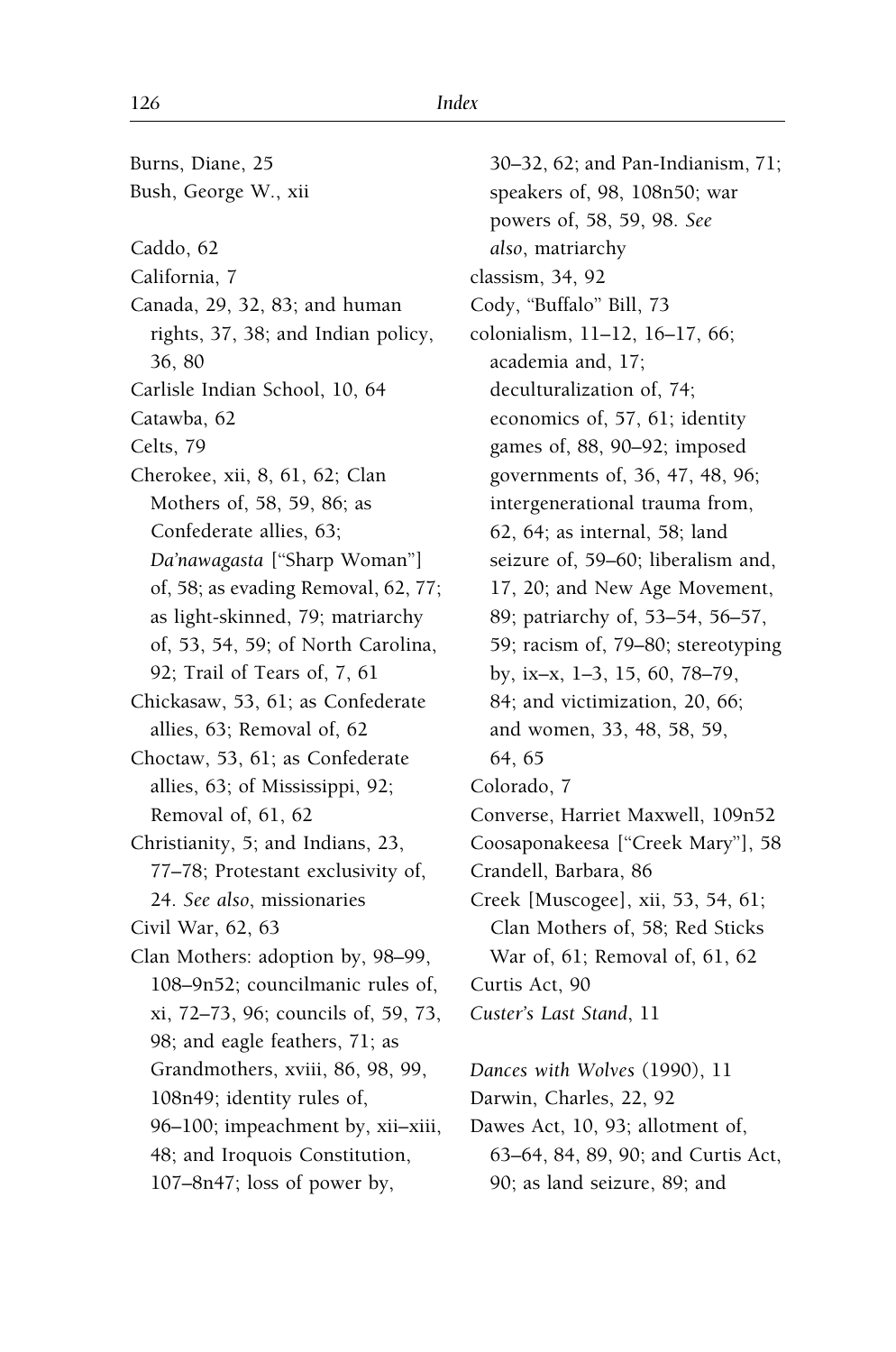| McCumber Amendments, 93. See         |
|--------------------------------------|
| also, federal Indian enrollment      |
| Dawes Commission, 90-92              |
| Dawes Rolls. See federal Indian      |
| enrollment                           |
| decolonization, x, xiii-xiv, 29, 31, |
| $37 - 38$                            |
| Delaware. See Lenape                 |
| Deloria, Vine, Jr., 21, 26, 88       |
| Democracy Now!, 16                   |
| Deunquat. See Teökwe't               |
| Diné, 17; Long Walk of, 7. See       |
| <i>also</i> , Navajo                 |
| Donnelly, Ignatius, 103n18           |
| Dowd, Gregory, 101n10                |
|                                      |
| education, 33; traditional, 33, 44;  |

Western, 33, 44. See also, Indian Boarding School Engel, Frederick, xii eugenics, 92–94

Fadden, John Kahionhes, xii Fawcett, Melissa. See Tantaquidgeon federal Indian enrollment, 72–78, 86–95, 97–98; absentee allotments of, 91; as benefits determination, 90, 95; of Cherokees, 74–76; Court challenges to, 91; criteria of, 91; under Curtis Act, 90; under Dawes Act, 89–95; de-enrollment of women by, 10, 64, 90; Eastern Indians as barred from, 74, 75–76, 91–92; fraudulence of, 91; loss of status under, 90; McCumber Act and, 93; quantum counting of, 93–95, 98

feminism, 31, 36, 45–46; and ''equal rights,'' 32 Five Civilized Tribes, 61, 62, 64 Flathead Indians, 23 Four Mothers Resistance, 76 France, 56; intermarriage policy of, 80; and Iroquois, 80–81 Franklin, Benjamin, 102n14 Freedmen, 63, 91

Gaelic, language revival, 86 Gage, Matilda Joslyn, xi Galton, Francis, 92 Gawaso Wanneh [Arthur Caswell Parker], 99, 100n1 Geneva Convention on Genocide, 94 Gladstone, William Edward, 103n18 Goschochking, 7, 70 Gover, Kevin, 62 Grandmothers. See Clan Mothers. Great Black Swamp, 77, 78 Great Britain, 54; Celtic policies of, 86; colonial policies of, 56–57, 59; colonial warfare of, 58 Great Swamp Fight, 7 Green, Rayna, 87 Greenville Treaty, 77

Gunn, Kenneth Colin Campbell, 10

Haiakawa, S. I., 7 Hanötaká:nyas ["He Burns It"], 69, 100n1 Hardin, Helen, 11 Harjo, Joy, 87 Haskell Indian School, 9, 12, 13, 25 Haudenosaunee. See, Iroquois Hebrew, language revival, 86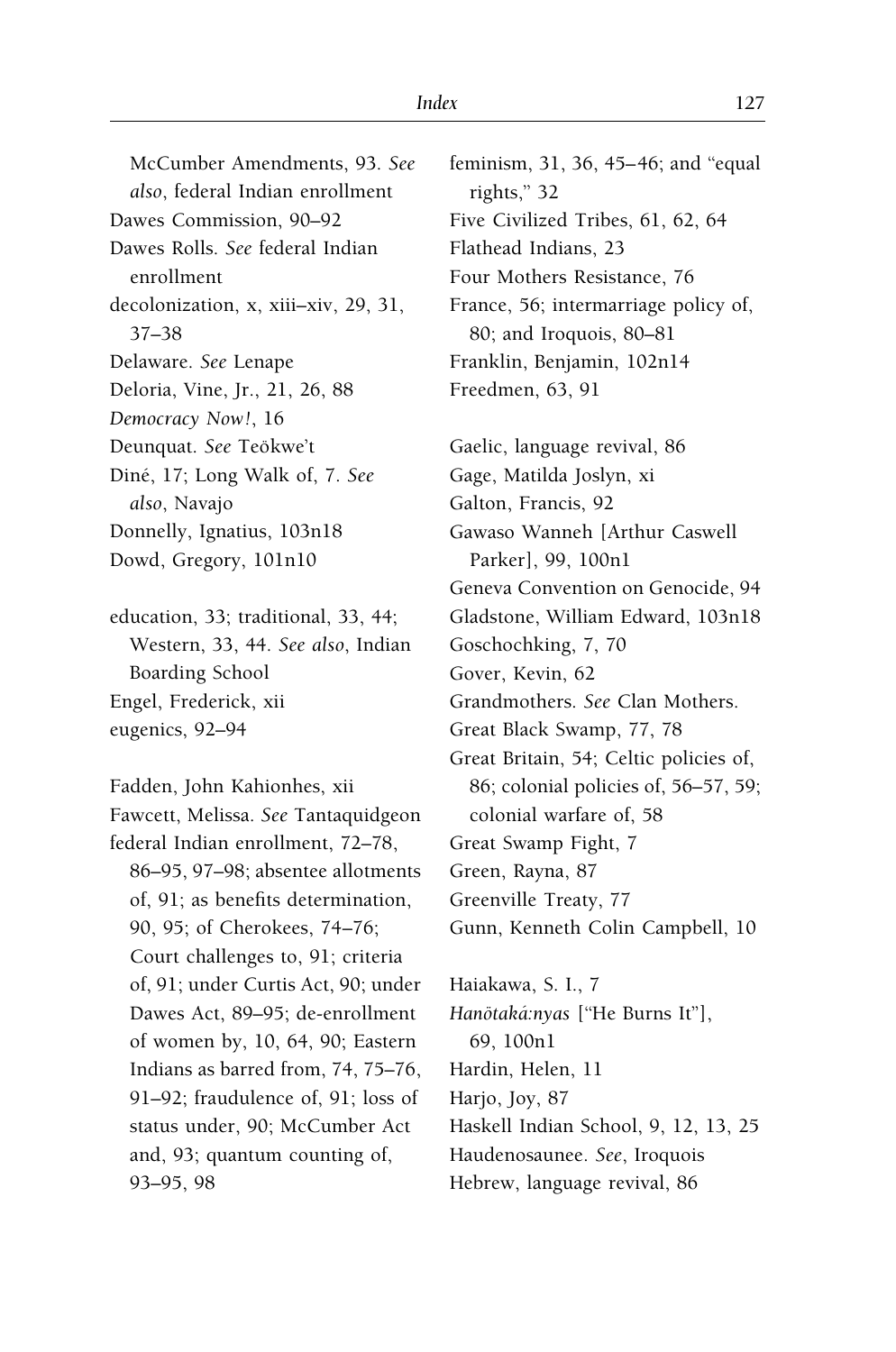Heckewelder, John, 101n11 Henrico, 10 Hë:töh ["Hetlo," "Hilo," "He Is the Leader''], 77, 81, 83 Hollywood, 11; stereotypes of, 11, 15, 20 Hopi, xii Horseshoe Bend, 61 Illinois, 60 Indian Boarding School, 9, 10, 12,

13, 44, 45, 84; destructiveness of, 64; and language, 84–86 Indian Freedom of Religion Act (1978), 64

- Indian Health Service, 64
- Indian Removal Act (1830). See Removal
- Indians: adoption among, 57, 59, 88, 89, 96, 98–99, 104n22, 108–9n52; as agricultural, 53–54, 70; and alcoholism, 64, 65; automobiles of, 4; banishment among, 72, 73; beadwork of, 5, 9; behavioral theories of, 41; children of, 33, 35, 37, 40–41, 43, 44, 47–48, 50, 54, 55, 56, 64, 90, 97; Christianity and, 5, 9, 23; cleansing rules of, 40; consensus methods of, xvii; councilmanic rules of, 72–73; cultural loss of, 71–72, 74–86, 94–95; cultural recovery of, 32, 37–38, 45, 46, 53, 67, 71, 74, 86, 94–100; democracies of, 70; diplomacy of, 40–41; and disease, xiv, 41, 43, 51, 57, 65–66; and divorce, 35, 48, 49, 55;

documentary genocide of, 76, 82, 87, 101n10; domestic violence among, 32, 33, 37–38, 48, 65; dress of, 3–5, 7, 8–9, 13, 14, 42, 84; east-west relations of, xviii, 69, 70–72, 74, 76, 78–79, 85, 87–89, 96, 99–100; eagle feathers of, 2, 71; ecology of, 41–42, 43; economics and, 32, 35, 36, 50, 53–54, 57, 65, 96; elders of, 32, 36, 72, 86, 99; electoral process of, 30, 47; and food, 4, 14–15, 41, 43–44, 50; forced assimilation of, 60, 63–64, 77–78; genocide against, 7, 10, 16, 20, 29, 36, 51, 57, 60, 61, 64, 69, 70, 90, 94, 104n22; government of, 33, 36, 46–47, 48, 72–73, 98; harmony principle of, 24–25; and health, 50; in hiding, 78–85; housing of, 42–43; humor of, 8, 21–27; ''hunting wives'' of, 56; identity of, 87–88, 96–100, 105n26; land loss by, 37, 44, 59–60, 61–64, 77, 84–86, 96; land reacquisition by, 74, 96, 97; language revitalization of, 74, 86–87, 99; life expectancy of, 66; male-female relations among, 30–32, 47–51, 54–56; marriage among, 10–11, 47–48, 50, 55; matrilineage of, xi, 54–55, 98; men's roles among, 30, 40, 43–44, 46, 48–49, 51, 71, 96–98; and menstruation, 43; and mental illness, 64; mounds of, 74, 79, 103n17, 108n47; as ''mulatto,'' 83, 105n25; as Non-Treaty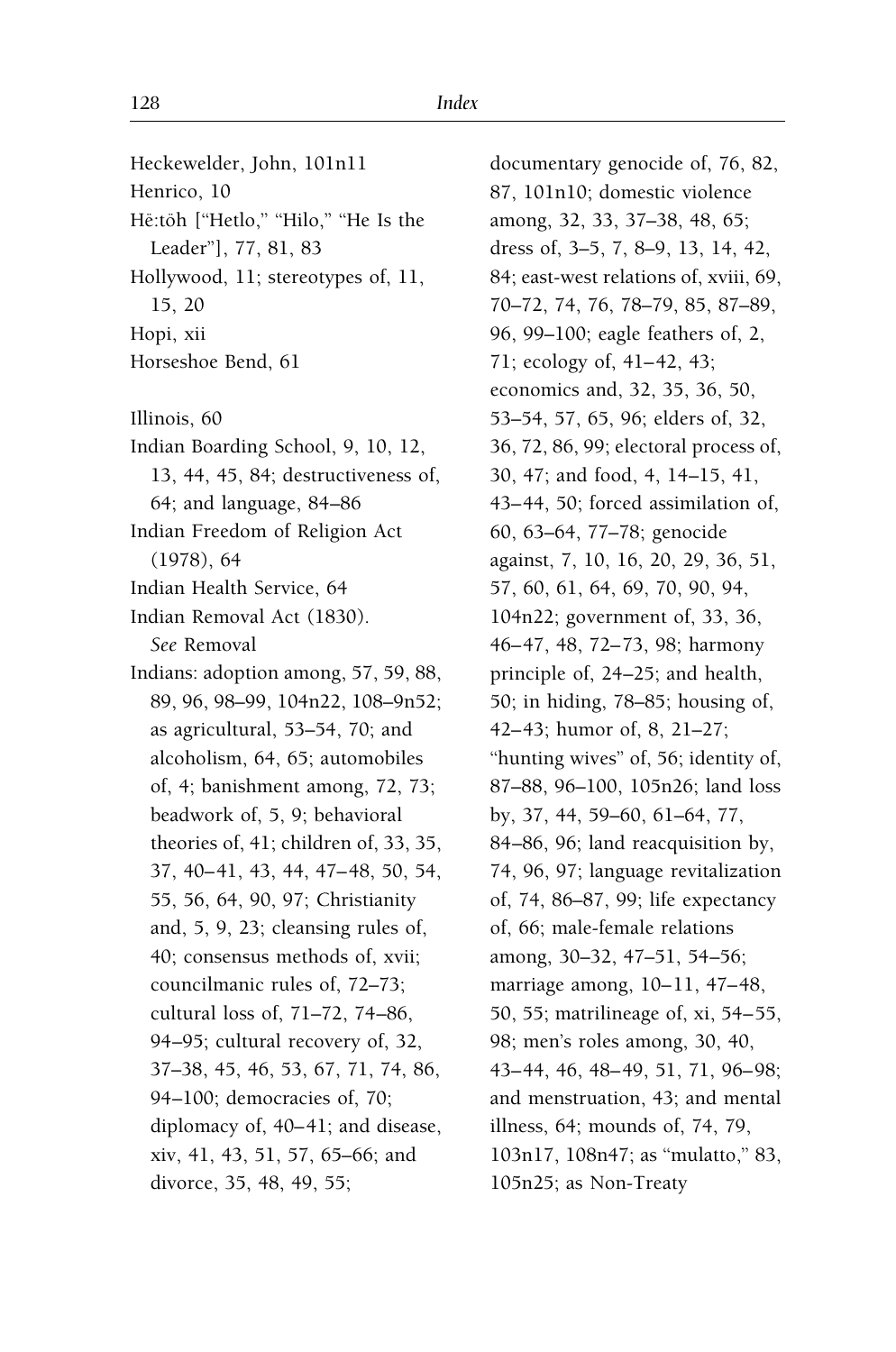(unenrolled) 72, 74–77, 81–82, 87–88, 95–96, 99; occupations of, 4; office-holding among, 48, 58; Pan-Indianism of, 10, 71; passing by, 81-84; "pen-and-inkwitchcraft" and, 75-76, 82; pharmacology of, 42–43; Plainsbased stereotypes of, 3, 11, 12, 15, 70; political organization of, 30, 58–60; political styles of, 17–18, 20–21; and poverty, 18, 32, 65, 73; powwows of, 5–7, 9–10, 11, 12, 13, 14, 15, 73–74; presentation styles of, 100n1; quantum-counting of, 78, 93–95; and rape, 36, 48, 64, 65, 66; rebukes among, 72; reciprocity of, 24; removals of, 60–62, 70, 82, 87; resistance of to federal enrollment, 89–90; self-determination of, 29–32, 38, 72–73; sexuality of, 55–56; singers of, 5–6; skin tones of, 78–81, 93, 102–3n17, 103–4n18; Slavery and, 80–81, 104n22; speakers of, 72–73; stereotyping of, ix–x, 1–3, 11, 12, 15–16, 78–79, 84; sterilization of, 64, 66; stranger houses of, 73; and suicide, 64, 65; traditional identity concepts of, 85, 88, 94, 95–100; traditional life-styles of, 17–18; ''tribe'' terminology of, 89; unemployment among, 35–36, 65; and U.S. military, 12, 13; visitation among, 73; wampum of, 72; and ''wannabees,'' 87–88; warfare of, 12–13, 39–40, 50, 51,

58, 63, 98; war women of, 58, 59; women's roles among, 30, 43–44, 46, 48–51, 53–58, 64, 71, 95–100. See also, Abenaki, Caddo, Catawba, Cherokee, Chickasaw, Choctaw, Clan Mothers, Creek, federal Indian enrollment, Flathead Indians, Haudenosaunee, Iroquois, Kiowa, Lakota, Lenape, Lumbee, Mahican, Métis, Miami, Mohegan, Narrangansett, Navajo, Nipmuc, Odawa, Ojibway, Potawatomi, Pueblo, Removal, Salish, Seminole, Seneca, Shawnee, Sioux, Three Fires Confederacy, Wampanoag, Wyandot, Yuchi

Indian spirituality: of Algonkins, 9; of being human, 39–40, 41–42; of eagle feathers, 71; of Earth/Sky, xiii–xiv, xvii–xviii, 71, 77, 85–86, 96–97; of ecology, 42, 43; in Euro-American stereotypes, 15–16, 22; of food, 44; of health, 41, 44; and language, 85–86; of Mother Earth, 97; non-materiality of, 24; as outlawed by U.S., 64; and Pan-Indianism, 71; of peace, 39; of Plains, 14; of Powhattan, 23–24; of Pueblo, 14, 22; and "reality," 34, 36; in social structures, 34, 36, 38; spirits of place of, 71; and war, 12 Indian Territory, 61, 62–63, 76, 89,

91, 92

Indigenous People's Conference (2002), 18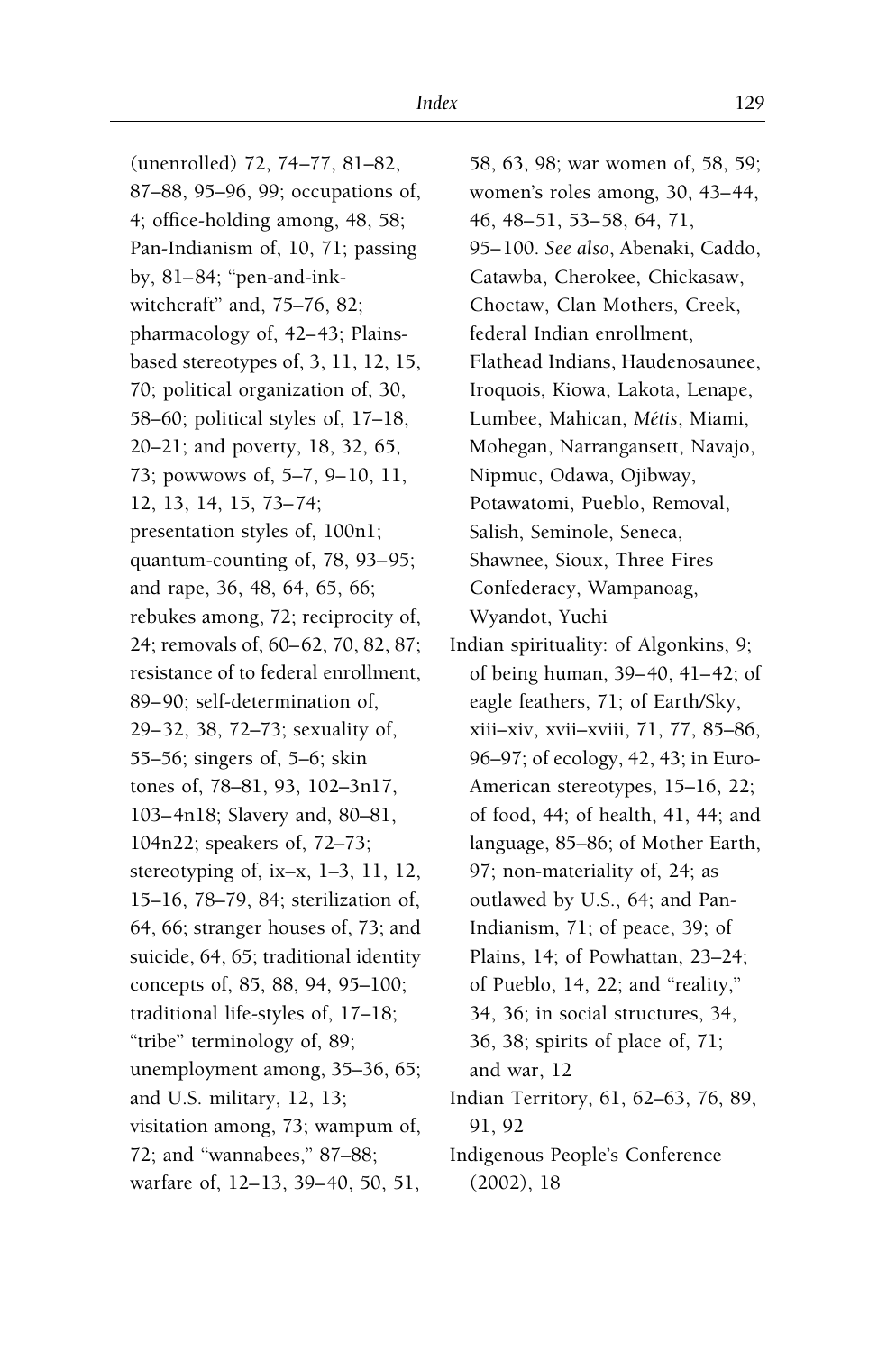| Iraq, xii                              | Louisiana, 59                       |
|----------------------------------------|-------------------------------------|
| Iroquois, xi-xiii; as agrarian, 42;    | Luepp, Francis E., 90               |
| consensus methods of, xvii;            | Lumbee, 81                          |
| Constitution of, 107-8n47; creation    |                                     |
| tradition of, xvii, 96; as frustrating | Mahican, 70, 77, 105n26             |
| settler advance, 69-70; genocidal      | Malecites, xii                      |
| attacks on, 70; Grey-Eyes lineage of,  | Mann, Barbara A., xiv-xv, xviii;    |
| 79, 83; Hanötaká:nyas ["Holocaust"]    | grandmother of, 81; great-          |
| of, 69; language and, 85; as light-    | grandmother of [Warí], 83-84;       |
| skinned, 79; and peace, 108n49;        | great-great grandfather of          |
| and Slavery, 80-81; tanning            | [Hë:töh], 77, 81, 83; great-great   |
| techniques of, 80. See also,           | grandmother of [Barbará] 83         |
| Haudenosaunee, "Mingo," Mohawk,        | Maracle, Lee, xiii-xiv, xviii       |
| Onondaga, Seneca, Wyandot              | Marxism, 24                         |
| Iroquois Constitution, 96              | massacres, 7                        |
| Israel, State of, 86                   | matriarchy, xi-xiii, 53-57, 65, 70; |
|                                        | and children, 33, 35, 40-41, 44,    |
| Jackson, Andrew, 61                    | 51, 53, 55, 56; economics of, 32,   |
| Jamestown, 9; as James Fort, 9, 10     | 35, 50, 53-54; and "equal rights,"  |
| Jefferson, Thomas, 10                  | 32; and food, 44, 50; government    |
| Jewish Holocaust [Shoah], 70, 93       | of, 30-31, 50-51, 58-60; and        |
| Jones, Charlie, 51                     | "human rights," 32, 35, 37; and     |
|                                        | identity, 64, 95-100; loss of, 30,  |
| Kansas, 87                             | 34, 37, 40, 44-46, 48, 56-67        |
| King George II, 59                     | passim; matrilineality of, xi,      |
| Kino, Eusebio, 102n17                  | 54-55, 98; religions of, 64; sexual |
| Kiowa, 5                               | freedom of, 55-56; as threat to     |
| Koons, Shawn, 4                        | patriarchy, 66-67. See, also, Clan  |
|                                        | Mothers, rematriation               |
| Lake Erie, 83                          | Maumee River ["Miami of the         |
| Lakota: Catawba as Eastern Lakota,     | Lake"], 83                          |
| 62; as iconic "Indian" of              | McCumber Act, 93                    |
| stereotype, 15, 70-71                  | McElwain, Thomas, 86                |
| Lenape ["Delaware"], 62, 77,           | McGowan, Kay Givens, xiv, xviii     |
| 101n11, 108n49                         | McNickle, D'Arcy, 12, 23            |
| Little Big Horn, 11                    | Métis, 56, 80                       |
| Little Miami River, 77                 | Miami [Nation], 87                  |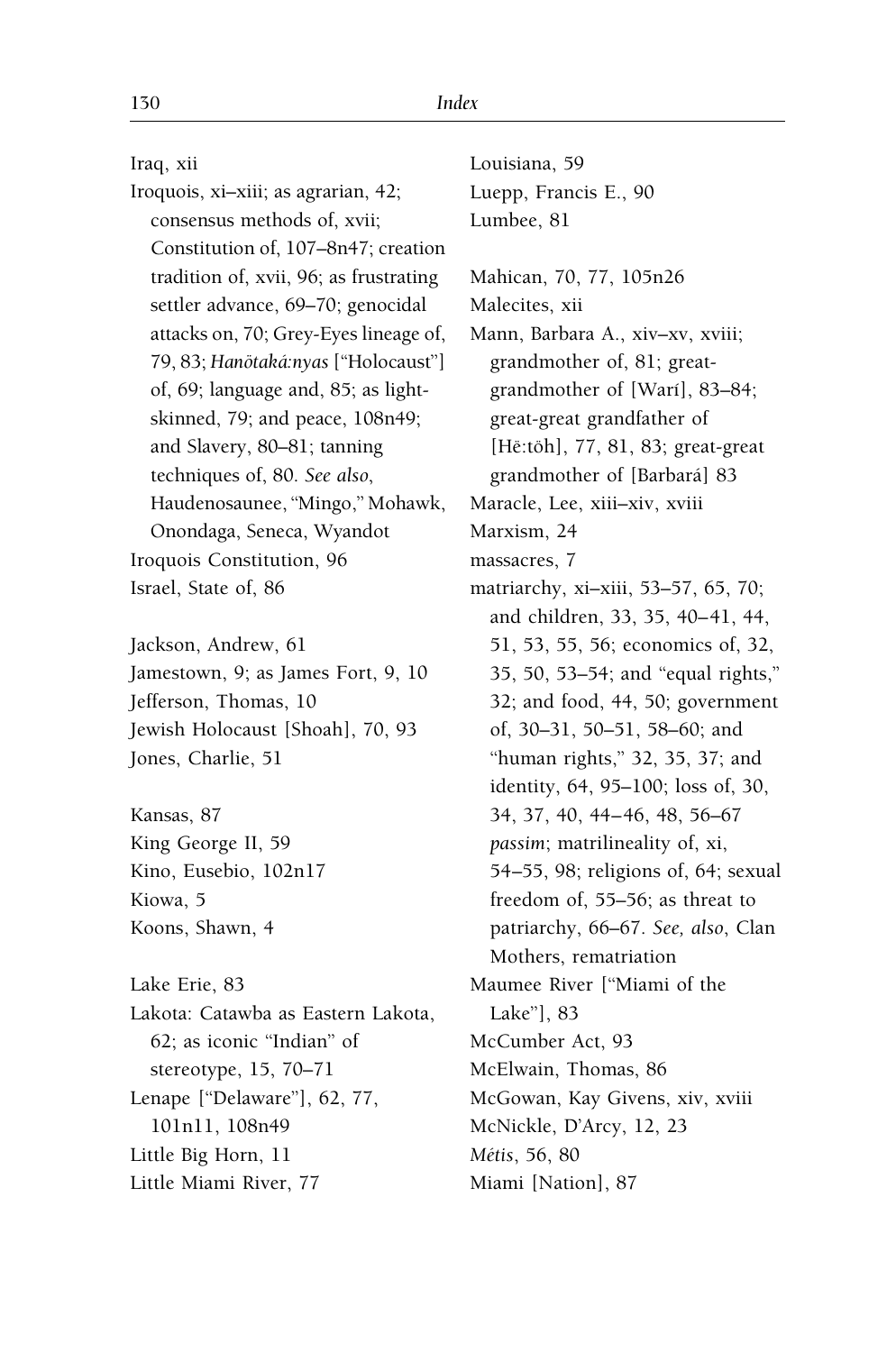Miami of the Lake. See, Maumee River Michigan, 60 ''Mingo,'' 86; as western Seneca, 86 missionaries, 77; as Black Robes, 23; Catholic nuns of, 83; joke on, 21; and language preservation, 86; Methodist, 77; Mother Hubbard dresses of, 7, 8; and Northeastern Natives, 79–80; rolls of, 89; and Southeastern Natives, 56–57 Mississippi, 62 Mississippi River, 69 Mohawk, xi, xii Mohegan, 19 Montana, 23 Muscogee. See Creek Narrangansett, 19, 73 National Museum of the American Indian, 16, 20 National Public Radio, 16 Navajo, 3, 14, 17, 18 New Age Movement, 89 New Brunswick, xii New Mexico, 4, 11 New York, 80, 85 Nipmuc, 19 North Carolina, 92 northSun: nila, 26 Northwest Territories, 60

Odawa [''Ottawa''], xii, 77 Ohio, 7, 60, 70, 80, 83, 96; Black Drink Resistance and, 77–78; Cherokee of, 77, 86; Lenape of, 77; Mahican of, 77; Odawa of, 77;

Removal and, 60, 78; Seneca of, 78, 83; Shawnee of, 77; Wyandot of, 78, 83 Ojibway, 42 Oklahoma, xii, 61, 76, 78, 91 Onondaga, 104n22 Ottawa. See Odawa Pan-Indianism, 10; as Lakotabased, 15 Parker, Arthur Caswell. See Gawaso Wanneh Pennsylvania, 80 Pocahontas, 10 Popkes, Opel Lee, 25 Potawatomi, Pokagon Band, 87 Powhattan, 23–24; as People of the Dream, 9 Powhatan Alliance, 8 powwows, 5–7, 9–10, 11, 12, 13, 14, 15; circle dances of, 14; origin of 9, 12, 73–74; regalia of, 6, 7 Pueblo, 8; as conflict-phobic, 7, 24–25; cotton weavings of, 3; dances of, 14; directionality of, 14; dress of, 8, 13; as father-right, 11; Grandmother Spider of, 22; Keres of, 11; Laguna of, 10, 11, 24–25; as mother-right, 11; Santa Clara of, 11; summer people of, 14; winter people of, 14

racism, 3, 36–37, 99; and law, 82; and passing, 81–84; "science" of, 79, 92–94; and skin tones, 79–81; and rape, 36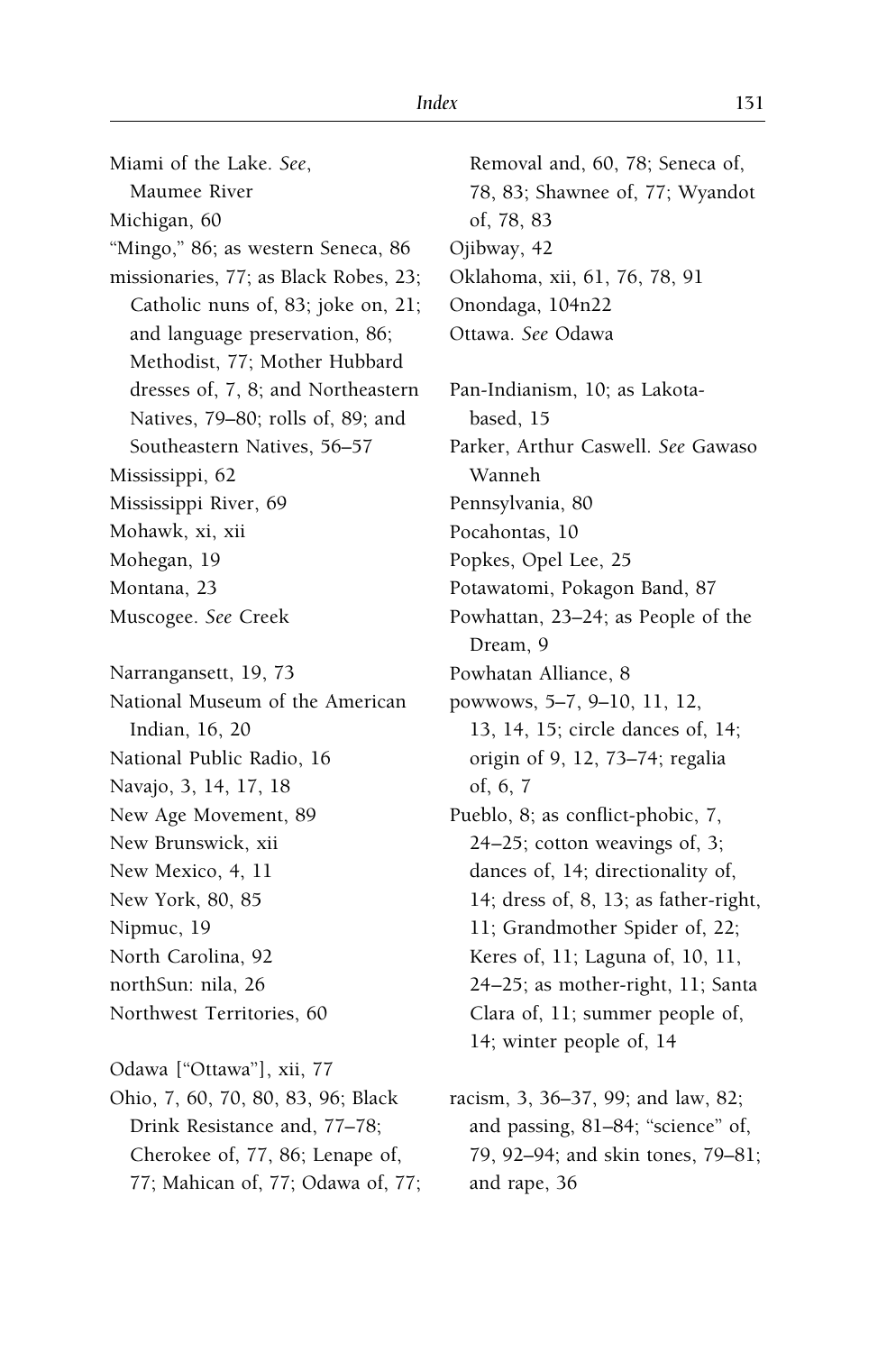St. Lawrence River, 80

| rematriation, 32, 37-38, 45, 46, 53,<br>67, 71, 74, 96-100 |
|------------------------------------------------------------|
| Removal, 60-62, 70, 75-76; evasion                         |
| of, 62, 76-85, 87; as genocide, 61;                        |
| Indian Removal Act of 1830, 61,                            |
| 76–77                                                      |
| Rhode Island, 7                                            |
| Rogers, Will, 26                                           |
|                                                            |
| Sacramento Bee, 7                                          |
| Salish, 8                                                  |
| Sand Creek, 7                                              |
| The Santa Fe Trail (1940), 11                              |
| Savannah, 58                                               |
| Schuler, Margaret, 65                                      |
| Scotland, 86                                               |
| Seminole, 53, 61, 62; as evading                           |
| Removal, 62                                                |
| Seneca, 77, 78, 83, 99; language                           |
| and, 85                                                    |
| settlers: interface with Indians,                          |
| 81-82; militias of, 70. See also,                          |
| <b>United States</b>                                       |
| sexism, 36-37; of Europeans, 34;                           |
| among Indians, 30, 32                                      |
| Shawnee, 62, 69, 101n11, 104n22; as                        |
| evading Removal, 77                                        |
| Sioux, 11. See also, Lakota                                |
| Slavery, 80-81, 93, 104n22                                 |
| Smith, John, 23                                            |
| Smith, Joseph, 103n18                                      |
| South Dakota, 7                                            |
| Spain, 3, 21, 69; conquistadors of,                        |
| 102n17; and Florida, 61; and                               |
| Louisisana, 59                                             |
| Springer, William D., 75, 76                               |
| Stanton, Elizabeth Cady, xi                                |

Sullivan, John, 104n22 Tantaquidgeon (''Melissa Fawcett''), 19 Tecumseh, 61, 70, 76 Tennessee, 62 Teökwe't ["Deunquat," "Deunkwat," ''He Is Human''], 77 Texas, 62 Three Fires Confederacy, 77 traditions: of Algonkin, 69; of identity, 88, 105n26; of Iroquois, xvii, 96; metaphors of, 75–76, 85, 88, 105n27, 105n28; of Mohegan, 19–20; of Mother Earth, 96; of Raven stories, 39; of Shawnee, 69; of Wampanoag, 69; of women's rights, 96–97 Trail of Tears, 7, 61, 62 Treaty of Paris (1763), 56, 59–60 Treaty of Paris (1783), 56, 60

United States, 60; Dawes Act of, 74; federal Court decisions of, 74–76; forced sterilization by, 64; Indian policies of, 60–62, 64–66, 71, 77; Indian programs of, 95; Indian treaties of, 63; Indian Wars of, 61; land seizure by, 60–64; scalp bounties of, 70. See also, Dawes Act, federal Indian enrollment

- U.S. Census, 82–83
- U.S. Congress, 63, 75, 95
- U.S. Court of Claims, 74–75